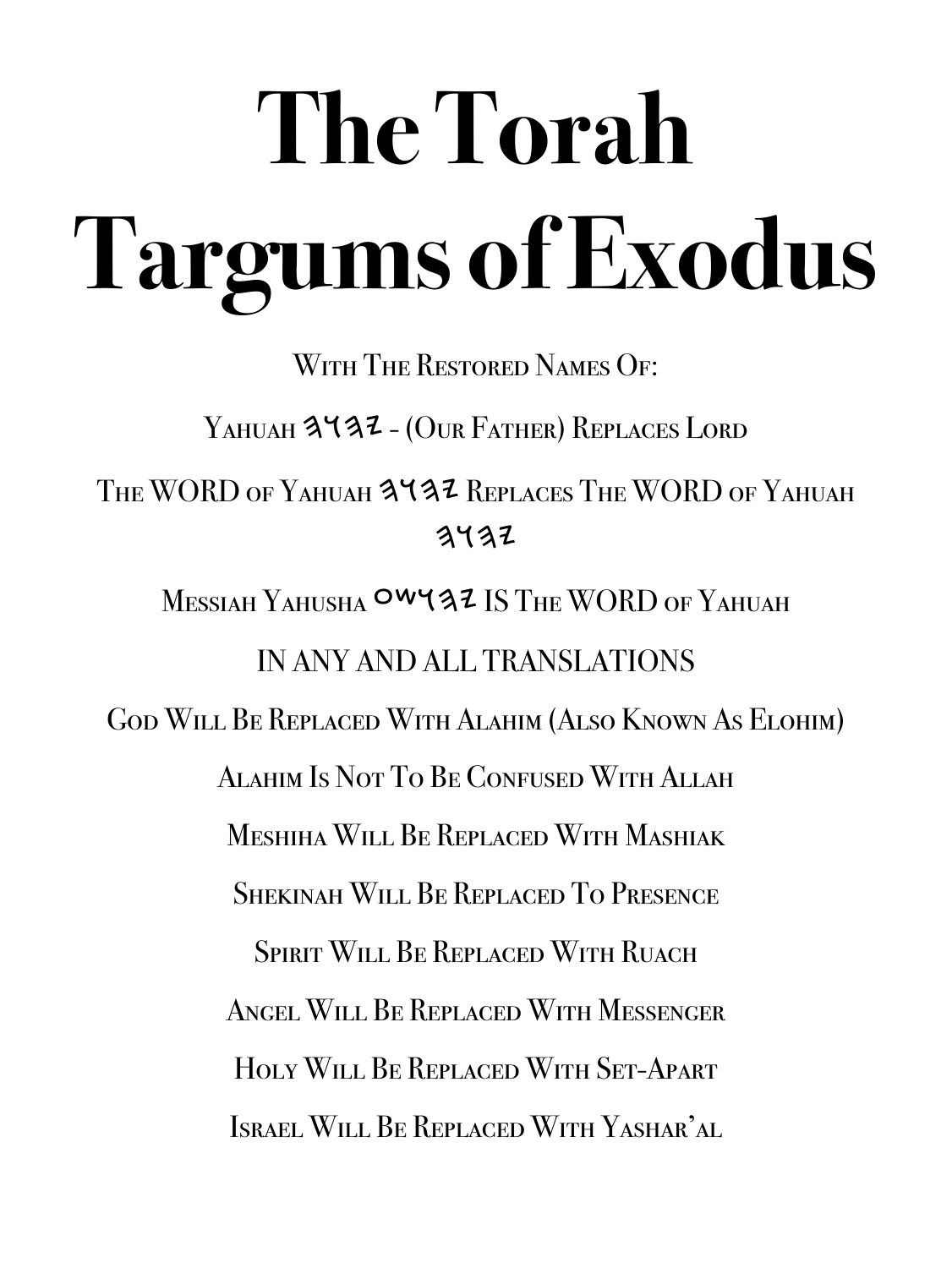### Law Will Be Replaced With Torah

The Targums are a gem in these end times, but you're like I was in the beginning of my walk coming to Torah, I wouldn't read anything that held the titles of "Lord," "God" and "Jesus." 6823 Times The Name of Yahuah was removed from the Canon alone. This doesn't even account for the Non-Canonical books (Apocryphal). Messiah Yahusha's Name was removed 216 times. More than that if you are counting Him being referenced as Yeshua, etc…It's also seems fitting to add in capital letters to let the readers know when our Father or HIS WORD IS BEING REFERENCED AS "ME," "YOU," ETC...

Targum simply means "Translation," but these are dated some 1100 years before the KJV Masoretic text, and 200 years before the Septuagint. You will find a ton of information that isn't included in either of those translations. As with all things, take it before The Most High Yahuah with prayer and fasting because every single translation of scripture has some leaven in it. There are two commentaries included in this: one Palestinian and one Aramaic. When I first went through these I found it extremely hard to understand which I was reading and sometimes I didn't even notice when one ended and the other began again. To resolve this, we will be using BOLD to highlight when you are seeing the Jerusalem/Aramaic commentary and regular text for the Palestinian. The version from Zen Garcia I read originally didn't have any verses either which made it quite fun finding the place to reference in the canon. This version will include the verses as well. May this be pleasing to The Most High and may it not come from any of my flesh, but rather from His Ruach (His Set-APART SPIRIT).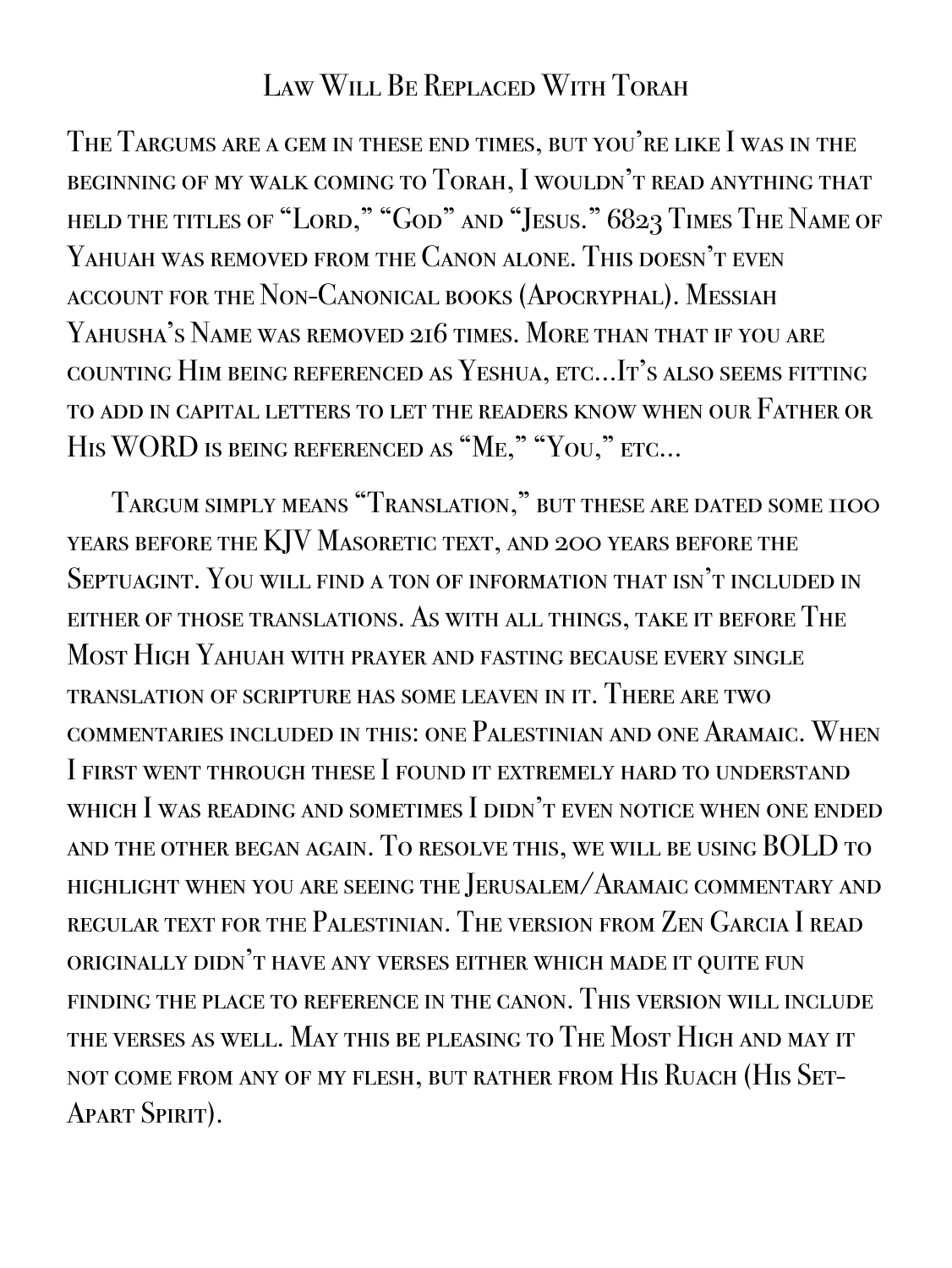| Exodus 1  | 4   |
|-----------|-----|
| Exodus 2  | 6   |
| Exodus 3  | 9   |
| Exodus 4  | 11  |
| Exodus 5  | 14  |
| Exodus 6  | 16  |
| Exodus 7  | 19  |
| Exodus 8  | 22  |
| Exodus 9  | 25  |
| Exodus 10 | 28  |
| Exodus 11 | 31  |
| Exodus 12 | 32  |
| Exodus 13 | 38  |
| Exodus 14 | 41  |
| Exodus 15 | 45  |
| Exodus 16 | 50  |
| Exodus 17 | 53  |
| Exodus 18 | 55  |
| Exodus 19 | 58  |
| Exodus 20 | 61  |
| Exodus 21 | 64  |
| Exodus 22 | 67  |
| Exodus 23 | 70  |
| Exodus 24 | 73  |
| Exodus 25 | 75  |
| Exodus 26 | 78  |
| Exodus 27 | 81  |
| Exodus 28 | 83  |
| Exodus 29 | 87  |
| Exodus 30 | 91  |
| Exodus 31 | 94  |
| Exodus 32 | 96  |
| Exodus 33 | 100 |
| Exodus 34 | 103 |
| Exodus 35 | 107 |
| Exodus 36 | 110 |
| Exodus 37 | 113 |
| Exodus 38 | 115 |
| Exodus 39 | 118 |
| Exodus 40 | 121 |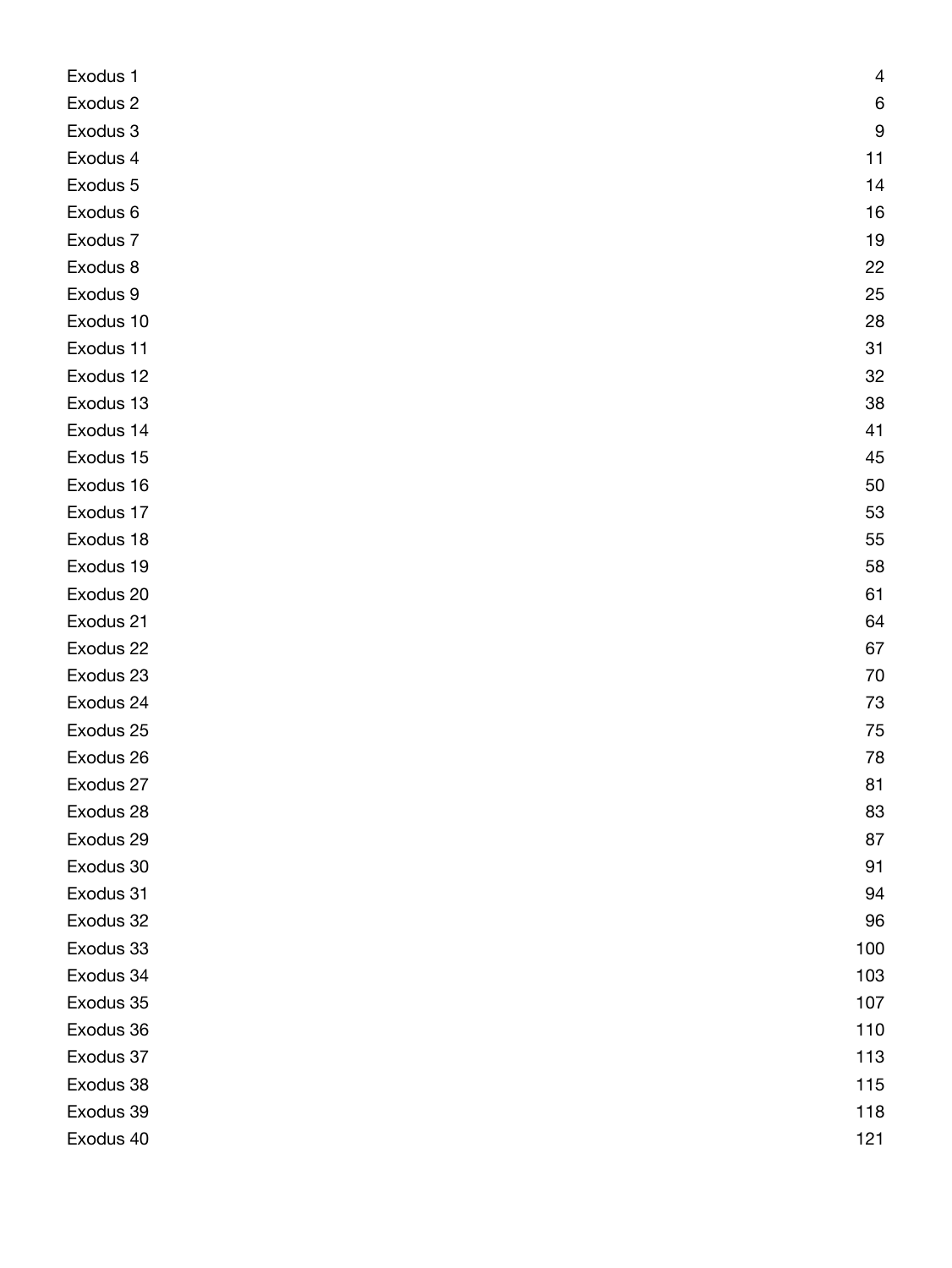<span id="page-3-0"></span>**Exodus 1:1 -** AND these are the names of the sons of Israel who went into Mizraim with Jakob, each with the men of his house entered in:

**Exodus 1:2 -** Reuben, Shimeon, Levi, and Jehudah;

**Exodus 1:3 -** Issakar, Zebulon, and Benjamin;

**Exodus 1:4 -** Dan and Naphtali; Gad and Asher.

**Exodus 1:5 -** And the number of all the souls coming from the thigh of Jakob, seventy souls, with Joseph and his sons, who were in Mizraim.

**Exodus 1:6 -** And Joseph died, and after him died all his brethren, and all that generation.

**Exodus 1:7 -** And the souls of Israel increased, and multiplied children, and became strong, and prevailed greatly, and the land was filled with them.

**Exodus 1:8 -** And there arose a new king (other) than he who was formerly over Mizraim, who took no knowledge of Joseph, and walked not in his laws.

#### **(Jerusalem) - And a king arose (different from him who was) formerly over Mizraim, who took no knowledge of Joseph, and walked not in his laws.**

**Exodus 1:9 -** And he said to his people, Behold now, the people of the house of Israel are many, and are stronger than we.

**Exodus 1:10 - Come, let us take counsel against them in these matters, to diminish them that they** multiply not, so as that, should war be arrayed against us, they be not added to our adversaries, and destroy us that not one of us be left, and they afterward go forth from the land.

#### **(Jerusalem) - And they kill us, and go up in peace from the land.**

**Exodus 1:11 -** And they set over them work-masters to afflict them in their servitude; and they builded walled cities to become Pharoh's treasure-places, Tanis and Pilusin.

#### **(Jerusalem) - Tanis and Pilusin.**

**Exodus 1:12 -** But as much as they depressed them, so much they multiplied, and so much they prevailed, and the Mizraee were troubled in their lives before the sons of Israel.

**Exodus 1:13 -** And the Mizraee enslaved the sons of Israel,

**Exodus 1:14 -** and made their lives bitter by hard service in clay and bricks, and all the labour of the face of the field; and in all the work which they made them do was hardness.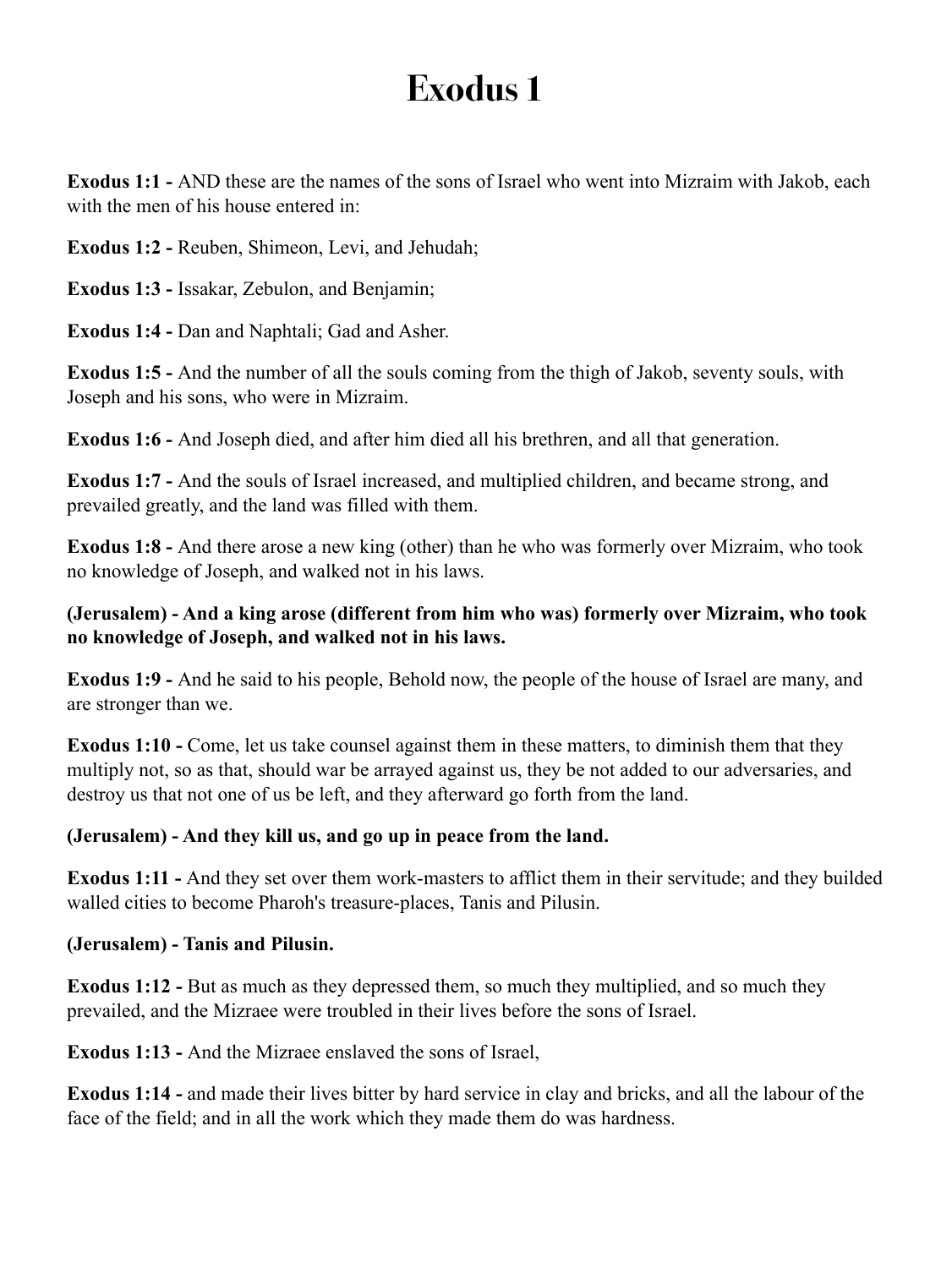**Exodus 1:15 -** And Pharoh told that he, being asleep, had seen in his dream, and, behold, all the land of Mizraim was placed in one scale of a balance, and a lamb, the young of a sheep, was ill the other scale; and the scale with the lamb in it overweighed. Forthwith he sent and called all the magicians of Mizraim, and imparted to them his dream. Immediately Jannis and Jambres, the chief of the magicians, opened their mouth and answered Pharoh,?A certain child is about to be born in the congregation of Israel, by whose hand will be destruc- tion to all the land of Mizraim. Therefore did Pharoh, king of Mizraim, give counsel to the Jehudith midwives, the name of one of whom was Shifra, who is Jokeved, and the name of the other Puvah, who is Miriam her daughter. Exodus 1:16 And he said, When you attend Jehudith women, and see them bear, if it be a male child, you shall kill him; but if a daughter, you may let her live.

#### **(Jerusalem) - And the king of Mizraim told the Hebrew midwives, the name of the first of whom was Shifra, and she was Jokeved, and the name of the second Puvah, she was Miriam.**

**Exodus 1:17 -** But the midwives feared before Yahuah  $3\sqrt{3}z$ , and would not do according to what the king of Mizraim had said to them, but they saved the children.

**Exodus 1:18 -** And the king of Mizraim called the midwives, and said to them, Why have you done this thing, and have saved the children?

**Exodus 1:19 -** And the mid-wives said to Pharoh, The Jehudith women are not as the Mizraite, for they are sturdy (or, courageous) and wise-minded: before the midwife cometh to them they lift up their eyes in prayer, supplicating mercy before their Father who is in heaven, who heareth the voice of their prayer, and at once they are heard, and bring forth, and are delivered in peace.

#### **(Jerusalem) - Because they are vivacious, and before the midwife cometh to them they pray before their Father who is in heaven, and He answereth them, and they bring forth.**

Exodus 1:20 - And Yahuah  $3\frac{4}{3}$  did good to the midwives, and the people multiplied and prevailed greatly.

**Exodus 1:21 -** And forasmuch as the midwives feared before Yahuah  $3\frac{4}{3}\frac{7}{3}\frac{7}{1}$ , they obtained for themselves a good name unto the ages; and the Word of Yahuah  $3\frac{4}{3}\frac{7}{4}$  up-builded for them a royal house, even the house of the high priesthood.

#### **(Jerusalem) - Because the midwives feared before Yahuah , they obtained for themselves a good name in the midst of the ages, and made unto themselves houses,? The house of the Levites and the house of the high priesthood.**

**Exodus 1:22 -** But when Pharoh saw this, he commanded all his people, saying, Every male child that is born to the Jehudaee you shall cast into the river; but every daughter you may spare.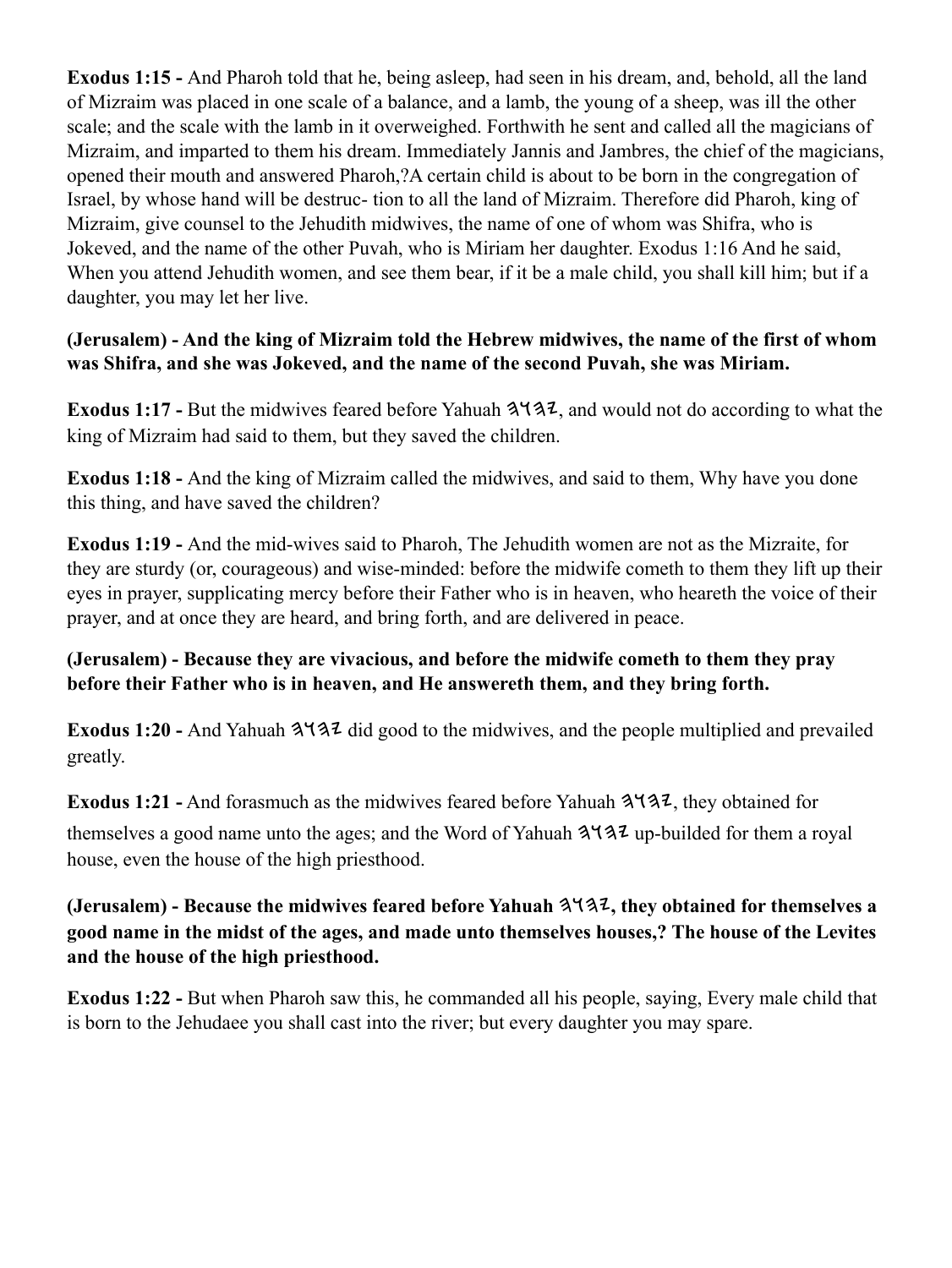<span id="page-5-0"></span>**Exodus 2:1 -** And Amram, a man of the tribe of Levi, went and returned to live in marriage with Jokeved his wife, whom he had put away on account of the decree of Pharoh. And she was the daughter of a hundred and thirty years when he returned to her; but a miracle was wrought in her, and she returned unto youth as she was, when in her minority she was called the daughter of Levi.

#### **(Jerusalem) - And there went a man of the tribe of Levi and took Jokeved, who was beloved of him, (or, who was related to him,) to wife.**

**Exodus 2:2 -** And the woman conceived and bare a son at the end of six months; and she saw him to be a child of steadfastness, (or, of steadfast life,) and hid him three months, which made the number nine.

**Exodus 2:3 - But she could conceal him no longer, for the Mizraee had become aware of him. And she** took an ark of papyrus, (tunes,) and coated it with bitumen and pitch, and placed the child within it, and laid him among the reeds on the bank of the river.

**Exodus 2:4 -** And Miriam his sister stood at a distance to take knowledge of what would be done to him.

**Exodus 2:5 - And the Word of Yahuah**  $3\frac{4}{3}\frac{2}{3}$  **sent forth a burning sore and inflammation of the flesh** upon the land of Mizraim; and the daughter of Pharoh came down to refresh herself at the river. And her handmaids, walking upon the bank of the river, saw the ark among the reeds, and put forth the arm and took it, and were immediately healed of the burning and inflammation.

**Exodus 2:6 -** And she opened, and saw the child, and, behold, the babe wept; and she had compassion upon him, and said, This is one of the children of the Jehudaee.

**Exodus 2:7 -** And his sister said to Pharoh's daughter, May I go and call for thee a nursing woman from the Jehudesses, to suckle the babe for thee?

**Exodus 2:8 -** And Pharoh's daughter said, Go; and the damsel went and called the child's mother.

**Exodus 2:9 -** And the daughter of Pharoh said, Take this child and suckle it for me, and I will give thee thy wages And the woman took the child and suckled him.

**Exodus 2:10 -** And the child grew, and was brought to Pharoh's daughter, and he was beloved by her as a son; and she called his name Mosheh, Because, said she, I drew him out of the water of the river.

#### **(Jerusalem) - I uplifted him.**

**Exodus 2:11 -** And in those days when Mosheh was grown up, he went forth to his brethren, and saw the anguish of their souls, and the greatness of their toil. And he saw a Mizraite man strike a Jewish man of his brethren;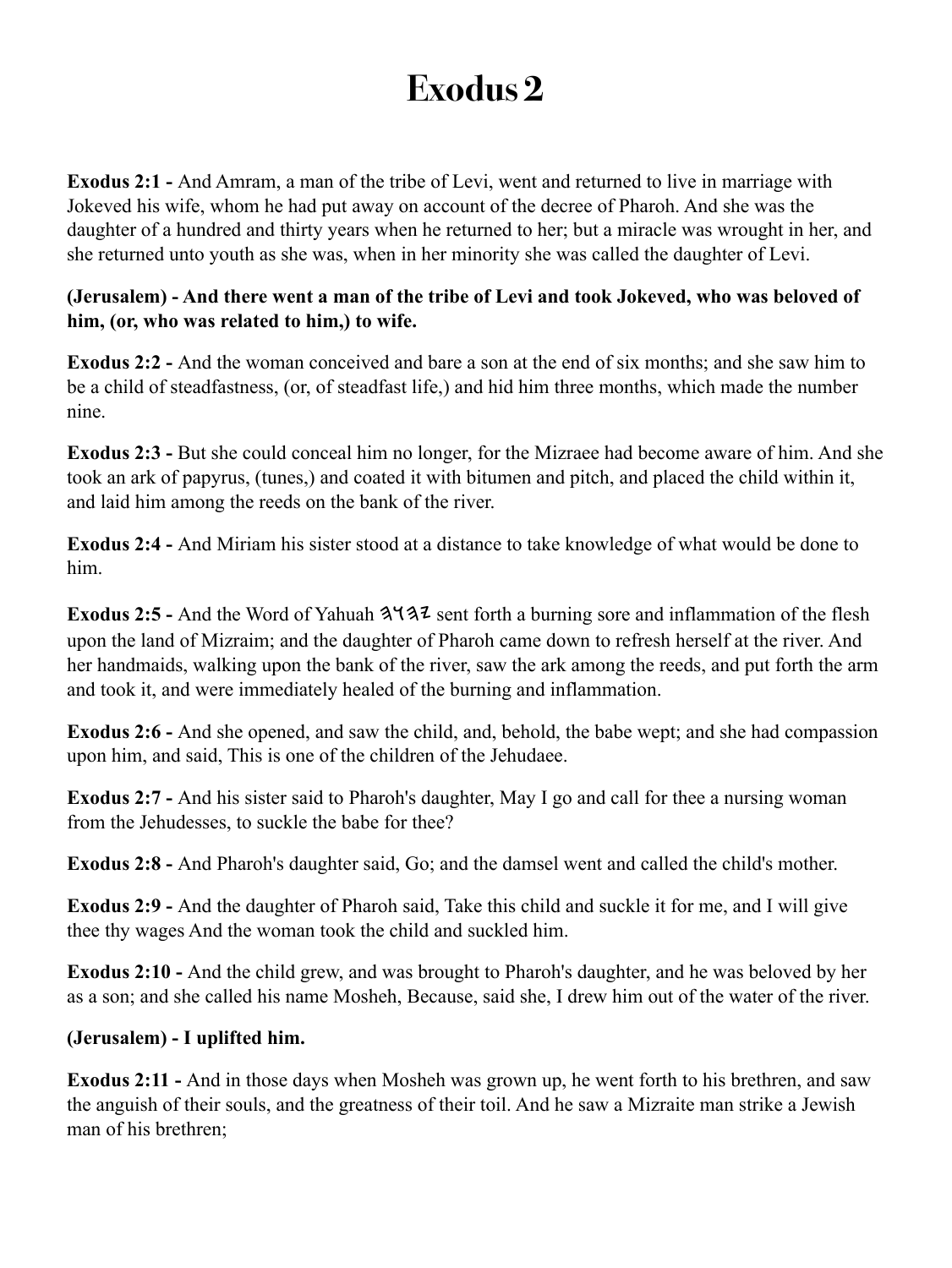**Exodus 2:12 -** and Mosheh turned, and considered in the wisdom of his mind, and understood that in no generation would there arise a proselyte from that Mizraite man, and that none of his children's children would ever be converted; and he smote the Mizraite, and buried him in the sand.

**(Jerusalem) - And Mosheh, by the Set-Apart Spirit, considering both the young men, saw that, behold, no proselyte would ever spring from that Mizraite; and he killed him, and hid him in the sand.**

**Exodus 2:13 -** And he went out the second day, and looked; and, behold, Dathan and Abiram, men of the Jehudaee contended; and seeing Dathan put forth his hand against Abiram to smite him, he said to him, Wherefore dost thou smite thy companion?

**Exodus 2:14 -** And Dathan said to him, Who is he who hath appointed thee a chief man and a judge over us? Wilt thou kill me, said he, as thou didst the Mizraite? And Mosheh was afraid, and said, Verily, the thing has become known.

**Exodus 2:15 -** And Pharoh heard this thing, and sought to kill Mosheh; and Mosheh escaped before Pharoh, to dwell in the land of Midian. And he sat by a well.

**Exodus 2:16 -** And the priest of Midian had seven daughters; and they came and drew, and filled the watering-troughs, to give drink to the flocks of their father.

**Exodus 2:17 -** But the shepherds came and drave them away. And Mosheh arose in the power of his might, and rescued them, and gave the flocks drink.

**Exodus 2:18 -** And they came to Reuel, their grandfather, who said to them, How is it that you are come (so) early today?

**Exodus 2:19 -** And they replied, A Mizraite man not only delivered us from the hand of the shepherds, but also himself drawing drew and watered the flock.

**Exodus 2:20 -** And he said to his son's daughters, And where is he? Why did you leave the man? Call him, and let him eat bread.

**Exodus 2:21 - But when Reuel knew that Mosheh had fled from before Pharoh he cast him into a pit;** but Zipporah, the daughter of his son, maintained him with food, secretly, for the time of ten years; and at the end of ten years brought him out of the pit. And Mosheh went into the bedchamber of Reuel, and gave thanks and prayed before Yahuah  $3\frac{4}{3}$ , who by him would work miracles and mighty acts. And there was shown to him the Rod which was created between the evenings, and on which was engraven and set forth the Great and Glorious Name, with which he was to do the wonders in Mizraim, and to divide the sea of Suph, and to bring, forth water from the rock. And it was infixed in the midst of the chamber, and he stretched forth his hand at once and took it. Then, behold, Mosheh was willing to dwell with the man, and he gave Zipporah, the daughter of his son, to Mosheh.

**Exodus 2:22 -** And she bare him a male child, and he called his name Gershom, Because, said he, a sojourner have I been in a strange land which is not mine.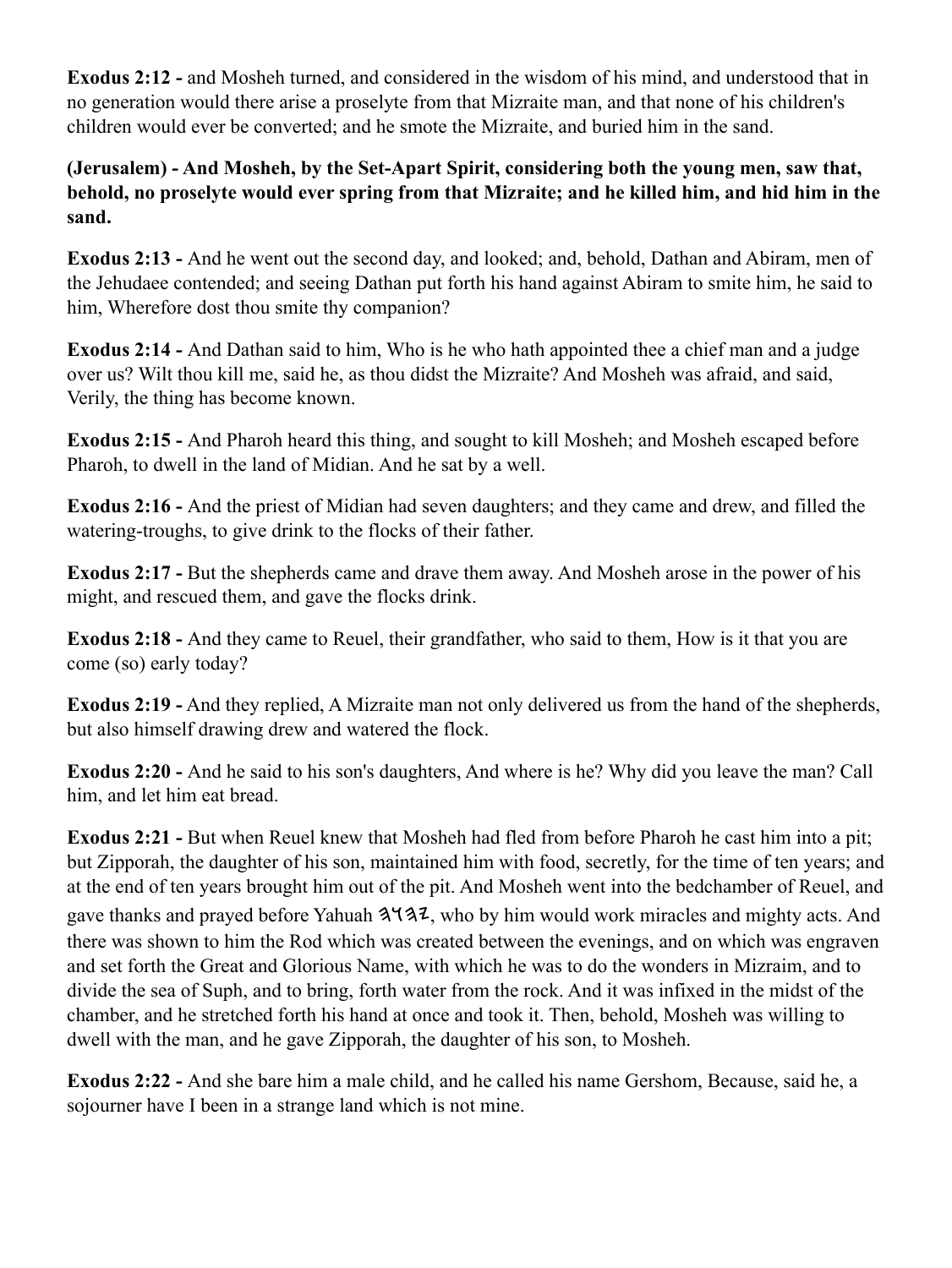**Exodus 2:23 -** And it was after many of those days that the king of Mizraim was struck (with disease), and he commanded to kill the firstborn of the sons of Israel, that he might bathe himself in their blood. And the sons of Israel groaned with the labour that was hard upon them; and they cried, and their cry ascended to the high heavens of Yahuah  $3137$ . And He spake in His Word to deliver them from the travail.

Exodus 2:24 - And their cry was heard before Yahuah  $3\sqrt{3}z$ , and before Yahuah  $3\sqrt{3}z$  was the covenant remembered which He had covenanted with Abraham, with Izhak, and with Jakob.

Exodus 2:25 - And Yahuah  $3\frac{4}{3}$  looked upon the affliction of the bondage of the sons of Israel; and the repentance was revealed before Him which they exercised in concealment, so as that no man knew that of his companion.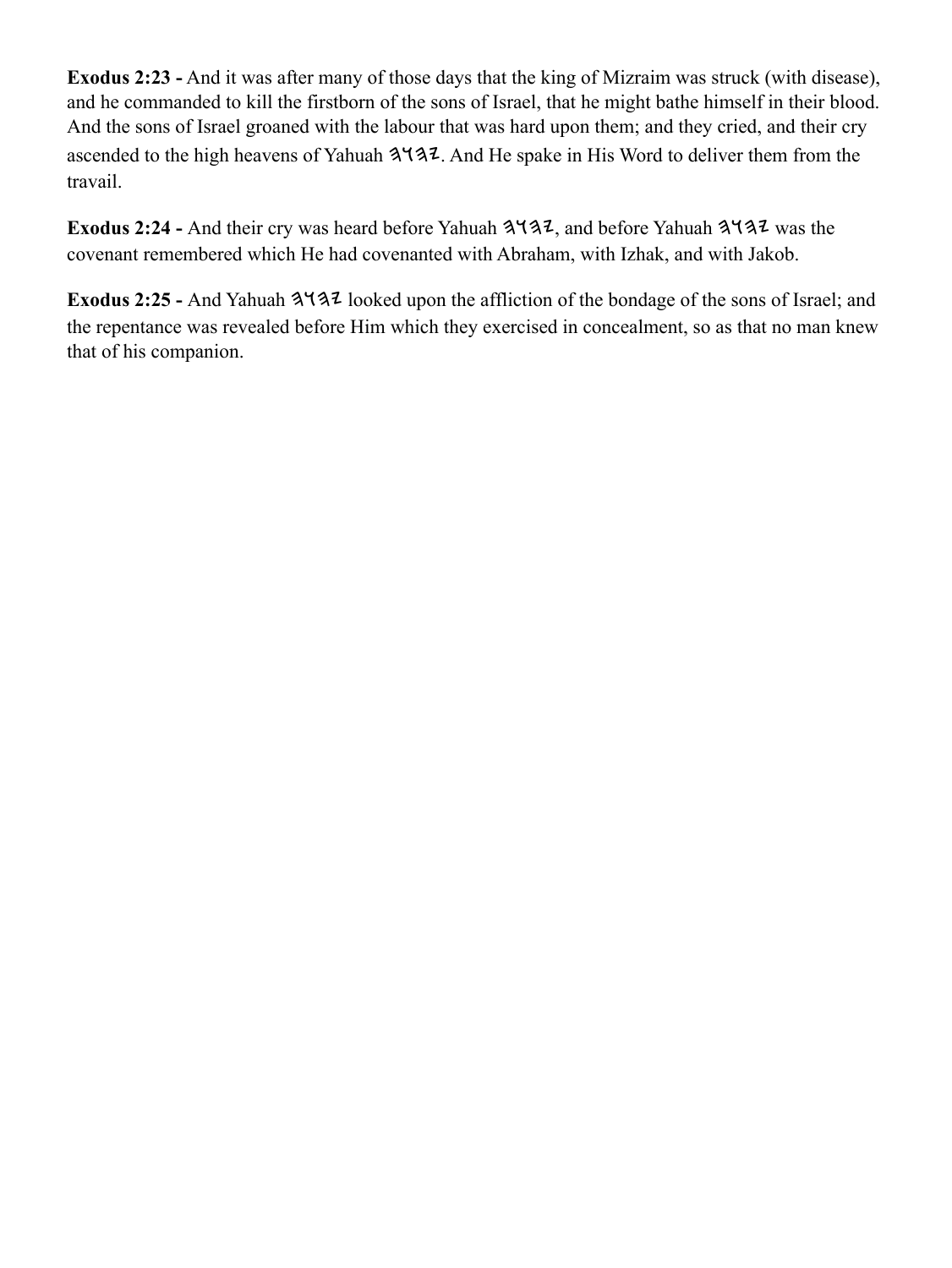<span id="page-8-0"></span>**Exodus 3:1 - But Mosheh was keeping the flock of Jethro his father-in-law, the rabba of Midian; and** he had led the flock to a pleasant place of pasturage which is behind the desert, and had come to the mountain on which was revealed the glory of Yahuah  $3\frac{1}{3}$ , even Horeb.

Exodus 3:2 - And Zagnugael, the angel of Yahuah  $3\frac{4}{3}$ , appeared to him in a fame of fire in the midst of the bush. And he gazed, and, behold, the bush burned with fire, yet the bush was neither burned nor consumed with fire.

**(Jerusalem) - And he looked, and, behold, the bush burned with fire, yet remained in freshness, (or, was moist), neither was it consumed.**

**Exodus 3:3 -** And Mosheh said, I will turn aside now and consider this great sight, why the bush is not burned.

**(Jerusalem) - I will look at this great sight, wherefore the bush is refreshed and not burned.**

**Exodus 3:4 - And when it was seen before Yahuah**  $3\frac{1}{3}$  **that he turned to look, Yahuah**  $3\frac{1}{3}$  **called** to him from the midst of the bush and said, Mosheh, Mosheh ! And he said, Behold me.

**Exodus 3:5 -** And He said, Approach not hither, take the shoe from thy feet, for the place on which thou standest is a holy place; and upon it thou art to receive the Law, to teach it to the sons of Israel.

**Exodus 3:6 -** And He said, I am the Alahim of thy father, the Alahim of Abraham, the Alahim of Izhak, and the Alahim of Jakob. And Mosheh covered his face; for he was afraid to look upon the height of the glory of the Presence of Yahuah  $3\overline{47}$ .

**Exodus 3:7 -** And He said, The oppression of My people who are in Mizraim is verily manifest before Me, and heard before Me is their cry on account of them who hold them in bondage; for their affliction is known before Me.

**Exodus 3:8 -** And I have revealed Myself to thee this day, that by My Word they may be delivered from the hand of the Mizraee, to bring them up out of the unclean land, unto a good land, and large in its boundaries, a land yielding milk and honey, unto the place where dwell the Kenaanaee, and the Hittaee, and the Amoraee, and the Pherizaee, and the Hivaee, and the Jebusaee.

**Exodus 3:9 -** And now, behold, the cry of the sons of Israel cometh up before Me, and the bruising of the Mizraee wherewith they bruise them is also revealed before Me.

**Exodus 3:10 -** And now, come, and I will send thee unto Pharoh, and thou shalt bring forth My people, the sons of Israel, out of Mizraim.

**Exodus 3:11 - And Mosheh said before Yahuah**  $3\sqrt{32}$ **, Who am I, that I should go to Pharoh, and** bring forth the sons of Israel out of Mizraim?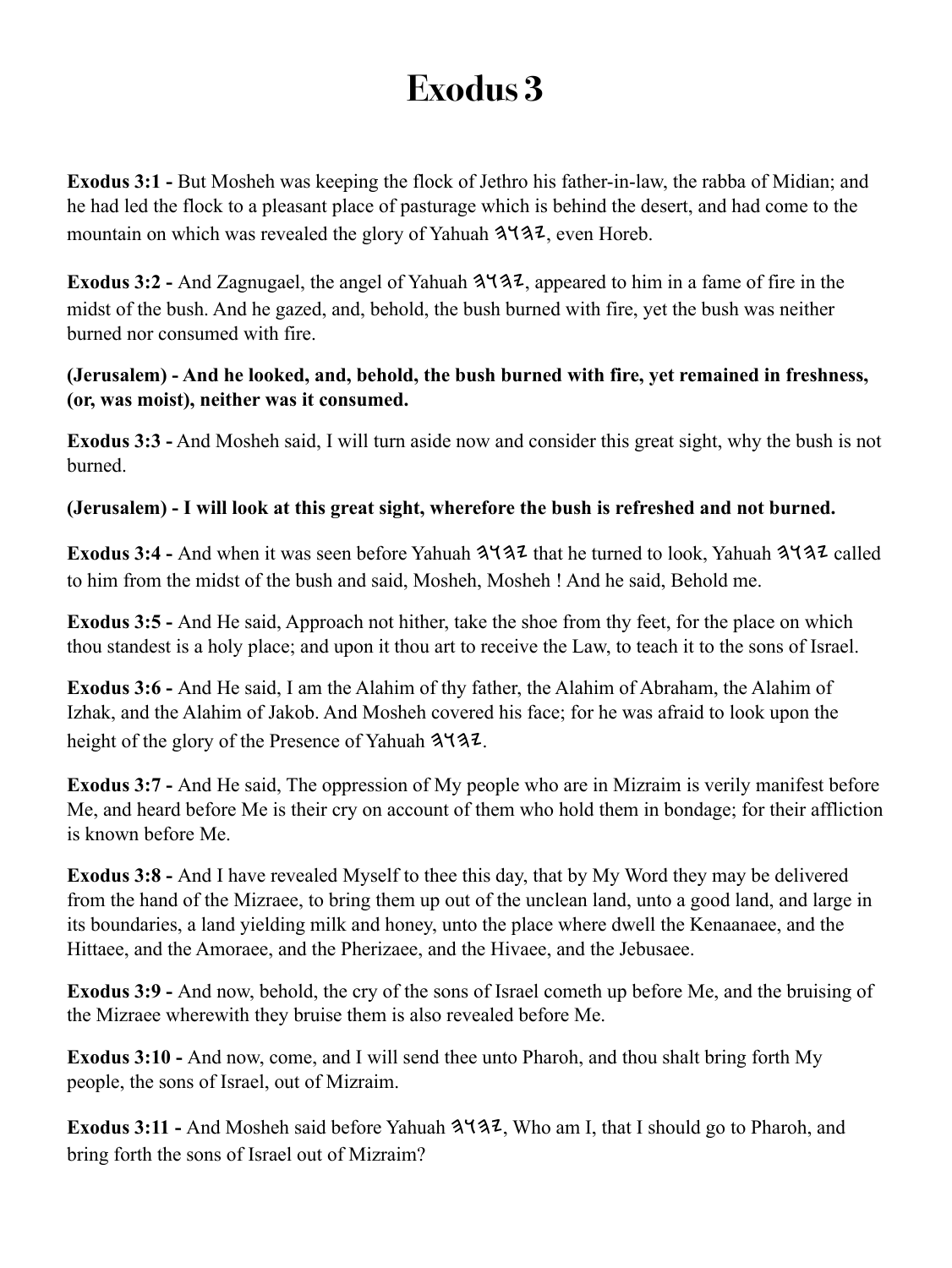**Exodus 3:12 -** But He said, Therefore My Word shall be for thy help; and this shall be the sign to thee that I have sent thee: when thou hast, brought the people forth from Mizraim, ye shall worship before Yahuah  $3137$ , because ye shall have received the Law upon this mountain.

**Exodus 3:13 - And Mosheh said before Yahuah**  $3\frac{4}{3}$ **, Behold, I will go to the sons of Israel, and say** to them, Yahuah 3137 Alahim of your fathers hath sent me to you: and they will say to me, What is His Name ? What shall I say to them?

Exodus 3:14 - And Yahuah  $3\sqrt{3}z$  said unto Mosheh, He who spake, and the world was; who spake, and all things were. And He said, This thou shalt say to the sons of Israel, I AM HE WHO IS, AND WHO WILL BE, hath sent me unto you.

#### **(Jerusalem) - And the Word of Yahuah said to Mosheh, He who spake to the world, Be, and it was; and who will speak to it, Be, and it will be. And he said, Thus shalt thou speak to the sons of Israel, EHEYEH hath sent me unto you.**

Exodus 3:15 - And Yahuah  $3\sqrt{3}z$  said again unto Mosheh, Thus shalt thou speak to the sons of Israel, The Alahim of your fathers, the Alahim of Abraham, the Alahim of Izhak, and the Alahim of Jakob, hath sent me unto you. This is His Name for ever, and this is His Memorial to every generation and generation.

**Exodus 3:16 -** Go, and assemble the elders of Israel, and say to them, Yahuah  $3\frac{4}{34}$  Alahim of your fathers hath appeared unto me, the Alahim of Abraham, Izhak, and Jakob, saying, Remembering, I have remembered you, and the injury that is done you in Mizraim;

**Exodus 3:17 -** and I have said in My Word, I will bring you up out from the oppression of the Mizraee into the land of the Kenaanaee, and Hittaee, and Amoraee, and Pherizaee, and Hivaee, and Jebusaee, to the land that yieldeth milk and honey.

**Exodus 3:18 -** And they will hearken to thee: and thou and the elders of Israel shall go to the king of Mizraim and say to him, Yahuah  $3\frac{4}{3}$  Alahim of the Jehudaee hath called us; and now let us go a journey of three days into the wilderness, to sacrifice before Yahuah  $3\sqrt{3}z$  our Alahim.

**Exodus 3:19 -** But it is manifest before Me that the king of Mizraim will not let you go, (no,) not from fear of Him who is Mighty, until that by My Word he shall have been punished with evil plagues.

**Exodus 3:20 -** And ye will be hindered there until I have sent forth the stroke of My power, and have smitten Mizraee with all My wonders, that I will do among them; and afterward he will release you.

**Exodus 3:21 -** And I will give this people grace in the eyes of the Mizraee; and it shall be that when ye go free from thence, ye shall not go empty.

**Exodus 3:22 -** But a woman shall ask of her neighbour, and from those next to the wall of her house, vessels of silver, and vessels of gold, and vestments; and you shall set them as crowns upon your sons and your daughters, and make the Mizraee empty.

#### **(Jerusalem) - Fellow resident.**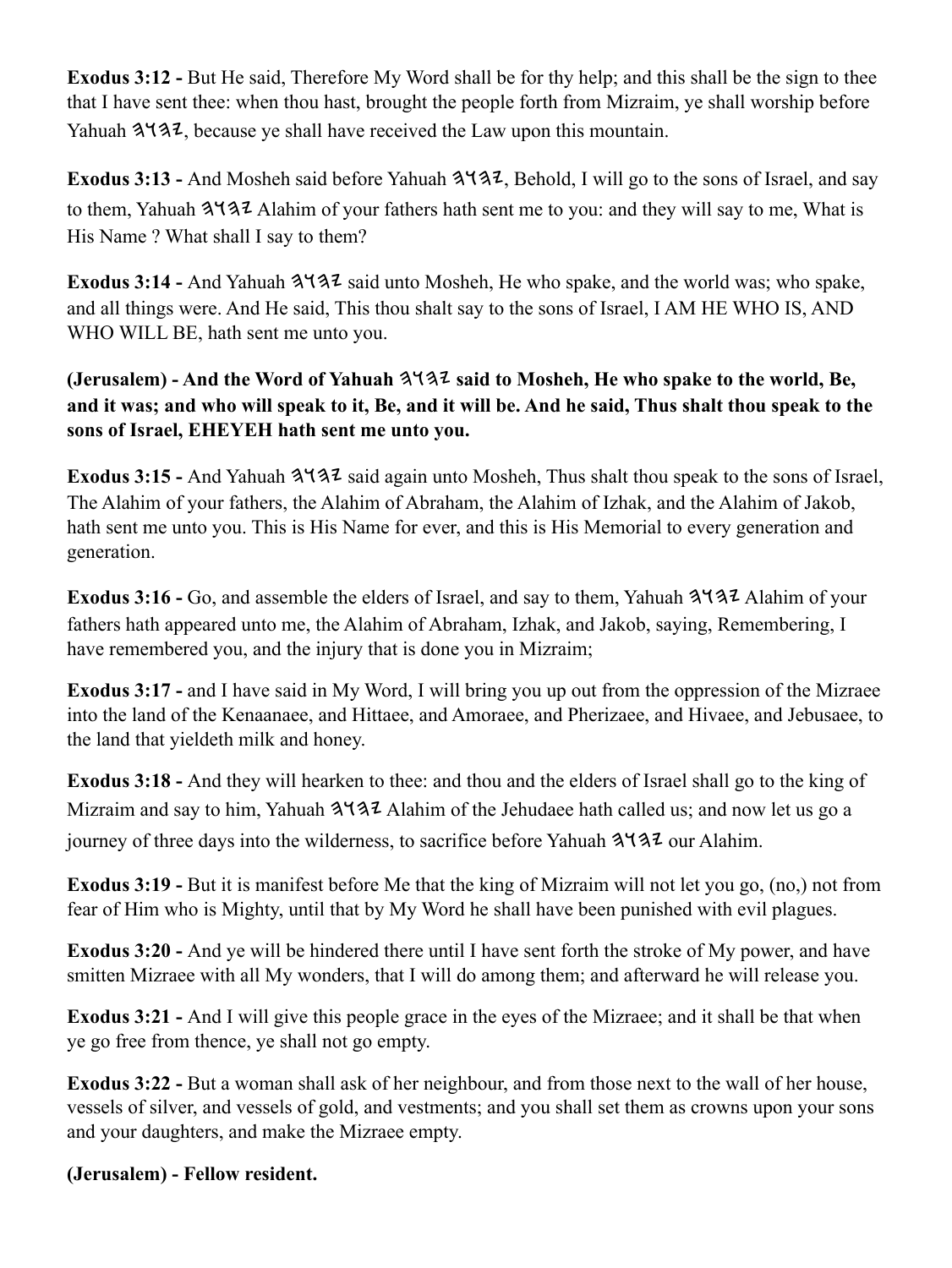<span id="page-10-0"></span>**Exodus 4:1 -** And Mosheh answered and said, But, behold, they will not believe me, nor hearken to me; for they will say, Yahuah  $3\sqrt{3}$  hath not appeared to thee.

**Exodus 4:2 - And Yahuah**  $3137$  **said to him, What is that in thy hand ? And he said, The rod.** 

**Exodus 4:3 -** And He said, Cast it on the ground; and he cast it to the ground, and it became a serpent; and Mosheh fled from before it.

#### **(Jerusalem) - And He said, Cast it on the ground; and he cast it on the ground.**

**Exodus 4:4 -** And Yahuah  $3137$  said to Mosheh, Stretch forth thy hand and seize (it) by its tail. And he stretched forth his hand and grasped it, and it became the rod in his hand:

#### **(Jerusalem) - And grasp the place of its tail.**

**Exodus 4:5 -** In order that they may believe that Yahuah  $3\frac{4}{3}\frac{7}{3}\frac{7}{3}\lambda$  Alahim of their fathers, the Alahim of Abraham, the Alahim of Izhak, and the Alahim of Jakob, hath revealed Himself to thee.

**Exodus 4:6 - And Yahuah 3137** said to him again, Put now thy hand within thy breast (Choba); and he put it within his breast, and withdrew it, and, behold, his hand was leprous, it was white as snow.

**Exodus 4:7 -** And He said, Return thy hand into thy bosom (Aitaph); and he returned his hand to his breast, and withdrew it from his breast, and it had become clean as his flesh.

#### **(Jerusalem) - Put now thy hand into thy breast, and he put his hand within his breast.**

**Exodus 4:8 -** And it shall be, if they will not believe you nor receive the voice of the first sign, that they shall believe the voice of the latter sign.

**Exodus 4:9 -** And if they believe not these two signs, nor receive from thee, thou shalt take of the water of the river and pour it on the ground, and the water that thou shalt take from the river shall become blood upon the ground.

#### **(Jerusalem) - And if they believe not these two signs, nor receive from thee, thou shalt take of the water of the river and pour it on the ground, and the water that thou shalt take from the river shall become blood upon the ground.**

Exodus 4:10 - And Mosheh said before Yahuah  $3\overline{4}3$ , O Yahuah  $3\overline{4}3$ , I pray: I am not a man of words, nor ever have been before that Thou didst speak with Thy servant; for I am of a staggering \* mouth and staggering speech. \*Or, lame

**(Jerusalem) - And Mosheh said before Yahuah , O Yahuah , I pray: I am not a man of words, nor ever have been before that Thou didst speak with Thy servant; for I am of a staggering mouth and staggering speech. (For of a staggering mouth and difficult speech am I.)**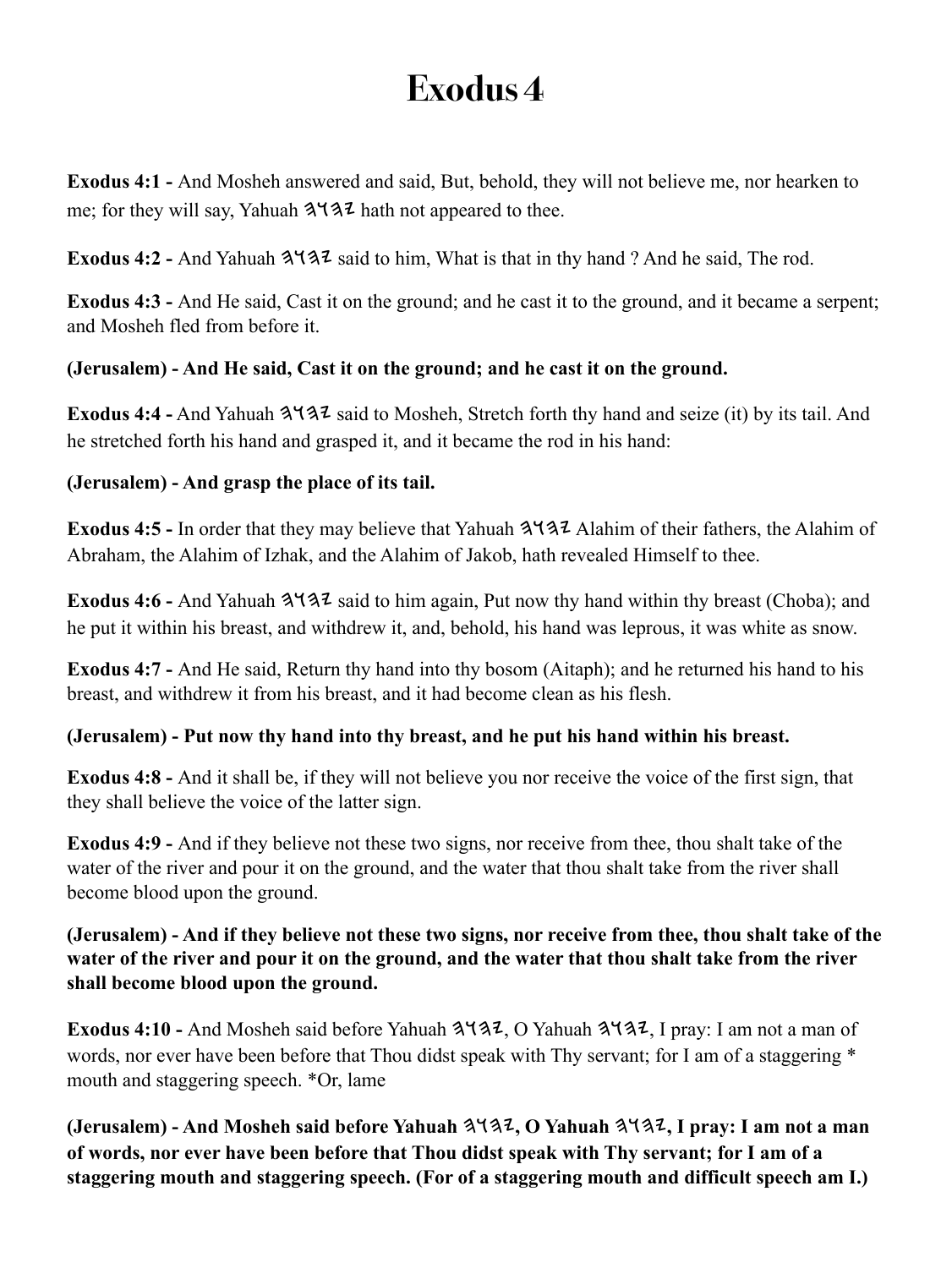Exodus 4:11 - And Yahuah  $3137$  said, Who is he who first put the language of the mouth into the mouth of man? or who hath appointed the dumb or the deaf, the open-seeing or the blind, but I Yahuah  $3137?$ 

**Exodus 4:12 -** And now go, and I by My Word will be with the speaking of thy mouth, and will teach thee what thou shalt say.

Exodus 4:13 - And he said, I pray for mercy before Yahuah  $3\frac{4}{3}$ . Send now Thy sending by the hand of Phinehas, by whom it is to be sent at the end of the days.

#### **(Jerusalem) - Send now by the hand of him by whom it is opportune to send.**

Exodus 4:14 - And the anger of Yahuah  $3\frac{4}{3}$  was kindled against Mosheh, and He said, Is it not manifest before Me that Aharon thy brother speaking can speak? And, behold, also, he cometh forth to meet thee, and will see thee and rejoice in his heart.

**Exodus 4:15 -** And thou shalt speak with him, and put the matter in his mouth, and My Word shall be with the word of thy mouth, and with the word of his mouth, and I will instruct you what you are to do.

**Exodus 4:16 -** And he shall speak for thee with the people, and be to thee an interpreter, and thou to him the principal, seeking instruction from before Yahuah  $3\overline{47}$ .

#### **(Jerusalem) - He shall be to thee an interpreter, and thou to him one inquiring instruction from before Yahuah .**

**Exodus 4:17 -** And this rod take thou in thy hand to work therewith the signs. Exodus 4:18 And Mosheh went, and returned unto Jethro his father in law, and said, I will now go to my brethren who are in Mizraim, to see how they now live. And Jethro said to Mosheh, Go in peace.

**Exodus 4:19 - And Yahuah**  $3\sqrt{32}$  **said unto Mosheh in Midian, Go, return to Mizraim; for they have** come to nought, and gone down from their possessions; behold, all the men who sought to take thy life are reckoned as the dead.

**Exodus 4:20 -** And Mosheh took his wife and his sons, and made them ride on the ass, and returned to the land of Mizraim. And Mosheh took the rod which he had brought away from the chamber of his father-in-law; and it was from the sapphire Throne of glory, in weight forty sein; and upon it was engraven and set forth the Great and Glorious Name by which the signs should be wrought before Yahuah 3137 by his hand.

Exodus 4:21 - And Yahuah  $3\frac{4}{2}$  said to Mosheh, In going to return into Mizraim, consider all the miracles that I have put in thy hand, and do them before Pharoh: and I will make obstinate the disposition (passion) of his heart, and he will not deliver the people.

Exodus 4:22 - And thou shalt say to Pharoh, Thus saith Yahuah  $3\frac{4}{3}\pi$ , Israel is My first-born son;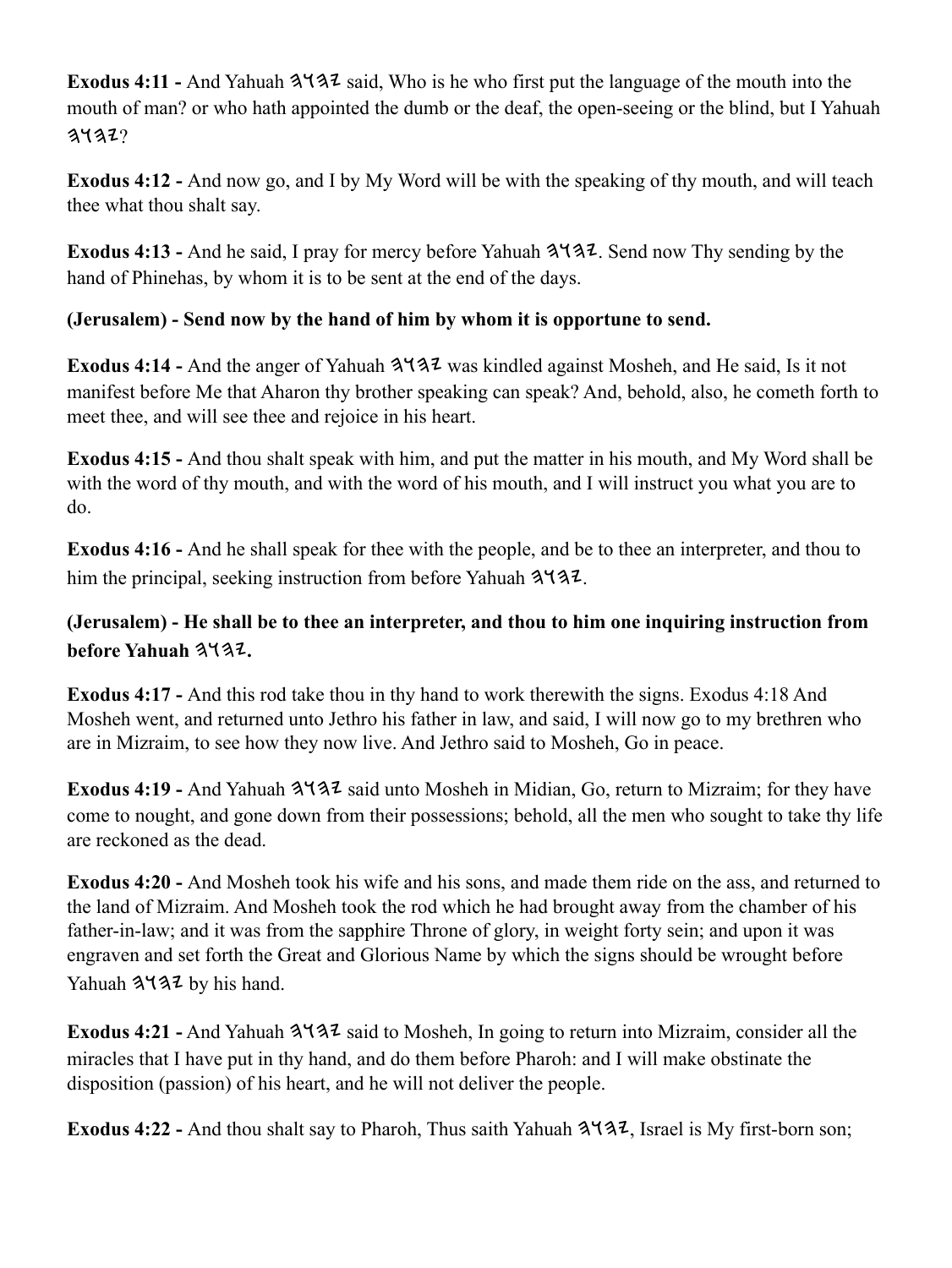**Exodus 4:23 -** and to thee I say, Let My son go free, that he may worship before Me; and if thou refuse to let him go, behold, I will slay thy first-born son.

**Exodus 4:24 -** But it was on the way, in the place of lodging that the angel of Yahuah  $3\frac{4}{3}\frac{7}{3}\$  met him, and sought to kill him, because Gershom his son had not been circumcised, inasmuch as Jethro his father-in-law had not permitted him to circumcise him: but Eliezer had been circumcised, by an agreement between them two.

**Exodus 4:25 -** And Zipporah took a stone, and circumcised the foreskin of Gershom her son, and brought the severed part to the feet of the angel, the Destroyer, and said, The husband sought to circumcise, but the father-in-law obstructed him; and now let this blood of the circumcision atone for my husband.

#### **(Jerusalem) - And she circumcised the foreskin of her son, and brought before the feet of the Destroyer, and said, The husband could have circumcised, but the father-in-law did not permit him; but now, let the blood of this circumcision atone for the fault of this husband.**

**Exodus 4:26 -** And the destroying angel desisted from him, so that Zipporah gave thanks, and said, How lovely is the blood of this circumcision that hath delivered my husband from the angel of destruction!

#### **(Jerusalem) - And when the Destroyer had ceased from him, Zipporah gave thanks and said, How lovely is the blood of this circumcision which hath saved my husband from the hand of the angel of death !**

Exodus 4:27 - And Yahuah  $3\frac{4}{2}$  had said to Aharon, Go and meet Mosheh in the desert. And he came and met him at the mountain where was revealed the glory of Yahuah  $3\sqrt{32}$ , and he embraced him.

**Exodus 4:28 -** And Mosheh delivered to Aharon all these words with which he had sent him, and all the signs that he had instructed him to work.

**Exodus 4:29 -** And Mosheh and Aharon went, and gathered together all the elders of the sons of Israel.

**Exodus 4:30 -** And Aharon spake all the words which Yahuah  $3\frac{4}{3}\frac{7}{3}\lambda$  had spoken with Mosheh, and did the signs in the eyes of the people.

Exodus 4:31 - And the people believed, and heard that Yahuah  $3\frac{4}{3}\frac{7}{4}$  had remembered the sons of Israel, and that their bondage was manifest before Him; and they bowed themselves and worshipped.

#### **(Jerusalem) - And they kneeled down.**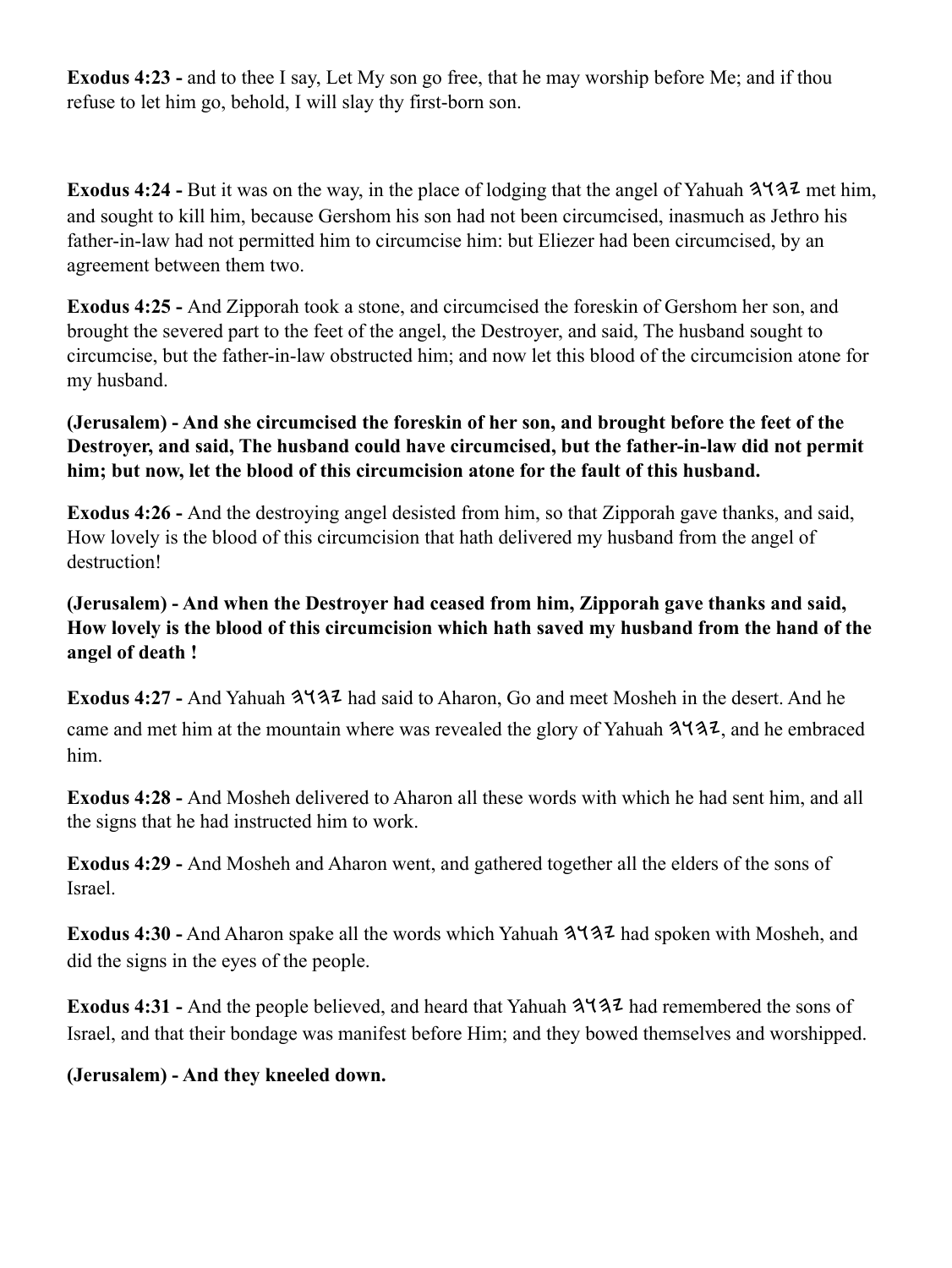<span id="page-13-0"></span>**Exodus 5:1 -** And after this Mosheh and Aharon went in unto Pharoh, and said, Thus saith Yahuah , the Alahim of Israel: Release My people, that they may make unto Me a festival in the wilderness.

Exodus 5:2 - And Pharoh said, The name of Yahuah  $3\frac{1}{3}$  is not made known to me, that I should receive His word to release Israel. I have not found written in the Book of the Angels the name of Yahuah  $3\sqrt{3}$ . Of Him I am not afraid, neither will I release Israel.

**Exodus 5:3 -** And they said, The Name of the Alahim of the Jehudaee is invoked by (or upon) us. We will go, then, to proceed three days into the desert, and offer the sacrifices of a festival before Yahuah 3. Alahim, that death and slaughter befall us not.

**Exodus 5:4 -** And the king of Mizraim said to Mosheh and Aharon, Why do you make the people cease from their labours? Go to your work.

**Exodus 5:5 -** And Pharoh said, Behold, this people of the land are many, whom you would stop from their service.

**Exodus 5:6 -** And Pharoh that day commanded the officers of the people and their exactors, saying,

**Exodus 5:7 -** You shall no more give straw to the people to cast bricks as heretofore; let them go and collect straw for themselves;

**Exodus 5:8 -** but the (same) number of bricks which they have heretofore made ye shall lay upon them, and not diminish from it, because they are idle; therefore they clamour, saying, Let us go to offer the sacrifice of a festival before our Alahim.

**Exodus 5:9 -** Make their work strenuous upon the men, that they may be occupied with it, and not be setting their hopes upon lying words.

**Exodus 5:10 -** And the officers and exactors of the people went forth, and said to the people, Thus saith Pharoh, I will not give you straw;

**Exodus 5:11 -** you must go and take straw wherever you can find it; for your work will not in anywise be diminished.

**Exodus 5:12 -** And the people were scattered abroad in all the land of Mizraim to gather stubble for the straw.

**Exodus 5:13 - But the officers were pressing, saying, Fulfil your work day by day, as you did when** the straw was given you.

**Exodus 5:14 -** And the exactors whom Pharoh set over them as officers beat the sons of Israel, saying, Why have not you fulfilled your appointment, to cast (the same number of) bricks as heretofore, today as yesterday?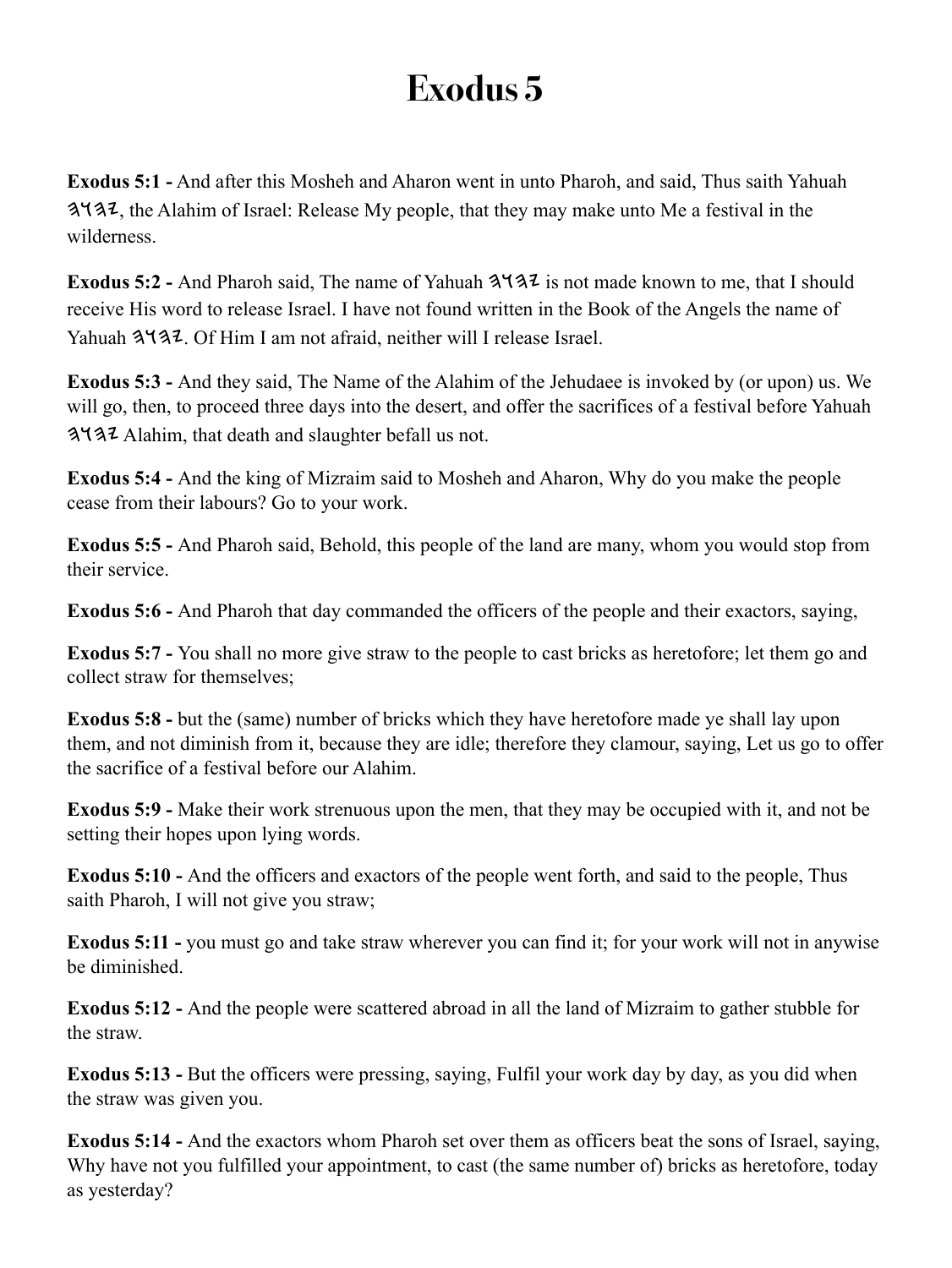**Exodus 5:15 -** And the foremen came, and cried before Pharoh, saying, Why hast thou dealt thus with thy servants?

**Exodus 5:16 -** Thou hast not given thy servants the straw, and (yet) say they to us, Make the bricks; and, behold, they beat thy servants, and the guilty treatment of thy people is strong, but it goeth up!

**Exodus 5:17 -** But he said, You are idle, idle: therefore you are saying, Let us go and over the sacrifice of a festival before our Alahim.

**Exodus 5:18 -** And now, go, work; but the straw shall not be given you, yet the number of the bricks you shall produce.

**Exodus 5:19 -** And the foremen of the sons of Israel saw that they were in evil, (in his) saying, Ye are not to withhold the assignment of your bricks from day to day.

**Exodus 5:20 -** And they met Mosheh and Aharon, who stood before them when they came out from the presence of Pharoh,

**Exodus 5:21 -** and they said to them, Our affliction is manifest before Yahuah  $3\frac{1}{3}\lambda$ , but our punishment is from you who have made our smell offensive before Pharoh and his servants; for you have occasioned a sword to be put into their hand to kill us.

Exodus 5:22 - And Mosheh returned before Yahuah  $3\frac{4}{3}$ , and said, O Yahuah  $3\frac{4}{3}$ , why hast Thou done evil to this people, and wherefore hast Thou sent me?

**Exodus 5:23 -** From the hour that I went in unto Pharoh to speak in Thy name, this people hath suffered evil, and delivering Thou hast not delivered them.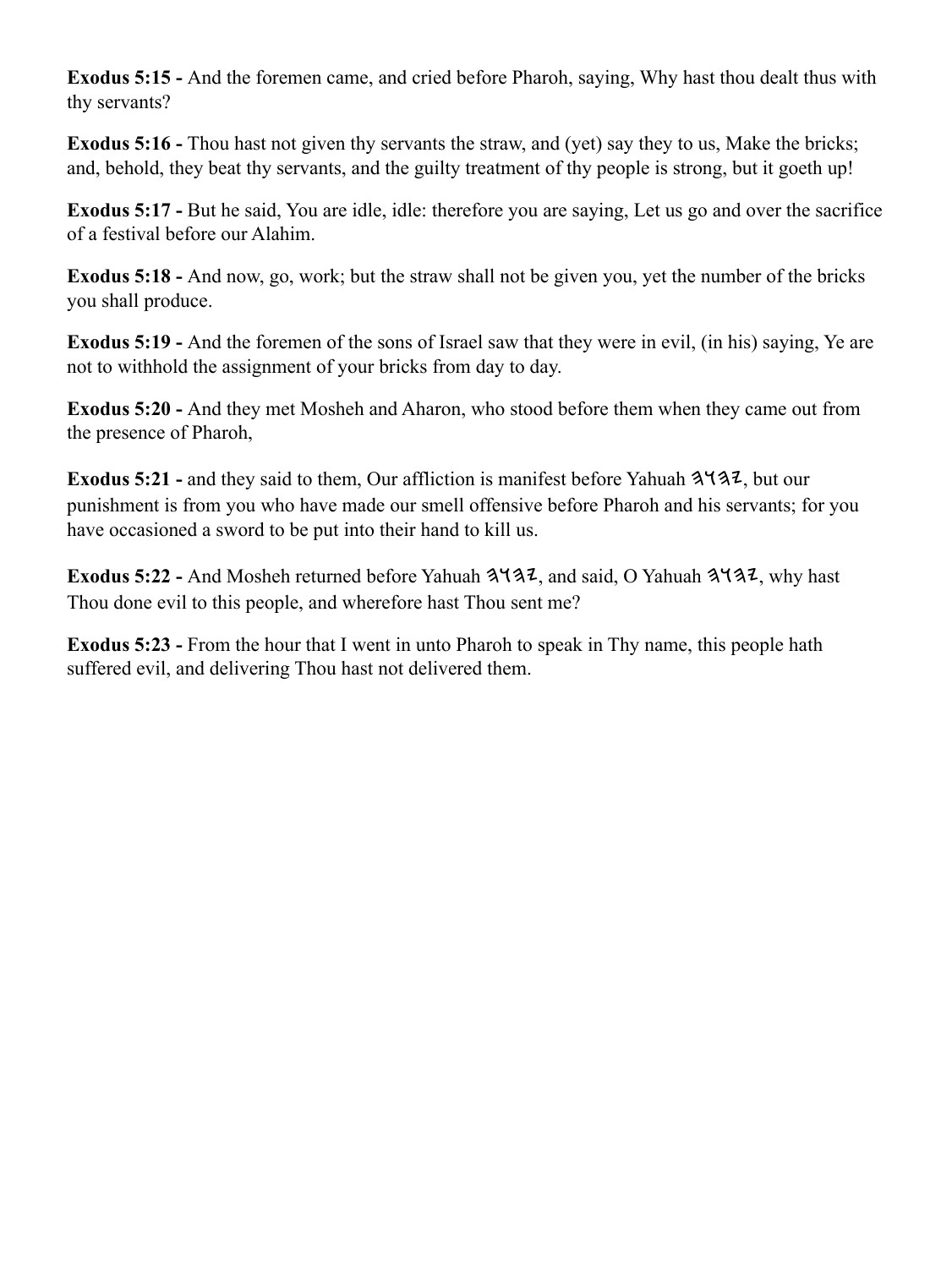<span id="page-15-0"></span>Exodus 6:1 - And Yahuah  $3137$  said unto Mosheh, Now have I seen what Pharoh hath done: for by a strong hand shall he release them, and with a strong hand drive them forth from his land.

**Exodus 6:2 - AND Yahuah 3437 spake with Mosheh, and said to him, I am Yahuah 3437 who** revealed Myself to thee in the midst of the bush, and said to thee, I am Yahuah  $3\frac{1}{3}$ .

**Exodus 6:3 -** And I was revealed unto Abraham, and to Izhak, and to Jakob, as EI-Shaddai; but My Name Ye-ya, as it discovereth My Glory,\* was not known to them. \*Or, in the face of My Presence

**(Jerusalem) - And Yahuah**  $3137$  **was revealed in His Word unto Abraham, to Izhak, and to Jakob, as the Alahim of Heaven; but the Name of the Word of Yahuah**  $3\frac{4}{3}\frac{7}{3}\frac{1}{100}$  **was not known to them.**

**Exodus 6:4 -** And I confirmed also My covenant with them, to give them the land of Kenaan, the land of their sojourning in which they were sojourners.

**Exodus 6:5 -** And now cometh before Me the groaning of the sons of Israel, because the Mizraee do enslave them; and I remember My covenant.

**Exodus 6:6 -** Therefore say to the sons of Israel, I am Yahuah  $3\sqrt{32}$ ; and I will bring you forth from the oppressive bondage of the Mizraee, and will deliver you from your servitude, and save you with an uplifted arm, and by great judgments.

**Exodus 6:7 -** And I will bring you nigh before Me to be a people, and I will be a Alahim unto you, and you shall know that I am Yahuah  $3\frac{1}{3}$  your Alahim who hath led you forth from the hard service of the Mizraee.

**Exodus 6:8 -** And I will bring you into the land which I covenanted by My Word to give unto Abraham, to Izhak, and to Jakob; and I will give it to you for an inheritance. I Am Yahuah  $3\frac{1}{3}$ .

**Exodus 6:9 -** And Mosheh spake according to this to the sons of Israel; but they received not from Mosheh, through anxiety of spirit, and from the strange and hard service which was upon their hands.

#### **(Jerusalem) - From anxiety.**

**Exodus 6:10 - And Yahuah**  $3\frac{4}{3}$  **spake to Mosheh saying,** 

**Exodus 6:11 -** Go in, speak with Pharoh, the king of Mizraim, that he release the children of Israel from his land.

Exodus 6:12 - And Mosheh said before Yahuah  $3\frac{4}{3}$ , Behold, the sons of Israel do not hearken to me; how then will Pharoh hearken to me, and I a man difficult of speech?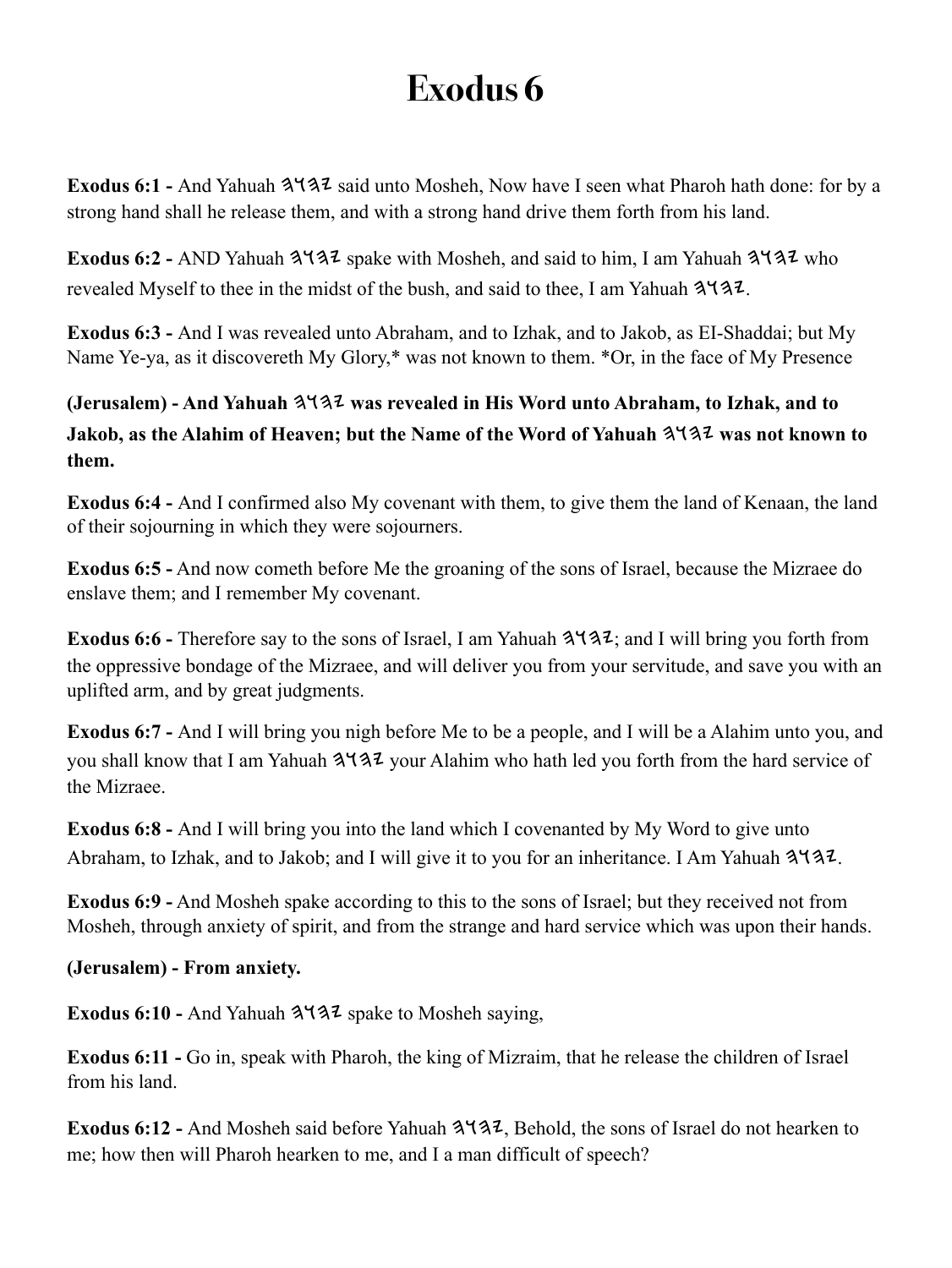**Exodus 6:13 - And Yahuah**  $3\sqrt{3}z$  **spake with Mosheh and with Aharon, and gave them admonition** for the sons of Israel, and sent them to Pharoh, king of Mizraim, to send forth the children of Israel from the land of Mizraim.

**Exodus 6:14 -** These are the heads of the house of their fathers. The sons of Reuben, the firstborn of Israel, Hanok and Phallu, Hezron and Karmi; these are the race of Reuben.

**Exodus 6:15 -** And the sons of Shimeon, Jemuel, and Jamin, and Ohad, and Jakin, and Sochar, and Shaul (he is Zimri, who yielded himself unto fornication, as among the Kenaanaee); these are the race of Shimeon.

**Exodus 6:16 -** And these are the names of the sons of Levi, according to their race: Gershon, and Kehath, and Merari. And the years of the life of Levi a hundred and thirty and seven years: he lived to see Mosheh and Aharon the deliverers of Israel.

**Exodus 6:17 -** And the sons of Gershon, Libni and Shemei, according to their generations.

**Exodus 6:18 -** And the sons of Kehath, Amram, and Jitshar, and Hebron, and Uzziel. And the years of the life of Kehath the saint, a hundred and thirty and three years. He lived to see Phinehas, who is Elijah, the Great Priest, who is to be sent to the captivity of Israel at the end of the days.

**Exodus 6:19 -** And the sons of Merari, Mahali and Mushi; these are the race of Levi according to the generations.

**Exodus 6:20 -** And Amram took Jokeved his cousin to wife, and she bare him Aharon and Mosheh; and the years of Amram the saint were a hundred and thirty and seven years. He lived to see the children of Rechabia bar Gershom bar Mosheh.

**Exodus 6:21 -** And the sons of Jitshar (were) Korah, and Nepheg, and Zichri.

**Exodus 6:22 -** And the sons of Uzziel, Mishael, and Elsaphan, and Sithri.

**Exodus 6:23 -** And Aharon took Elisheba, daughter of Aminadab, sister of Nachshon, Unto him to wife, and she bare him Nadab and Abihu, Elasar and Ithamar.

**Exodus 6:24 -** And the sons of Korah, Assir, and Elkanah, and Abiasaph: these are the race of Korah.

**Exodus 6:25 -** And Elasar bar Aharon took unto him a wife from the daughters of Jethro who is Putiel, and she bare him Phinehas. These are the heads of the fathers of the Levites, according to their generations.

**Exodus 6:26 -** These are Aharon and Mosheh, to whom Yahuah  $3\frac{4}{3}\frac{3}{4}\frac{3}{1}$  said, Bring forth the sons of Israel free from the land of Mizraim, according to their hosts;

**Exodus 6:27 -** these are they who spake with Pharoh, king of Mizraim, that he should send out the sons of Israel from Mizraim; it is Mosheh the prophet, and Aharon the priest.

**Exodus 6:28 - And it was in the day when Yahuah**  $3\frac{4}{3}\frac{7}{3}\frac{2}{3}$  **spake with Mosheh in the land of Mizraim,** that Aharon gave a listening ear, and heard what He spake with him.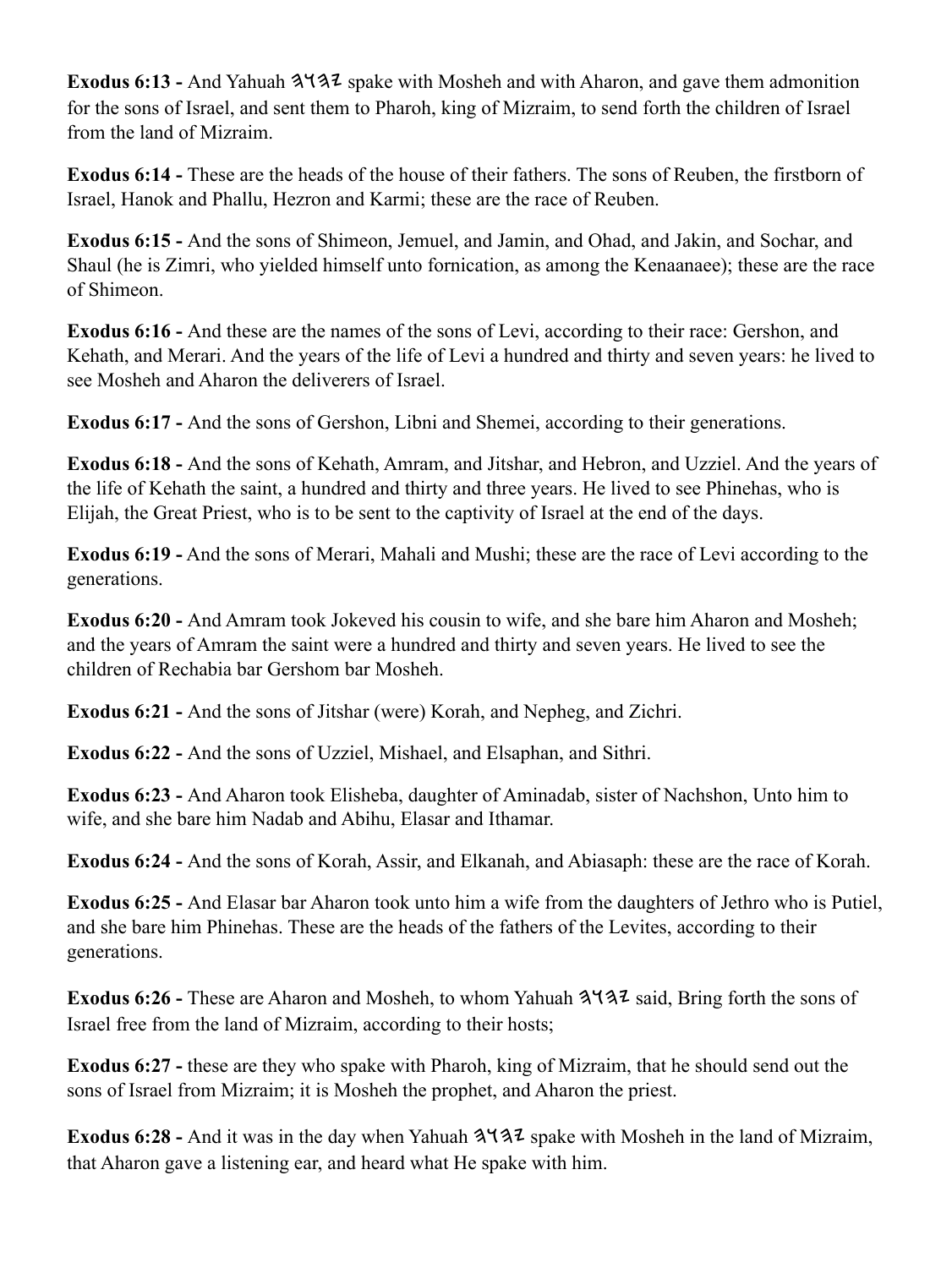Exodus 6:29 - And Yahuah 3137 spake with Mosheh, and said to him, I am Yahuah 3137. Say to Pharoh, king of Mizraim all that I tell thee.

Exodus 6:30 - And Mosheh said before Yahuah  $3\frac{4}{3}$ , Behold, I am difficult in speaking; how then will Pharoh hearken to me?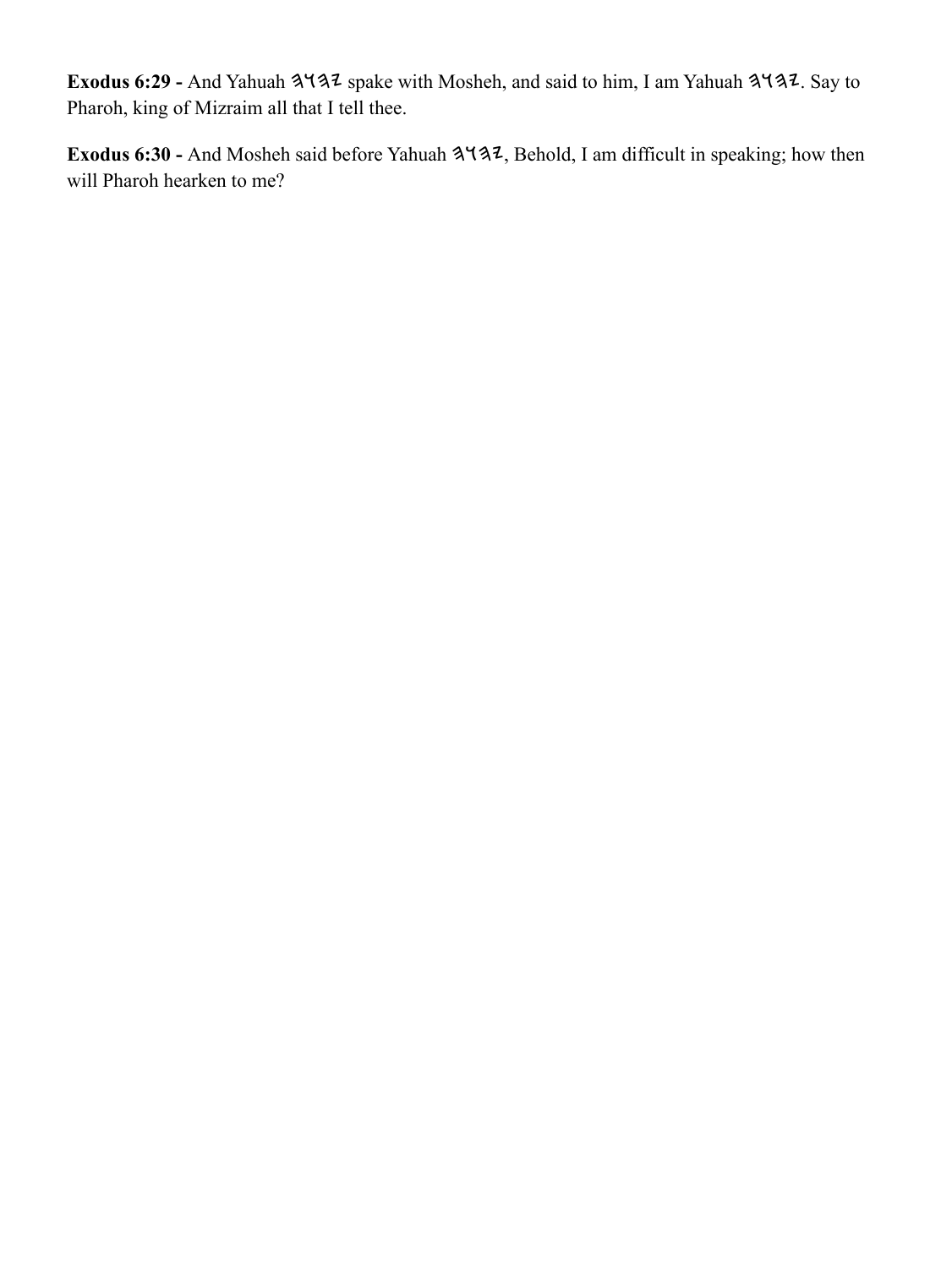<span id="page-18-0"></span>**Exodus 7:1 - But Yahuah**  $3137$  **said to Mosheh, Wherefore art thou fearful? Behold, I have set thee a** terror to Pharoh, as if thou wast his Alahim, and Aharon thy brother shall be thy prophet.

**Exodus 7:2 -** Thou shalt speak to Aharon that which I command thee, and Aharon thy brother shall speak to Pharoh, that he release the sons of Israel from his land.

**Exodus 7:3 -** But I will harden the disposition of Pharoh's heart to multiply My signs and My wonders in the land of Mizraim.

**Exodus 7:4 -** Nor will Pharoh hearken to you. But I will shoot among them the arrows of death, and inflict the plagues of My mighty hand upon Mizraim, and will bring out the sons of Israel free from among them.

Exodus 7:5 - And the Mizraee shall know that I am Yahuah  $3\frac{4}{3}\frac{7}{3}\frac{1}{3}$  when I uplift the stroke of My power upon Mizraim, and bring forth the sons of Yashar'al from among them.

**Exodus 7:6 -** And Mosheh and Aharon did as Yahuah  $3\frac{4}{3}\frac{7}{2}$  commanded them, even so did they.

**Exodus 7:7 -** And Mosheh was the son of eighty years, and Aharon the son of eighty and three years, at their speaking with Pharoh.

**Exodus 7:8 - And Yahuah**  $3137$  **spake to Mosheh and to Aharon, saying,** 

**Exodus 7:9 -** When Pharoh talketh with you, saying, Give us a miracle, thou shalt say to Aharon, Take thy rod, and cast it down before Pharoh, and it shall become a basilisk-serpent; for all the inhabiters of the earth shall hear the voice of the shriek of Mizraim when I shatter them, as all the creatures heard the shriek of the serpent when made naked at the beginning.

#### **(Jerusalem) - And throw down before Pharoh.**

**Exodus 7:10 - And Mosheh and Aharon went in unto Pharoh, and did as Yahuah 3937 had** commanded. And Aharon threw down the rod before the sight of Pharoh, and before the sight of his servants, and it became a basilisk.

**Exodus 7:11 -** But Pharoh called the hachems and magicians; and they also, Janis and Jamberes, magicians of Mizraim, did the same by their burnings of divination.

**Exodus 7:12 -** They threw down each man his rod, and they became basilisks; but were forthwith changed to be what they were at first; and the rod of Aharon swallowed up their rods.

**Exodus 7:13 -** And the disposition Pharoh's heart was hardened, and he would not hearken to them, as Yahuah 3137 had said.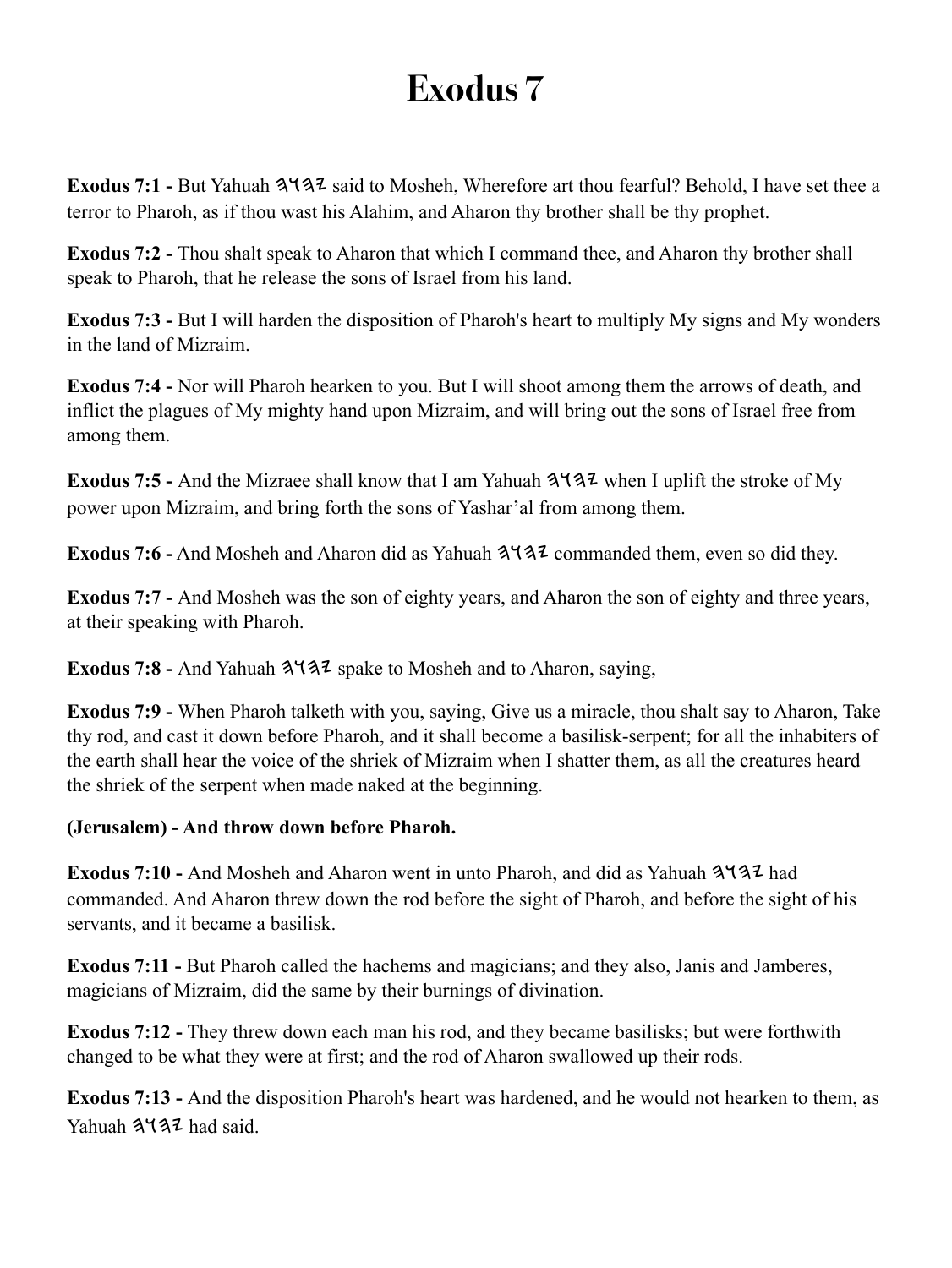Exodus 7:14 - And Yahuah  $3\frac{4}{3}$  said to Mosheh, The disposition of Pharoh's heart is obdurated in refusing to release the people.

**Exodus 7:15 -** Go unto Pharoh in the morning: behold, he cometh forth to observe divinations at the water as a magician; so shalt thou prepare thee to meet him on the bank of the river, and Aharon's rod that was changed to be a serpent thou shalt take in thy hand.

#### **(Jerusalem) - To refresh himself at the river.**

**Exodus 7:16 -** And thou shalt say to him, Yahuah  $3\sqrt{3}$  Alahim of the Jehudaee hath sent me unto thee, saying Release My people, that they may serve Me in the desert; and, behold, as yet thou bast not hearkened.

**Exodus 7:17 -** Thus saith Yahuah  $3\sqrt{3}z$ : By this sign thou shalt know that I am Yahuah  $3\sqrt{3}z$ . Behold, with the rod that is in my hand, I will smite the waters of the river, and they shall be changed into blood.

**Exodus 7:18 -** And the fish that are in the river shall die, and the river become foul, and the Mizraee shall desist from drinking water from the river.

**Exodus 7:19 -** And Yahuah  $3\sqrt{32}$  said to Mosheh, Tell Aharon, Take thy rod and stretch forth thy hand over the waters of the Mizraee over their rivers, Over their trenches, over their canals, and over every place for collecting their waters, and they will become blood; and there shall be blood in all the land of Mizraim, and in vessels of wood and in vessels of stone.

#### **(Jerusalem) - In vases**

Exodus 7:20 - And Mosheh and Aharon did so, as Yahuah 3Y37 commanded; and he lifted up the rod, and smote the waters of the river in the sight of Pharoh, and in the sight of his servants; and all the waters of the river were turned into blood:

**Exodus 7:21 -** and the fish that were in the river died; and the river became foul, and the Mizraee could not drink of the waters, of the river and the plague of blood was in all the land of Mizraim.

**Exodus 7:22 -** But so (also) did the astrologers of Mizraim by their burnings, and turned the waters of Goshen into blood. And the design of Pharoh's heart was strengthened, and he would not hearken. to them, as Yahuah  $3\sqrt{3}$  had said. Exodus 7:23 And Pharoh did what was needful to him, and went unto his house, nor did he set his heart upon this plague.

**Exodus 7:24 -** And the Mizraee digged about the river for water to drink, but could not find them pure; for they were not able to drink of the water from the river.

Exodus 7:25 - And seven days were completed after Yahuah  $3\sqrt{3}$  had smitten the river, and the Word of Yahuah  $3137$  had afterward healed the river.

**Exodus 7:26 - And Yahuah**  $3137$  **spoke to Mosheh, Go in unto Pharoh and say to him, Thus saith** Yahuah  $3137$ , Emancipate My people, that they may serve before Me.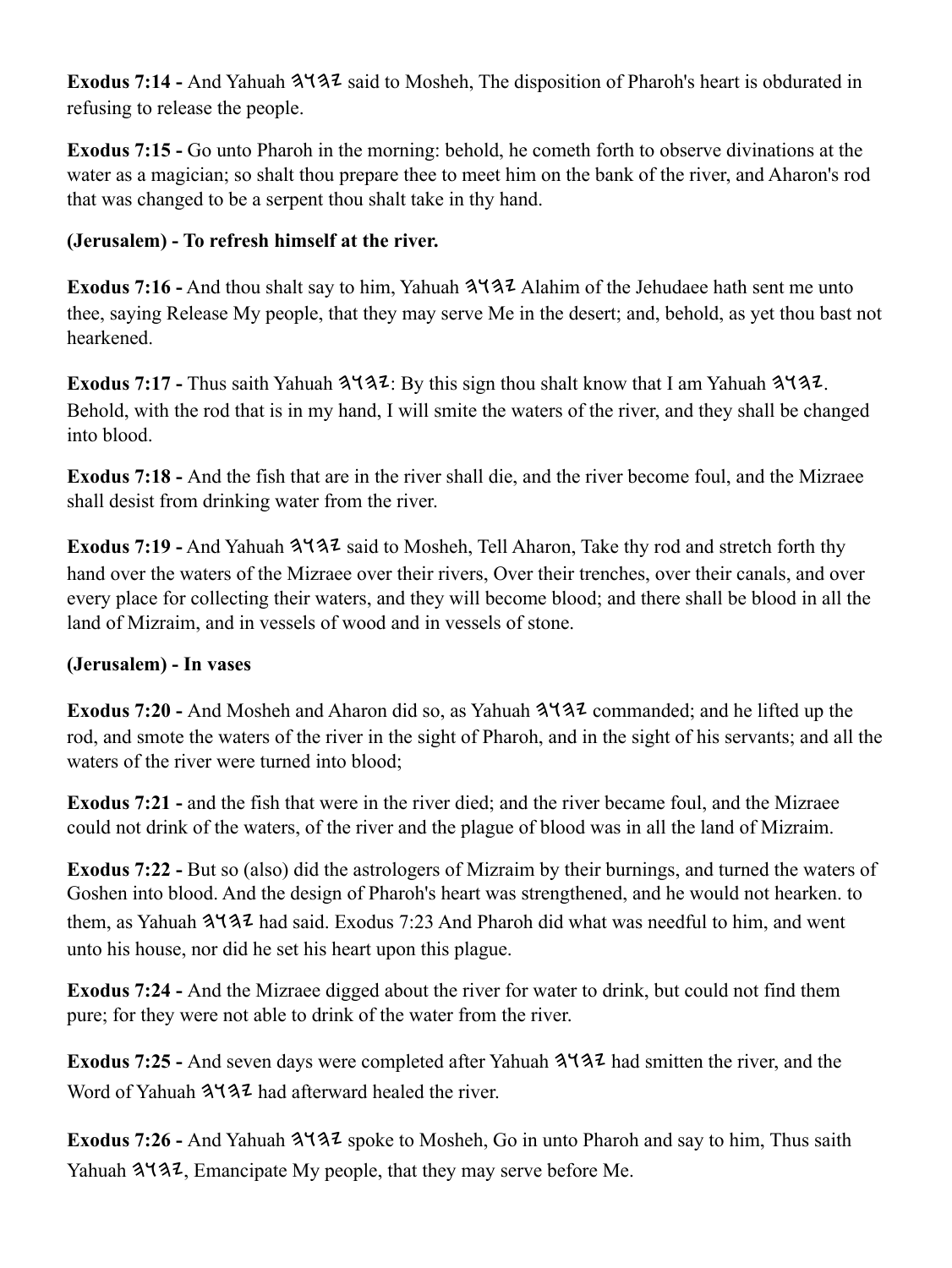**Exodus 7:27 -** But if thou refuse to set them free, behold, I will plague all thy borders with frogs.

**Exodus 7:28 -** And the river shall multiply frogs, and they shall ascend and come up into thy house, and into the bedchamber where thou sleepest, and upon thy couch; and into the house of thy servants, and among thy people, and into the ovens, and into thy baking-troughs,

**Exodus 7:29 -** and upon thy body, and upon the bodies of thy people, and upon all thy servants, shall the frogs have power.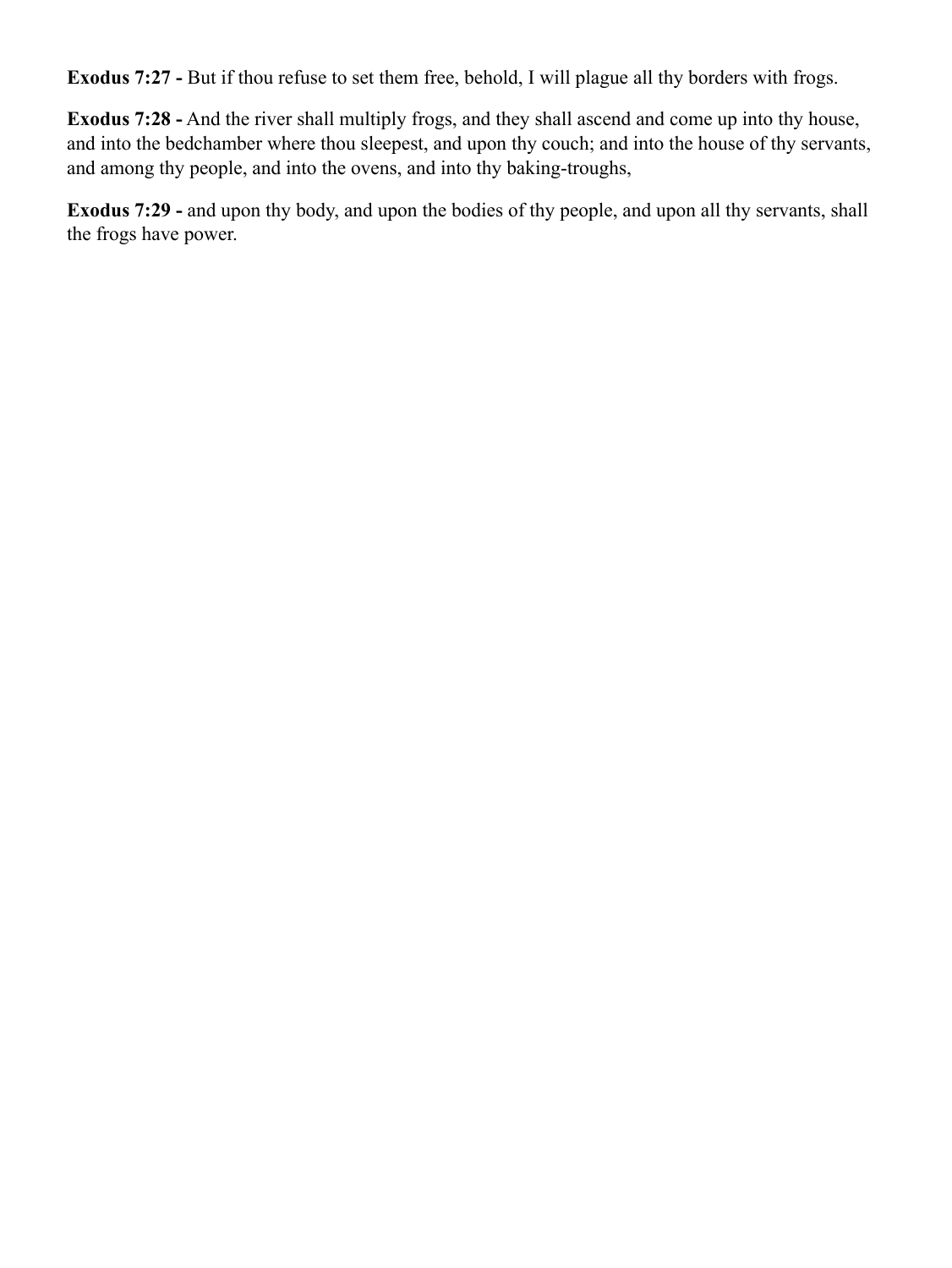<span id="page-21-0"></span>**Exodus 8:1 - And Yahuah 3137** said to Mosheh, Lift up thy hand with thy rod over the rivers, over the trenches, and over the canals, and I will bring up the frogs upon the land of Mizraim.

#### **(Jerusalem) - Pools**

**Exodus 8:2 -** And Aharon uplifted his hand over the waters of Mizraim, and the plague of frogs came up and covered the land of Mizraim. But Mosheh (himself) did not smite the waters, either with the blood or with the frogs because through them (the waters of the Nile) he had (found) safety the time that his mother laid him in the river.

**Exodus 8:3 -** And the astrologers did likewise by their burnings, and brought up frogs upon the land of Mizraim.

Exodus 8:4 - And Pharoh called to Mosheh and to Aharon, saying, Pray before Yahuah  $3\frac{1}{3}$ , that He may remove the frogs from me and from my people; and I will release the people to offer the sacrifices of a feast before Yahuah 3137.

**Exodus 8:5 -** And Mosheh said to Pharoh, Glorify thyself on account of me. At what time dost thou request that I should pray for thee, and for thy servants, and for thy people, that the frogs may be destroyed from thee and from thy house, and be left only in the river?

**Exodus 8:6 -** And he said, Tomorrow. And he said, According to thy word: that thou mayest know that there is none like Yahuah  $3\overline{137}$  our Alahim.

#### **(Jerusalem) - Give a sign, and keep at a distance, till I shall have prayed for thee.**

**Exodus 8:7 -** And the frogs shall depart from thee, and from thy house, and from thy servants, and from thy people; and those only that are in the river shall remain.

**Exodus 8:8 -** And Mosheh and Aharon went out from Pharoh, and Mosheh prayed before Yahuah  $3137$  respecting the frogs, as he had proposed to Pharoh. Exodus 8:9 And Yahuah  $3137$  did according to the word of Mosheh; and the frogs died from the houses and from the courts and from the field,

**Exodus 8:10 - and they collected them in heaps and heaps, and the land was corrupted.** 

#### **(Jerusalem) - Heaps, heaps.**

**Exodus 8:11 -** And Pharoh saw that he was refreshed from his molestation, but hardened his heart, and would not hearken to them, as Yahuah  $3\frac{4}{3}\lambda$  had said.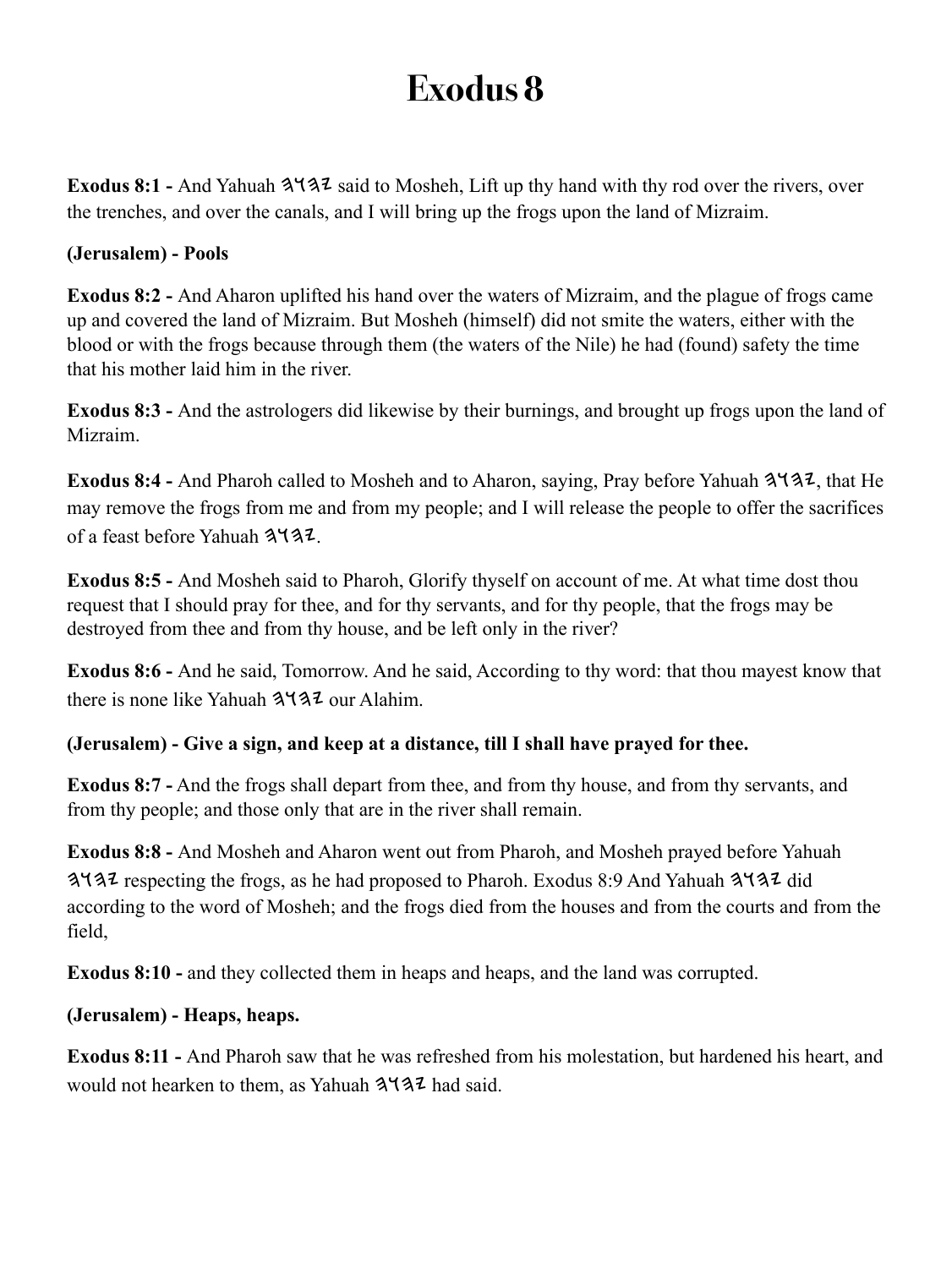**Exodus 8:12 -** And Yahuah  $3\sqrt{32}$  said to Mosheh, Speak unto Aharon, Lift up thy rod and smite the dust of the earth, and it shall become venomous insects in all the land of Mizraim. But it shall not be by thee that the ground shall be smitten, because therein for thee was (the means of) safety when thou hadst slain the Mizraite and it received him.

**Exodus 8:13 -** And they did so, and Aharon lifted up his hand with his rod, and smote the dust of the ground, and it became a plague of venomous insects upon the flesh of men and of cattle; all the dust of the earth was changed to become insects, in all the land of Mizraim.

**Exodus 8:14 -** And the astrologers wrought with their burnings to bring forth the insects, but were not able; and the plague of insects prevailed upon men and upon cattle.

**Exodus 8:15 -** And the astrologers said to Pharoh, This is not by the power or strength of Mosheh and Aharon; but this is a plague sent from before Yahuah  $3\frac{4}{3}$ . Yet the design of Pharoh's heart was strengthened, and he would not hearken to them, as Yahuah  $3\frac{4}{3}\frac{7}{4}$  had said.

Exodus 8:16 - And Yahuah  $3\frac{4}{3}$  spake to Mosheh, Arise in the morning, and stand before Pharoh: behold, be goeth forth to observe divinations at the water, as a magician; and thou shalt say to him, Thus saith Yahuah  $3137$ , Emancipate My people, that they may worship before Me;

**Exodus 8:17 -** but if thou wilt not set My people free, behold, I will stir up among thee, and thy servants, and thy people, and thy house, a mixed multitude of wild beasts and the houses of the Mizraee shall be filled with a swarm of wild beasts, and they shall be upon the land also.

#### **(Jerusalem) - A commixture.**

**Exodus 8:18 -** And I will do wonders that day in the land of Goshen where My people dwell, that there no swarms of wild beasts shall be; - that thou may est know that I Yahuah  $3\frac{1}{3}\frac{1}{3}\frac{1}{3}$  am the Ruler in the midst of the land.

**Exodus 8:19 -** And I will appoint redemption for My people, and upon thy people will I lay the plague: tomorrow this sign shall be.

Exodus 8:20 - And Yahuah  $3\frac{4}{3}$  did so; and sent the mixed multitude of wild beasts in strength to the house of Pharoh, and to the house of his servants and in all the land of Mizraim the inhabitants of the land were devastated from the swarm of wild beasts.

**Exodus 8:21 -** And Pharoh called to Mosheh and to Aharon., saying, Go, worship with festival sacrifices before Yahuah  $3\frac{4}{3}\frac{7}{2}$  your Alahim in this land.

**Exodus 8:22 -** But Mosheh said, It will not be right to do so; because we shall take sheep, which are the abomination of the Mizraee, and offer them before Yahuah  $3\frac{1}{3}$  our Alahim. Behold if we offer the abomination of the Mizraee before them, they would stone us with stones as an act of justice.

**Exodus 8:23 -** We will go three days journey into the wilderness to offer the festival sacrifices before our Alahim, as He hath bidden us.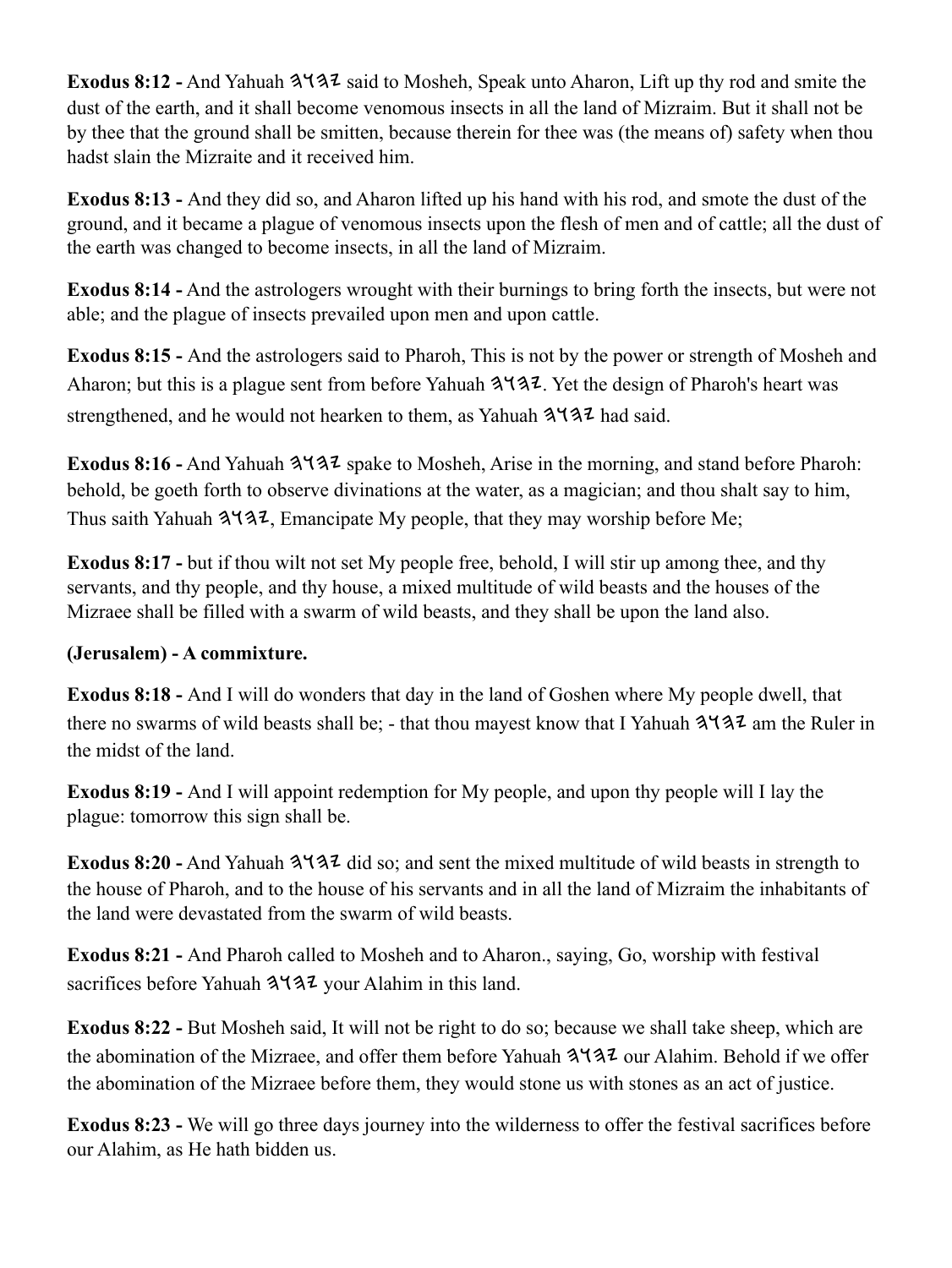**Exodus 8:24 -** And Pharoh said, I will release you to sacrifice before Yahuah  $3\frac{4}{3}\frac{7}{3}\frac{7}{3}$  your Alahim in the wilderness, only you shall not go to a greater distance. Pray, (too,) for me.

Exodus 8:25 - And Mosheh said, I will go forth from thee, and pray before Yahuah  $3\frac{1}{3}$  to remove the swarm of wild beasts from Pharoh, and from his servants, and from his people, tomorrow; only let not Pharoh add to deceive, in not releasing the people to offer the festal sacrifices before Yahuah  $3432.$ 

Exodus 8:26 - And Mosheh went out from Pharoh, and prayed before Yahuah  $3\frac{1}{3}$ ;

Exodus 8:27 - and Yahuah  $3\frac{1}{3}$  did according to the word of the prayer of Mosheh, and removed the swarm of wild beasts from Pharoh, and from his servants, and from his people; not one was left.

**Exodus 8:28 -** Yet did Pharoh strengthen the design of his heart this time also, and released not the people.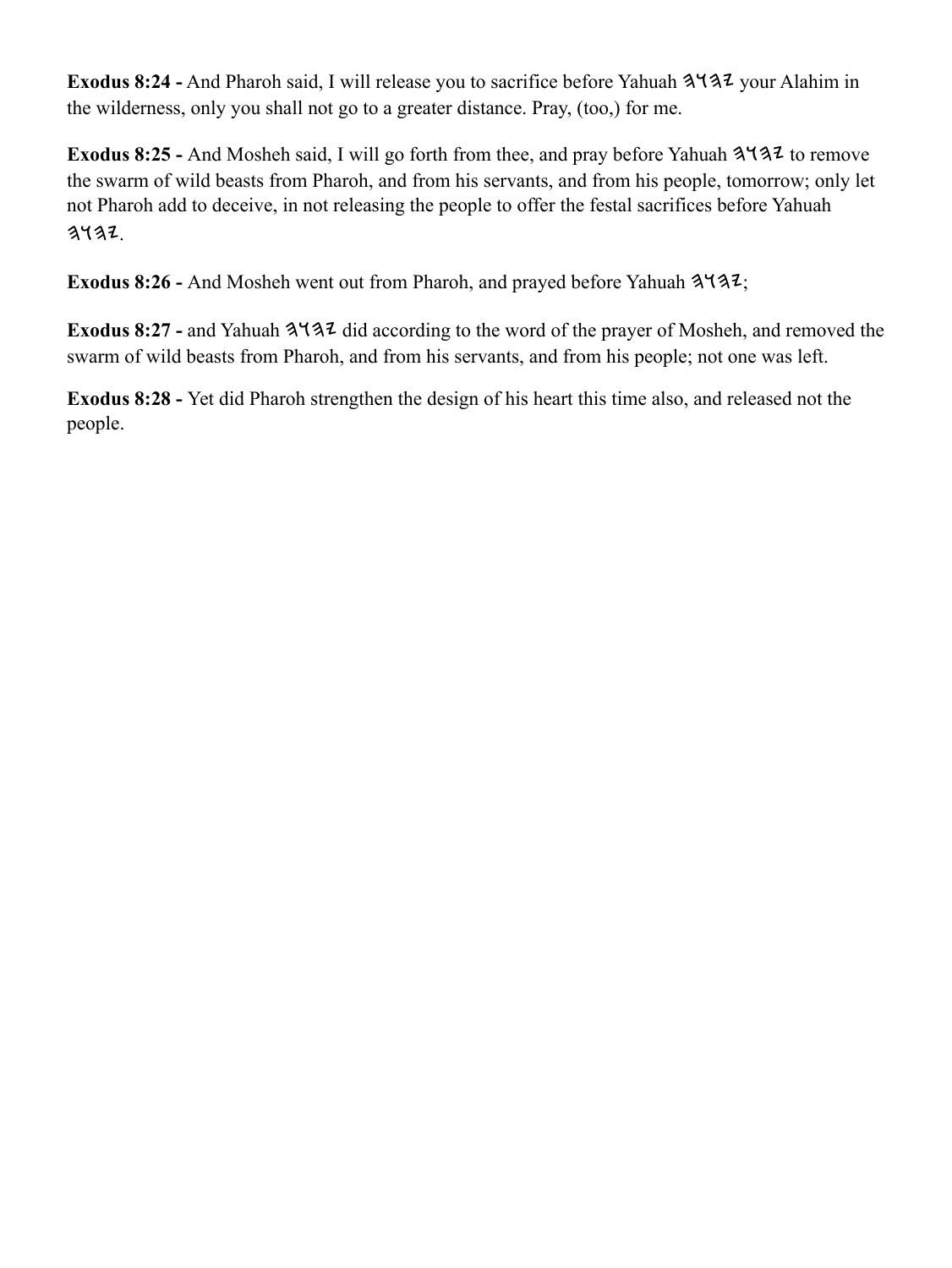<span id="page-24-0"></span>**Exodus 9:1 - And Yahuah**  $3137$  **said to Mosheh, Go in to Pharoh, and say to him, Thus saith Yahuah** , the Alahim of the Jehudaee, Emancipate My people, that they may worship before Me.

**Exodus 9:2 -** But if thou refuse to release, and hitherto thou hast constrained them,

**Exodus 9:3 -** behold, the stroke of Yahuah  $3\frac{4}{3}\frac{7}{3}\$  hand shall be as it hath not been yet, upon thy cattle that are in the field, upon the horses, and upon the asses, upon the camels, oxen, and sheep, with a very mighty death.

#### **(Jerusalem) - Great conturbation.**

**Exodus 9:4 - And Yahuah 3 432** will work wonders between the flocks of Israel and the flocks of the Mizraee, that not any of those which belong to the sons of Israel shall die.

**Exodus 9:5 - And Yahuah 3132** set a time, saying, Tomorrow will Yahuah 3137 do this thing in the land.

Exodus 9:6 - And Yahuah  $3137$  did that thing the day after, and all the cattle of the Mizraee died; but of the cattle of the sons of Israel died not one.

**Exodus 9:7 -** And Pharoh sent certain to look; and, behold, not one of the cattle of the sons of Israel had died, not even one. But the disposition of Pharoh, heart was aggravated, and he would not release the people.

**Exodus 9:8 - And Yahuah 3137 said to Mosheh and to Aharon, Take with you hands- full of fine** ashes from the furnace, and let Mosheh sprinkle them towards the height of the heavens in the sight of Pharoh.

**Exodus 9:9 -** And the dust shall be upon all the land of Mizraim, upon man and upon beast, for a boil, producing tumours in all the land of Mizraim

#### **(Jerusalem) - Tumours.**

**Exodus 9:10 -** And they took ashes of the furnace, and arose to meet Pharoh; and Mosheh sprinkled them towards the height of the heavens; and there came a boil multiplying tumours upon man and beast.

**Exodus 9:11 -** And the astrologers could not stand before Mosheh, on account of the boil; for the plague of the boil was upon the astrologers, and upon all the Mizraee.

Exodus 9:12 - And Yahuah  $3137$  hardened the design of Pharoh's heart, and he would not hearken to them, as Yahuah  $3\sqrt{3}$  had said to Mosheh.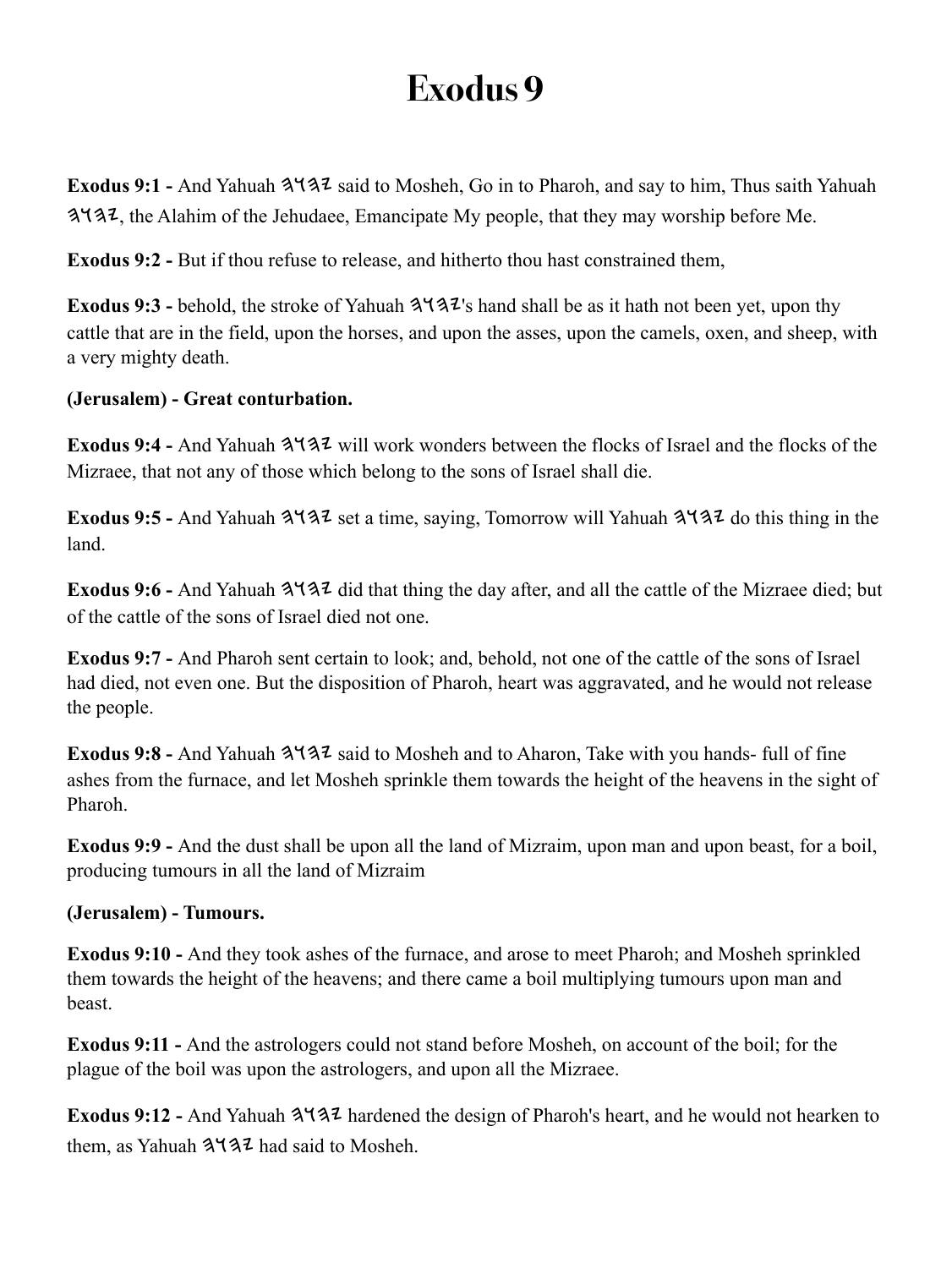**Exodus 9:13 -** And Yahuah  $3\sqrt{32}$  said to Mosheh, Arise in the morning, and place thyself before Pharoh, and say to him, Thus saith Yahuah  $3\sqrt{3}z$ , the Alahim of the Jehudaee, Emancipate My people, that they may worship before Me.

**Exodus 9:14 -** For at this time I will send upon thee a plague from the heavens, and all My plagues Wherewith I have plagued thee thou wilt cause to return upon thy heart, and upon thy servants, and upon thy people, (plagues) which have been sent from before Me, and not from the magic of the sons of men, that thou mayest know that there is none like Me in all the earth.

**Exodus 9:15 -** Now could I send the plague of My strength by judgment (or, with justice) to strike thee and thy people with death, and destroy thee from the earth;

**Exodus 9:16 -** but verily I have spared thee alive, not that I may benefit thee, but that My power may be made manifest to thee, and that My Holy Name may be made known in all the earth.

**Exodus 9:17 -** Hitherto hast thou tyrannized over My people, instead of releasing them.

#### **(Jerusalem) - Relentlessly**

**Exodus 9:18 -** Behold, at this time tomorrow I will cause to come down from the treasures of the heavens a mighty hall, the like of which hath never been in Mizraim since the day when men were settled upon it until now.

**Exodus 9:19 -** But now send, gather together thy flocks, and all that thou hast in the field (for) upon all men and cattle that are found in the field, and not gathered together within the house, will the hail come down, and they will die. Exodus 9:20 Hiob, (Job,) who reverenced the word of Yahuah  $3\frac{1}{3}$ , among the servants of Pharoh, gathered together his servants and his flocks within the house.

**Exodus 9:21 -** But Bileam, who did not set his heart upon the word of Yahuah  $3\frac{4}{3}\cdot\ldots$  left his servants and his flocks in the field.

Exodus 9:22 - And Yahuah  $3\frac{4}{3}$  said to Mosheh, Uplift thy hand towards the height of the heavens, and there shall be hail on all the land of Mizraim, upon men, and upon beasts, and upon every herb of the field in the land of Mizraim.

**Exodus 9:23 -** And Mosheh lifted up his rod toward the height of the heavens, and Yahuah gave forth thunders and hailstones with flaming, fire upon the ground; Yahuah  $3\frac{1}{3}\frac{1}{3}$  made the hail descend upon the land of Mizraim.

**Exodus 9:24 -** And there was hail, and fire darting among the hail with exceeding force: unto it had never been the like in all the land of Mizraim ever since it was a nation and a kingdom.

**Exodus 9:25 -** And the hail smote in all the land of Mizraim whatsoever was in the field, of men and of cattle, and all the herbage of the field the hail smote, and every tree of the field it shattered and uprooted.

**Exodus 9:26 -** Only in the land of Goshen, where the children of Israel were, there was no hail.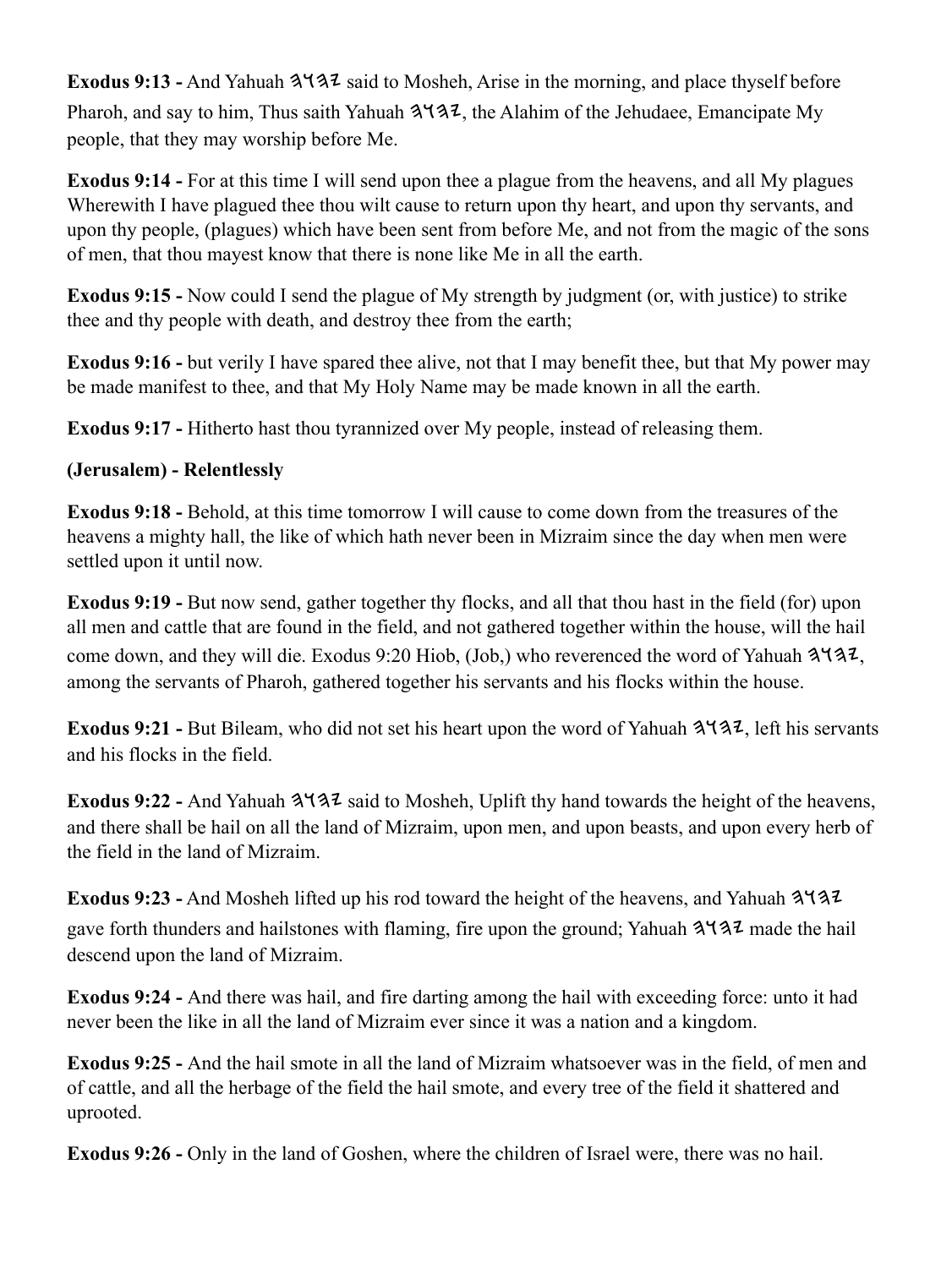**Exodus 9:27 -** And Pharoh sent certain to call Mosheh and Aharon; and he said to them, This time I have sinned. I know that Yahuah  $3\frac{1}{4}$  is a righteous Alahim, and that I and my people have deserved every one of these plagues.

**Exodus 9:28 -** Intercede before Yahuah  $3\frac{4}{3}$ , that with Him it may be enough, and there may be no more maledictory thunders nor hail from the presence of Yahuah  $3\frac{4}{3}\cdot\ldots$ ; and I will release you, and no longer hinder.

**Exodus 9:29 -** And Mosheh said to him, When I have gone out from thee into the city, I will outspread my hands in prayer before Yahuah  $3\sqrt{3}z$ , and the thunders shall cease, and there shall be no more hail; that you may know that the earth is Yahuah  $3\sqrt{3}z$ 's.

**Exodus 9:30 -** But I know that thou and thy servants release the people, they will have to be afraid before Yahuah 3137 Alahim.

**Exodus 9:31 -** And the flax and the barley were beaten down, because the barley was in the ear, and the flax was making pods.

#### **(Jerusalem) - The flax was (making) pods, for it had cast its flowers.**

**Exodus 9:32 -** But the wheat and the spelt were not smitten, because they are later.

**Exodus 9:33 -** And Mosheh and Aharon went out from Pharoh to the suburb, and he stretched out his hands in prayer before Yahuah  $3\frac{4}{3}$ , and the thunders of the curse were withheld, and the hail and rain that were descending came not on the earth.

**Exodus 9:34 -** And Pharoh saw that the rain and hail and the thunders of the curse had ended, and he added to sin, and made strong the design of his heart, both he and his servants.

**Exodus 9:35 -** And Pharoh's heart was made obstinate, and he would not release the children of Israel, as Yahuah  $3137$  had said through Mosheh.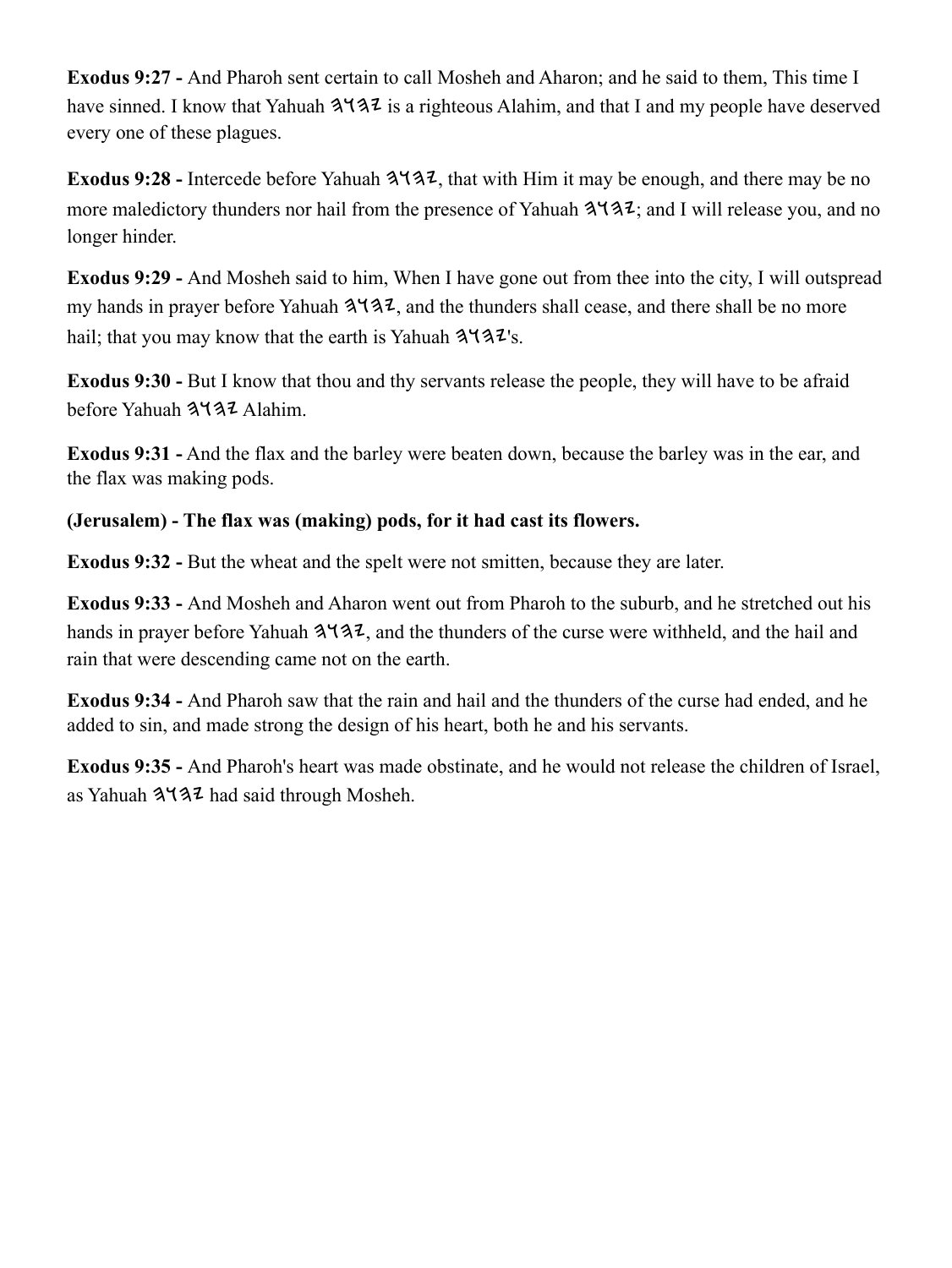<span id="page-27-0"></span>Exodus 10:1 - And Yahuah  $3\frac{4}{3}$  spake to Mosheh, Go in unto Pharoh; for I have made strong the design of his heart, and the design of the heart of his servants, to set these My signs among them;

**Exodus 10:2 -** and that in the hearing of thy sons and of thy children's children may be told the wonders I have done in Mizraim, and the signs that I set among them, that ye may know that I am Yahuah 3437.

**Exodus 10:3 -** And Mosheh and Aharon went in unto Pharoh, and said to him, Thus saith Yahuah 3. The Alahim of Israel, How long wilt thou refuse to humble thyself before Me? Let My people go, that they may worship before Me.

**Exodus 10:4 -** But if thou refuse to let My people go, behold, tomorrow I bring the locust upon thy borders,

**Exodus 10:5 - and they shall cover the face of the ground, so that it will be impossible to see the** ground, and shall destroy the remainder that was spared to you from the hail, and destroy every tree which groweth for you out of the field.

**Exodus 10:6 -** And they shall fill thy house, and the houses of all thy servants, and the houses of the Mizraee, (the like of) which neither thy fathers nor thy forefathers have seen since the day that they were upon the earth unto this day. And he turned and went out from Pharoh.

**Exodus 10:7 -** And the servants of Pharoh said, How long shall this man be a stumbling-block to us? Let the men be released, that they may worship before Yahuah  $3\frac{1}{3}$  their Alahim. Art thou not aware that by His hand it will be that the land of Mizraim shall be destroyed?

**Exodus 10:8 -** And he commanded to bring back Mosheh and Aharon to Pharoh, and said to them, Go, worship before Yahuah  $3\sqrt{3}z$  your Alahim: but who are they that are to go?

**Exodus 10:9 -** And Mosheh said, With our children and with our old men will we go; with our sons and with our daughters we will go; with our sheep and with our oxen we will go; for we have a solemn feast before Yahuah 3437.

**Exodus 10:10 -** And he said to them, So may the Word of Yahuah  $3\frac{4}{3}\frac{7}{3}\$  be a help to you: (but) how can I release (both) you and your children? The evil offence is in the look of your faces: (you think to go onward) in the way that you would walk, till the time that you shall have come to the house of the place of your habitation.

**Exodus 10:11 -** (It shall be) not so as ye devise; but the men only shall go and worship before Yahuah ; for that it was which ye demanded. And he drave them out from before the face of Pharoh.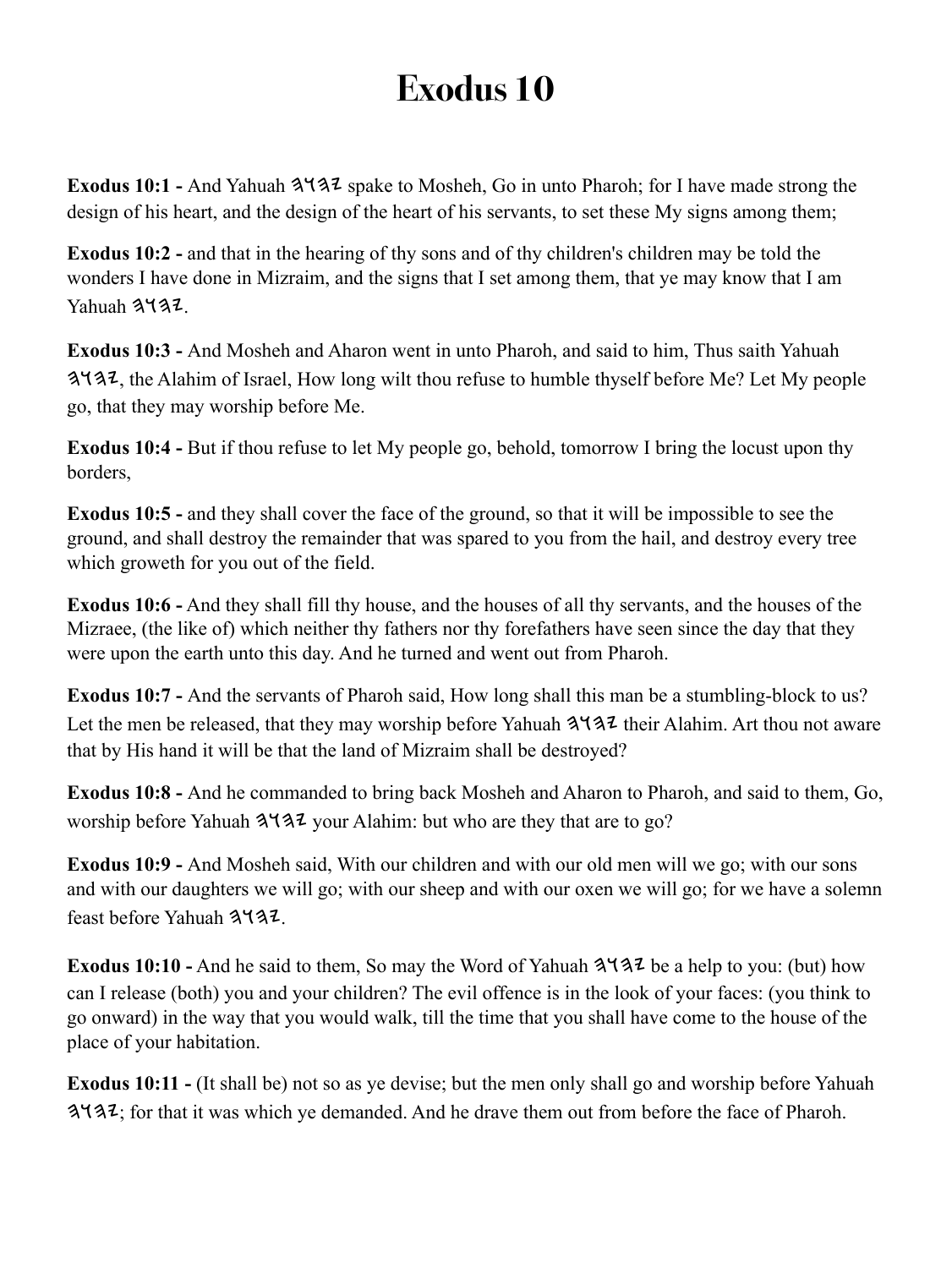Exodus 10:12 - And Yahuah  $3\sqrt{3}z$  spake to Mosheh, Lift up thy hand over the land of Mizraim for the locust, that he may come up over the land of Mizraim, and destroy every herb of the earth, whatsoever the hail hath left.

Exodus 10:13 - And Mosheh lifted up his rod over the land of Mizraim, and Yahuah  $3\frac{1}{3}$  brought an east wind upon the country all that day and all the night; and in the morning the east wind bare the locust.

**Exodus 10:14 -** And the locust came up over all the land of Mizraim, and settled in all the limits of Mizraim exceedingly strong. Before him there had been no locust so hard, nor will there be like him.

**Exodus 10:15 -** And he covered the face of all the land, until the land was darkened, and every herb of the ground was consumed, and all the fruit of the tree that the hail had left; and nothing green of tree or herb of the field was left in all the land of Mizraim.

**Exodus 10:16 -** And Pharoh made haste, and sent certain to call Mosheh and Aharon. And he said, I have sinned before Yahuah  $3\frac{1}{3}$  your Alahim and against you.

**Exodus 10:17 -** But now, pardon my sin only this once, and pray before Yahuah  $3\frac{4}{3}\frac{7}{3}\frac{7}{1}$ , that He would only remove from me this death.

Exodus 10:18 - And he went out from Pharoh, and prayed before Yahuah  $3\frac{4}{3}$ .

Exodus 10:19 - And Yahuah  $3\sqrt{3}$  turned a wind from the west of exceeding strength, and it carried away the locust, and bare him to the sea of Suph: there was not one locust left in all the borders of Mizraim. And even such as had been salted in vessels for needed food, those, too, the western wind bare away, and they went.

Exodus 10:20 - But Yahuah  $3\frac{1}{3}$  strengthened the design of Pharoh's heart, and he would not release the children of Israel.

**Exodus 10:21 - And Yahuah 3137 said to Mosheh, Lift up thy hand towards the height of the** heavens, and there shall be darkness over all the land of Mizraim, in the morning, at the passing away of the first darkness of the night.

#### **(Jerusalem) - And they shall serve in darkness.**

**Exodus 10:22 -** And Mosheh stretched out his hand towards the height of the heavens, and there was dark darkness in all the land of Mizraim three days. Exodus 10:23 No man saw his brother, and none arose from his place three days. But among all the sons of Israel there was light, that the wicked among them who died might be buried, and that the righteous might be occupied with the precepts of the law in their dwellings.

**Exodus 10:24 -** And at the end of three days Pharoh called Mosheh, and said, Go, worship before Yahuah  $3\sqrt{3}$ , only your sheep and your oxen shall abide with me: your children also may go with you.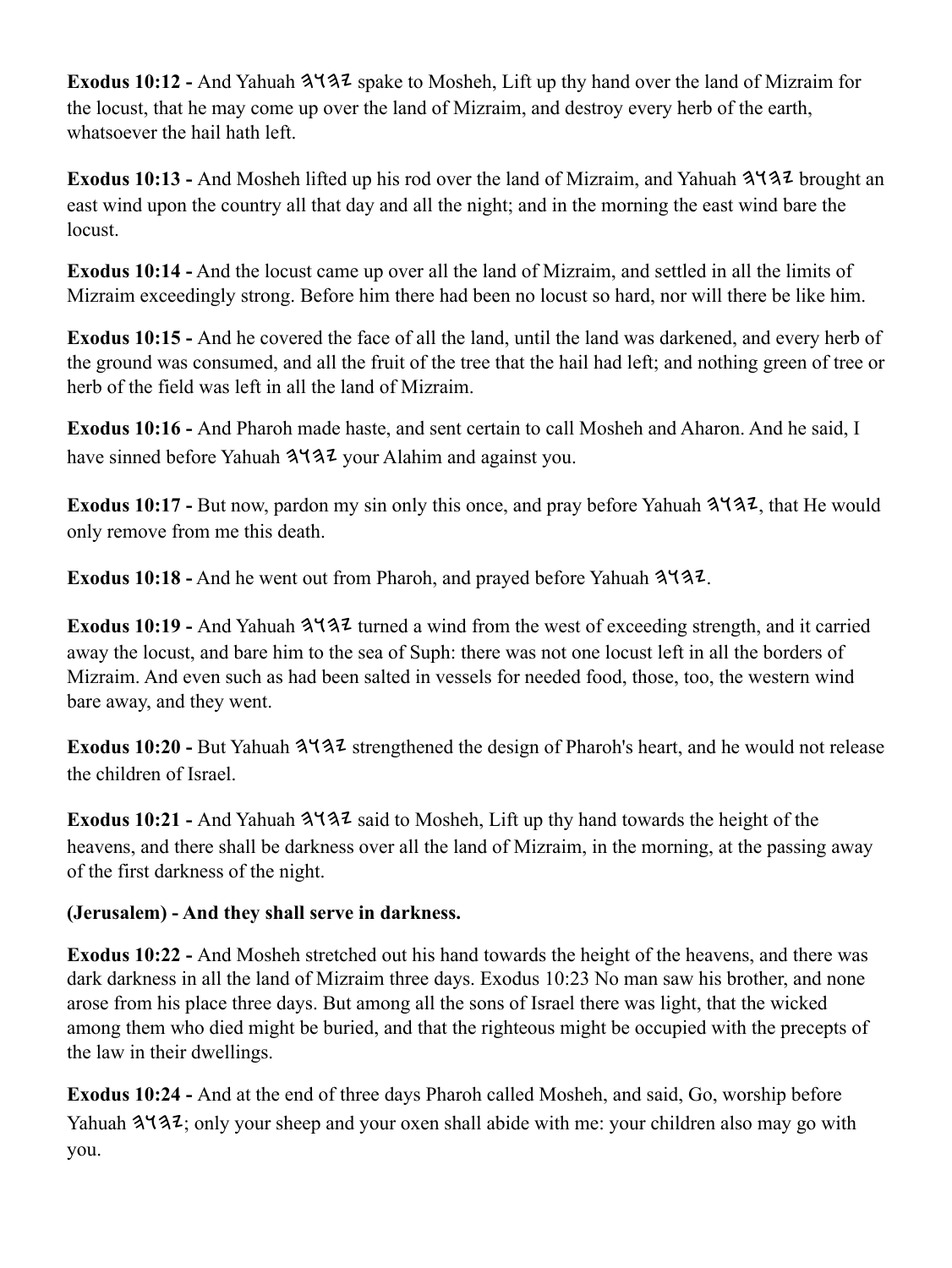**Exodus 10:25 -** But Mosheh said, Thou must also give into our hands holy oblations and burnt offerings, that we may perform service before Yahuah  $3\frac{1}{3}$  our Alahim.

**Exodus 10:26 -** Our flocks, moreover, must go with us; not one hoof of them shall remain; for from them we are to take, to do service before Yahuah  $3\sqrt{3}$  our Alahim. We cannot leave them; for we know not (as yet) in what manner we are to worship before Yahuah  $3\frac{4}{3}\cdot\ldots$  until we come thither.

**Exodus 10:27 -** But Yahuah  $3\sqrt{3}$  made strong the design of Pharoh's heart, and he would not release them.

**Exodus 10:28 -** And Pharoh said to him, Go from me. Beware that thou add not to see my face to speak before me one of these words that are so hard: for in the day that thou seest my face, my anger will grow strong against thee, and I will deliver thee into the hands of the men who seek thy life to take it.

#### **(Jerusalem) - And Pharoh said to him, Go from me. Beware that thou increase not my anger against thee by saying, Are not these hard words that thou speakest to me? Verily Pharoh would rather die than hear thy words. Beware, lest my anger grow strong against thee, and I deliver thee into the hands of this people, who require thy life to slay thee.**

**Exodus 10:29 -** And Mosheh said, Thou hast spoken fairly. While I was dwelling in Midian, it was told me in a word from before Yahuah  $3137$ , that the men who had sought to kill me had fallen from their means, and were reckoned with the dead. At the end there will be no mercy upon thee; but I will pray, and the plague shall be restrained from thee. And now I will see thy face no more.

**(Jerusalem) - And Mosheh said, Thou hast spoken truly. But it was certified to me at the former time when I dwelt in Midian, that all the men were dead who sought to kill my life. At the end there will be no mercy upon thee. Yet I will pray for thee, and this plague shall be restrained. But a tenth plague is for Pharoh, of (which the victim will be) thy firstborn son. And Mosheh said to him, Thou hast spoken fairly the truth: I will see thy face no more.**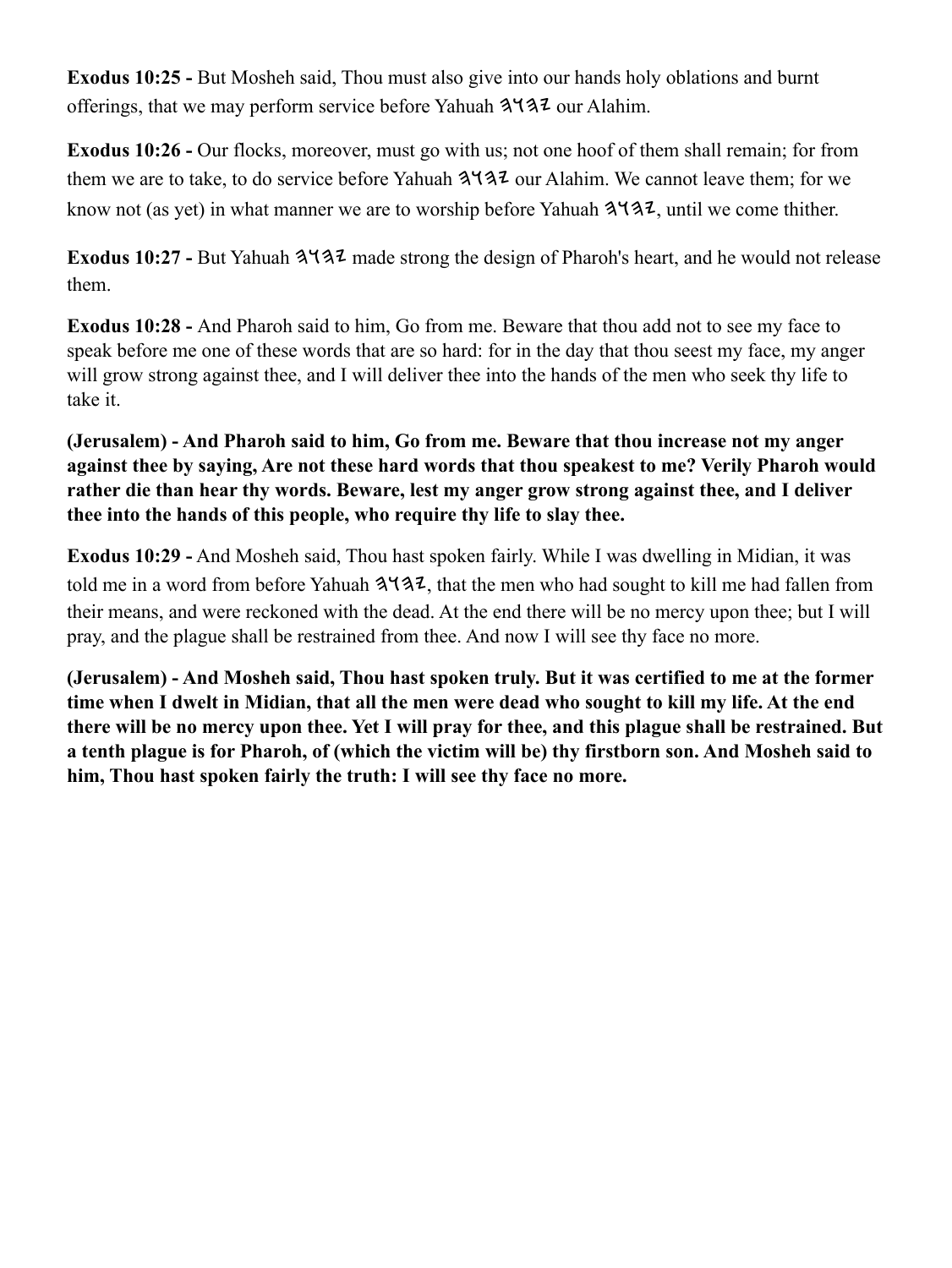<span id="page-30-0"></span>**Exodus 11:1 -** And Yahuah  $3\frac{4}{3}$  spake unto Mosheh, Yet one stroke will I bring upon Pharoh and upon the Mizraee, which shall be greater than all, and afterward will he send you hence: when he releases, there shall be to himself an end: driving, he will drive you forth from hence.

**Exodus 11:2 -** Speak now in the hearing of the people, That every man shall demand from his Mizraite friend, and every woman of her Mizraite friend, vessels of silver and vessels of gold.

Exodus 11:3 - And Yahuah  $3\frac{4}{3}$  gave the people favour before the Mizraee; also the man Mosheh was very great in the land of Mizraim before the servants of Pharoh and before his people.

Exodus 11:4 - And Mosheh spake (or, had spoken) to Pharoh, Thus saith Yahuah  $3\frac{4}{3}\frac{7}{2}$ , At this hour of the following night will I be revealed in the midst of the Mizraee,

**Exodus 11:5 -** and every firstborn in the land of Mizraim shall die: from the firstborn of Pharoh who should sit upon the throne of his kingdom, unto the firstborn son of the humblest mother in Mizraim who grindeth behind the mills, and all the firstborn of cattle.

**Exodus 11:6 -** And there will be a great cry in all the land of Mizraim, because like the plague of this night there hath not been, and like the plague of this night there never will be one.

**Exodus 11:7 -** But any of the children of Israel a dog shall not harm by lifting up his tongue against either man or beast; that they may know that Yahuah  $3\frac{1}{3}$  maketh distinction between the Mizraites and the sons of Israel.

**Exodus 11:8 -** And thou shalt send down all thy servants to me, coming and beseeching me, saying, Go forth, thou and all the people who are with thee; and afterwards I will go. And he went out from Pharoh in great anger.

**Exodus 11:9 - But Yahuah 3 4 3 Z said to Mosheh, Pharoh will not hearken to you ; that I may** multiply My wonders in the land of Mizraim.

**Exodus 11:10 -** And Mosheh and Aharon did all these wonders before Pharoh; and Yahuah strengthened the design of Pharoh's heart, and he would not release the sons of Israel from his land.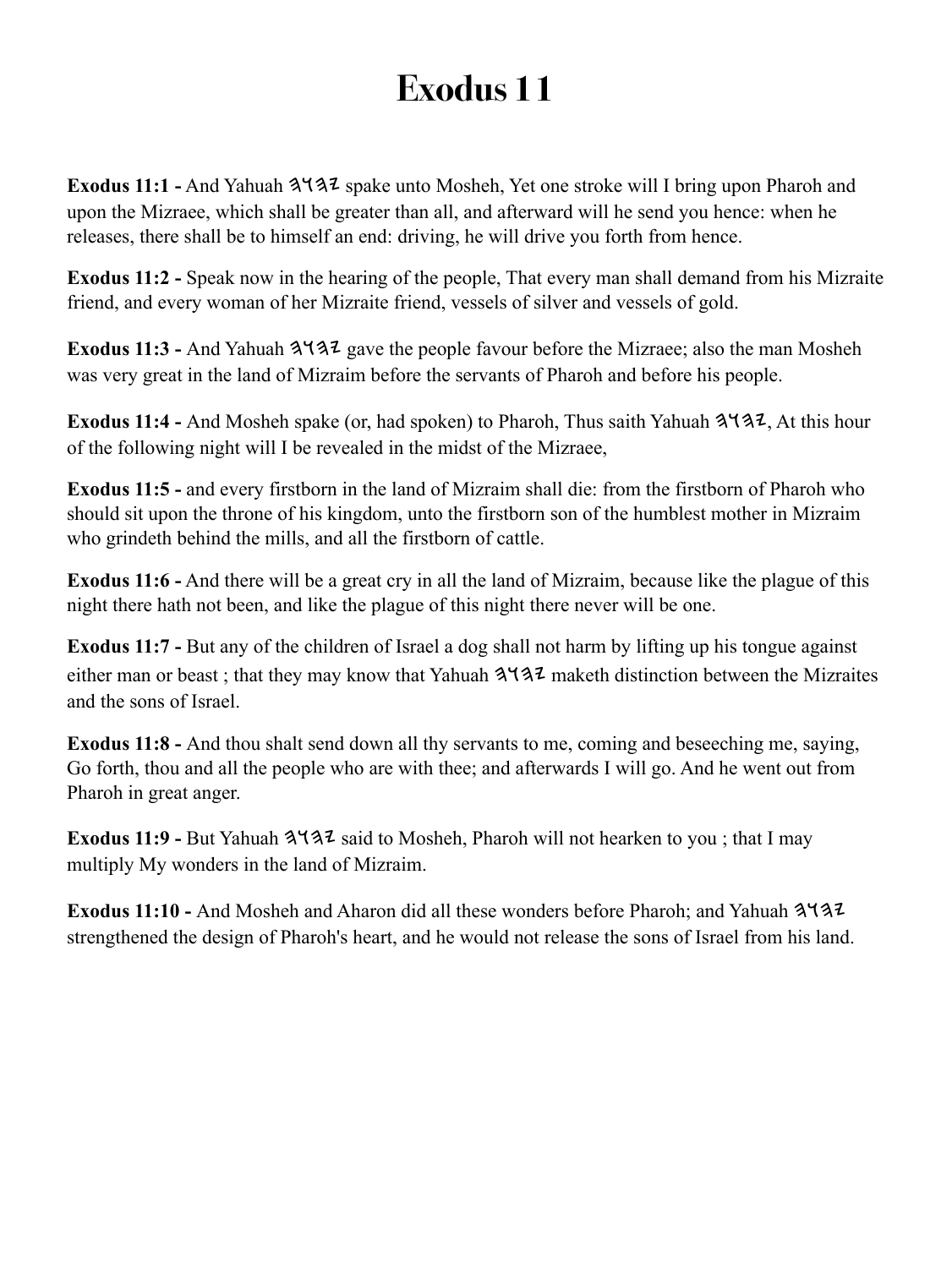<span id="page-31-0"></span>**Exodus 12:1 - And Yahuah**  $3\sqrt{32}$  **spoke to Mosheh and to Aharon in the land of Mizraim, saying,** 

**Exodus 12:2 -** This month is ordained to be to you the beginning of the months; and from it you shall begin to number for festivals, and times, and cycles; it shall be to you the first of the number of the months of the year.

**Exodus 12:3 -** Speak to all the congregation of the children of Israel, saying, In the tenth of this month, whose time is appointed for this time (occasion), and not for (coming) generations, they shall take to them a lamb for the house of a family, and, if many in number, they shall take a lamb for a house:

**Exodus 12:4 -** but if the men of the house are fewer than ten in number, in proportion to a sufficient number to eat the lamb, he and his neighbour who is nearest to his house shall take according to the number of souls: each man according to the sufficiency of his eating shall be counted for the lamb.

**Exodus 12:5 -** The lamb shall be perfect, a male, the son of a year he shall be to you; from the sheep or from the young goats ye may take.

**Exodus 12:6 -** And it shall be bound and reserved for you until the fourteenth day of this month, that you may not know the fear of the Mizraee when they see it; and ye shall kill him according to the rite of all to congregation of the assembly of Israel, between the suns.

**Exodus 12:7 -** And you shall take of the blood and set it upon the two posts and upon the upper board outside of the houses in which you eat and sleep.

**Exodus 12:8 -** And you shall eat the flesh on that night, the fifteenth of Nisan, until the dividing of the night roasted with fire, without leaven, with horehound and lettuce shall you eat it.

**Exodus 12:9 -** Eat not of it while living, neither boiled in wine, or oil, or other fluids, neither boiled in water, but roasted with fire, with its head, and its feet, and its inwards.

#### **(Jerusalem) - Roasted.**

**Exodus 12:10 -** Nor shall any be left of it till the morning; but what may remain of it in the morning you shall cover over, and in the daylight of the sixteenth day burn with fire; for you may not burn the residue of a holy oblation on the feast day.

**Exodus 12:11 -** And according to this manner you shall eat it, this time, but not in (other) generations: your loins shall be girded, your shoes on your feet, and your staves in your hands; and you shall eat in the fear of the majesty of Yahuah  $3\frac{1}{2}$  of the world; because mercy hath been shown to you from before Yahuah 3437.

#### **(Jerusalem) - Bound by the precepts of the law.**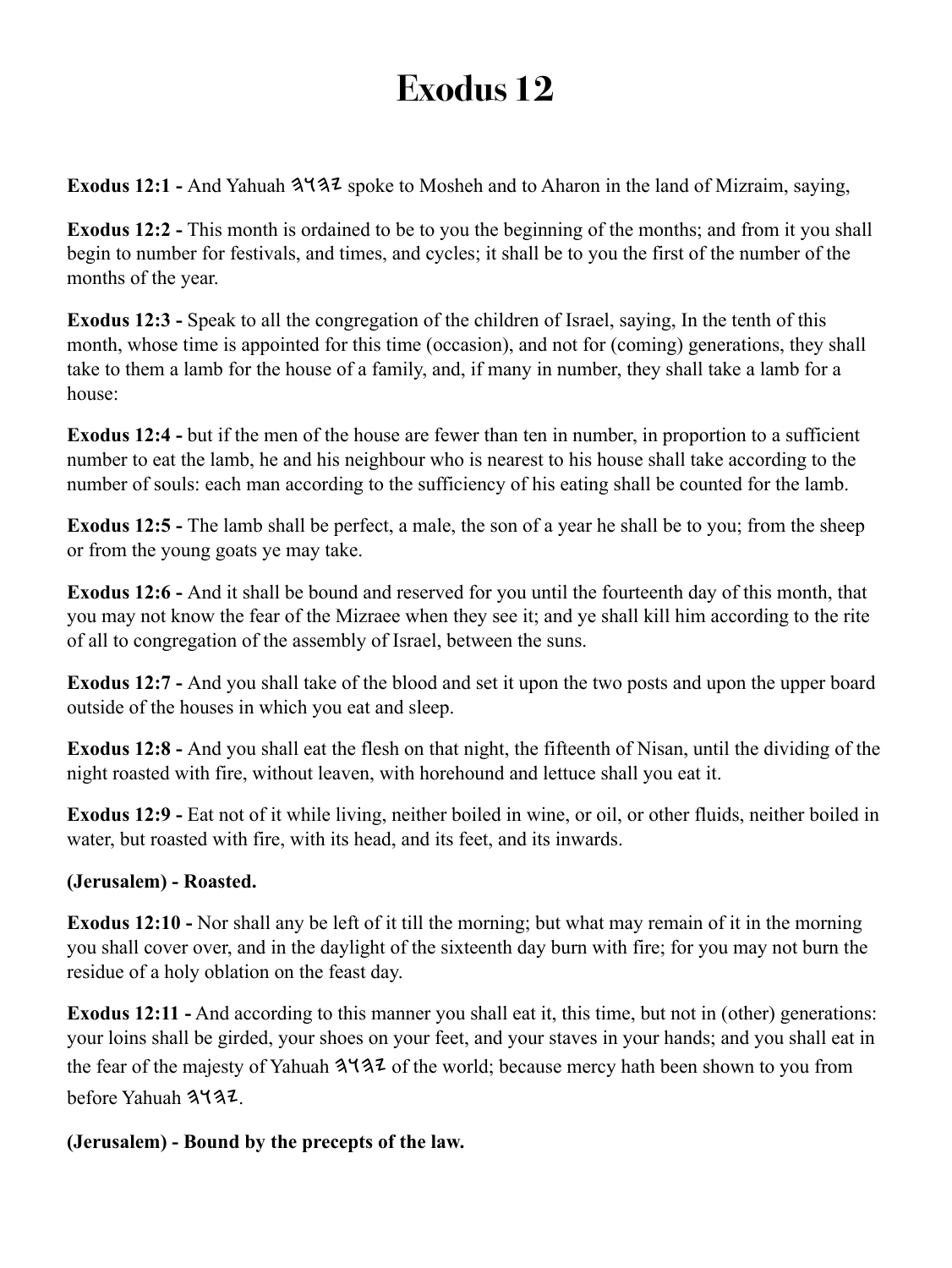**Exodus 12:12 -** And I will be revealed in the land of Mizraim in the majesty of My glory this night, and with Me ninety thousand myriads of destroying angels; and I will slay all the firstborn in the land of Mizraim, of man and of beast, and against all the idols of the Mizraee I will execute four judgments: the molten idols shall be melted, the idols of stone be broken, the idols of clay shall he shattered, and the idols of wood be made dust, that the Mizraee may know that I am Yahuah  $3\frac{1}{3}\ell$ .

**Exodus 12:13 -** And the blood of the paschal oblation, (like) the matter of circumcision, shall be a bail for you, to become a sign upon the houses where you dwell; and I will look upon the worth of the blood, and will spare you; and the angel of death, to whom is given the power to destroy, shall have no dominion over you in the slaughter of the Mizraee.

**Exodus 12:14 -** And this day shall be to you for a memorial, and you shall celebrate it a festival before Yahuah  $3\sqrt{3}$  in your generations; by a perpetual statute shall you solemnize it.

**Exodus 12:15 -** Seven days you shall eat unleavened bread: in the dividing of the day which precedes the feast you shall put away leaven from your houses; for whosoever eateth what is leavened, from the first day of the feast until the seventh day, that man shall be destroyed from Israel.

**Exodus 12:16 -** And on the first day there shall be a holy congregation, and on the seventh day there shall be to you a holy congregation. No work shall be done among you, only that which must be done for every one's eating may be done by you.

**Exodus 12:17 -** And you shall observe the feast of the unleavened bread, because in this same day Yahuah  $3\sqrt{3}$  will bring out your hosts free from the land of Mizraim; and you shall observe this day in your generations, a statute for ever.

**Exodus 12:18 -** In Nisan, on the fourteenth day of the month, you shall kill the passover, and at evening on the fifteenth you shall eat unleavened bread until the twenty-first of the month. On the evening of the twenty-second you may eat leavened bread.

**Exodus 12:19 -** For seven days leaven shall not be found in your houses; for whosoever eateth of leaven, that man shall perish from the congregation of Israel, whether he be a stranger or home-bred in the land.

**Exodus 12:20 -** Any mixture of leaven you shall not eat; in every place of your habitation you shall eat unleavened bread.

**Exodus 12:21 -** And Mosheh called all the elders of Israel, and said to them, Withdraw your hands from the idols of the Mizraee, and take to you from the offspring of the flock, according to your houses, and kill the paschal lamb.

**Exodus 12:22 -** And you shall take a bunch of hyssop, and dip it in the blood that is in the earthen vessel, and upon the upper bar without and upon the two posts you shall sprinkle of the blood which is in the earthen vessel, and not a man of you must come forth from the door of his hour till the morning.

Exodus 12:23 - For the Glory of Yahuah  $3\frac{4}{3}\frac{7}{3}\frac{1}{3}$  will be manifested in striking the Mizraee, and He will see the blood upon the lintel and upon the too posts, and the Word of Yahuah  $3\frac{4}{3}\frac{7}{2}$  will spread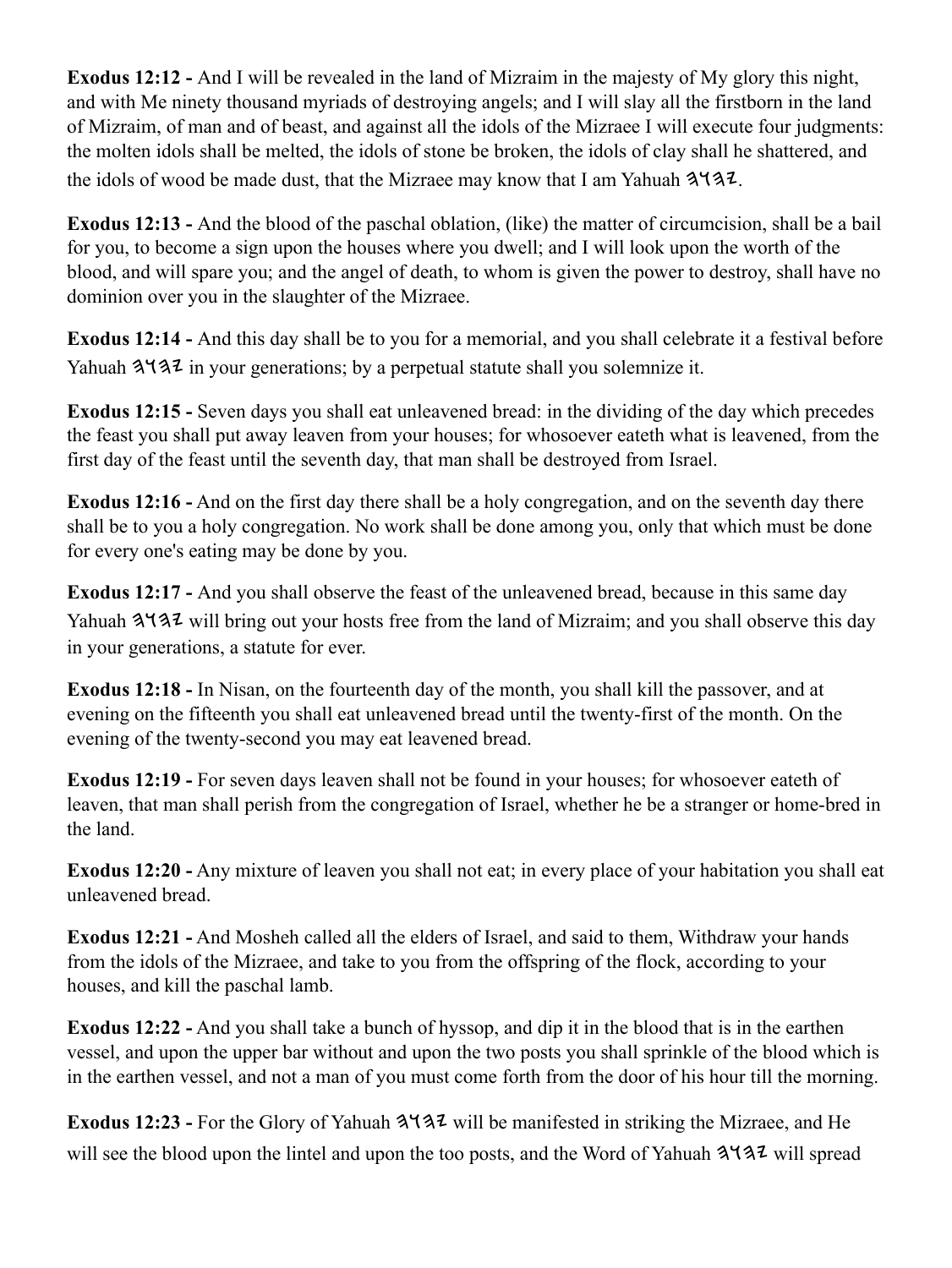His protection over the door, and the destroying angel will not be permitted to enter your houses to smite.

**Exodus 12:24 -** And you shall observe this thing for a statute to thee and to thy sons for a memorial for ever.

**Exodus 12:25 -** And it shall be when you are come into the land that Yahuah  $3\frac{4}{3}\frac{7}{4}$  will give to you, as He hath spoken, that from the time of your coming you shall observe this service.

**Exodus 12:26 -** And it shall be that when at that time your children shall say to you, What is this your service?

**Exodus 12:27 -** You shall say, It is the sacrifice of mercy before Yahuah  $3\frac{1}{3}\sqrt{3}$ , who had mercy in His Word upon the houses of the sons of Israel in Mizraim, when He destroyed the Mizraee, and spared our houses. And when the house of Israel heard this word from the mouth of Mosheh, they bowed and worshipped.

**Exodus 12:28 - And the sons of Israel went and did as Yahuah**  $3\frac{4}{3}\frac{2}{\sqrt{2}}$  **com-manded Mosheh and** Aharon, so did they hasten and do.

**Exodus 12:29 -** And it was in the dividing, of the night of the fifteenth, that the Word of Yahuah slew all the firstborn in the land of Mizraim, from the firstborn son of Pharoh, who would have sat upon the throne of his kingdom, unto the firstborn sons of the kings who were captives in the dungeon as hostages under Pharoh's hand; and who, for having rejoiced at the servitude of Israel, were punished as (the Mizraee): and all the firstborn of the cattle that did the work of the Mizraee died also.

**Exodus 12:30 -** And Pharoh rose up in that night, and all the rest of his servants, and all the rest of the Mizraee; and there was a great cry, because there was no house of the Mizraee where the firstborn was not dead.

**Exodus 12:31 -** And the border of the land of Mizraim extended four hundred pharsee; but the land of Goshen, where Mosheh and the sons of Israel were, was in the midst of the land of Mizraim; and the royal palace of Pharoh was at the entrance of the land of Mizraim. But when he cried to Mosheh and to Aharon in the night of the Pascha, his voice was heard unto the land of Goshen; Pharoh crying with a voice of woe, and saying thus: Arise, Go forth from among my people, both you and the sons of Israel; and go, worship before Yahuah  $3\overline{4}3$ , as you have said;

**Exodus 12:32 -** your sheep also take, and whatever of mine you have spoken about, and go; and nothing ask I of you except that you pray for me that I may not die.

**Exodus 12:33 -** When Mosheh and Aharon, and the sons of Israel, heard the voice of Pharoh's weeping, they were not mindful, until he came himself, and all his servants, and all the Mizraee, and urged all the people of the house of Israel, that they might hasten to send them forth from the land; For, said they, if they prolong here one hour more, behold, we are all dead.

**(Jerusalem) - For, said the Mizraee, if Israel delay one hour (longer), behold, all Mizraim dies.**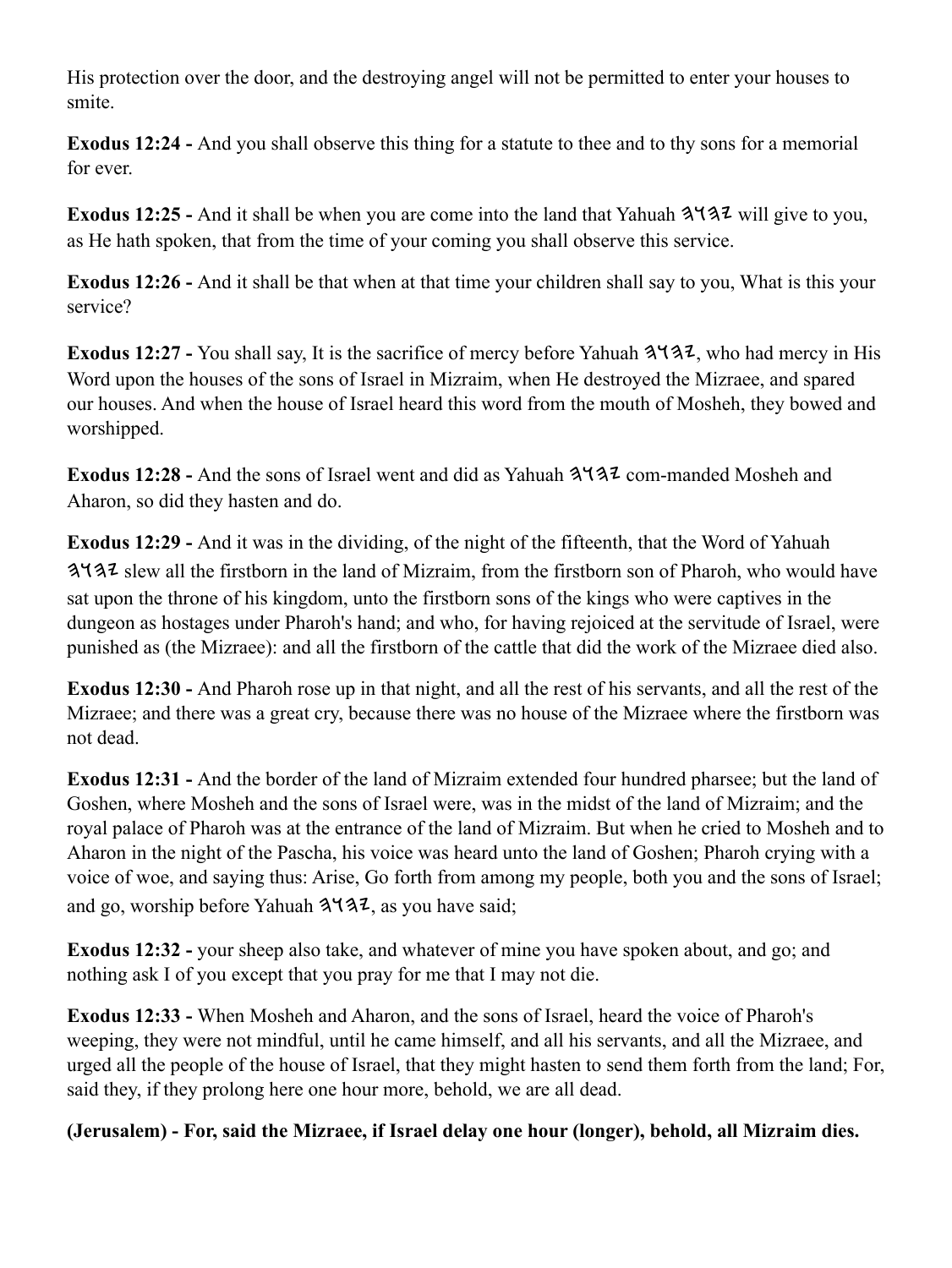**Exodus 12:34 -** And the people carried their dough upon their heads, being unleavened, and what remained to them of the paschal cakes and bitter things they carried, bound up with their raiment, upon their shoulders.

**Exodus 12:35 -** And the sons of Israel did according to the word of Mosheh, and asked of the Mizraee vessels of silver and vessels of gold.

**Exodus 12:36 - And Yahuah**  $3\sqrt{32}$  **gave the people favour and compassion before the Mizraee, and** they brought forth to them, and they emptied the Mizraee of their riches.

**Exodus 12:37 -** And the sons of Israel moved forth from Pilusin towards Succoth, a hundred and thirty thousand, protected there by seven clouds of glory on their four sides: one above them, that neither hail nor rain might fall upon them, nor that they should be burned by the heat of the sun; one beneath them, that they might not be hurt by thorns, serpents, or scorpions; and one went before them, to make the valleys even, and the mountains low, and to prepare them a place of habitation. And they were about six hundred thousand men, journeying on foot, none riding on horses except the children five to every man;

**Exodus 12:38 -** and a multitude of strangers, two hundred and forty myriads, went up with them, and sheep, and oxen, and cattle, very many.

#### **(Jerusalem) - A mixed multitude.**

**Exodus 12:39 -** And they divided the dough which they brought out of Mizraim, which they had carried on their heads, and it was baked for them by the heat of the sun, (into) unleavened cakes, because it had not fermented; for the Mizraee had thrust them out, neither could they delay; and it was sufficient for them to eat until the fifteenth of the month Ijar; because they had not prepared provision for the way.

**Exodus 12:40 -** And the days of the dwelling of the sons of Israel in Mizraim were thirty weeks of years, (thirty times seven years,) which is the sum of two hundred and ten years. But the number of four hundred and thirty years (had passed away since) Yahuah  $3\sqrt{3}z$  spake to Abraham, in the hour that He spake with him on the fifteenth of Nisan, between the divided parts, until the day that they went out of Mizraim.

**Exodus 12:41 -** And it was at the end of thirty years from the making of this covenant, that Izhak was born; and thence until they went out of Mizraim four hundred (years), on the selfsame day it was that all the hosts of Yahuah  $3\sqrt{3}z$  went forth made free from the land of Mizraim.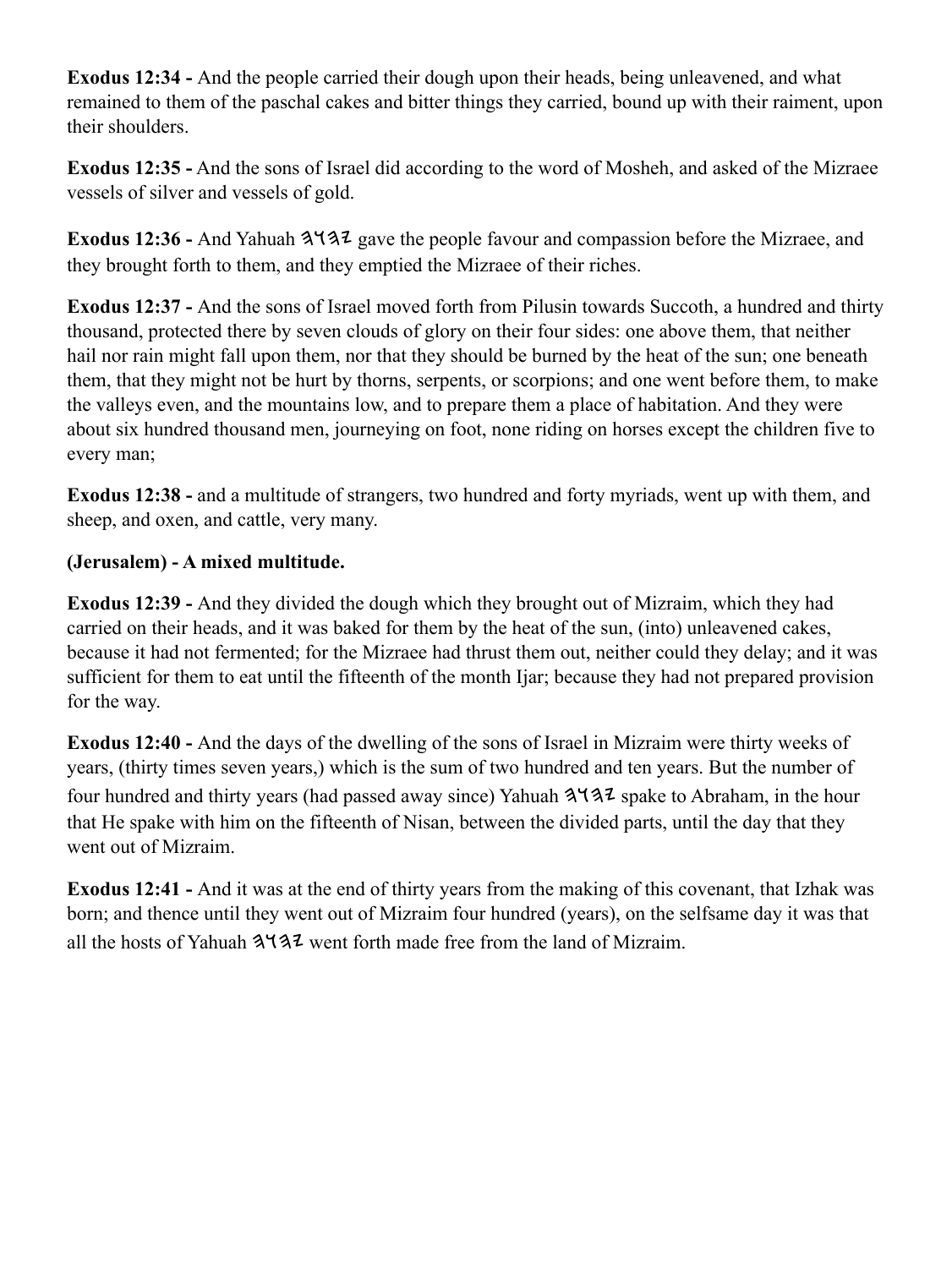**Exodus 12:42 - Four nights are there written in the Book of Memorials before Yahuah 3137 of the** world. Night the first,--when He was revealed in creating the world; the second,--when He was revealed to Abraham; the third,--when He was revealed in Mizraim, His hand killing all the firstborn of Mizraim, and His right hand saving the firstborn of Israel; the fourth,--when He will yet be revealed to liberate the people of the house of Israel from among the nations. And all these are called Nights to be observed; for so explained Mosheh, and said thereof, It is to be observed on account of the liberation which is from Yahuah  $3137$ , to lead forth the people of the sons of Israel from the land of Mizraim. This is that Night of preservation from the destroying angel for all the sons of Israel who were in Mizraim, and of redemption of their generations from their captivity.

Exodus 12:43 - And Yahuah  $3\sqrt{3}z$  said to Mosheh and to Aharon, This is the rite of the Pascha. Every son of Yashar'al who apostatizes shall not eat of it;

**(Jerusalem) - It is a night to be observed and celebrated for the liberation from before Yahuah in bringing forth the sons of Israel, made free from the land of Mizraim. Four nights are** there written in the Book of Memorial. Night first; when the Word of Yahuah  $3\frac{1}{3}$  was **revealed upon the world as it was created; when the world was without form and void, and**  darkness was spread upon the face of the deep, and the Word of Yahuah  $3\frac{1}{3}$  illuminated and made it light; and he called it the first night. Night second; when the Word of Yahuah  $3\frac{1}{3}$  was **revealed unto Abraham between the divided parts; when Abraham was a son of a hundred years, and Sarah was a daughter of ninety years, and that which the Scripture saith was confirmed,--Abraham a hundred years, can he beget? and Sarah, ninety year old, can she bear? Was not our father Izhak a son of thirty and seven years, at the time he was offered upon the altar? The heavens were (then) bowed down and brought low, and Izhak saw their realities, and his eyes were blinded at the sight, and he called it the second night. The third night; when the**  Word of Yahuah  $3137$  was revealed upon the Mizraee, at the dividing of the night; His right **hand slew the firstborn of the Mizraee, His right hand spared the firstborn of Israel; to fulfil what the Scripture hath said, Israel is My firstborn son. And he called it the third night. Night the fourth; when the end of the age will be accomplished, that it might be dissolved, the bands of wickedness destroyed and the iron yoke broken. Mosheh came forth from the midst of the desert; but the King Meshiha (comes) from the midst of Roma. The Cloud preceded that, and**  the Cloud will go before this one; and the Word of Yahuah  $3\sqrt{3}$  will lead between both, and they shall proceed together. This is the night of the Pascha before Yahuah  $3\frac{1}{3}$ , to be observed **and celebrated by the sons of Israel in all their generations.**

**Exodus 12:44 -** But every male servant bought with silver, and you have circumcised him, may eat thereof.

#### **(Jerusalem) - A sojourning man and a hireling born of the Gentiles shall not eat of it.**

**Exodus 12:45 -** A sojourner or a hired stranger shall not eat thereof.

**Exodus 12:46 -** In his own company he shall eat. Thou shalt not carry any of the flesh out of the house from (thy) company, nor send a gift one mail to his neighbour; and a bone of him shall not be broken for the sake of eating that which is within it.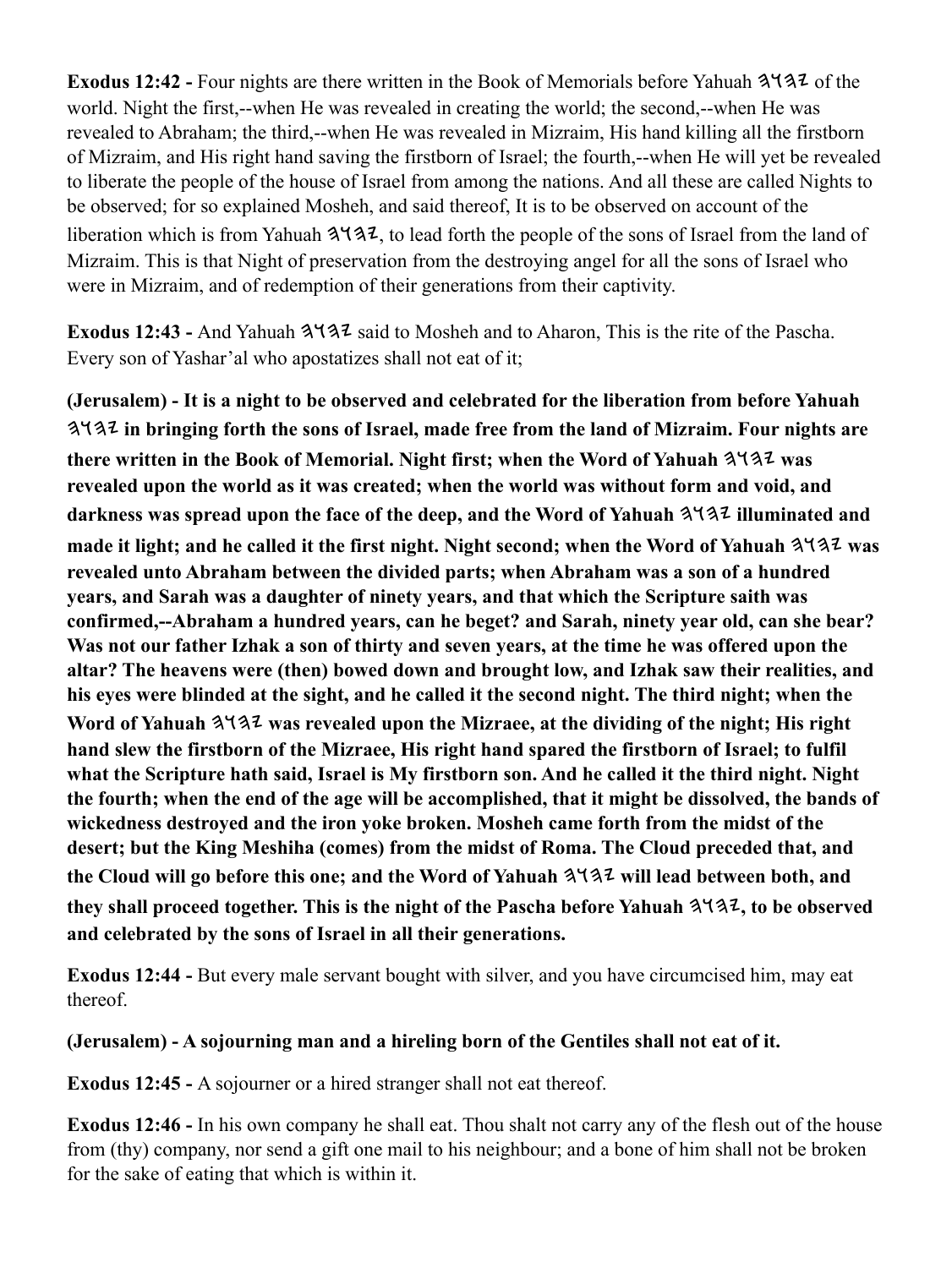**Exodus 12:47 -** All the congregation of Israel shall mix together, this one with that, one family with another, that they may perform it.

**Exodus 12:48 -** And if a proselyte sojourn with you, and would perform the pascha before Yahuah , let every male belonging to him be circumcised, and so be made fit to perform it; and he shall be as the native of the land: but no uncircumcised one of the sons of Israel shall eat thereof.

**Exodus 12:49 -** One law shall there be as to appointments for the native and for the proselyte who sojourneth among you.

Exodus 12:50 - And all the sons of Israel did as Yahuah  $3\frac{4}{3}$  had commanded Mosheh and Aharon, so did they.

Exodus 12:51 - And it was on that same day that Yahuah  $3\frac{4}{3}\frac{7}{2}$  brought forth the sons of Israel from the land of Mizraim, with their hosts.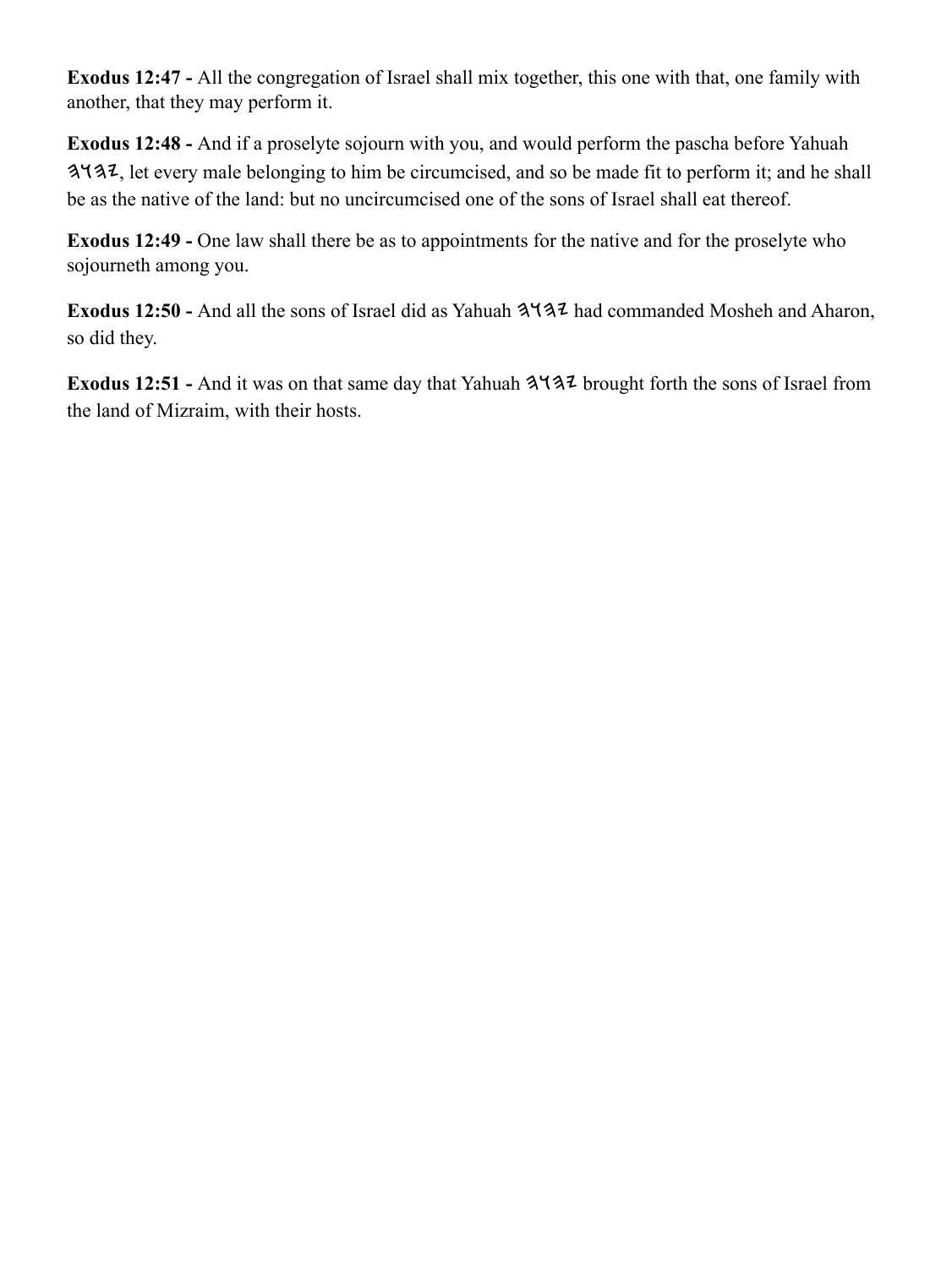Exodus 13:1 - And Yahuah  $3\frac{4}{3}$  spake unto Mosheh, saying,

**Exodus 13:2 -** Sanctify before Me every firstborn male. Whatsoever openeth the womb of all the sons of Israel among men, and (also) among beasts, is Mine.

**Exodus 13:3 -** And Mosheh said to the people, Remember this the day in which you went out free from Mizraim from the house of the bondage of slaves; for by great strength of hand did Yahuah bring you forth from thence; and you shall not eat leaven.

**Exodus 13:4 -** This day you are come out free; on the fifteenth of Nisan, which is the month of Abiba.

**Exodus 13:5 -** And it shall be, when Yahuah  $3\frac{4}{3}\sqrt{3}$  your Alahim shall have brought you into the land of the Kenaanaee, and Hittaee, and Amoraee, and Hivaee, and Jebusaee, which He sware by His Word unto Abraham to give thee, a land producing milk and honey, that thou shalt keep this service in this month.

**Exodus 13:6 -** Seven days shalt thou eat unleavened cakes, and on the seventh day shall be a feast before Yahuah 3437

**Exodus 13:7 -** Unleavened cakes shall be eaten seven days, and nothing leavened shall be seen with thee, nor leaven itself be seen with thee in all thy borders.

**Exodus 13:8 -** And thou shalt instruct thy son on that day, saying, This precept is on account of what the Word of Yahuah  $3137$  did for me in miracles and wonders, in bringing me forth from Mizraim.

**Exodus 13:9 -** And this miracle shall be inscribed and set forth upon the tephilla of the hand, on the top of thy left (arm,) and for a memorial inscribed and set forth upon the tephilla of thy head, set between thine eyes on thy forehead; that the law of Yahuah  $3\frac{1}{3}$  may be in thy mouth, because in strength, with a mighty hand, Yahuah  $3\sqrt{3}$  brought thee forth from Mizraim.

**Exodus 13:10 -** Thou shalt therefore keep this statute of the Tephillin in the season to which it belongs, on work days, not on sabbaths or solemnities; and by day, not by night.

### **(Jerusalem) - From these days to those months.**

Exodus 13:11 - And when I Yahuah  $3\frac{4}{3}$  have brought thee into the land of the Kenaanaee, which I have sworn to thee and to thy fathers to give thee,

**Exodus 13:12 - thou shalt set apart before Yahuah**  $3\frac{4}{3}\frac{7}{3}\frac{2}{3}$  **every one that openeth the womb; and every** animal that its dam beareth and that openeth the womb if it be to thee a male thou shalt sanctify before Yahuah 3437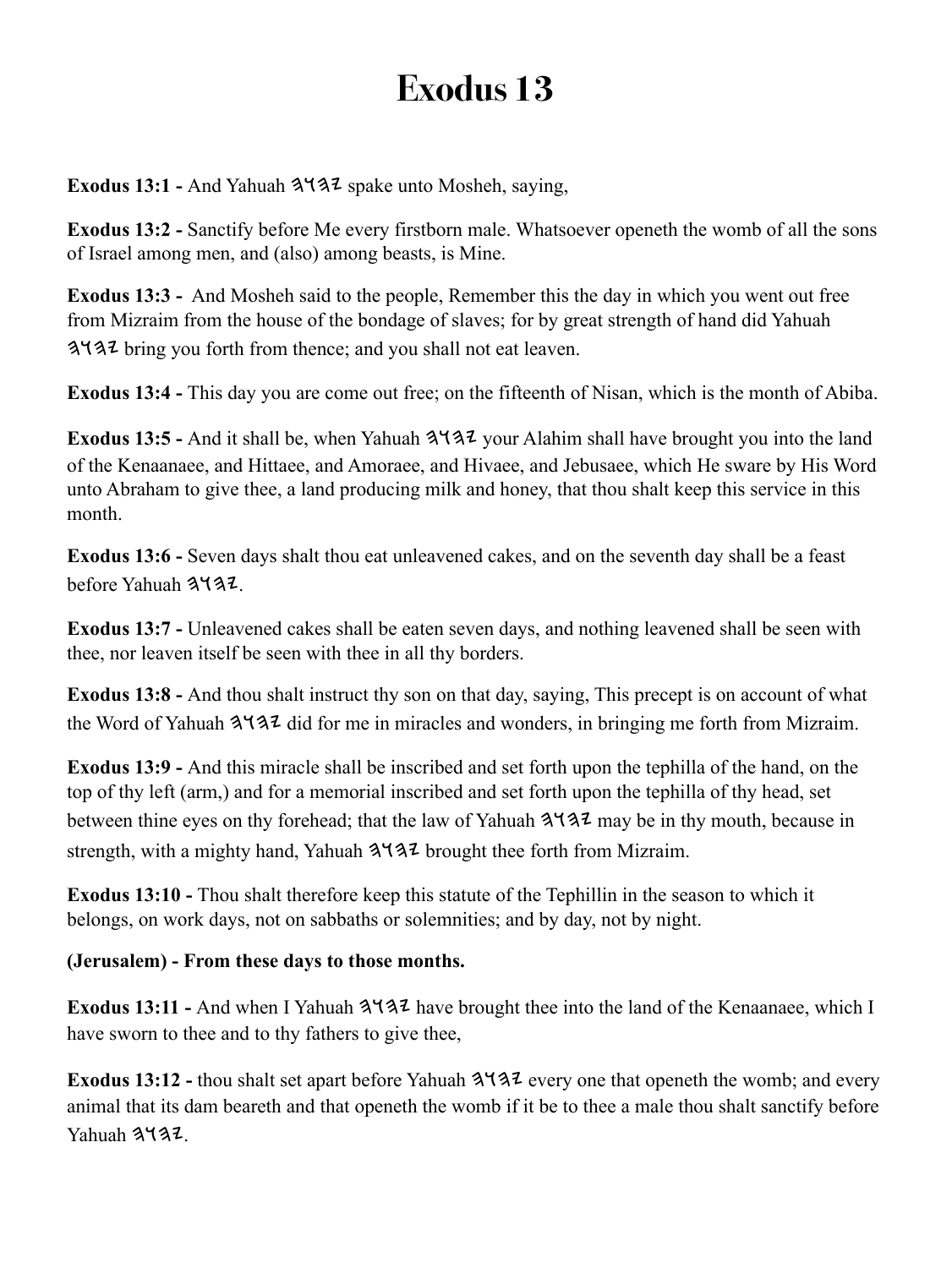**Exodus 13:13 -** And every ass that openeth the womb thou shalt redeem with a lamb; and if thou redeem him not, thou shalt cut him off; and every firstborn man (child) among thy sons thou shalt redeem; but thy servant thou mayest not redeem with money.

## **(Jerusalem) - Thou shalt kill him.**

**Exodus 13:14 -** And when in future thy son shall ask thee, saying, What is this ordinance of the firstborn? thou shalt tell him: By the power of a mighty hand Yahuah  $3\sqrt{3}$  delivered us from Mizraim, redeeming us from the house of the servitude of slaves.

**Exodus 13:15 - And when the Word of Yahuah**  $3\frac{4}{3}$  **had hardened the heart of Pharoh (that be** would) not deliver us, he killed all the firstborn in the land of Mizraim, from the firstborn of man to the firstborn of cattle; therefore do I sacrifice before Yahuah  $3\sqrt{3}z$  every male that openeth the womb, and every firstborn of my sons I redeem with silver.

**Exodus 13:16 -** And it shall be inscribed and set forth upon thy left land, and on the tephilla between thine eyebrows; because by mighty strength of hand Yahuah  $3\overline{4}3\overline{2}$  brought us out of Mizraim.

**Exodus 13:17 - AND** it was when Pharoh had released the people, that Yahuah  $3\frac{4}{3}\frac{4}{\sqrt{2}}$  did not conduct them by the way of the land of the Phelishtaee though that was the near one; for Yahuah  $3\sqrt{3}z$  said, Lest the people be affrighted in seeing their brethren who were killed in war, two hundred thousand men of strength of the tribe of Ephraim, who took shields, and lances, and weapons of war, and went down to Gath to carry off the flocks of the Phelishtaee; and because they transgressed against the statute of the Word of Yahuah  $3\frac{1}{3}$ , and went forth from Mizraim three years before the (appointed) end of their servitude, they were delivered into the hand of the Phelishtaee, who slew them. These are the dry bones which the Word of Yahuah  $3\frac{4}{3}$  restored to life by the ministry (hand) of Yechezekel the prophet, in the vale of Dura; but which, if they (now) saw them, they would be afraid, and return into Mizraim.

**Exodus 13:18 - But Yahuah**  $3\frac{4}{3}$  **led the people round by the way of the desert of the sea of Suph;** and every one of the sons of Israel, with five children, went up from the land of Mizraim.

## **(Jerusalem) - And the Word of Yahuah**  $3\frac{4}{3}$  **conducted the people by the way of the desert of the sea of Suph; armed in good works went up the sons of Israel, free from the land of Mizraim.**

**Exodus 13:19 -** And Mosheh carried up the ark in which were the bones of Joseph, from out of the Nilos, and took them with him; because, adjuring, he adjured the sons of Israel, saving, Yahuah 3. will surely remember you, and you shall carry up my bones with you.

## **(Jerusalem)** - For, adjuring, he adjured the sons of Israel, saving, Yahuah  $3\sqrt{3}$  remembering; **will remember you in is Word, and in His good mercies.**

**Exodus 13:20 -** And they journeyed from Succoth, the place where they had been covered with the clouds of glory, and sojourned in Ethan, which is on the side of the desert.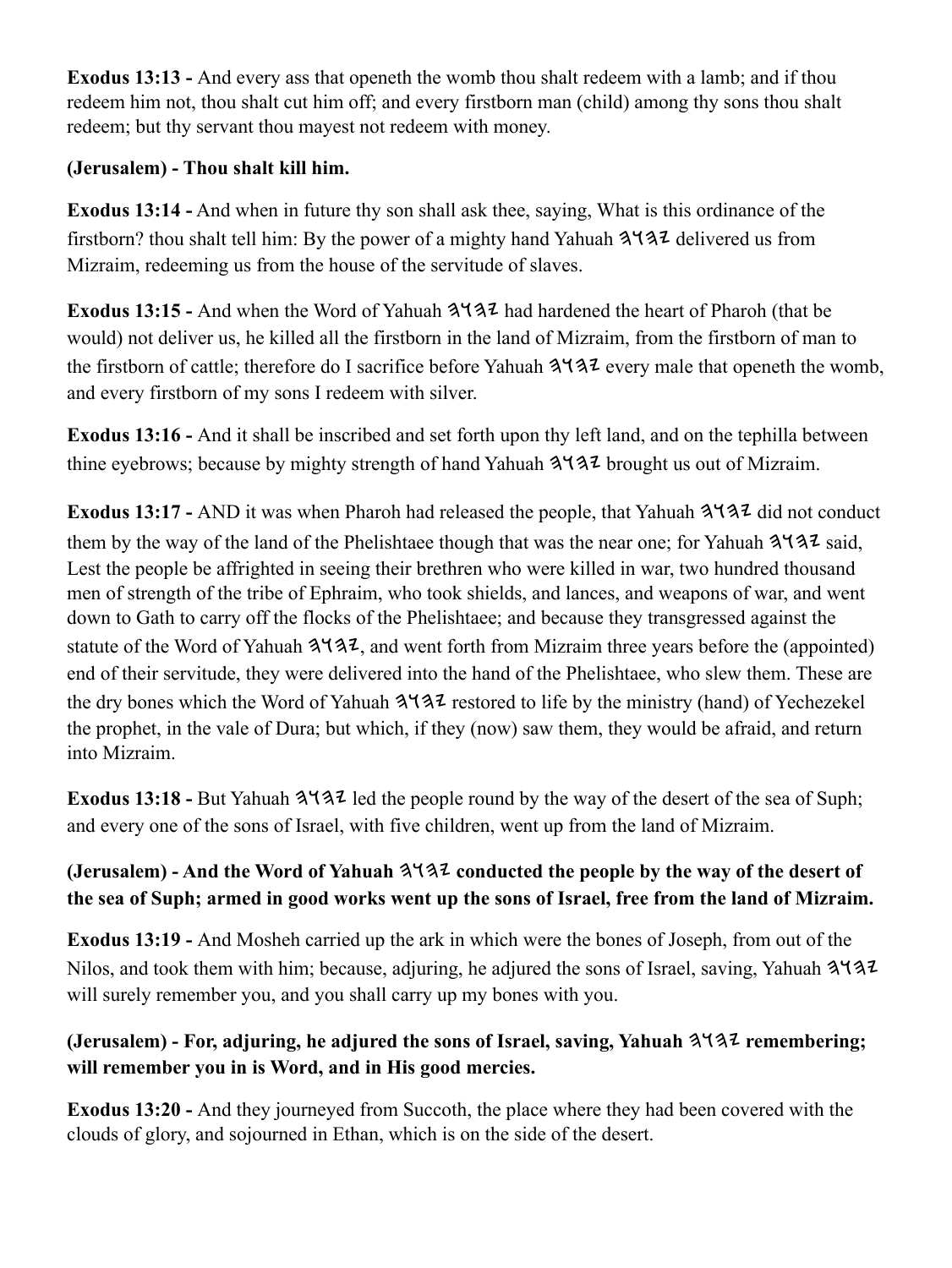### **(Jerusalem) - And the Word of Yahuah**  $3437$  **conducted the people by the way of the desert of the sea of Suph; armed in good works went up the sons of Israel, free from the land of Mizraim. Which cometh upon the end of the desert.**

Exodus 13:21 - And the glory of the Presence of Yahuah  $3\frac{4}{3}\frac{7}{4}$  went before them by day in the column of the Cloud to lead them in the way, and at night the column of the Cloud removed behind them to darken on their pursuers behind them ; but to be a column of fire to enlighten them before, that they might go forward by day and by night.

**Exodus 13:22 -** The column of the Cloud departed not by day, nor the column of fire by night, in leading on before the people.

**(Jerusalem) - It ceased not.**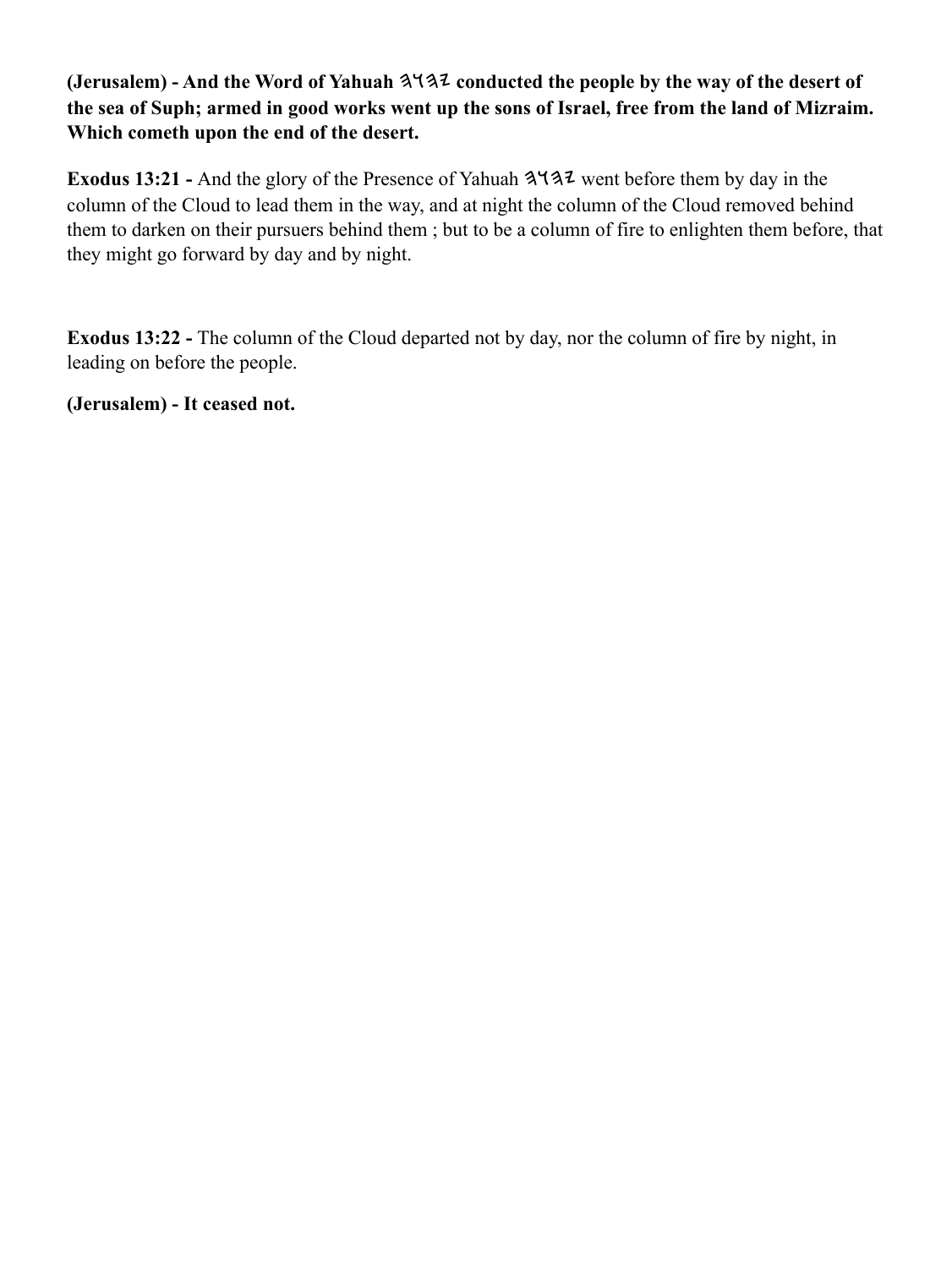**Exodus 14:1 - And Yahuah**  $3\sqrt{32}$  **spake to Mosheh, saying,** 

**Exodus 14:2 -** Speak to the sons of Israel, that they return back, and encamp before the Mouths of Hiratha, as they lie, created after the manner (likeness) of the children of men, male and female, and their eyes open to them: it is the place of Tanes, which is between Migdol and the sea, before the idol Zephon (Typhon), that is left of all the idols of Mizraim. For the Mizraee will say, More excellent is Baal Zephon than all idols, because it is left, and not smitten; and therefore will they come to worship it, and will find that you are encamped nigh unto it, on the border of the sea.

#### **(Jerusalem) - And they shall return and encamp before the caravansaries of Hiratha, between Migdol and the sea, before the idol of Zephon, ye shall encamp over against it.**

**Exodus 14:3 -** And Pharoh said to Dathan and Abiram, sons of Israel, who had remained in Mizraim, The people of the house of Israel are bewildered in the land: the idol Zephon hath shut them in close upon the desert.

#### **(Jerusalem) - And Pharoh will say concerning the people of the sons of Israel, They are losing themselves in the wilderness: the idol of Peor hath shut them in before the desert.**

**Exodus 14:4 -** And I will strengthen the design of Pharoh's heart to pursue after them, and I will be glorified upon Pharoh and upon his hosts, and the Mizraee shall know that I am Yahuah  $3\frac{4}{3}\cdot\ldots$  And they did so.

**Exodus 14:5 -** And the officers who went with Israel announced that the people had fled. And the heart of Pharoh and his servants was turned unto evil against the people; and they said, What is this that we have done? for we have released Israel from serving us.

### **(Jerusalem) - And it was declared to the king.**

**Exodus 14:6 -** And he himself prepared his chariot, and his people led he with him by soft words.

**Exodus 14:7 -** And he took six hundred choice chariots, and all the chariots of the Mizraee his servants, who were afraid of the Word of Yahuah  $3\frac{4}{3}$ , lest they should be killed with pestilence, if not with hail: and a third mule, for drawing and following swiftly, he added to each chariot.

Exodus 14:8 - And Yahuah  $3\frac{4}{3}$  hardened the design of the heart of Pharoh king of Mizraim, and he pursued after the sons of Israel. But the sons of Israel, going out with a high hand, were stronger than the Mizraee.

#### **(Jerusalem) - But the sons of Israel had gone out free.**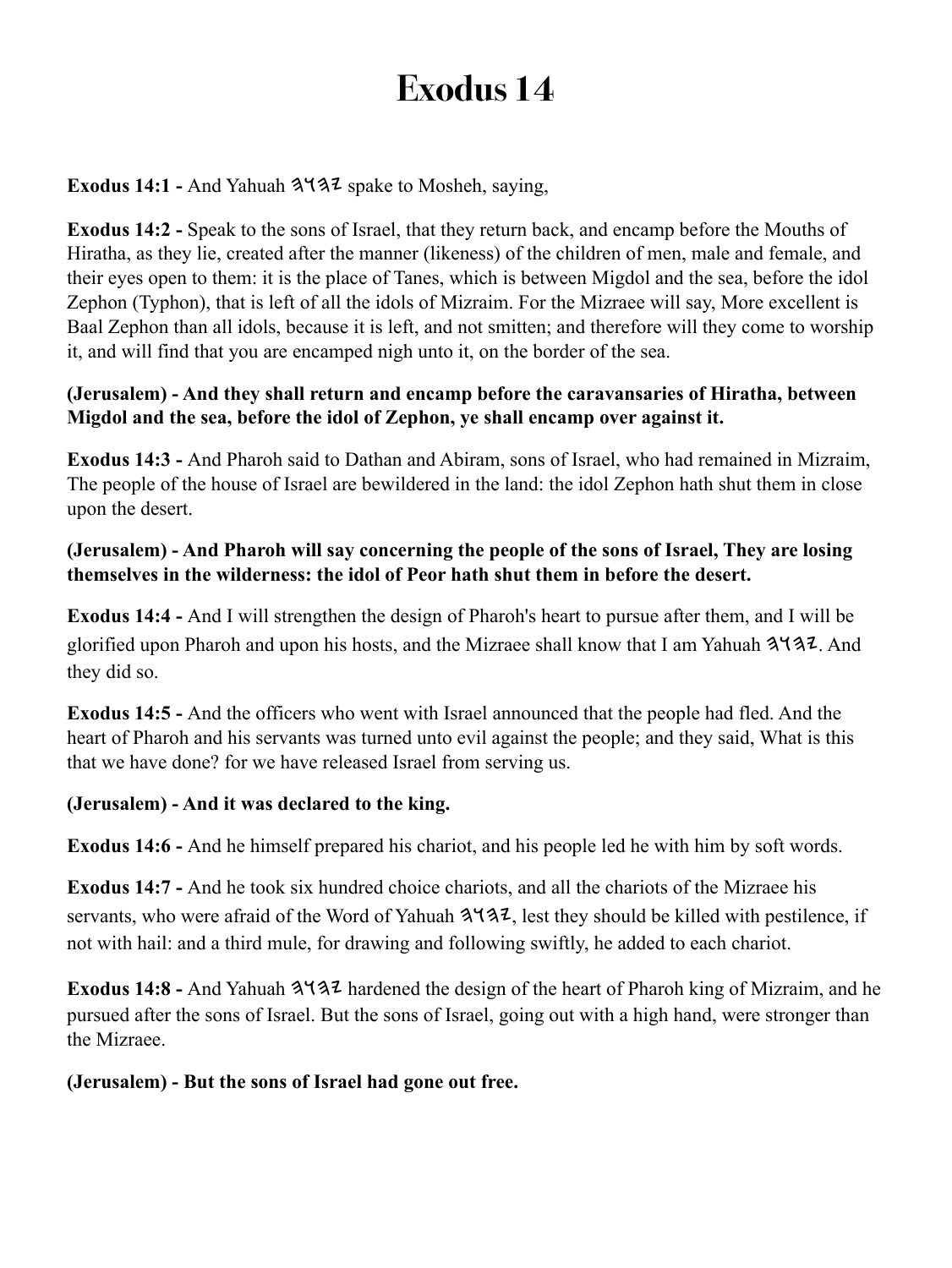**Exodus 14:9 -** And the Mizraee followed after them, and came upon them as they were encamped by the sea, gathering of pearls and goodly stones, which the river Pishon had carried from the garden of Eden into the Gihon, and the Gihon had carried into the sea of Suph, and the sea of Suph had cast upon its bank. But all the chariot horses of Pharoh, and his horsemen, and his hosts (were coming) towards the Mouths of Hiratha, which are before the idol Zephon.

### **(Jerusalem) - Before the caravansaries of Hiratha, before the idol Zephon.**

**Exodus 14:10 -** And Pharoh saw the idol Zephon (still) preserved, and offered oblations before it. And the children of Israel lifted up their eyes, and, beheld, the Mizraee were pursuing them; and they were sorely afraid, and the children of Israel prayed before Yahuah  $3\sqrt{37}$ .

**Exodus 14:11 -** But the wicked generation said to Mosheh, Because there were no places of burial for us in Mizraim, hast thou led us forth to die in the wilderness ? What hast thou done to us, in bringing us out of Mizraim?

**Exodus 14:12 -** Was as not this the word that we spake to thee in Mizraim, Let Yahuah manifest Himself over us and judge, saying, Desist from us, and we will serve the Mizraee? for it is better for us to serve the Mizraee than to perish in the desert.

**Exodus 14:13 - Four parties were made (among) the sons of Israel on the shore of the Weedy Sea: one** said, Let us go down into the sea; another said, Let us return into Mizraim; another said Let us set against them the line of battle; and another said Let us raise a cry against them, and confound them. Unto the company which said, Let us go down to the sea, spake Mosheh, Fear not, stand still, and see the salvation of Yahuah  $3137$ , which will be wrought for you today. To the company which said, Let us return into Mizraim Mosheh said, You shall not return; for, though you see the Mizraee today, you will see them no more for ever.

**(Jerusalem) - Four companies made the sons of Israel, standing by the Weedy Sea. One said, Let us fall upon the sea; another said, Let us return to Mizraim; another said, Let us array battle against them; and another said, Let us shout against them to confuse them. To that company who said, Let us fall upon the sea, Mosheh said, Fear not; stand still, and see the salvation of**  Yahuah  $3137$  which shall be wrought for you this day. To the company who said, We will return **unto Mizraim, Mosheh said, Fear not; for as you have seen the Mizraee to-day, you will see them no more in bondage for ever.**

**Exodus 14:14 -** To the company who said, Let us set against them the line of battle, said Mosheh, Contend not; for the victory shall be wrought among you from the presence of Yahuah  $3\frac{1}{3}$ . And to the company who said. Let us raise a cry against them, Mosheh said, Be silent; and give the glory, and praise, and exaltation to your Alahim.

**(Jerusalem) - To the company who said, We will array battle against them, Mosheh said, Fear**  not; Yahuah  $3137$ , in the glory of His Presence, will work the victory for your hosts. To the **company who had said, Let us shout against them to confound them, Mosheh said, Fear not; stand and be silent; and give the glory, and praise, and exaltation unto Eloha.**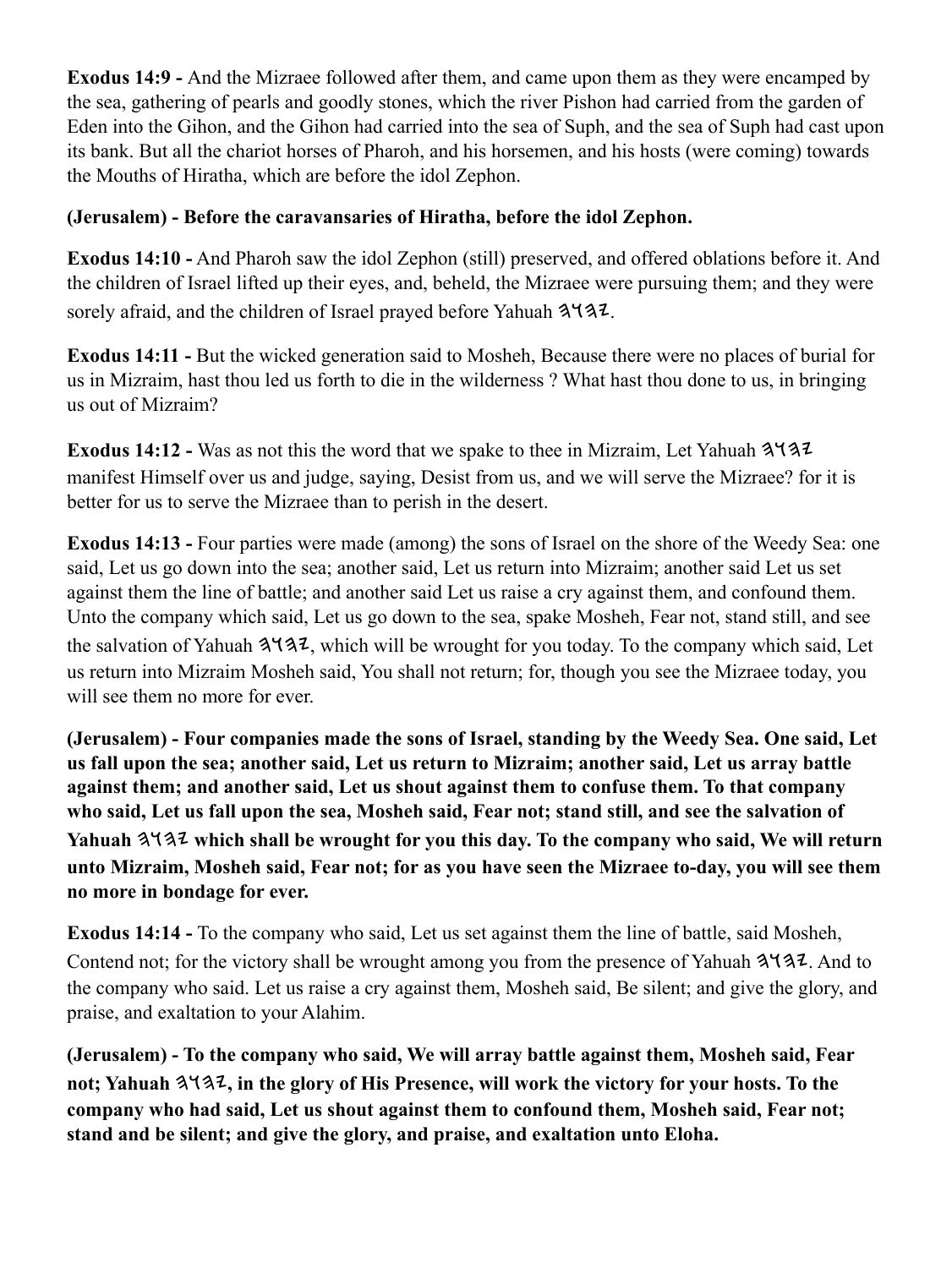**Exodus 14:15 - And Yahuah**  $3\sqrt{3}z$  **said to Mosheh, Why standest thou praying before Me? Behold,** the prayers of My people have come before thy own: speak to the sons of Israel, that they go forward;

**(Jerusalem)** - And the Word of Yahuah  $3\frac{4}{3}$  said to Mosheh, How long standest thou praying **before Me ? Heard before Me are thy prayers; but the prayers of My people have preceded thine. Speak to the sons of Israel that they go forward; and thou, lift, up thy rod and stretch forth thy hand.**

**Exodus 14:16 - and thou, lift up thy rod, and stretch forth thy hand with it over the sea, and divide it:** and the sons of Israel shall go through the midst of ,the sea upon the ground.

**Exodus 14:17 -** For, behold, I will harden the design of the heart of the Mizraee, and they will go in after them; and I will be glorified upon Pharoh and upon all his hosts, upon his chariots and his horsemen;

**Exodus 14:18 - that the Mizraee may know that I am Yahuah**  $3\sqrt{32}$ **, when I am glorified upon** Pharoh, upon his chariots and horsemen.

Exodus 14:19 - And the Angel of Yahuah  $3\frac{4}{3}$  who led the way before the hosts of Israel went and came behind them; and the column of the Cloud went from before and stood behind them: because the Mizraee threw darts and stones at the Israelites, but the Cloud intercepted them

**Exodus 14:20 -** and it came between the host of Israel and the host of the Mizraee; a cloud, one half of which was light and one half darkness. On the one side it darkened upon the Mizraee, and on the other side it shined upon Israel all night; and one host did not attack the other all the night.

**(Jerusalem) - And the cloud was half light and half darkness: light, it enlightened upon Israel; and darkness, it darkened upon Mizraim. And those came not against these, to set battle in order, all the night.**

**Exodus 14:21 -**And Mosheh stretched out his hand over the sea, with the great and glorious rod which was created at the beginning, and on which were engraven and set forth the Great and Glorious Name, and the ten signs which had smitten the Mizraee, and the three fathers of the world, and the six mothers, and the twelve tribes of Jakob: and straightway Yahuah  $3\overline{4}3\overline{2}$  brought a vehement east wind upon the sea all night, and made the sea dry; and divided the waters into twelve divisions according to the twelve tribes of Jacob.

#### **(Jerusalem) - And he stretched forth.**

**Exodus 14:22 -** And the children of Israel went through the midst of the sea upon the ground, and the waters were congealed like a wall, three hundred miles on their right hand and on their left.

**Exodus 14:23 -** And the Mizraee followed and went in after them, all the horses of Pharoh, and his chariots and horsemen, into the midst of the sea.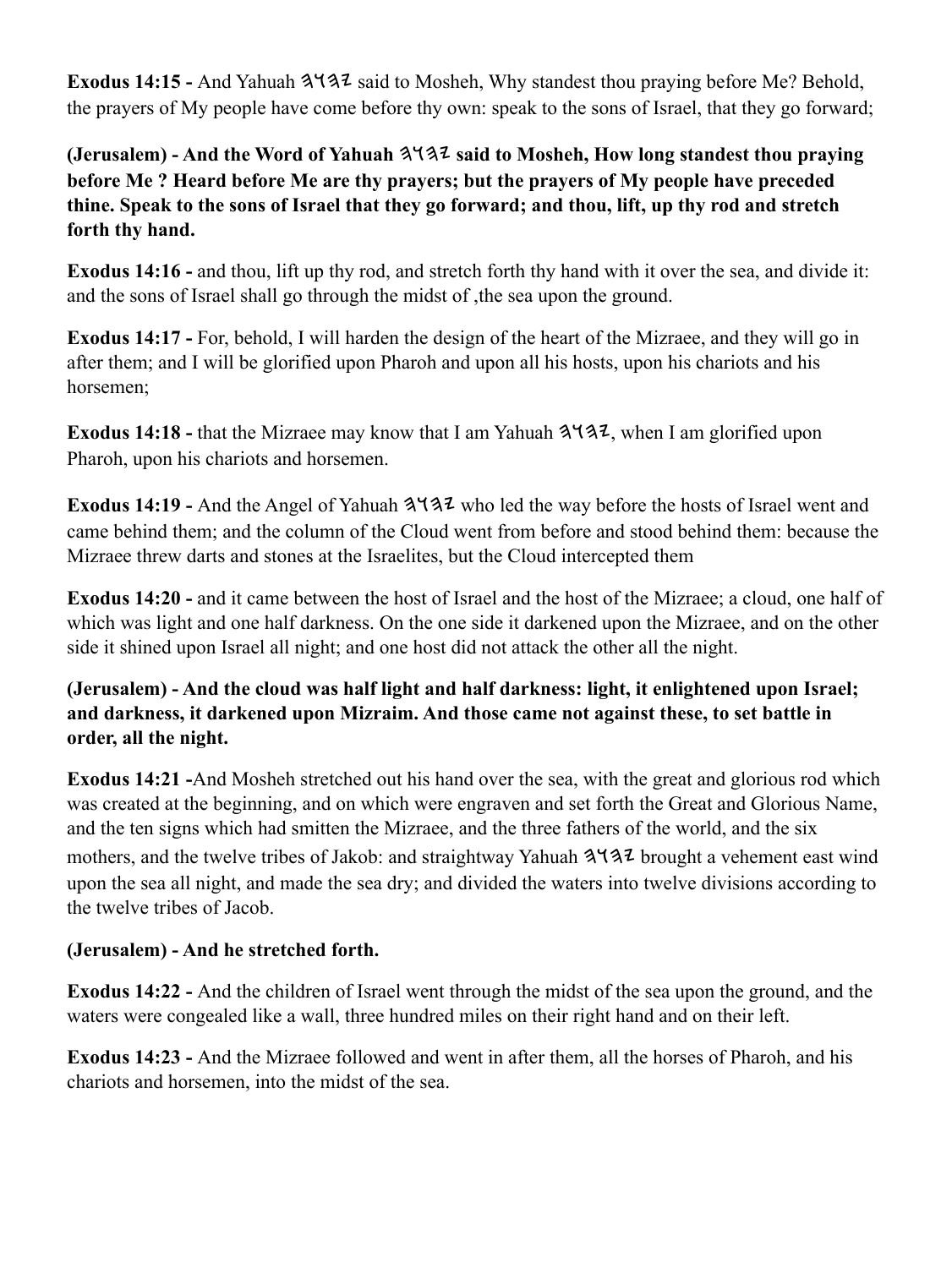**Exodus 14:24 -** And it was that in the morning watch, at the time that the powers on high come to offer praise. Yahuah 3137 looked forth with anger upon the hosts of the Mizraee from the column of fire, to hurl upon them flakes of fire and hail, and from the column of cloud, and confounded the host of the Mizraee

### **(Jerusalem)** - And it was in the time of the morning that the Word of Yahuah  $3\frac{1}{3}$  looked upon **the host of the Mizraee, and hurled upon them bitumen (naphtha), and fire, and stones of hail, and conturbed the host of the Mizraee.**

**Exodus 14:25 -** and He brake (or, made rough) the wheels of Pharoh's carriages, so that they drave them with hardship, and that they went on and left them behind. And the Mizraee said one to another, Let us flee from the people of the house of Israel; for this is the Word of Yahuah  $3\frac{4}{3}\frac{7}{2}$  who fought for them in Mizraim.

**(Jerusalem) - And he unloosed the wheels of their carriages, so that they went, dragging them after them: the mules, going after their way before the wheels, were turned, so as that the wheels went before the mules, and they were cast into the sea. The Mizraee answered and said on to another, Let us flee from before the people of the sons of Israel; for this is the Word of Yahuah who worketh victory for them in their battles; so that they set the back against Mizraim.**

**Exodus 14:26 -** And Yahuah  $3\sqrt{3}z$  said to Mosheh, Stretch forth thy hand over the sea, that the waters may return upon the Mizraee, upon their chariots and upon their horsemen.

#### **(Jerusalem) - Stretch forth.**

**Exodus 14:27 -** And Mosheh stretched out his hand over the sea, and the sea returned at the time of the morning unto its strength; and the Mizraee fled from before its waves. And Yahuah 3137 strengthened the Mizraee in the midst of the sea, that they should not (soon) die in the midst of it, that they might receive the punishment which had been sent to them.

### **(Jerusalem) - And Mosheh stretched forth his hand over the sea, and the sea returned at the time of the morning to its place.**

**Exodus 14:28 -** And the waves of the sea returned, and covered the chariots, and the horsemen and all the host of Pharoh who had gone in after them, into the sea, not one among them was left.

**Exodus 14:29 -** But the sons of Israel walked on the ground in the midst of the sea, and the waters to them were as walls on their right hand and on their left.

**Exodus 14:30 - That day Yahuah**  $3\frac{4}{3}$  **redeemed and saved Israel from the hand of the Mizraee; and** Israel saw the Mizraee, dead and not dead, cast upon the shore of the sea.

**Exodus 14:31 - And Israel saw the power of the mighty hand by which Yahuah**  $3\frac{4}{34}$  **had wrought** the miracles in Mizraim; and the people feared before Yahuah  $3\sqrt{3}z$ , and believed in the Name of the Word of Yahuah  $3137$ , and in the prophecies of Mosheh His servant.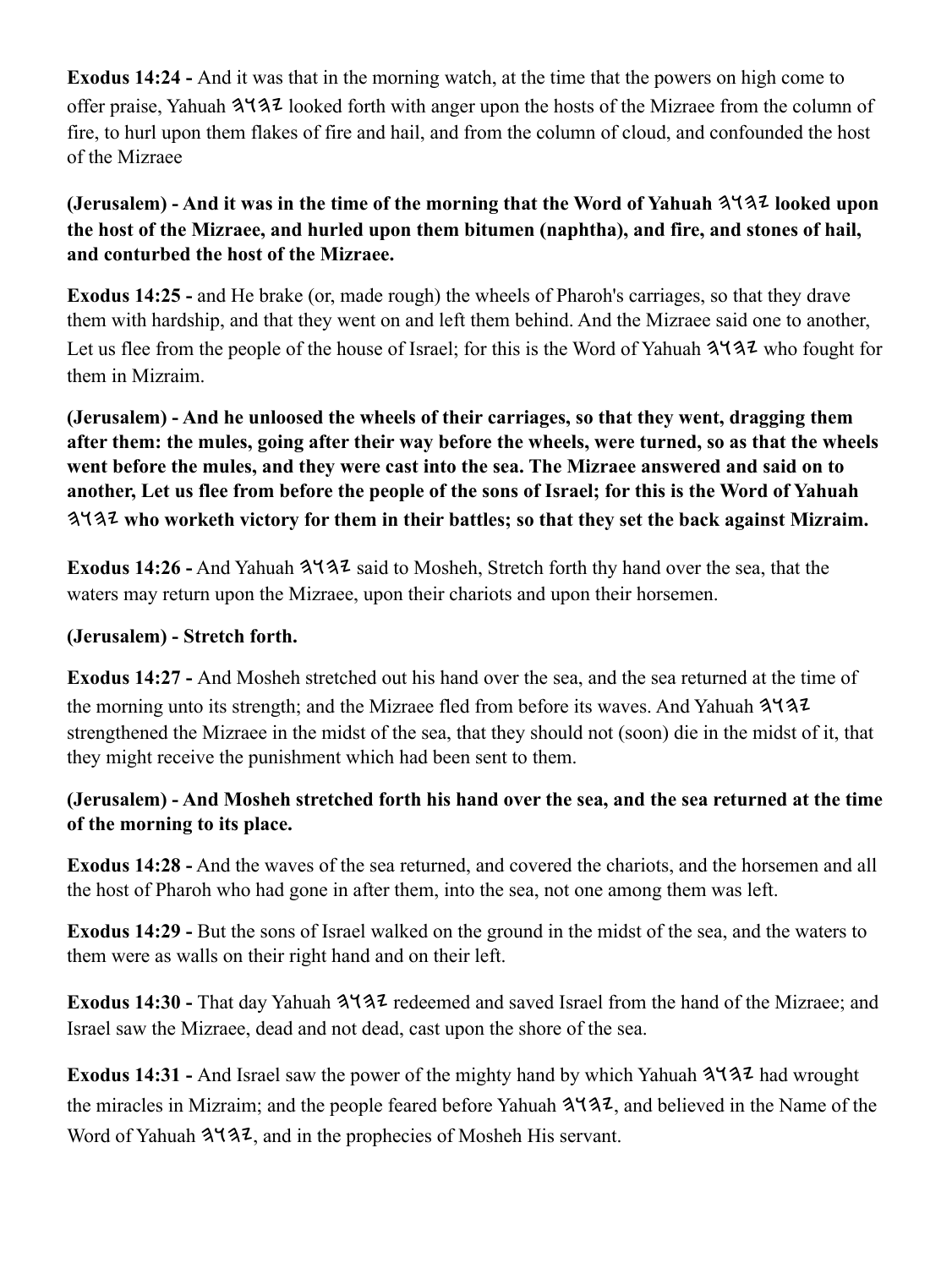**Exodus 15:1 -** Behold: then sang, Mosheh and the sons of Israel this song of praise before Yahuah  $3\frac{1}{4}$  and saying they said: Thanksgiving and praise we bring before Yahuah  $3\frac{1}{4}$  Most High, who is glorified above the glorious, and exalted above the exalted; who punisheth by His Word whomsoever glorifieth himself before Him. Therefore when Pharoh the wicked bare himself proudly before Yahuah  $3\sqrt{3}z$ , and, being uplifted in his heart, followed after the people of the sons of Israel, their horses and their chariots He threw and buried in the sea of Suph.

**(Jerusalem) - Then sang Mosheh and the sons of Israel the praise of this song, before Yahuah , saying, to say: Thanksgiving and praise bring we before Yahuah , who is high above the highest, and glorified above the glorious, and who punisheth by His Word whom. Whomsoever glorifieth himself before Him. The horses and their riders, because they bare themselves proudly and followed after the people of the house of Israel, He hath thrown and buried in the sea of Suph.**

Exodus 15:2 - Yahuah  $3\sqrt{3}z$  is Mighty, and greatly to be feared over all the world. He spake in His Word, and became to me a Alahim of salvation. From their mothers' breasts even the children have given signs with their fingers to their fathers, and said This is our Alahim, who nourished us with honey from the rock, and with oil from the stone of clay, at the time when our mothers went forth upon the face of the field to give us birth, and leave us there; and He sent an angel who washed us and enwrapped us; and now will we praise Him: He is the Alahim of our fathers, and we will exalt Him.

**(Jerusalem)** - Yahuah  $3\sqrt{32}$  is Mighty, and greatly to be praised and feared over all the world. **He spake in His Word, and for us became salvation. From their mothers' breasts have even the children given signs with their fingers unto the fathers, and have said to them, This is our Father, who nourished us with honey from the rock, and gave us oil from the stone of clay. The sons of Israel answered and said one to another, He is our Alahim, and we will praise Him; the Alahim of our fathers, and we will exalt Him.**

**Exodus 15:3 -** The sons of Israel said, Yahuah  $3\sqrt{32}$  is a man making war for us: from generation to generation He maketh known His power unto the people of the house of Israel. Yahuah  $3\frac{1}{3}$  is His Name; according to His Name, so is His power; His Name shall be blessed for ever and ever.

**(Jerusalem) - Yahuah**  $3137$  **in the glory of His Presence is He who worketh victory for your arms. From one generation to another He maketh known His power to the people of the house of Israel. His Name is Yahuah**  $3\sqrt{32}$ **: as is His Name, so is His power; let His name be glorified for ever and ever.**

**Exodus 15:4 -** The chariots of Pharoh and his hosts He hath cast into the sea; the goodliest of his young men hath He thrown and drowned in the sea of Suph.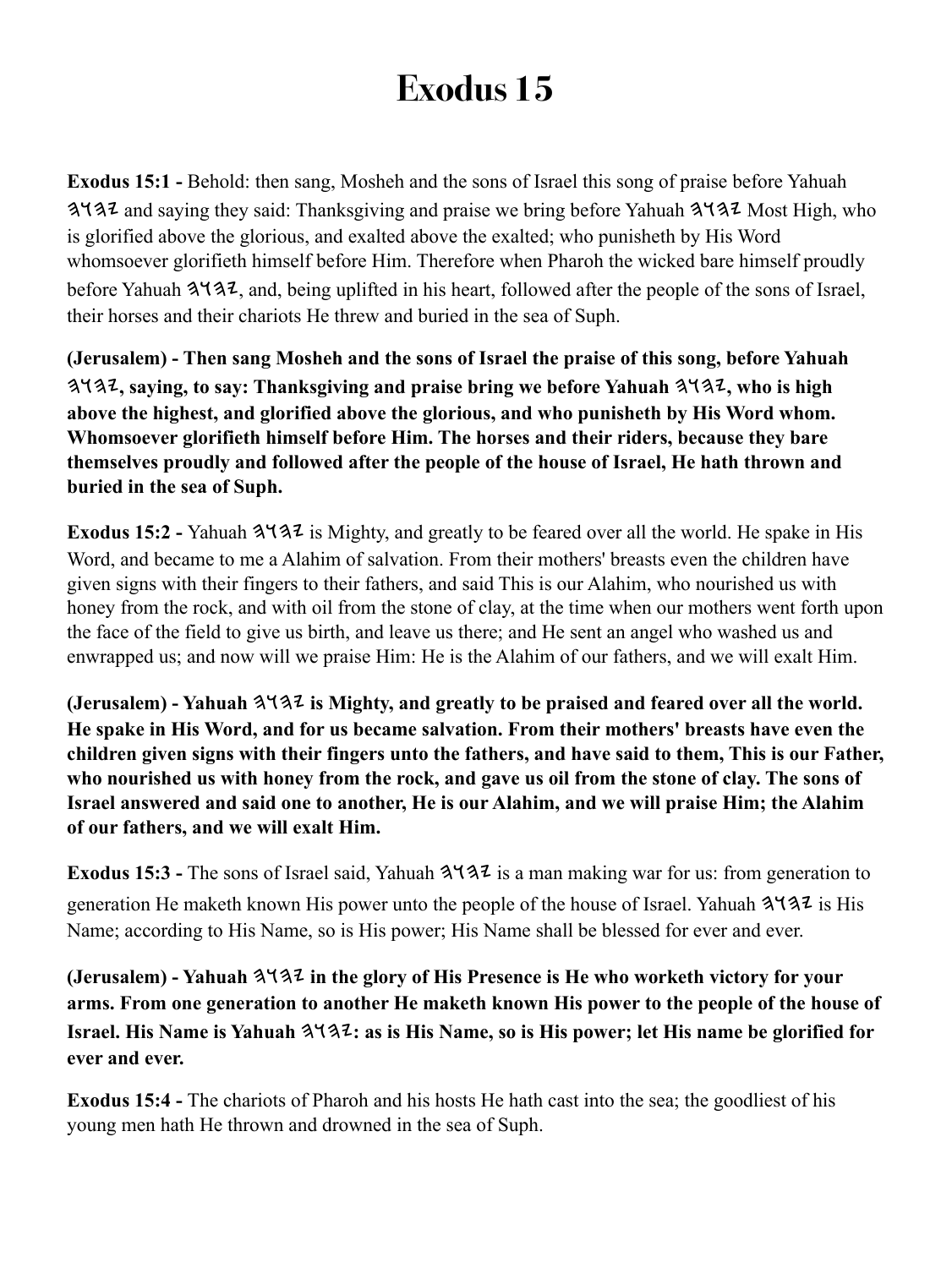#### **(Jerusalem) - Upon the chariots of Pharoh and his host He shot arrows in the sea; his goodly young men and his men of strength He hath drowned in the sea of Suph.**

**Exodus 15:5 -** The deep covered them over, they went down and are buried in the depths of the sea, and are as silent as a stone.

**Exodus 15:6 -** Thy right hand, O Yahuah  $3\sqrt{32}$ , how glorious is it in power? Thy right hand, O Yahuah  $3\sqrt{32}$ , hath cut off the adversaries of Thy people who rose against them to do them hurt.

### **(Jerusalem) - How glorious is Thy right hand, 0 Yahuah , in power, which bath broken and shattered the walls of the enemies of Thy people!**

**Exodus 15:7 -** And in the plenitude and greatness of Thy majesty Thou hast destroyed the walls of the enemies of Thy people. Thou wilt pour upon them Thy fierce anger, Thou wilt consume them as the burning fire prevails over the stubble.

**Exodus 15:8 -** For by the Word from before Thee the waters became heaps; they stood, as if bound like skins that confine flowing water, and the depths were congealed in the flood of the great sea.

**Exodus 15:9 -** Pharoh the wicked, the hater and adversary, did say, I will follow after the people of the sons of Israel, and will lay waste their camp on the bank of the sea: I will set war in array against them, and kill them, small and great, despoil them of much spoil, bring them back into great captivity, and divide their substance among my people who make war: and when my soul is satisfied with the blood of their slain, I will sheathe my sword, having, destroyed them with my right hand.

**(Jerusalem) - Pharoh the wicked, the hater and adversary, did say, I will follow after the people of the sons of Israel and will overtake them encamped at the side of the sea. I will lead them captive into great captivity, and despoil, them of great spoil; I will divide their substance among my men of war; and when my soul shall be satisfied with them, I will sheathe my sword, when I shall have destroyed them with my right hand.**

**Exodus 15:10 -** Thou didst blow with the wind from before Thee, O Yahuah  $3\frac{4}{3}\cdot\ldots$  and the waves of the sea covered them; they went down, and sank as lead in the proud waters.

**(Jerusalem) - The sea and the earth had controversy one with the other. The sea said to the earth, Receive thy children; and the earth said to the sea, Receive thy murderers. But the earth willed not to swallow them, and the sea willed not to overwhelm them. And by the Word from before Thee Thou. didst stretch forth Thy right hand in oath., and didst swear unto the earth that Thou wilt not require them of her in the world to come. Then did the earth open her mouth and swallow them up.**

**Exodus 15:11 -** Who is like Thee among the exalted gods, O Yahuah  $3\sqrt{32}$ , who is like Thee, glorious in holiness, fearful in praises, doing wonders and manifestations for Thy people, the house of Israel ?

**Exodus 15:12 -** The sea spake to the earth, Receive thy children: but the earth spake to the sea, Receive thy murderers. And the sea was not willing to overwhelm them, and the earth was not willing to swallow them up. The earth was afraid to receive them, lest they should be required from her in the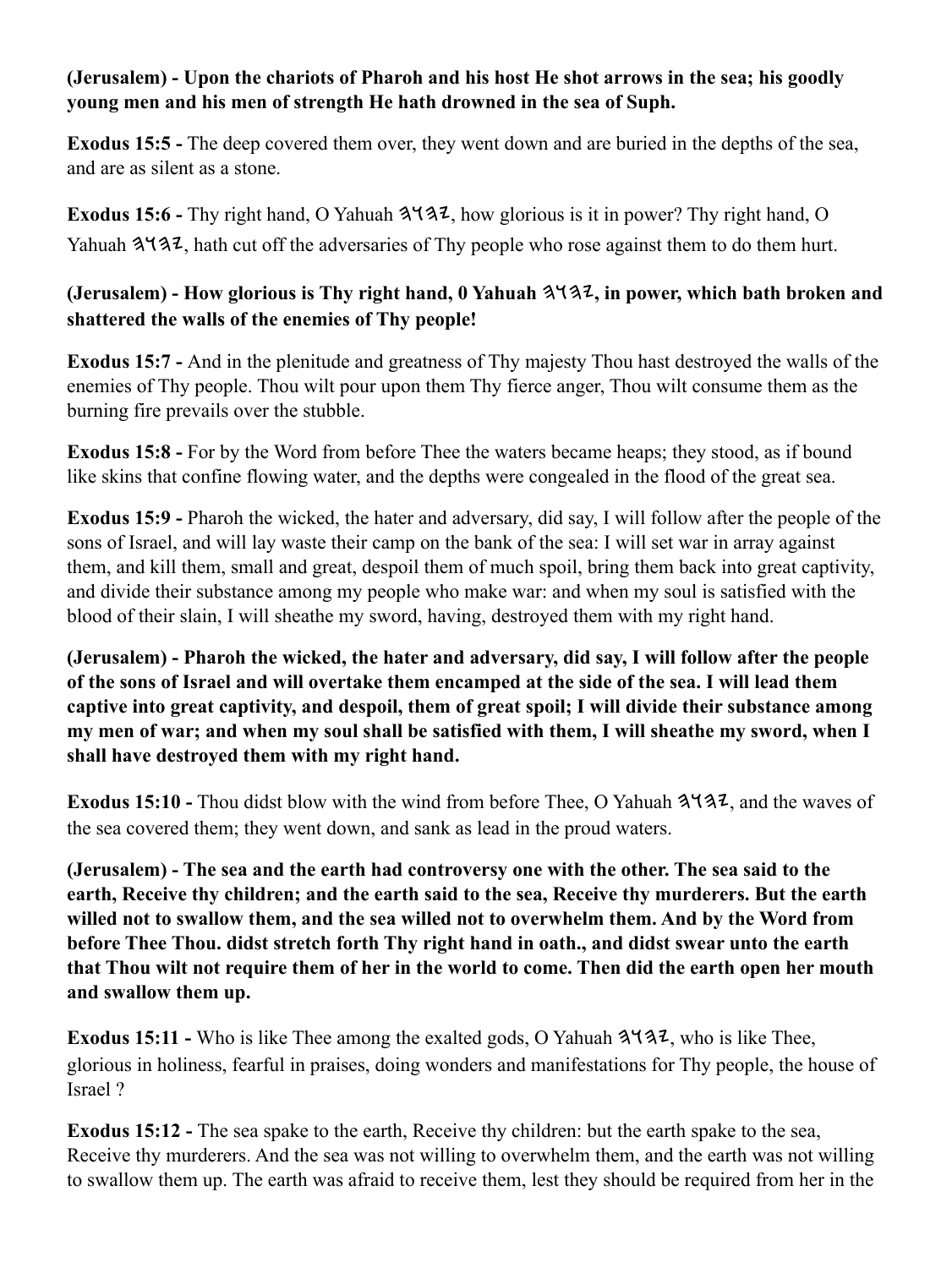day of the great judgment in the world to come, even as the blood of Habel will be required of her: whereupon Thou, O Yahuah  $3\sqrt{3}z$ , didst stretch forth Thy right hand in swearing to the earth that in the world to come they should not be required of her. And the earth opened her mouth and consumed them.

**Exodus 15:13 -** Thou hast led in Thy mercy the people whom Thou hast redeemed, and given them the heritage of the mountain of Thy sanctuary, the place of the dwelling of Thy holy Presence.

**Exodus 15:14 -** The nations will hear and be afraid; terror will lay hold upon them, even upon all the pillars of the inhabitants of the Palestinian land.

**Exodus 15:15 -** Behold, then will the princes of the Edomaee be confounded, the strong ones of Moaba will be seized with fear, their heart within them will melt away, even all the pillars of the inhabitants of the Kenaanian land.

**Exodus 15:16 -** Through the power of Thy mighty arm, let the terrors of death fall upon them, let them be silent as a stone, till the time when Thy people, O Yahuah  $3\frac{4}{3}\cdot\ldots$ , shall have passed the streams of Arnona, till the time when Thy people whom Thou didst ransom shall have crossed the dividing current of Jabeka.

### **(Jerusalem) - Thou wilt make the terror of death to fall upon them and undoing, by the power of Thy mighty arm, that they shall be as silent as a stone, until this people whom Thou hast redeemed shall have gone over the dividing stream of Jobeka and that of Jardena; till this people shall have passed over whom Thou hast ransomed for Thy Name.**

**Exodus 15:17 -** Thou wilt bring them in, and plant them on the mountain of Thy sanctuary, the place which Thou hast provided before the throne of Thy glory, the house of Thy holy Presence, which Thou, O Yahuah  $3\sqrt{3}z$ , hast prepared, Thy sanctuary that with both hands Thou hast established.

## **(Jerusalem) - Thou wilt bring them in, and wilt plant them in the mountain of Thy inheritance,**  the dwelling of the glory of Thy holiness, which Thou 0 Yahuah  $3\frac{4}{3}$ , hast prepared for Thyself, the sanctuary of Yahuah  $3\sqrt{3}$  that with both hands He hath established.}

**Exodus 15:18 -** When the people of the house of Israel beheld the signs and manifestations which the Holy One, whose Name be praised, had done at the sea of Suph, and the power of His hand, the children of the captives answering said one to the other, Come, and let us set the crown of majesty on the head of our Redeemer, who maketh to pass over, and passeth not; who changeth, and is not changed; whose is the crown of the kingdom; the King of kings in this world; whose, too, is the kingdom in the world to come, for ever and ever.

**(Jerusalem) - When the house of Israel had beheld the signs and wonders that the Holy One, Blessed be He, had wrought for them at the border of the sea, let His great Name be blessed for ever and ever,- they gave glory and thanksgiving and exaltation unto their Alahim. The sons of Israel answered and said one to another, Come, let us set the crown upon the head of the Redeemer, who causeth to pass over, but is not passed; who changeth, but is not changed; the King of kings in this world; whose, too, is the crown of the kingdom of the world to come, and whose it will be for ever and ever.**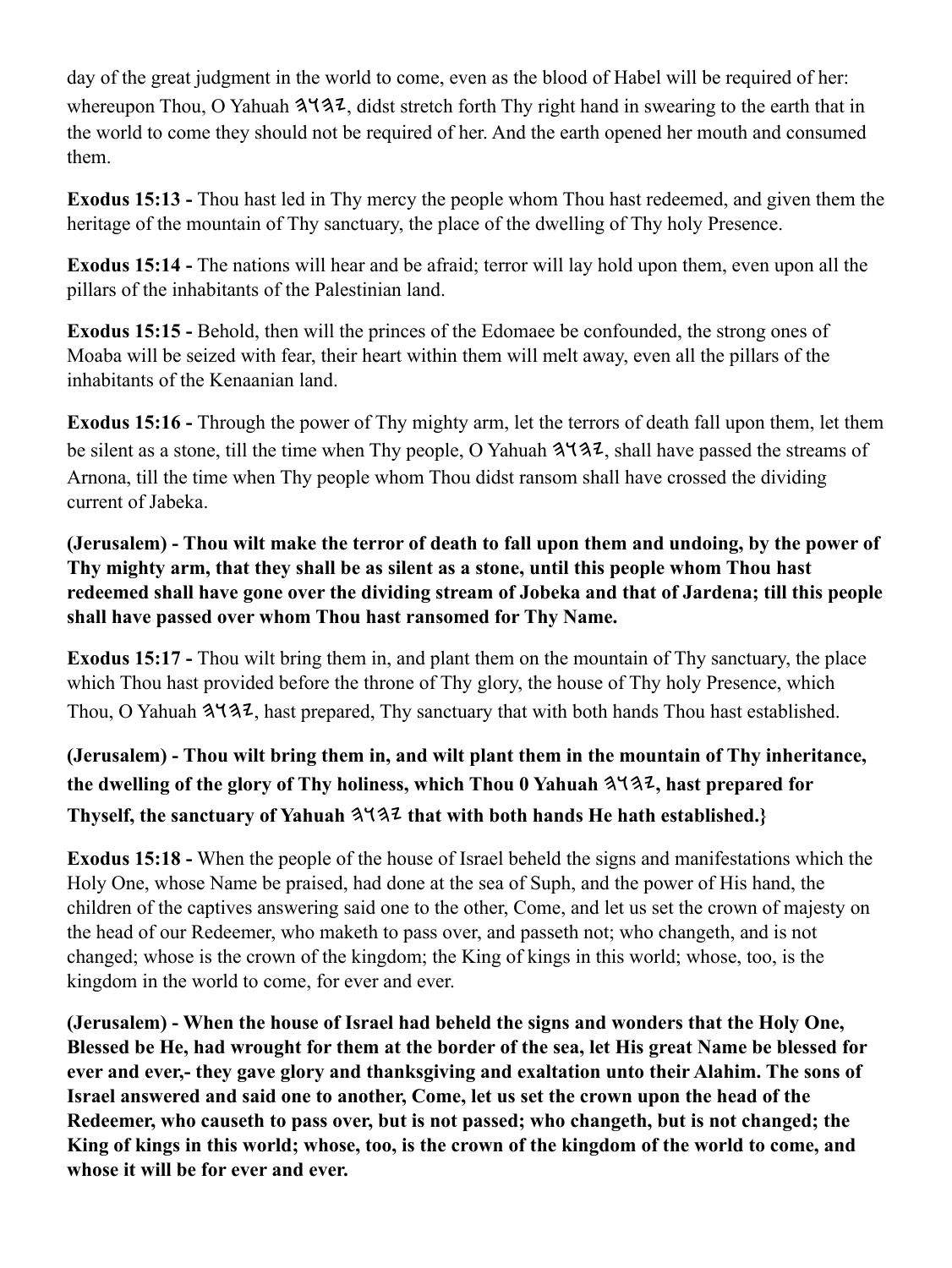**Exodus 15:19 -** For Pharoh's horses with his chariots and horsemen went into the sea, and Yahuah made the waters of the sea to return upon them; but the sons of Israel walked upon the land in the midst of the sea, and there did spring up sweet fountains and trees yielding food and verdure and ripe fruits, (even) on the ground of the sea.

**Exodus 15:20 -** And Miriam the prophetess, the sister of Aharon, took a tambourine in her hand, and all the women came out after her, dancing with tambourines and playing on instruments.

## **(Jerusalem) - With tambourines dancing.**

**Exodus 15:21 - And Miriam sang to them, Let us give thanks and praise before Yahuah 3932, for** might and supremacy are His; above the proud He is glorified, and above the lofty He is exalted. When the wicked, Pharoh in his pride followed after the people of the sons of Israel, his horses and his chariots did He cast and drown in the sea of Suph.

**Exodus 15:22 -** And Mosheh made Israel go forward from the sea of Suph, and they went forth into the wilderness of Chalutsa. And they journeyed three days in the desert, empty of instruction, and found no water.

### **(Jerusalem) - The way of Chalutsa.**

**Exodus 15:23 -** And they came to Marah, but could not drink the waters of Marah because they were bitter; therefore he called the name of it Marah.

**Exodus 15:24 -** And the people murmured against Mosheh, saying, What shall we drink?

## **(Jerusalem) - And the people contended.**

**Exodus 15:25 -** And he prayed before Yahuah  $3\frac{4}{3}$ , and Yahuah  $3\frac{4}{3}$  showed him the bitter tree of Ardiphne; and he wrote upon it the great and glorious Name, and cast it into the midst of the waters, and the waters were rendered sweet. And there did the Word of Yahuah  $3\frac{1}{3}$  appoint to him the ordinance of the Sabbath, and the statute of honouring father and mother, the judgments concerning wounds and bruises., and the punishments wherewith offenders are punished; and there he tried (them) with the tenth trial,

**(Jerusalem) - And Mosheh prayed before Yahuah , and the Word of Yahuah showed him the tree of Ardiphne, and he cast it into the midst of the waters, and the waters were made sweet. There did the Word of Yahuah**  $3137$  **show unto him statutes and orders of judgment, and there He tried him with trials in the tenth trial.**

**Exodus 15:26 - and said, If you will truly hearken to the Word of Yahuah**  $3\frac{4}{3}\frac{7}{3}\frac{7}{3}$  **your Alahim, and do** that which is right before Him, and will listen to His precepts and keep all His statutes, all those evil things that I laid upon the Mizraee I will not lay upon thee: but if thou wilt transgress against the word of the law, upon thee shall they be sent. If thou convert, I will remove them from thee; for I am Yahuah 3437 thy Healer.

## **(Jerusalem) - For I am Yahuah**  $3\frac{4}{3}$  **who healeth thee by My Word.**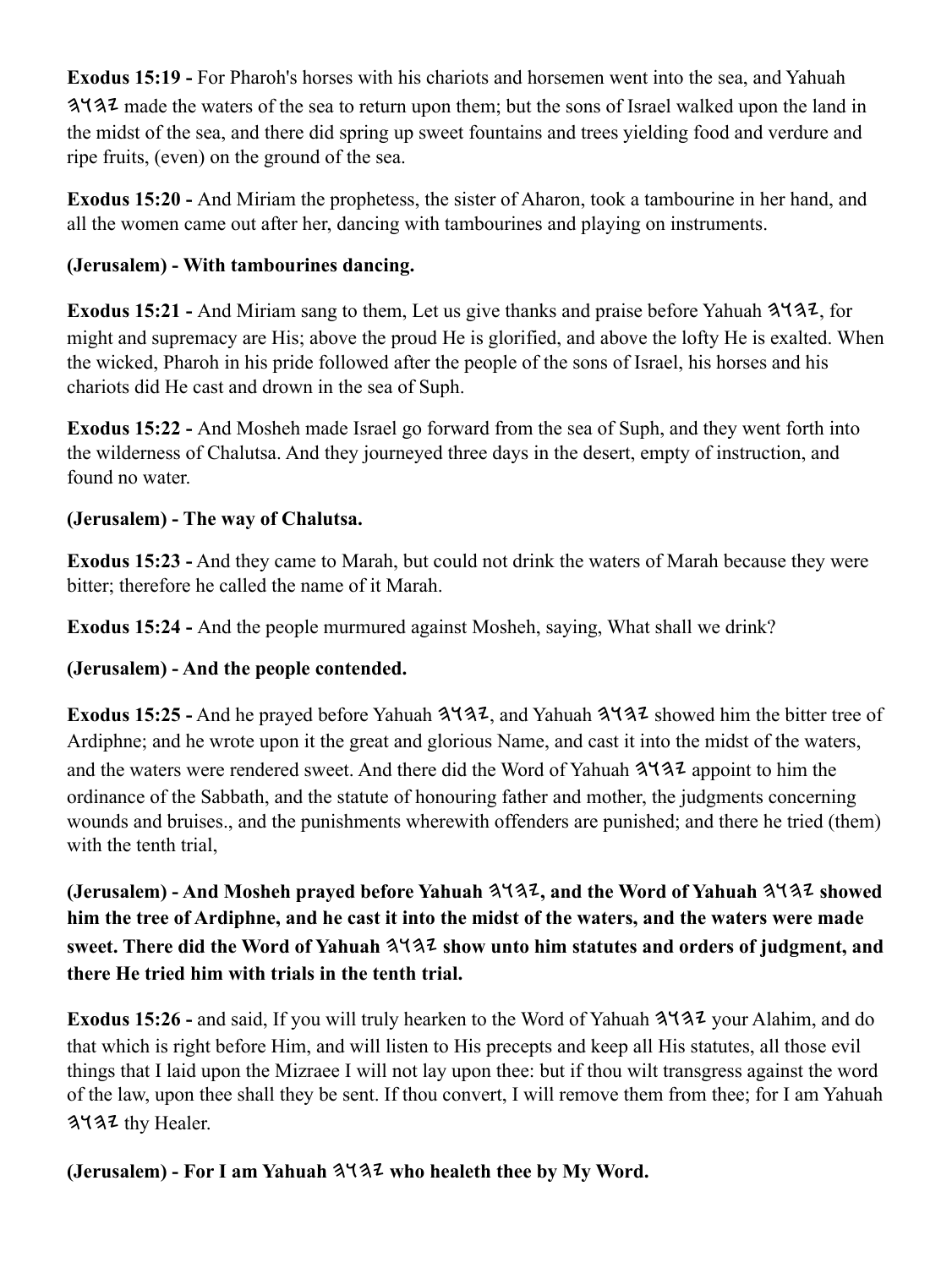**Exodus 15:27 -** And they came to Elim; and in Elim were twelve fountains of water, a fountain for each tribe; and seventy palm-trees, corresponding with the seventy elders of Israel: and they encamped there by the waters.

**(Jerusalem) - And they came to Elim, where were twelve fountains of water, answering to the twelve tribes of Israel, and seventy palm-trees, answering to the seventy elders of the Sanhedrin of Israel.**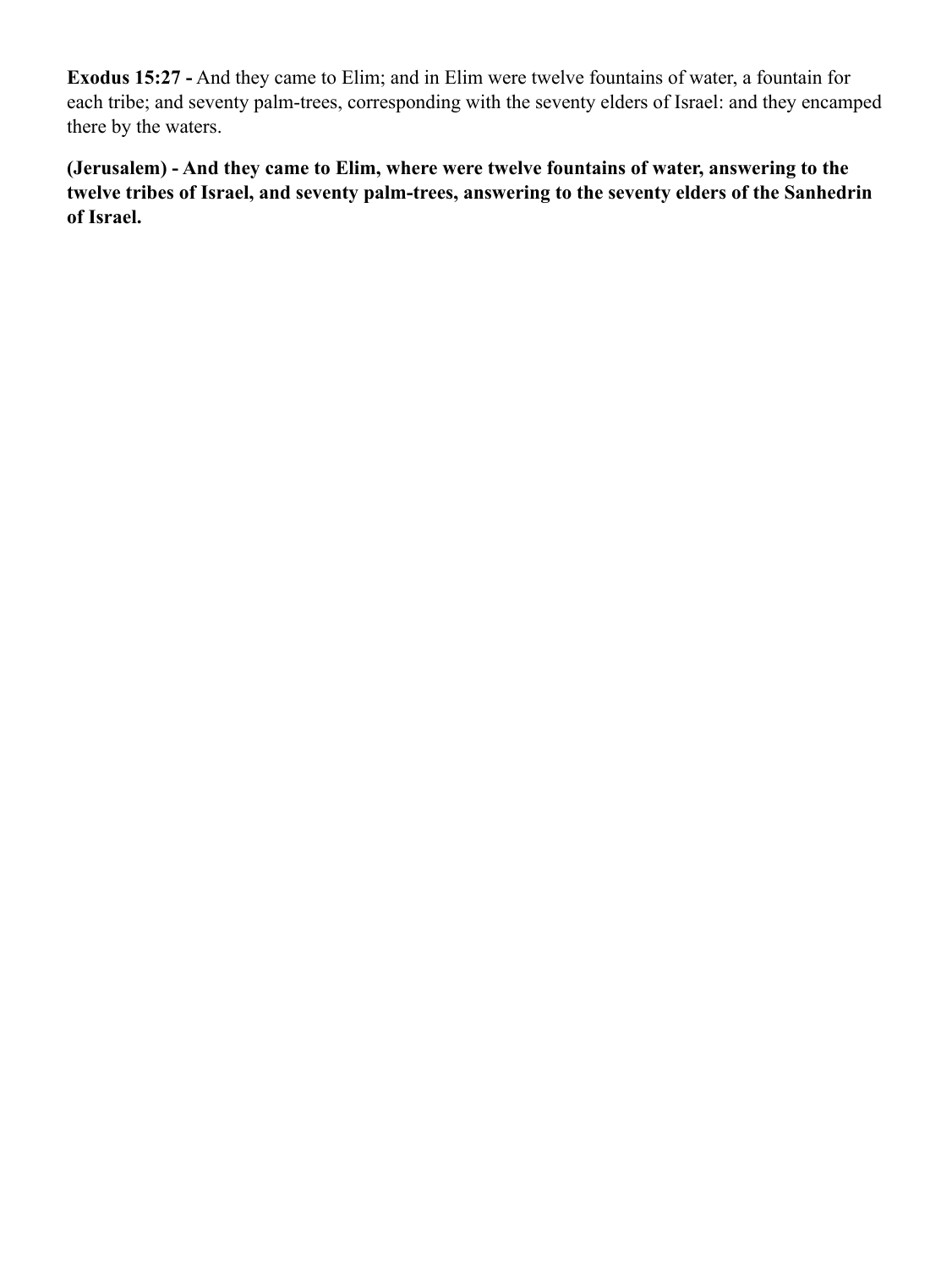**Exodus 16:1 -** And the whole congregation of Israel journeyed from Elim, and came to the desert of Sin, which is between Elim and Sinai, on the fifteenth day of the month of Ijar, the second month from their going forth from the land of Mizraim.

**Exodus 16:2 -** And on that day the bread which they had brought out of Mizraim was finished. And all the sons of Israel grumbled against Mosheh and against Aharon in the desert.

**Exodus 16:3 -** And the sons of Israel said to them, Would that we had died by the Word of Yahuah in the land of Mizraim, when we sat by the cisterns of meat, and ate bread and had enough! Why hast thou brought us out into this wilderness to kill all this congregation with hunger?

**Exodus 16:4 - And Yahuah**  $3\sqrt{32}$  **said to Mosheh, Behold, I will cause the bread which hath been** laid up for you from the beginning to descend from heaven: and the people shall go out and gather the matter of a day by the day, that I may try them whether they will keep the commandments of My law or not.

**Exodus 16:5 -** And on the sixth day they shall prepare what they set before them to eat on the day of the Sabbath; and they shall mix in the houses and communicate in their dwellings, so that by carrying this to that, they may have double of that which they gather from day to day.

**Exodus 16:6 -** And Mosheh and Aharon said to all the sons of Israel, At evening you shall know that Yahuah  $3\sqrt{3}$  hath brought you out free from the land of Mizraim;

**Exodus 16:7 - and in the morning will be revealed to you the glory of the Presence of Yahuah**  $3\frac{4}{3}\cdot\ldots$ **;** and we, what are we accounted, that you complain against us?

### **(Jerusalem) - And we, what are we accounted?**

**Exodus 16:8 - And Mosheh said, By this you shall know, when Yahuah**  $3\frac{4}{3}\frac{7}{2}$  **prepareth you at** evening flesh to eat, and in the morning bread to satisfy, that your complainings wherewith you complain against Him are heard before Yahuah  $3\frac{4}{3}$ . And we, what are we accounted? Your complaints are not against us, but against the Word of Yahuah  $3\sqrt{3}z$ .

**Exodus 16:9 -** Mosheh said to Aharon, Bid all the congregation of the sons of Israel draw nigh before Yahuah  $3\sqrt{3}$ ; for your murmuring are heard before Him. Exodus 16:10 And it was while Aharon was speaking with all the congregation of Israel that they turned towards the desert, and, behold, the glory of the majesty of Yahuah  $3137$  was revealed in the cloud of glory.

**Exodus 16:11 -** And Yahuah  $3\sqrt{3}z$  spake to Mosheh, saying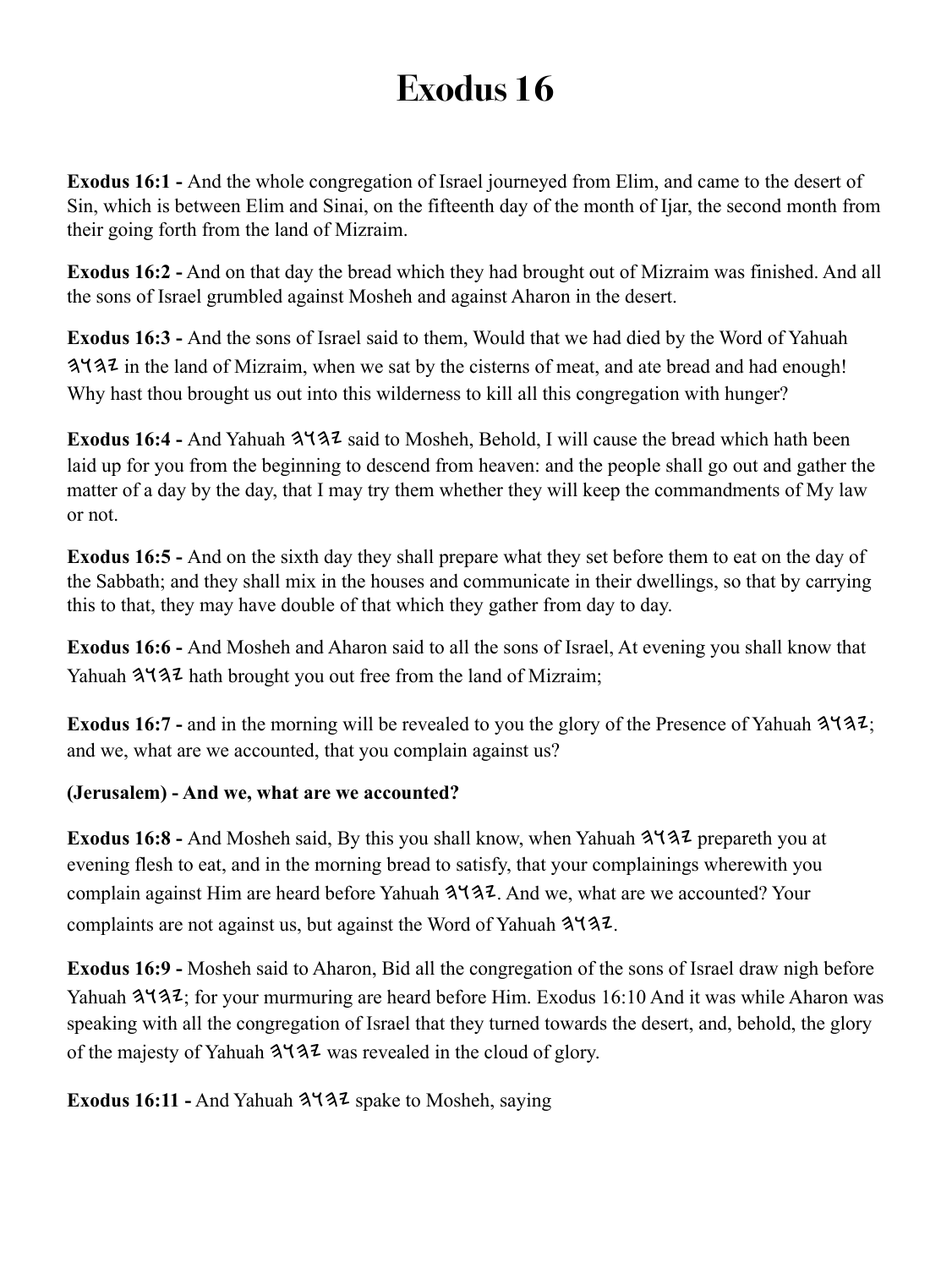**Exodus 16:12 -** Hearing I have heard the murmurings of the sons of Israel before Me. Speak thou with them, saying, Between the evenings (suns) you shall eat flesh, and in the morning shall you eat bread, and shall know that I am Yahuah  $3\frac{4}{3}\frac{7}{2}$  your Alahim.

**Exodus 16:13 -** And it came to pass, that in the evening the pheasants came up and covered the camp; and in the morning there was a fall of holy dew, prepared as a table, round about the camp:

**Exodus 16:14 -** and the clouds ascended and caused manna to descend upon the dew; and there was upon the face of the desert a minute (substance) in lines, minute as the hoar frost upon the ground.

### **(Jerusalem) - As hoar frost.**

**Exodus 16:15 -** And the sons of Israel beheld, and wondered, and said, a man to his companion, Man Hu? for they knew not what it was. And Mosheh said to them, It is the bread which hath been laid up for you from the beginning in the heavens on high, and now Yahuah  $3\sqrt{3}z$  will give it you to eat.

Exodus 16:16 - This is the word which Yahuah  $3\frac{4}{3}$  hath dictated: You are to gather of it, every man according to the number of your souls; every man according to the mouth of the number of the persons of his tabernacle, are you to take.

**Exodus 16:17 -** And the sons of Israel did so, and gathered manna more or less;

**Exodus 16:18 -** but when they measured by the homer, nothing remained above the measure of him who had gathered much; and he who had gathered little, wanted nothing of the measure: every man according to the mouth of his eating, so they gathered.

**Exodus 16:19 -** And Mosheh said to them, Let no man make a reserve of it till the morning.

**Exodus 16:20 -** But (some of them) hearkened not to Mosheh: Dathan and Abiram, men of wickedness, did reserve of it till the morning; but it produced worms and putrefied; and Mosheh was angry with them.

**Exodus 16:21 -** And they gathered from the time of the dawn until the fourth hour of the day, every man according to his eating; but at the fourth hour, when the sun had waxed hot upon it, it liquefied, and made streams of water, which flowed away into the Great Sea; and wild animals that were clean, and cattle, came to drink of it, and the sons of Israel hunted, and ate them.

### **(Jerusalem) - Became as streams.**

**Exodus 16:22 -** And it came to pass on the sixth day they gathered double bread, two homers a man; and all the princes of the congregation came and told Mosheh.

**Exodus 16:23 - And Mosheh said to them, This which Yahuah**  $3\sqrt{32}$  **hath told you, do. Tomorrow is** the rest of the holy Sabbath before Yahuah  $3\overline{137}$ . That which is needful to have to bake for tomorrow, bake today; and what is needful to boil for tomorrow, boil today: and all whatever remaineth of that which on eat today lay it up, and it shall be preserved until the morning.

**Exodus 16:24 -** And they laid it up until the morning, as Mosheh had directed them; and it did not corrupt, and no worm was in it.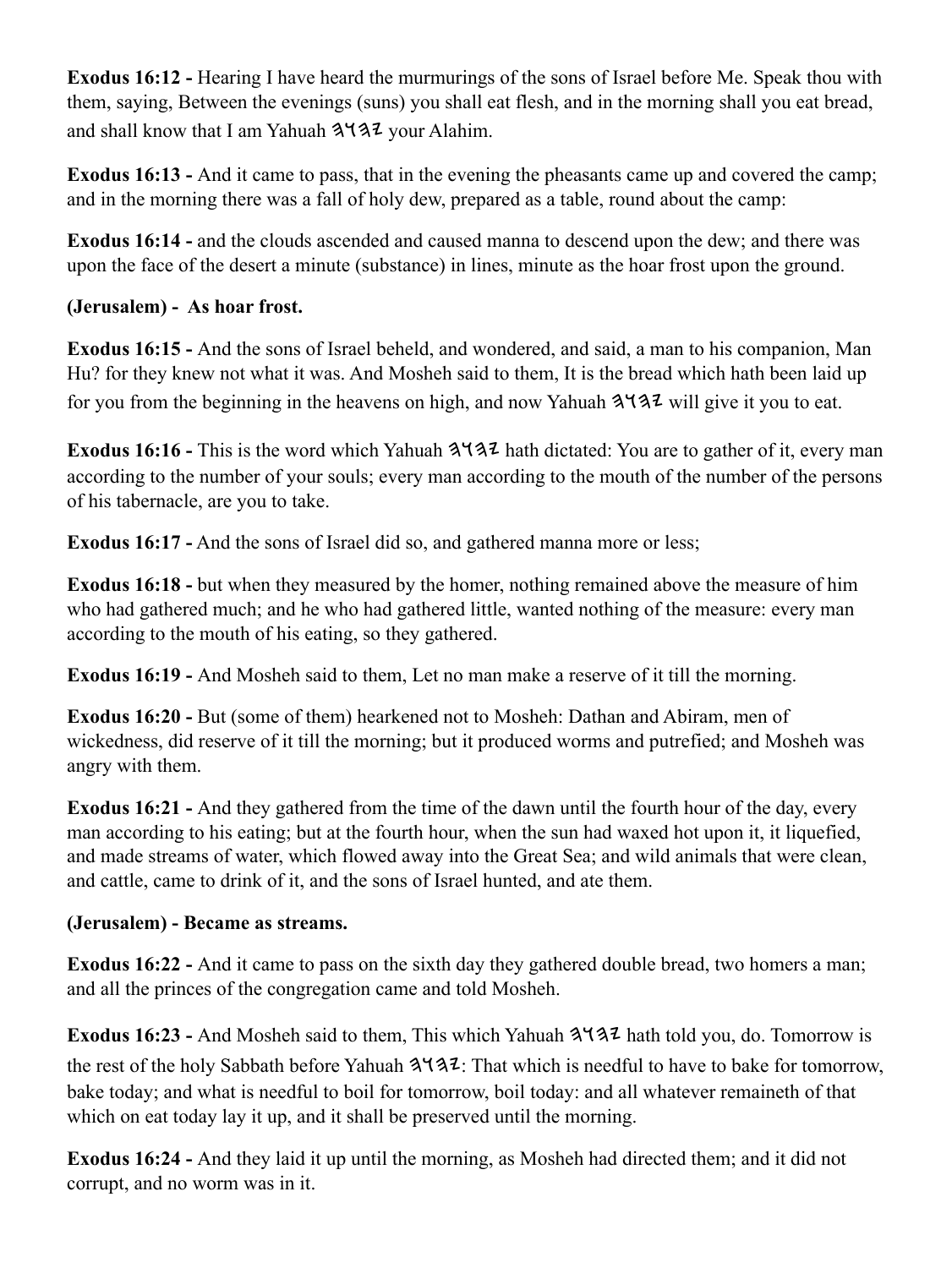**Exodus 16:25 -** And Mosheh said to them, Eat today, because this is the Sabbath day before Yahuah . This day you will not find any in the field.

**Exodus 16:26 -** Six days you shall gather, but on the seventh day, which is the Sabbath, no manna will come down.

**Exodus 16:27 -** And it was that on the seventh day some of the wicked people went forth to gather manna, but they found none.

Exodus 16:28 - And Yahuah  $3\sqrt{3}z$  said to Mosheh, How long will ye refuse to keep My commandments and My laws?

**Exodus 16:29 -** Behold, because I have given you the Sabbath, I gave you on the sixth day bread for two days. Let every man abide in his Place, and not wander from one locality to another, beyond four yards; nor let any man go forth to walk beyond two thousand yards on the seventh day;

**Exodus 16:30 -** for the people shall repose on the seventh day.

**Exodus 16:31 -** And the house of Israel called the name of it Manna; and it was like the seed of coriander, white, and the taste of it like preparations of honey.

**Exodus 16:32 -** And Mosheh said, This is the thing which Yahuah  $3\frac{4}{3}$  hath commanded to lay up of it a homer full to keep in your generations; that perverse generations may see the bread which you have eaten in the wilderness, in your coming forth out of the land of Mizraim.

### **(Jerusalem) - Like the seed of coriander, and the taste of it like confections of honey.**

**Exodus 16:33 -** And Mosheh said to Aharon, Take one earthen vase, and put therein a full homera of manna, and lay it up before Yahuah  $3\sqrt{3}$  to be kept unto your generations.

**Exodus 16:34 -** As Yahuah  $3\sqrt{32}$  commanded Mosheh, so did Aharon, lay it up before the testimony to be kept.

**Exodus 16:35 -** And the children of Israel ate the manna forty years, until they came to an inhabited land: manna did they eat forty days after his death, until they had passed the Jordena, and entered upon the borders of the land of Kenaan.

**Exodus 16:36 -** And a homera is one tenth of three seahs.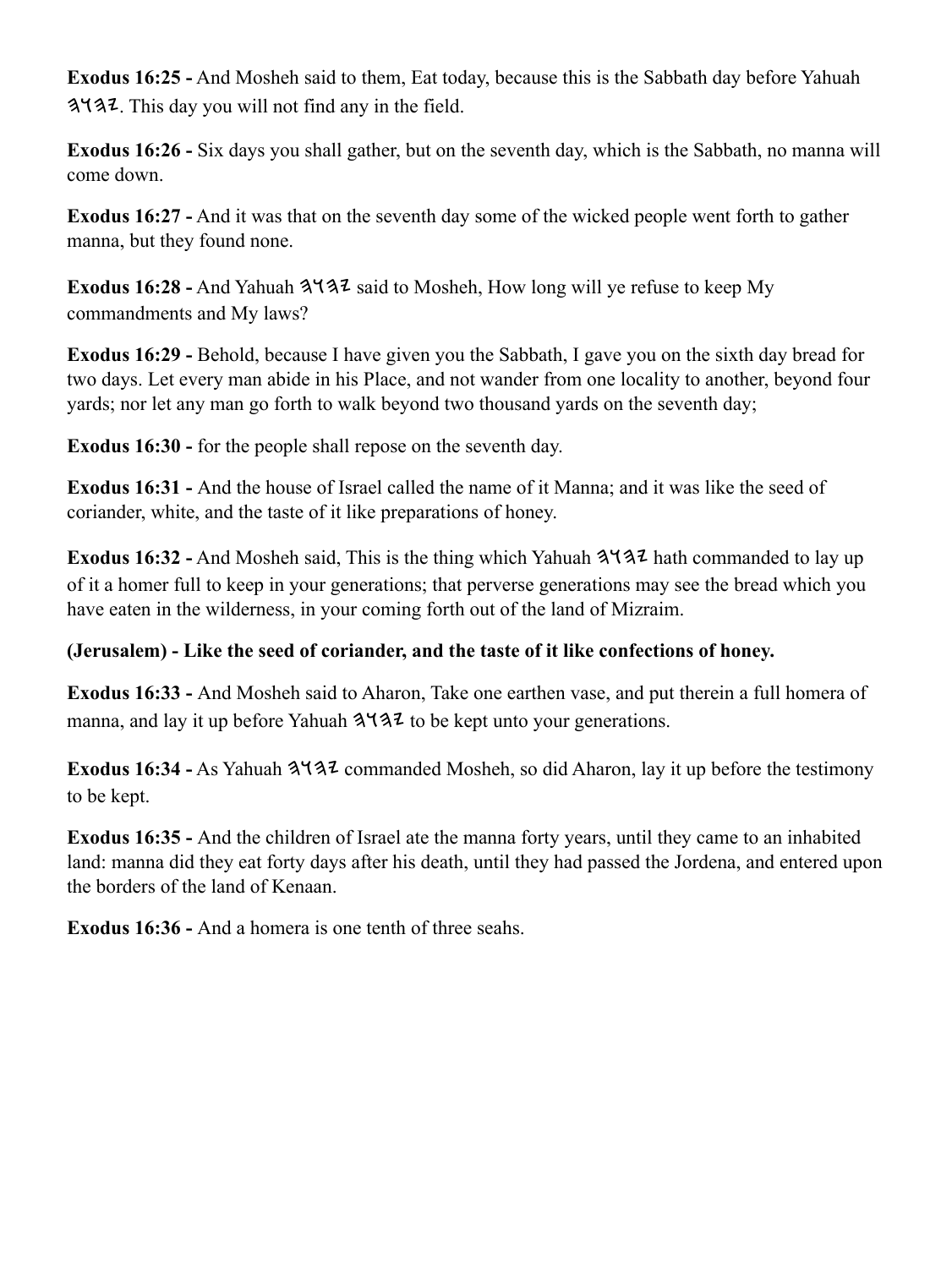**Exodus 17:1 -** And all the congregation of the sons of Israel journeyed from the desert of Sin by their journeyings according to the word of Yahuah  $3\frac{1}{3}$ , and they encamped in Rephidim, a place where their hands were idle in the commandments of the law, and the fountains were dry, and there was no water for the people to drink.

**Exodus 17:2 -** And the wicked of the people contended with Mosheh, and said, Give us water, that we may drink. And Mosheh said to them, Why contend you with me? and why tempt you before Yahuah  $31372$ 

**Exodus 17:3 -** But the people were athirst for water, and the people murmured against Mosheh, and said, Why hast thou made us come up out of Mizraim, to kill us, and our children, and our cattle with thirst ?

**Exodus 17:4 -** And Mosheh prayed before Yahuah  $3\frac{4}{3}\cdot\ldots$  saying What shall I do for this people? Yet a very little, and they will stone me.

Exodus 17:5 - And Yahuah  $3\frac{4}{3}$  said to Mosheh, Pass over before the people, and take with thee some of the elders of Israel, and the rod with which thou didst smite the river take in thy hand, and go from the face of their murmuring.

**Exodus 17:6 -** Behold, I will stand before thee there, on the spot where thou sawest the impress of the foot on Horeb; and thou shalt smite the rock with thy rod, and therefrom shall come forth waters for drinking, and the people shall drink. And Mosheh did so before the elders of Israel.

**Exodus 17:7 -** And he called the name of that place Temptation and Strife; because there the sons of Israel contended with Mosheh, and because they tempted Yahuah  $3\frac{4}{3}$ , saying, Doth the glory of the majesty of Yahuah  $3\frac{4}{3}$  truly dwell among us, or not?

**Exodus 17:8 -** And Amalek came from the land of the south and leaped on that night a thousand and six hundred miles; and on account of the disagreement which had been between Esau and Jakob, he came and waged war with Israel in Rephidim, and took and killed (some of the) men of the house of Dan; for the cloud did not embrace them, because of the strange worship that was among them.

**Exodus 17:9 -** And Mosheh said to Jehoshua, Choose such men as are strong in the precepts, and victorious in fight; and go, under the Cloud of glory, and set battle in array against the hosts of Amalek. Tomorrow I will stand, prepared with fasting, with the righteous fathers of the chiefs of the people, and the righteous mothers who are like the hills, with the rod with which the miracles have been wrought from before Yahuah  $3\sqrt{3}z$ , in my hand.

**Exodus 17:10 -** And Jehoshua did as Mosheh had bidden him, to wage war with Amalek. And Mosheh, and Aharon, and Hur went up to the top of the height.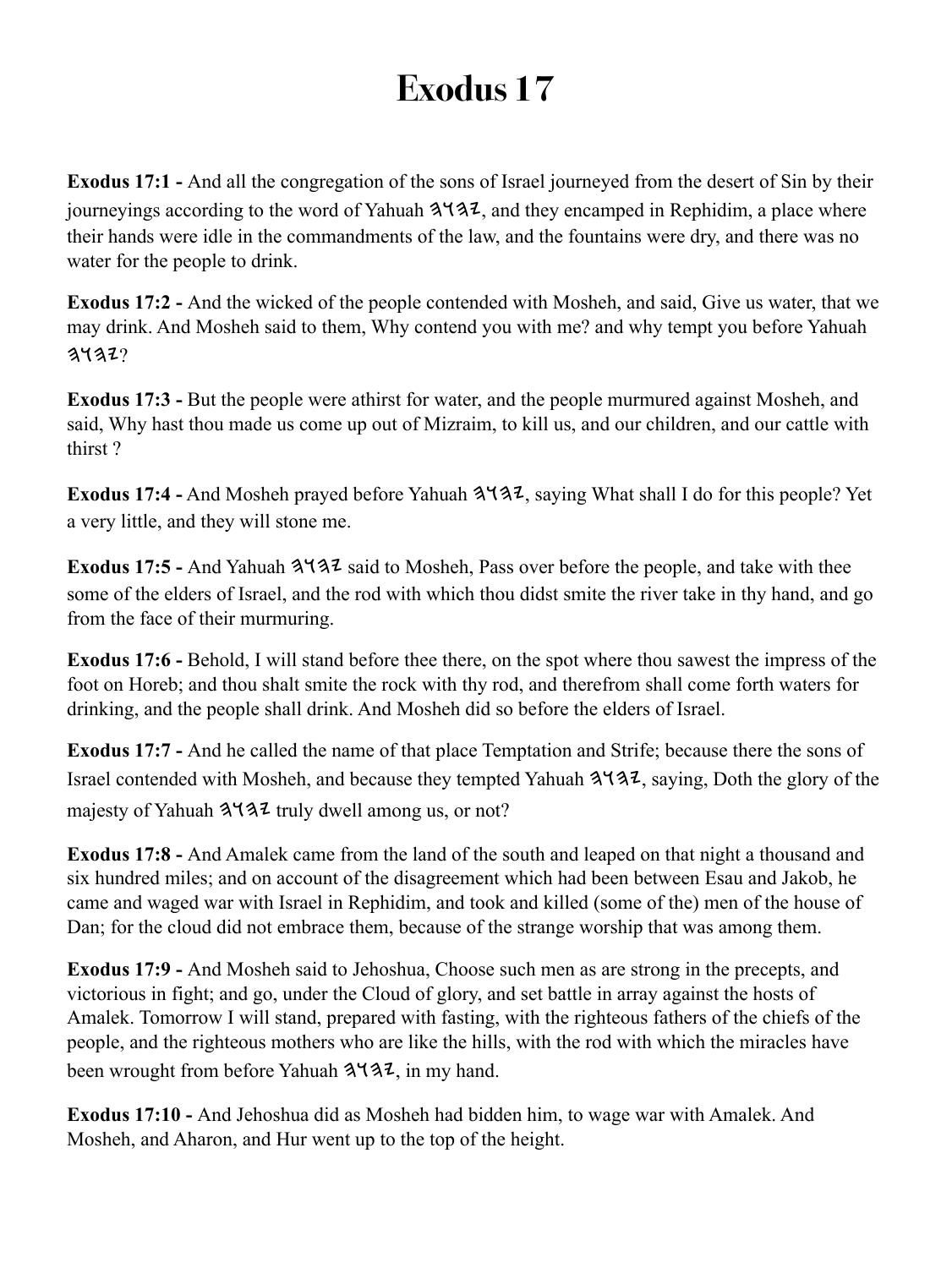**Exodus 17:11 -** And it was, when Mosheh lifted up his hands in prayer, that the house of Israel prevailed; and when he rested his hand from praying, that the house of Amalek prevailed.

**(Jerusalem) - And it was that when Mosheh lifted up his hands in prayer, the house of Israel prevailed; and when his hands declined from prayer, Amalek prevailed; and (Israel) fell in the line of battle. And the hands of Mosheh were lifted up in prayer.**

**Exodus 17:12 -** And the hands of Mosheh were heavy, because the conflict was prolonged till the morrow, and the deliverance of Israel was not prepared on that day; and he could not hold them up in prayer; on which account he would have afflicted his soul. And they took a stone, and placed it under him, and he sat upon it; and Aharon and Hur supported his hand, this the one, and that the other; and his hands were outstretched with firmness, (or, fidelity,) in prayer and fasting, until the going down of the sun.

**Exodus 17:13 -** And Jehoshua shattered Amalek, and cut off the heads, of the strong men of his people, by the mouth of the Word of Yahuah  $3\overline{4}3\overline{2}$ , with the slaughter of the sword.

Exodus 17:14 - And Yahuah  $3\sqrt{3}z$  said unto Mosheh, Write this memorial in the book of the elders that were of old, and these words in the hearing, of Jehoshua, that blotting, I will blot out the memory of Amalek from under the heavens.

**Exodus 17:15 - And Mosheh builded an altar, and called the name of it, The Word of Yahuah 3 437 is** my banner; for the sign which He hath wrought (in this) place was on my behalf.

**Exodus 17:16 - And he said, Because the Word of Yahuah**  $3\frac{1}{3}$  **hath sworn by the throne of His** glory, that He by His Word will fight against those of the house of Amalek, and destroy them unto three generations; from the generation of this world, from the generation of the Meshiha, and from the generation of the world to come.

**(Jerusalem) - And he said, The oath hath come forth from beneath the throne of the Great One, of all the world Yahuah ; the first king who will sit upon the throne of the kingdom of the sons of Israel, Shaul, the son of Kish, will set the battle in array against the house of Amalek, and will slay them; and those of them that remain will Mardekai and Esther destroy. Yahuah hath said by His Word that the memory of Amalek shall perish to the age of ages.**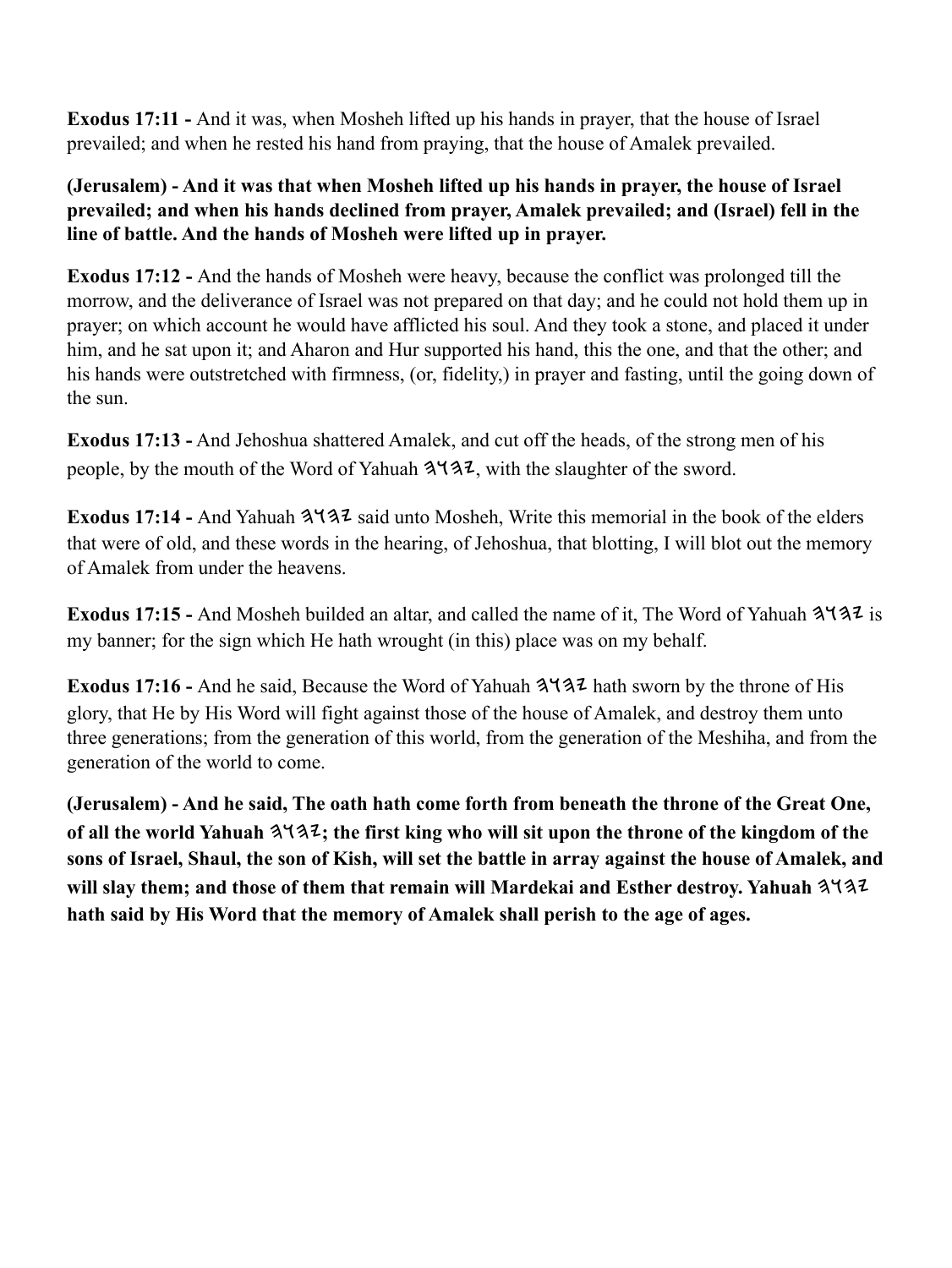**Exodus 18:1 -** And Jethro, prince of Midian, the father-in-law of Mosheh, heard all that Yahuah had done for Mosheh and for Israel His people, and that Yahuah  $3\frac{4}{3}\frac{7}{4}$  had brought forth Israel from Mizraim.

**Exodus 18:2 -** And Jethro the father-in-law of Mosheh took Zipporah his wife, whom Mosheh had sent back from him after going into Mizraim,

**Exodus 18:3 -** and his two sons, the name of the one of whom was Gershom, Because He had said, I am a dweller in a strange land which is not mine;

**Exodus 18:4 -** and the name of the other Eliezer, For (he had said) the Alahim of my fathers was my helper, and saved me from the sword of Pharoh.

**Exodus 18:5 -** And Jethro the father-in-law of Mosheh, and the sons of Mosheh, and his wife came to Mosheh at the desert in which be was sojourning hard by the mountain upon which the glory of Yahuah  $3\sqrt{3}$  was revealed to Mosheh at the beginning.

**Exodus 18:6 -** And he said to Mosheh, I, thy father-in-law Jethro, have come to thee to be a proselyte; and if thou wilt not receive me on my own account, receive me for the sake of thy wife and of her two sons who are with her.

**Exodus 18:7 -** And Mosheh came forth from under the cloud of glory to meet his father-in-law, and did obeisance, and kissed him and made him a proselyte; and they asked of each other's welfare, and came to the tabernacle, the house of instruction.

Exodus 18:8 - And Mosheh recounted to his father-in-law all that Yahuah  $3\sqrt{3}z$  had done to Pharoh and to the Mizraee on behalf of Israel; all the hardship they had found in the way, at the sea of Suph, and at Marah, and at Rephidim, and how Amalek had fought with them, and Yahuah  $3\frac{1}{3}$  had delivered them.

**Exodus 18:9 -** And Jethro rejoiced over all the good which Yahuah  $3\frac{4}{3}\frac{7}{3}\lambda$  had done unto Israel, and that He had given them manna, and the well, and that he had saved them from the hand of the Mizraee.

**Exodus 18:10 -** And Jethro said, Blessed be the Name of Yahuah  $3\frac{4}{3}\frac{7}{3}\frac{1}{1}$  who hath saved you from the hand of the Mizraee, and from the hand of Pharoh, and hath saved the people from under the tyranny of the Mizraee.

**Exodus 18:11 -** Now have I known that Yahuah  $3\sqrt{32}$  is stronger than all gods; for by the very thing by which the Mizraee wickedly would have punished Israel by (drowning them in) the sea, upon themselves came the punishment, in being punished in the sea.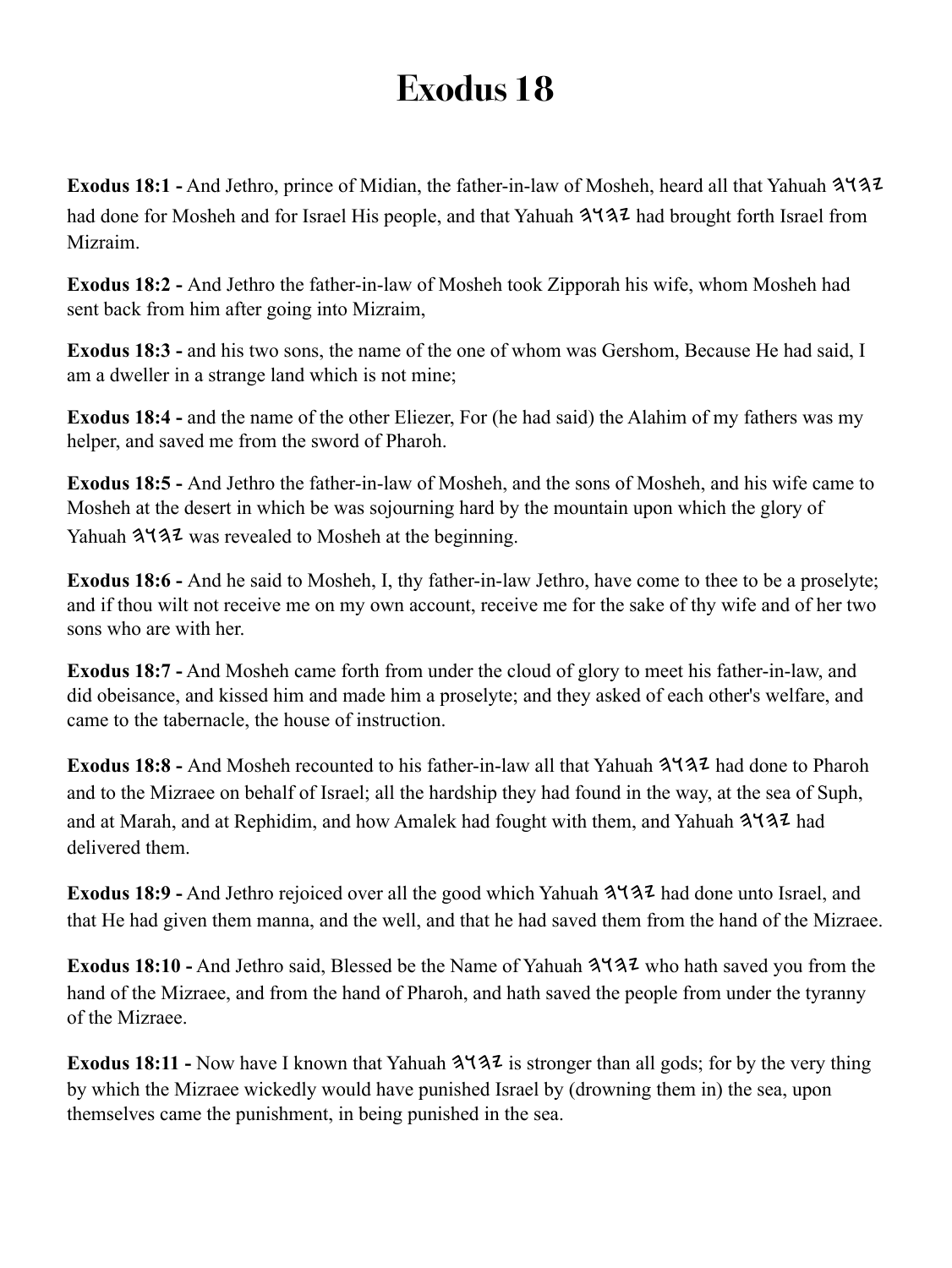**Exodus 18:12 - And Jethro took burnt offerings and holy sacrifices before Yahuah**  $3\frac{1}{3}\lambda$ **, and Aharon** and all the elders of Israel came to eat bread with the father-in-law of Mosheh before Yahuah  $3\frac{1}{3}\frac{1}{2}$ ; and Mosheh stood and ministered before them.

**Exodus 18:13 -** And the day after, the day of reconciliation, Mosheh sat to judge the people: and the people stood before Mosheh from morning till evening.

**Exodus 18:14 -** And the father-in-law of Mosheh saw how much he toiled and laboured for his people; and he said, What thing is this that thou art doing to the people? Why dost thou sit alone to judge, and all the people stand before thee from morning until evening?

**Exodus 18:15 -** And Mosheh said to his father-in-law, Because the people come to me to inquire for instruction from before Yahuah  $3\sqrt{32}$ .

**Exodus 18:16 -** When they have a matter for judgment, they come to me, and I judge between a man and his fellow, and make them to know the statutes and the law of Yahuah  $3\frac{1}{3}$ .

**Exodus 18:17 -** And the father-in-law of Mosheh said to him, This thing that thou art doing is not well ordered;

**Exodus 18:18 -** thou wilt verily wear thyself away. Aharon also, and his sons, and the elders of thy people, because the thing is heavier than thou art, able to do by thyseIf, (should take part in it.)

**Exodus 18:19 -** Now hearken to me and I will advise thee; and may the Word of Yahuah  $3\sqrt{32}$  be thy helper! When thou art with the people who seek instruction from before Yahuah  $3\frac{1}{3}\lambda$ , thou shouldst take their affair before Yahuah  $3\sqrt{32}$ ,

**Exodus 18:20 - and give them counsel about the statutes and laws, make them understand the prayer** they are to offer in the house of congregation, the manner of visiting the sick, of burying the dead, of being fruitful In doing good, and in the work and process of justice, and how to conduct themselves among the wicked.

**Exodus 18:21 - But thou shouldst elect from all the people men of ability who fear Yahuah**  $3\frac{4}{3}\ell$ **,** upright men who hate to receive the mammon of dishonesty, and superappoint them to be heads of thousands, of hundreds, of fifties, and of tens.

**Exodus 18:22 -** And let them judge the people at all times, and every great matter bring to thee, but every little thing let them judge themselves, that they may lighten the burden that is upon thee, and bear it with thee.

**Exodus 18:23 -** If thou wilt do this, and exempt thyself from judging (every case) as Yahuah shall give thee instruction, thou wilt be able to continue to hear them; and Aharon also and his sons, and all the elders of this people, will resort to the place of Judgment in peace.

**Exodus 18:24 -** And Mosheh hearkened to his father-in-law, and did all that he had said.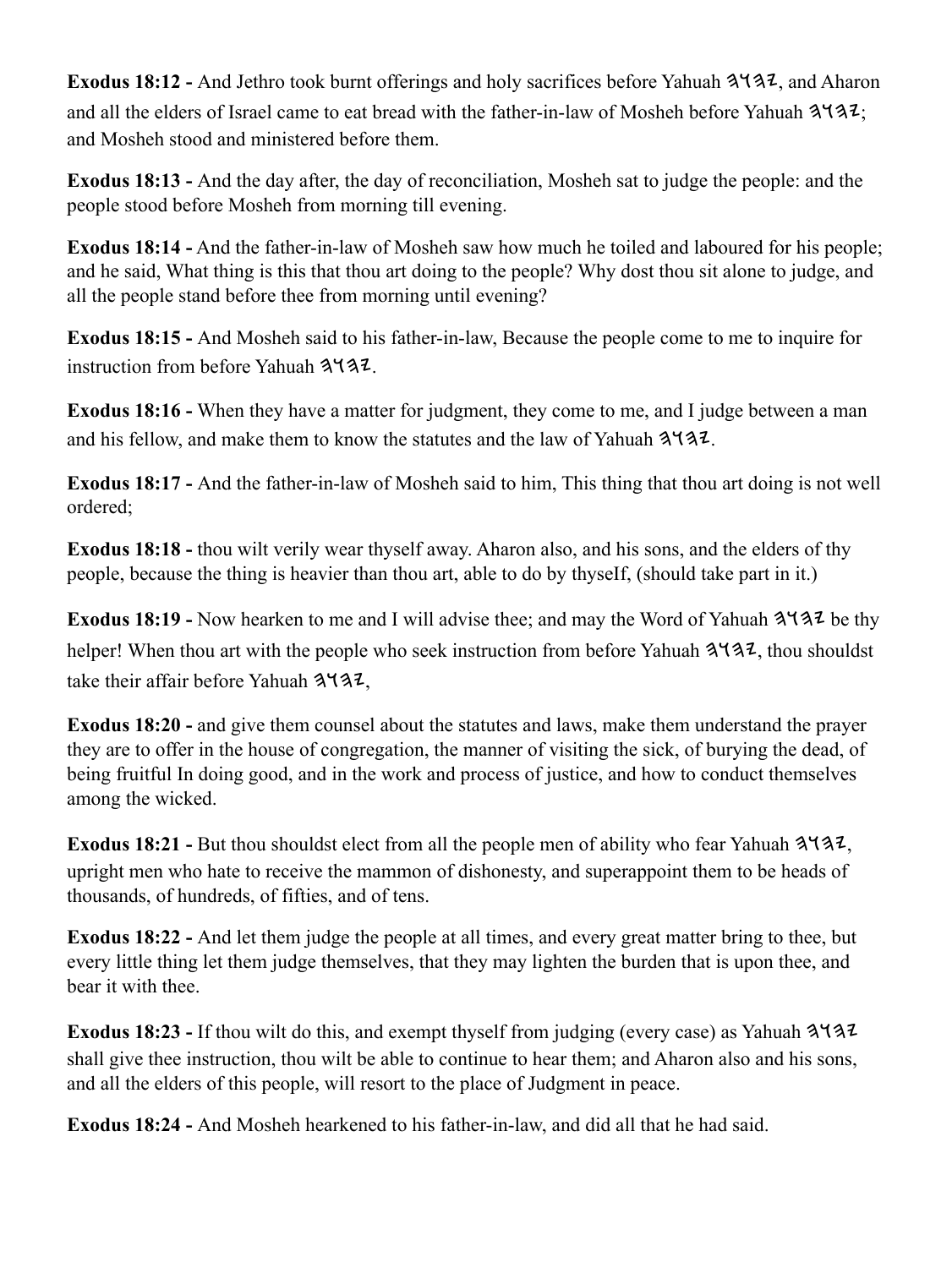**Exodus 18:25 -** And Mosheh selected able men from all Israel, and appointed them chief, over the people, rabbans of thousands, six hundred; rabbans of hundreds, six thousand; rabbans of fifties, twelve thousand; and rabbans of tens, six Myriads.

**Exodus 18:26 -** And they judged the people at all times; a bard case they, brought to Mosheh; but every light matter they judged it.

**Exodus 18:27 -** And Mosheh parted from his father-in-law, and he went, and himself made proselytes of all the children of his land.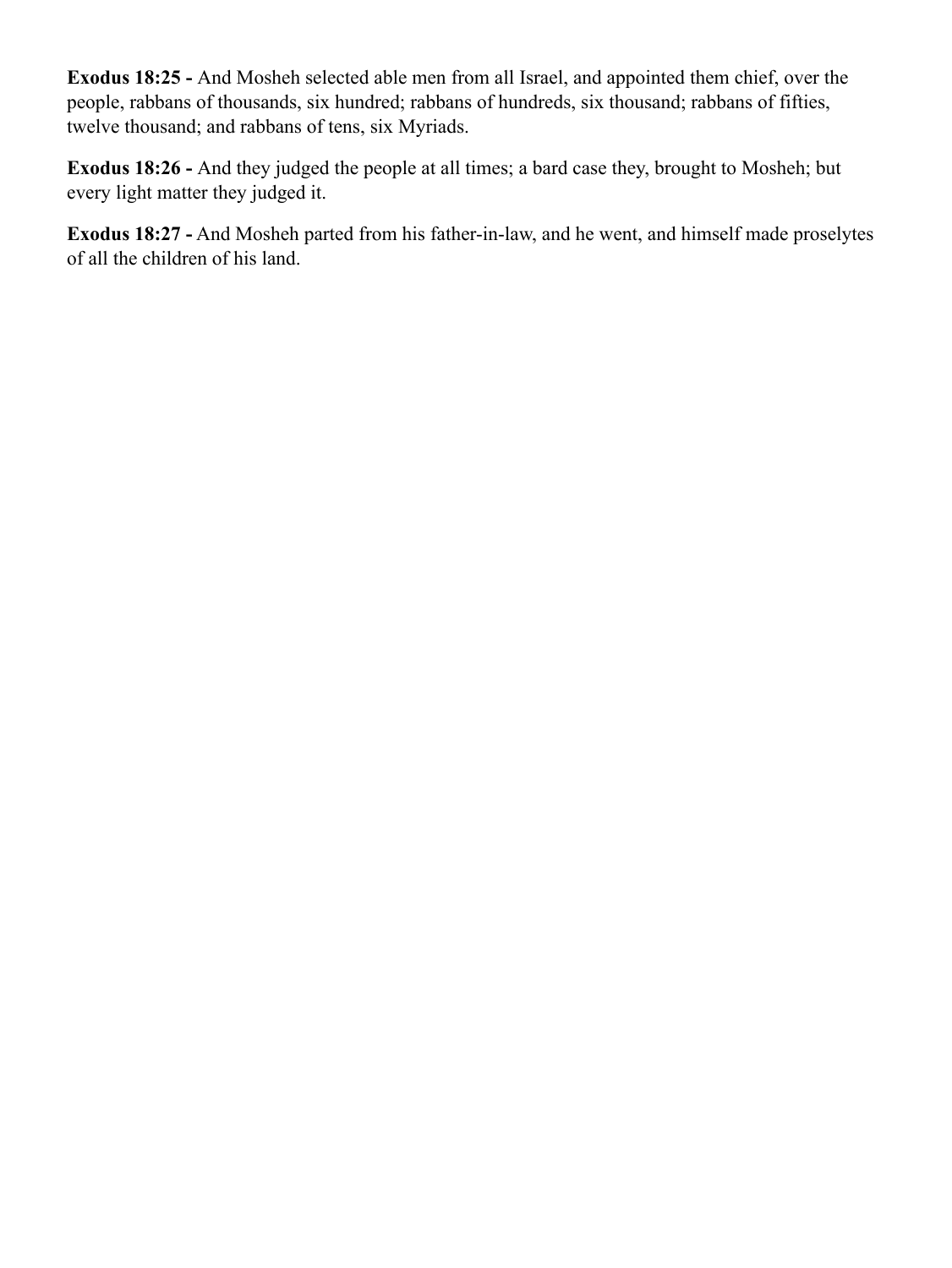**Exodus 19:1 -** In the third month of the Exodus of the sons of Israel from the land of Mizraim, on that day, the first of the month, came they to the desert;

**Exodus 19:2 -** for they had journeyed from Rephidim, and had come to the desert of Sinai and Israel encamped there in the desert, of one heart, nigh to the mountain.

**Exodus 19:3 -** And Mosheh on the second day went up to the summit of the mount; and Yahuah called to him from the mount, saying, This shalt thou speak to the men of the house of Jakob, and instruct the house of Israel.

## **(Jerusalem) - And Mosheh went up to seek instruction from before Yahuah ; and the Word of Yahuah anticipated him from the mountain, saying, Thus shalt thou speak to the men of the house of Jakob, and teach the congregation of the sons of Israel.**

**Exodus 19:4 -** Ye have seen what I did to the Mizraee; and how I bare you upon the clouds as upon eagles' wings from Pelusin, to take you to the place of the sanctuary, there to solemnize the Pascha; and in the same night brought you back to Pelusin, and from thence have brought you nigh, to (receive) the doctrine of My law.

#### **(Jerusalem) - You have seen what vengeance I have taken of the Mizraee, and (how) I bare you upon the light clouds as upon eagles' wings, and brought you nigh to the doctrine of My law.**

**Exodus 19:5 -** And now, if you will truly hearken to My Word and keep My covenant, you shall be more beloved before Me than all the peoples on the face of the earth.

## **(Jerusalem) - And now, if you will truly hearken to the voice of My Word, and will keep My covenant, you shall be unto My Name a distinct people, and beloved as a precious treasure above all peoples; for all the earth is to the Name of Yahuah .**

**Exodus 19:6 -** And before Me you shall be crowned kings, and sanctified priests, and a holy people. These are the words thou shalt speak to the sons of Israel.

### **(Jerusalem) - And to My Name shall you be kings and priests and a holy people. These are the words thou shalt speak.**

**Exodus 19:7 -** And Mosheh came that day, and called the elders of the people, and set in order before them all these words which Yahuah  $3\sqrt{3}$  had commanded.

**(Jerusalem) - And Mosheh came and called the sages of Israel and set in order before them all**  these words which the Word of Yahuah  $3\sqrt{3}$  had commanded him.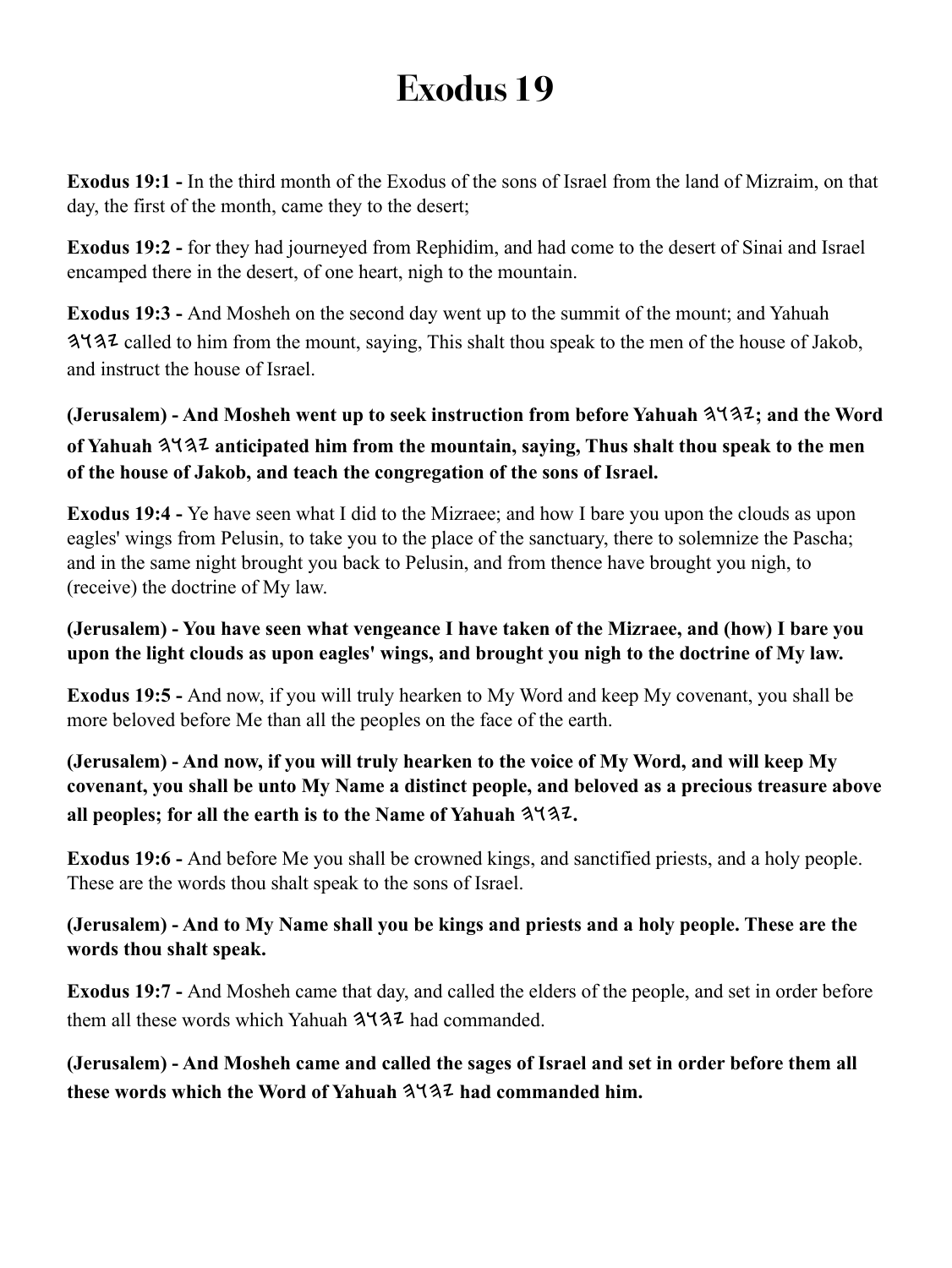**Exodus 19:8 -** And all the people responded together, and said, All that Yahuah  $3\sqrt{32}$  hath spoken we will do. And Mosheh carried back the words of the people before Yahuah  $3\frac{1}{3}$ .

**(Jerusalem) - And all the people answered together in the fulness of their heart, and said, All that**  the Word of Yahuah  $3437$  hath spoken, we will do. And Mosheh returned the words of the **people in prayer before Yahuah .**

**Exodus 19:9 -** And Yahuah  $3137$  said to Mosheh, Behold, on the third day I will reveal Myself to thee in the depth of the cloud of glory, that the people may hear while I speak with thee, and may believe in thee forever. And Mosheh delivered the words of the people before Yahuah  $3\frac{1}{3}$ .

**(Jerusalem) - And the Word of Yahuah**  $3\sqrt{3}$  **said to Mosheh, Behold, My Word will be revealed to thee in the thickness of the cloud, that the people may hear while I speak with thee, and may also believe for ever in the words of the prophecy of thee, My servant Mosheh. And Mosheh delivered the words of the people in prayer before Yahuah .**

Exodus 19:10 - And Yahuah  $3\frac{4}{3}$  said to Mosheh on the fourth day, Go unto the people, and prepare them today and tomorrow; let them wash their raiment,

**Exodus 19:11 - and be prepared On the third day; for on the third day Yahuah**  $3\frac{1}{3}\frac{1}{2}$  **will reveal** Himself to the eyes of all the people, upon the Mount of Sinai.

**Exodus 19:12 -** And thou shalt set limits for the people that they may stand round about the mountain, and shalt say, Beware that you ascend not the mount, nor come near its confines; whoever cometh nigh the mount will be surely put to death.

**Exodus 19:13 -** Touch it not with the hand; for he will be stoned with hailstone, or be pierced with arrows of fire; whether beast or man, he will not live. But when the voice of the trumpet is heard, they may go up (forwards) towards the mount.

**(Jerusalem) - No man shall touch it with the hand; for stoned he will be stoned, or fiery arrows will flee against him; whether beast or man, he will not live. When the trumpet soundeth, they may go up toward the mountain.**

**Exodus 19:14 -** And Mosheh went down that day to the people, and prepared the people, and they blanched their clothes.

**Exodus 19:15 -** And he said to the people, Be ready for the third day; abstain from the marriage-bed.

**(Jerusalem) - And he said to the people, Be ready for the third day; abstain from the marriagebed.**

**Exodus 19:16 -** And it was on the third day, on the sixth of the month, in the time of the morning, that on the mountain there were voices of thunders, and lightnings, and mighty clouds of smoke, and a voice of a trumpet exceeding loud; and all the people in the camp trembled.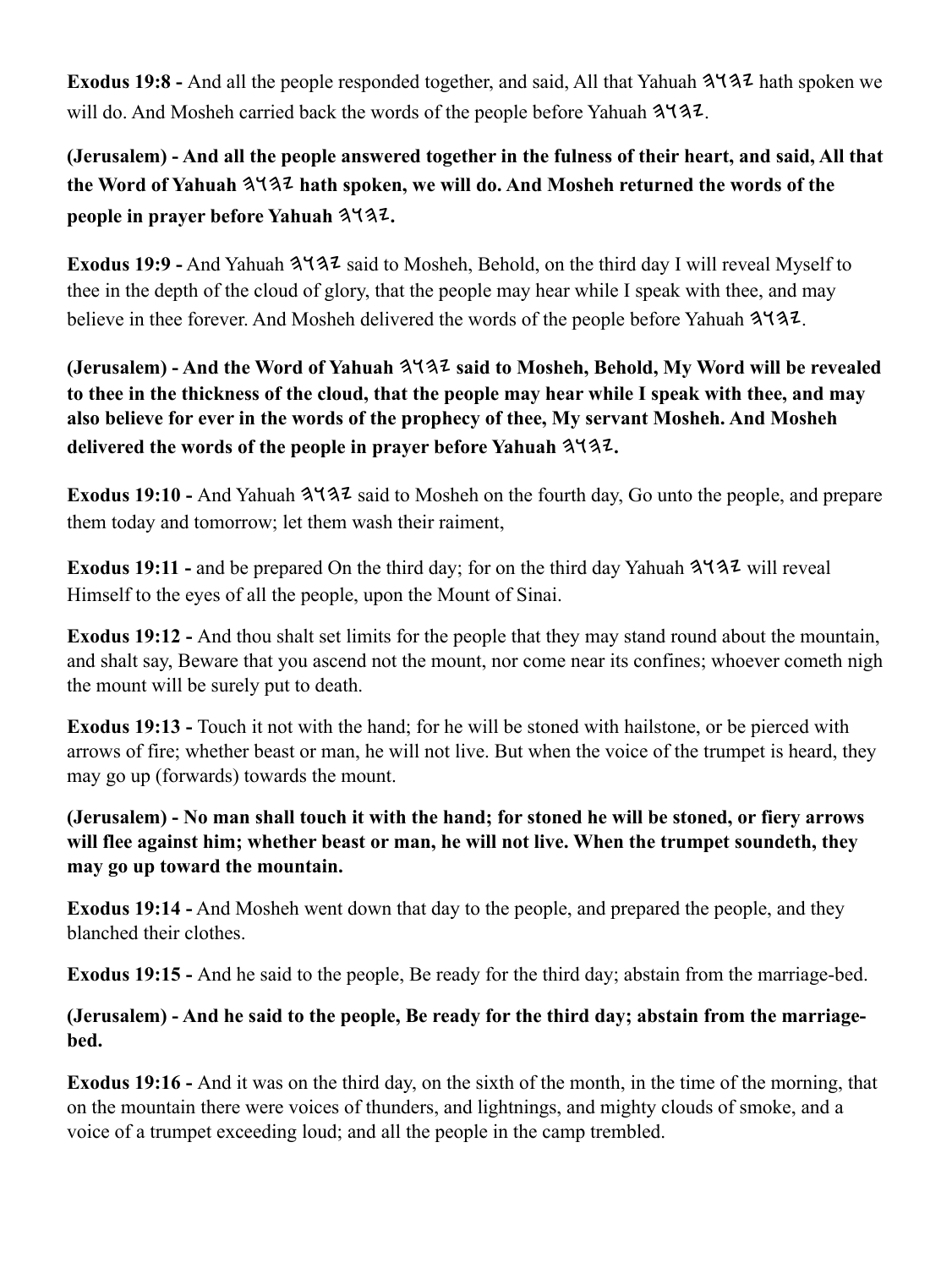**Exodus 19:17 -** And Mosheh brought forth the people from the camp to meet the glorious Presence of Yahuah  $3\sqrt{3}z$ ; and suddenly Yahuah  $3\sqrt{3}z$  of the world uprooted the mountain, and lifted it in the air, and it became luminous as a beacon, and they stood beneath the mountain.

**Exodus 19:18 -** And all the mount of Sinai was in flame; for the heavens had overspread it, and He was revealed over it in flaming fire, and the smoke went up as the smoke of a furnace, and all the mountain quaked greatly.

**(Jerusalem) - And all mount Sinai sent up smoke, because the glory of the Presence of Yahuah was revealed upon it in flame of fire.**

**Exodus 19:19 -** And the voice of the trumpet went forth, and grew stronger: (then) Mosheh spake, and was answered from before Yahuah  $3\frac{4}{3}$  with a gracious and majestic voice, and with pleasant and gracious words.

Exodus 19:20 - And Yahuah  $3\frac{4}{3}$  revealed Himself on mount Sinai upon the summit of the mountain, and Yahuah  $3137$  called unto Mosheh from the summit of the mount, and Mosheh went up.

**Exodus 19:21 -** And Yahuah  $3\sqrt{3}z$  said to Mosheh, Descend, and warn the people, lest they come directly before Yahuah  $3\sqrt{3}z$  to gaze, and many of them fall.

**Exodus 19:22 -** The priests, also, who approach to minister before Yahuah  $3\sqrt{32}$ , must be sanctified, lest Yahuah 3137 destroy them.

**Exodus 19:23 -** And Mosheh said before Yahuah  $3\frac{4}{3}$ , The people cannot come up to mount Sinai, because Thou didst instruct us, saying, Make limits to the mount, and sanctify it.

**Exodus 19:24 -** And Yahuah  $3\sqrt{3}z$  said to him, Go down, and then ascend, thou and Aharon with thee; but let not the, priests or the people directly come up to gaze before Yahuah  $3\sqrt{32}$ , lest He slay them.

**Exodus 19:25 -** And Mosheh went down from the mountain to the people, and said to them, Draw nigh and hear the Law with Ten Words.\_\_\_

**(Jerusalem) - And Mosheh went down from the mountain to the people, and said to them, Draw nigh and receive the Ten Words.**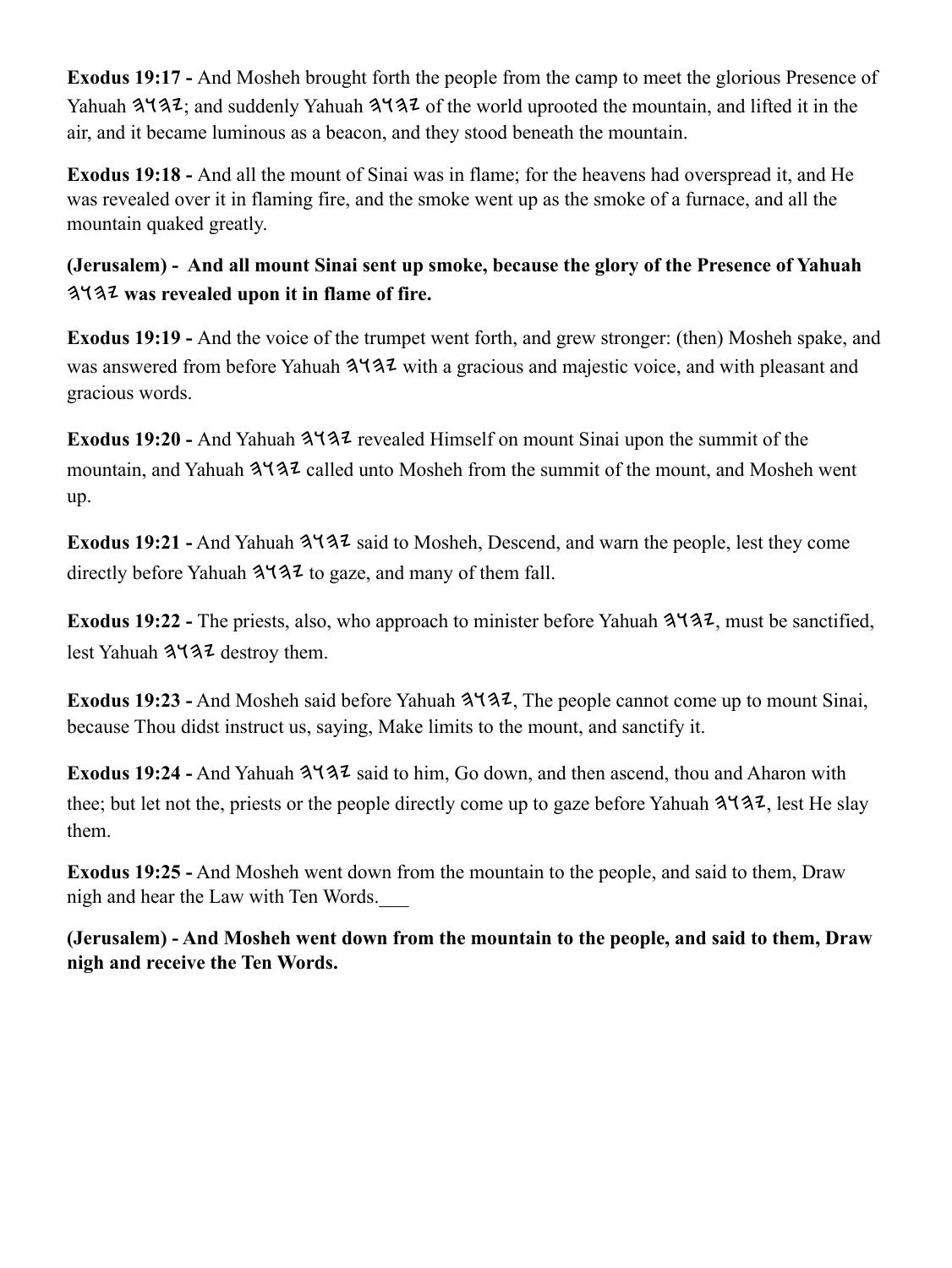**Exodus 20:1 - And Yahuah**  $3\sqrt{32}$  **spake all these words, saying:** 

### **(Jerusalem) - And the Word of Yahuah spake all the excellency of these words saying:**

**Exodus 20:2 -** The first word, as it came forth from the mouth of the Holy One, whose Name be blessed, was like storms, and lightnings, and flames of fire, with a burning light on His right hand and on His left. It winged its way through the air of the heavens, and was made manifest unto the camp of Israel, and returned, and was engraven on the tables of the covenant that were given by the hand of Mosheh, and were turned in them from side to side: and then called He, and said: Sons of Israel My people, I am Yahuah 3137 your Alahim, who brought you out free from the land of Mizraim, from the house of the bondage of slaves.

**Exodus 20:3 -** The second word which came forth from the mouth of the Holy One, whose name be blessed, was like storms, and lightnings, and flames of fire. A burning light was on His right hand and on His left and was borne through the air of the heavens, returned, and was made manifest unto the camp of Israel; it returned, and was engraven on the tables of the covenant, and was turned in them from side to side. Then called He, and said, House of Israel, My people, Thou shalt have no other Alahim beside Me.

**Exodus 20:4 -** You shall not make to yourselves image or figure, or any similitude of what is in the heavens above, or on the earth beneath, or in the waters under the earth.

**Exodus 20:5 -** You shall not bow down to them, or worship before them; for I Yahuah  $3\frac{4}{3}\frac{7}{2}$  your Alahim am a jealous Alahim and an avenger, punishing with vengeance, recording the guilt of wicked fathers upon rebellious children unto the third and unto the fourth generation of them who hate Me;

**Exodus 20:6 -** but keeping mercy and goodness for thousands of generations of the righteous who love Me, and who keep My commandments and My laws.

**Exodus 20:7 -** My people of the house of Israel, Let no one of you swear by the name of the Word of Yahuah 3137 your Alahim in vain; for in the day of the great judgment Yahuah 3137 will not hold guiltless any one who sweareth by His name in vain.

**Exodus 20:8 -** My people of the house of Israel, Remember the day of Shabbatha, to sanctify it.

**Exodus 20:9 -** Six days you shall labour, and do all your service:

**Exodus 20:10 -** but the seventh day is (for) rest and quietude before Yahuah  $3\frac{4}{3}\frac{7}{3}\frac{7}{3}$  your Alahim: you shall not perform any work, you, and your sons, and your daughters, and your servants, and your handmaids, and your sojourners who are in your cities.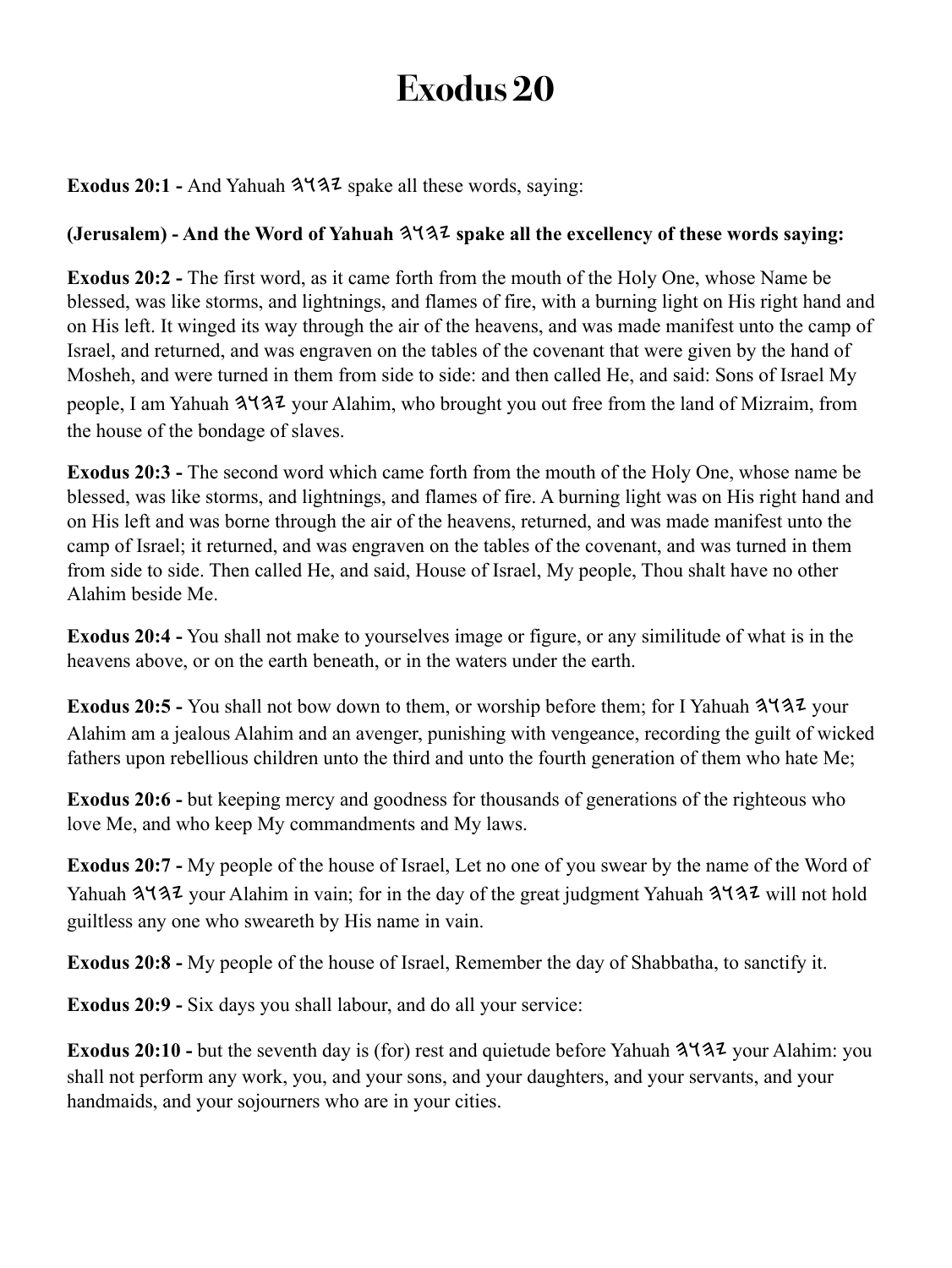**Exodus 20:11 -** For in six days Yahuah  $3\frac{4}{3}$  created the heavens, and the earth, and the sea, and whatever is therein, and rested on the seventh day: therefore Yahuah  $3\overline{4}3\overline{2}$  hath blessed the day of Shabbatha and sanctified it.

**Exodus 20:12 -** My people, the house of Israel, Let every man be instructed in the honour of his father and in the honour of his mother: that your days may be multiplied upon the land which Yahuah  $3\sqrt{3}z$ your Alahim giveth you.

**Exodus 20:13 -** My people, the sons of Israel, You. shall not be murderers; you shall not be companions of or partakers with murderers: in the congregations of Israel there shall not be seen a murderous people; neither shall your sons rise up after you and teach one another to take part with murderers: for on account of the guilt of murder the sword cometh forth upon the world.

**Exodus 20:14 -** My people of the house of Israel, Be ye not adulterers, nor companions nor partakers with adulterers: nor in the congregations of Israel shall there be seen an adulterous people, that your sons may not arise after you to teach one another to have part with adulterers: for through the guilt of adultery death cometh forth upon the world.

**Exodus 20:15 -** Sons of Israel My people, Ye shall not be thieves, nor companions nor partakers with thieves: there shall not be seen in the congregations of Israel a thievish people; that your sons may not arise after you to teach one another to have part with thieves: for on account of the guilt of theft famine cometh forth upon the world.

### **(Jerusalem) - And all the people saw the thunders and the lights, and the sound of the trumpet, and the mountain smoking; and the people saw and trembled, and stood afar off.**

**Exodus 20:16 -** Sons of Israel My people, Ye shall not testify against your neighbours a testimony of falsehood, nor be companions or partakers with those who bear false witness nor shall there be seen in the congregations of Israel a people who testify a testimony of falsehood; neither shall your sons arise after you to teach one another to have part with those who testify falsehood: for because of the guilt of false testimony the clouds go up and the rain cometh not down, and dryness cometh upon the world.

**Exodus 20:17 -** Sons of Israel My people, Ye shall not be covetous companions or partakers with the covetous: nor shall there be seen in the congregations of Israel a covetous people; that your sons may not arise after you to teach one another to have part with the covetous: neither shall any among you covet the wife of his neighbour, nor his servant, nor his handmaid, nor his ox, nor his ass nor anything that belongeth to his neighbour; because through the guilt of covetousness the government breaketh in upon the possessions of men to take them, and the wealthy are made poor, and slavery cometh upon the world.

**Exodus 20:18 -** And all the people saw the thunders, and were turned back, every one as he heard them coming forth from the midst of the lights, and the voice of the trumpet as it will raise the dead, and the mountain smoking; and all the people saw and drew back, and stood twelve miles off.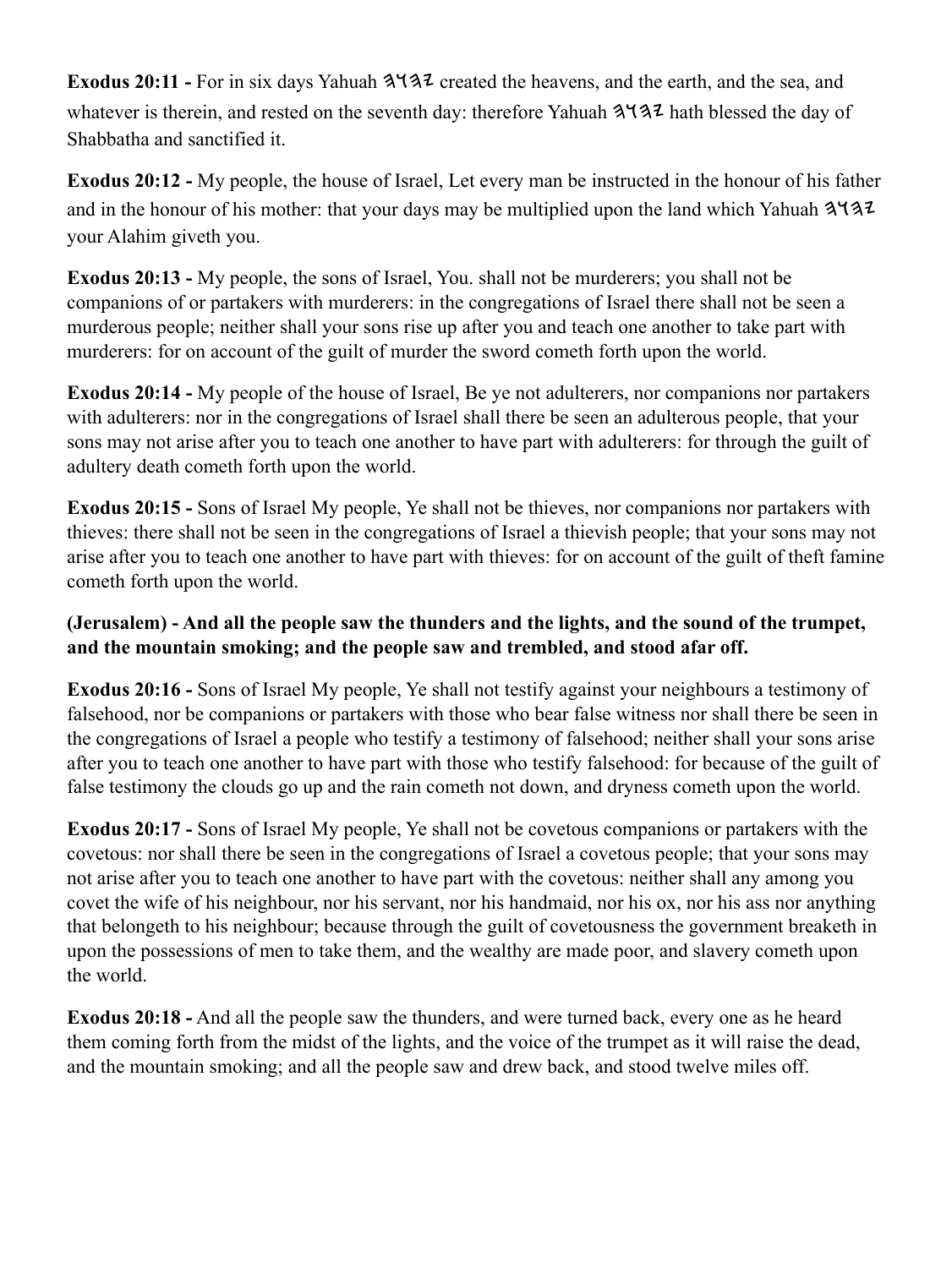**Exodus 20:19 -** And they said to Mosheh, Speak thou with us, and we can hear; but let it not be spoken with us any more from before Yahuah  $3\frac{4}{3}$ . lest we die. Exodus 20:20 And Mosheh said to the people, Fear not; for the glory of Yahuah  $3\frac{1}{3}$  is revealed to try you, whether His fear is before your faces, that ye may not sin.

**Exodus 20:21 -** And the people stood twelve miles off; but Mosheh drew near to the height of the darkness where was the glory of Yahuah  $3\frac{4}{3}$ .

Exodus 20:22 - And Yahuah 3 43<sup>7</sup> said to Mosheh, Speak thus to the sons of Israel: You have seen that from the heavens I have spoken with you;

**(Jerusalem) - An altar grounded in the earth shalt thou make unto My name, and shalt offer upon it your burnt offerings and sacred oblations, your sheep and your oxen. In every place in which ye shall memorialize My holy Name, My Word shall be revealed to you, and bless you. But if you make an altar of stones unto My Name, you shall not build it with sculptured ones, because the sword is made of iron. If thou workest with iron upon it, thou wilt profane it.**

**Exodus 20:23 -** sons of Israel, My people, you shall not make, that you may worship, the likeness of the sun or the moon or the stars, or the planets, or the angels who minister before Me; idols of silver, nor idols of gold, ye shall not make to you.

**(Jerusalem) - You also, the priests, the sons of Aharon, who stand and minister beside Mine altar, shall not ascend by steps unto Mine altar, lest your shame be disclosed upon it.**

**Exodus 20:24 -** An altar of earth ye shall make to My Name, and sacrifice upon it thy burnt offerings and thy sanctified oblations from thy sheep and from thy oxen. And in every place where My Presence shall dwell, and thou worship before Me, there will I send My blessing upon thee, and will bless thee.

**Exodus 20:25 -** But if thou wilt make an altar of stones unto My Name, thou shalt not build them sculptured; for if thou lift up iron, from which the sword is made, upon the stone, thou wilt profane it.

**Exodus 20:26 -** And you, the priests, who stand to minister before Me, shall not ascend to My altar by steps, but by (sloping) bridges; that thy shame may not be seen thereupon.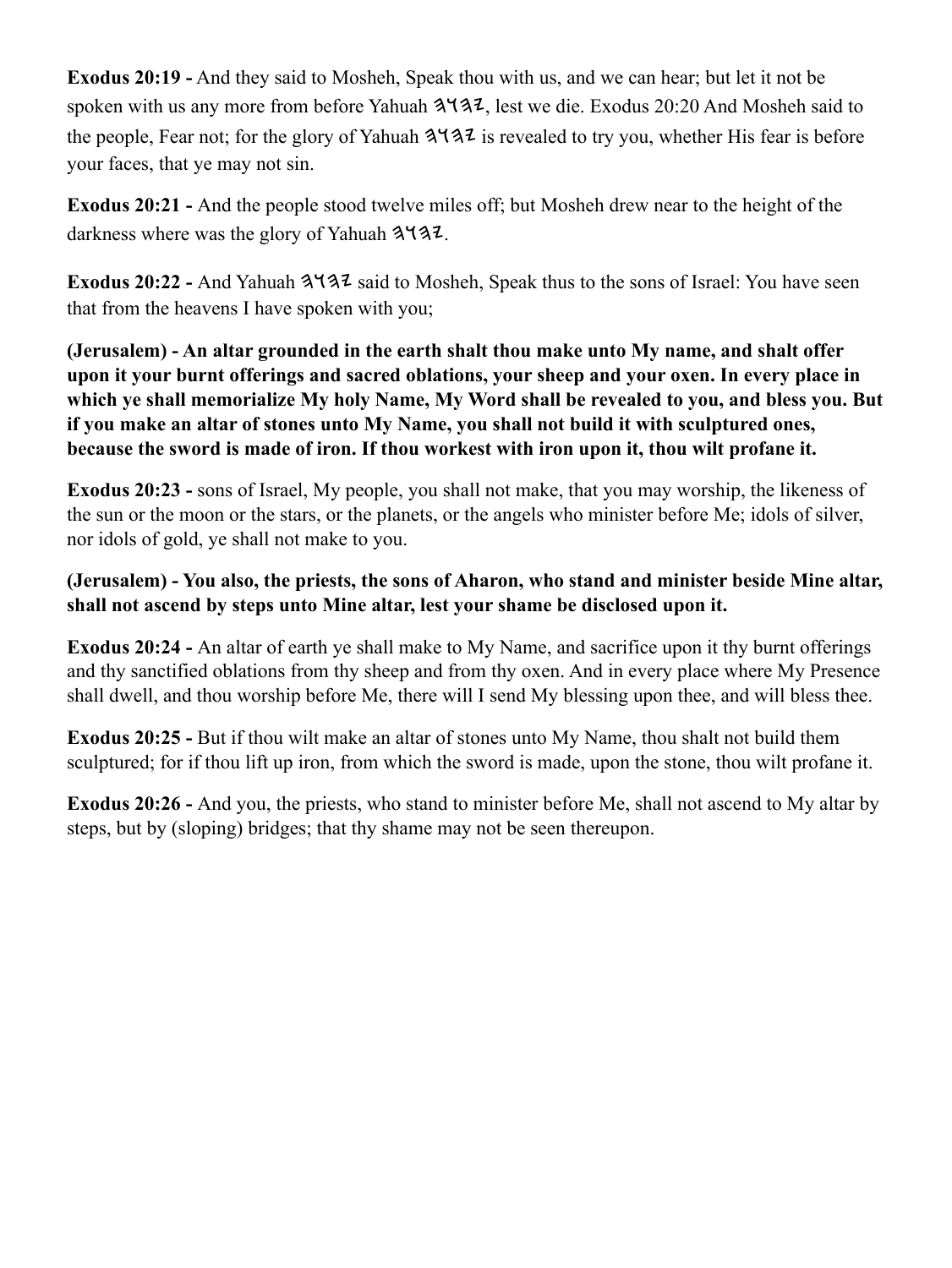**Exodus 21:1 -** AND these are the orders of judgments which thou shalt order before them.

**Exodus 21:2 -** If thou shalt have bought a son of Israel, on account of his theft, six years he shall serve, and at the incoming of the seventh he shall go out free without price.

**Exodus 21:3 -** If he came in alone, he shall go out alone: but if (he be) the husband of a wife, a daughter of Israel, his wife shall go out with him.

**Exodus 21:4 -** If his master give him a wife, an handmaid, and she bear him sons or daughters, the wife and her children shall belong to his master, and he may go out alone.

**Exodus 21:5 -** But if the servant shall affirm and say, I love my master, my wife, and my children, (and) I will not go out free,

**Exodus 21:6 -** then his master shall bring him before the judges, and shall receive from them the power, and bring him to the door that hath posts; and his master shall pierce his right ear with an awl; and he shall be a servant to serve him until the jubela.

**Exodus 21:7 -** And if a man of Israel sell his daughter, a little handmaid, she shall not go forth according to the going forth of the servants of the Kenaanaee, who are set at liberty on account of the tooth or the eye; but in the years of remission, and with tokens, and at the jubela, and on the death of her master, and by redemption with money.

**Exodus 21:8 -** If she hath not found favour before her master who bought her, then her father may redeem her; but to a foreigner he shall not have power to sell her; for as a vessel of her Yahuah 3. he hath power over her.

**Exodus 21:9 -** And if he had intended her for the side of his son, he shall do by her after the manner of the daughters of Israel.

**Exodus 21:10 -** If he take another daughter of Israel to him beside her, her food, her adorning, and her conjugal rights, he shall not withhold from her.

#### **(Jerusalem) - And if he take another wife beside her, of her food, her adorning, and her going in and coming out with him, he shall not deprive her.**

**Exodus 21:11 -** And if these three things he doth not for her, to covenant her to himself, or to his son, or to release her into the hand of her father, she shall go free without payment, and a writing of release he shall give her.

**Exodus 21:12 -** Whosoever smiteth a son or a daughter of Israel, so as to cause death, shall be put to death with the sword.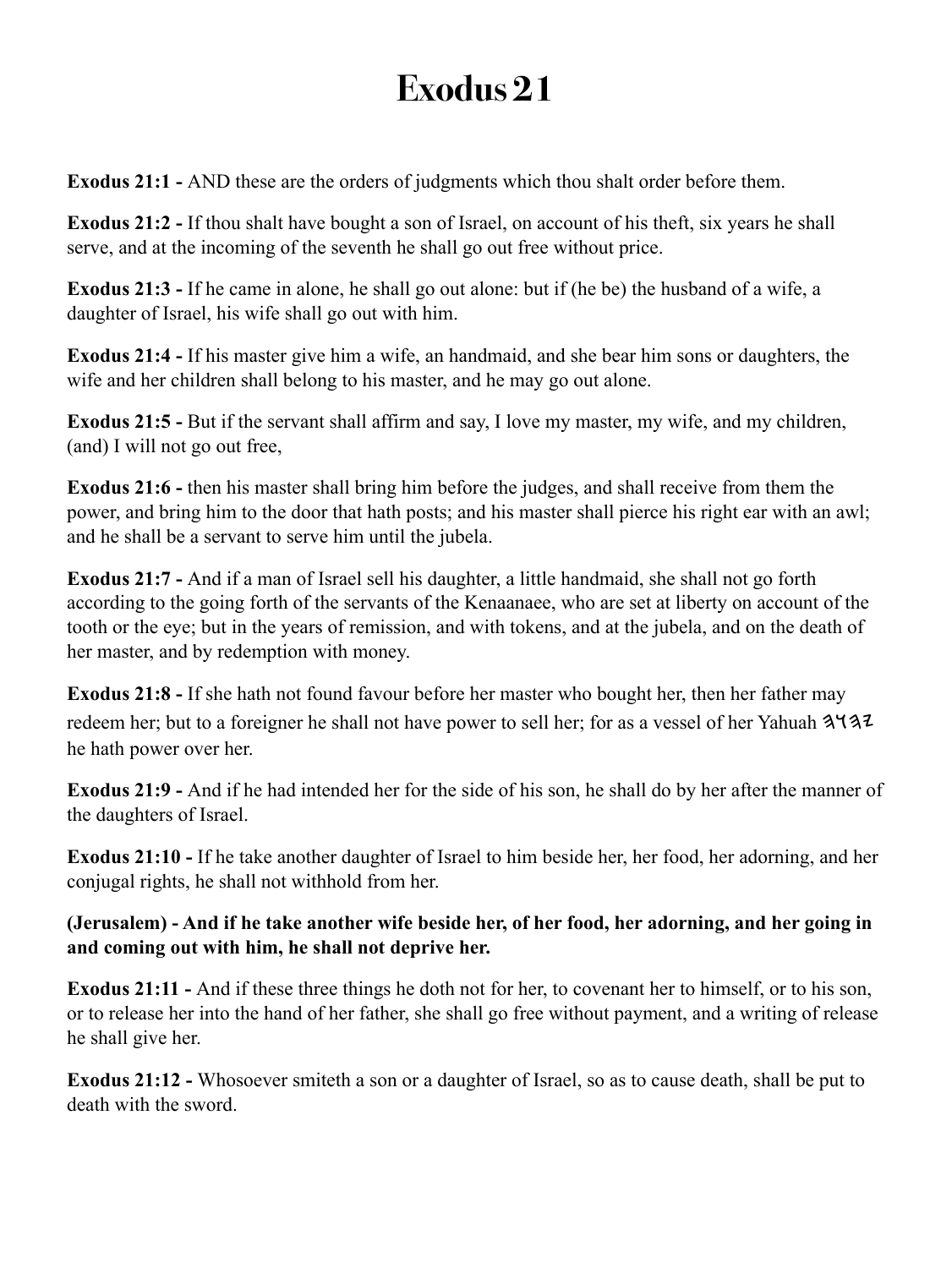Exodus 21:13 - But he who did not attack him, but mischance from before Yahuah 3137 befell him at his hand, I will appoint thee a place where he may flee.

**Exodus 21:14 -** But if a man come maliciously upon his neighbour to kill him with craft, though the priests are ministering at My altar, thence thou shalt take him, and slay him with the sword.

### **(Jerusalem) - But if a man deviseth against his neighbour to kill him by guile, though the high priest were standing to minister before Me, from thence thou shalt bring him, and put him to death.**

**Exodus 21:15 -** And he who woundeth his father or his mother shall die by strangling.

**Exodus 21:16 -** And he who stealeth a soul of the children of Israel, and selleth him, or if he be found in his possession, shall die by strangling.

**Exodus 21:17 -** And he who curseth his father or his mother by the Great Name, dying he shall die by being stoned with stones.

**Exodus 21:18 -** And when men strive together, and one smite his neighbour with a stone, or with his fist, so that he die not, but fall ill,

**Exodus 21:19** - if he rise again from his illness, and walk in the street upon his staff, he who smote him shall be acquitted from the penalty of death; only for his cessation from labour, his affliction, his injury, his disgrace, and the hire of the physician, he shall make good until he be cured.

**Exodus 21:20 -** And when a man hath smitten his Kenaanite man-servant or maid-servant with a staff, and he die the same day under his hand, he shall be judged with the judgment of death by the sword.

**Exodus 21:21 -** But if the wounded person continue one or two days from time to time, he shall not be (so) judged; because with money he had bought him.

**Exodus 21:22 -** If men when striving strike a woman with child, and cause her to miscarry, but not to lose her life, the fine on account of the infant which the husband of the woman shall lay upon him, he shall pay according to the sentence of the judges.

**Exodus 21:23 -** But if death befall her, then thou shalt judge the life of the killer for the life of the woman.

**Exodus 21:24 -** The value of an eye for an eye, the value of a tooth for a tooth, the value of a hand for a hand, the value of a foot for a foot,

**Exodus 21:25 -** all equivalent of the pain of burning for burning, and of wounding for wounding, and of blow for blow.

**Exodus 21:26 -** And when a man strikes the eye of his Kenaanite servant or handmaid, and causeth blindness, he shall let him go free, on account of the eye.

**Exodus 21:27 -** And if he strike out the tooth of his Kenaanite man or maid- servant, he shall make the servant free on account of the tooth.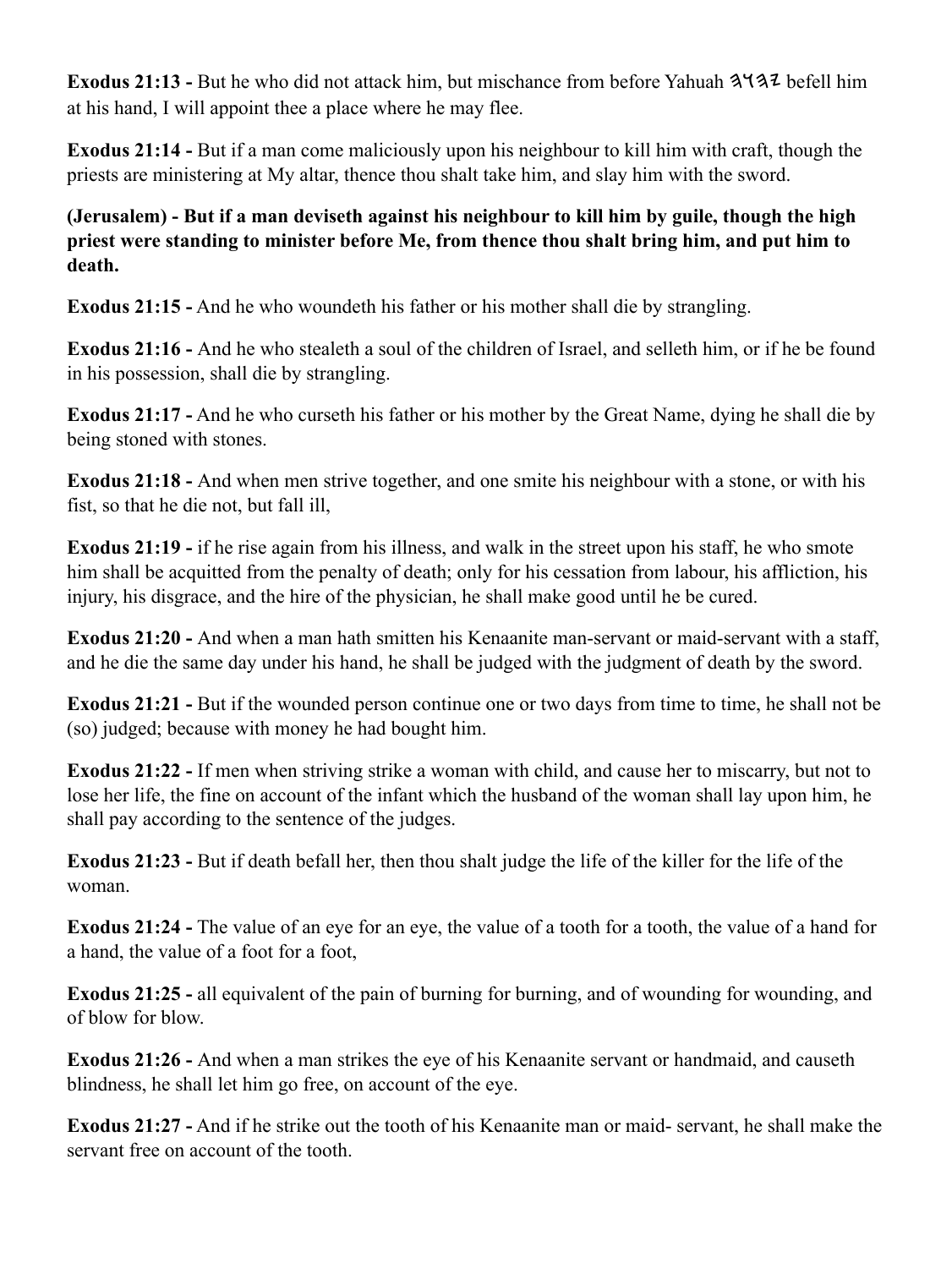**Exodus 21:28 -** And if an ox goreth a man or woman to cause death, the ox must be stoned, but shall not be killed that his flesh may be eaten; and the owner of the ox shall be exempt from the condemnation of death, and also from the price of the servant or handmaid.

**Exodus 21:29 -** But if the ox (had been wont) to gore yesterday and before, and it had been attested before his owner three times, and he (had neglected) to restrain him, the ox, when he killeth man or woman, shall be stoned, and his master also shall die with a death sent upon him from heaven.

**Exodus 21:30 -** Yet if a fine of money be laid upon him, he may give a ransom for his life, according to what shall be imposed on him by the sanhedrin of Israel.

**Exodus 21:31 -** Whether the ox hath gored a son or a daughter of Israel, according to that judgment it shall be done to him.

**Exodus 21:32 -** If an ox goreth a Kenaanite man-servant or handmaid, the master of the man or woman-servant shall give thirty sileen of silver, and the ox shall be stoned.

**Exodus 21:33 -** And if a man openeth a pit in the street, and doth not cover it, and an ox or an ass fall therein;

**Exodus 21:34 -** the master of the pit shall deliver silver to give to its owner the price of the ox or the ass, and the dead body shall be his.

**Exodus 21:35 -** And when an ox woundeth his neighbour's ox, and he die, they shall sell the living ox, and divide the price, and the price of the dead one shall they also divide.

**Exodus 21:36 -** But if it hath been known that the ox was wont to gore in time past, and his master did not restrain him, he shall surely deliver ox for ox; but the carcase and the skin shall be his.

**Exodus 21:37 -** When a man stealeth an ox or a sheep, and killeth or selleth it, five oxen shall he make good for one ox, because he hath hindered him from his ploughing; and four sheep for one, because he hath impoverished him by his theft, and not done service by it.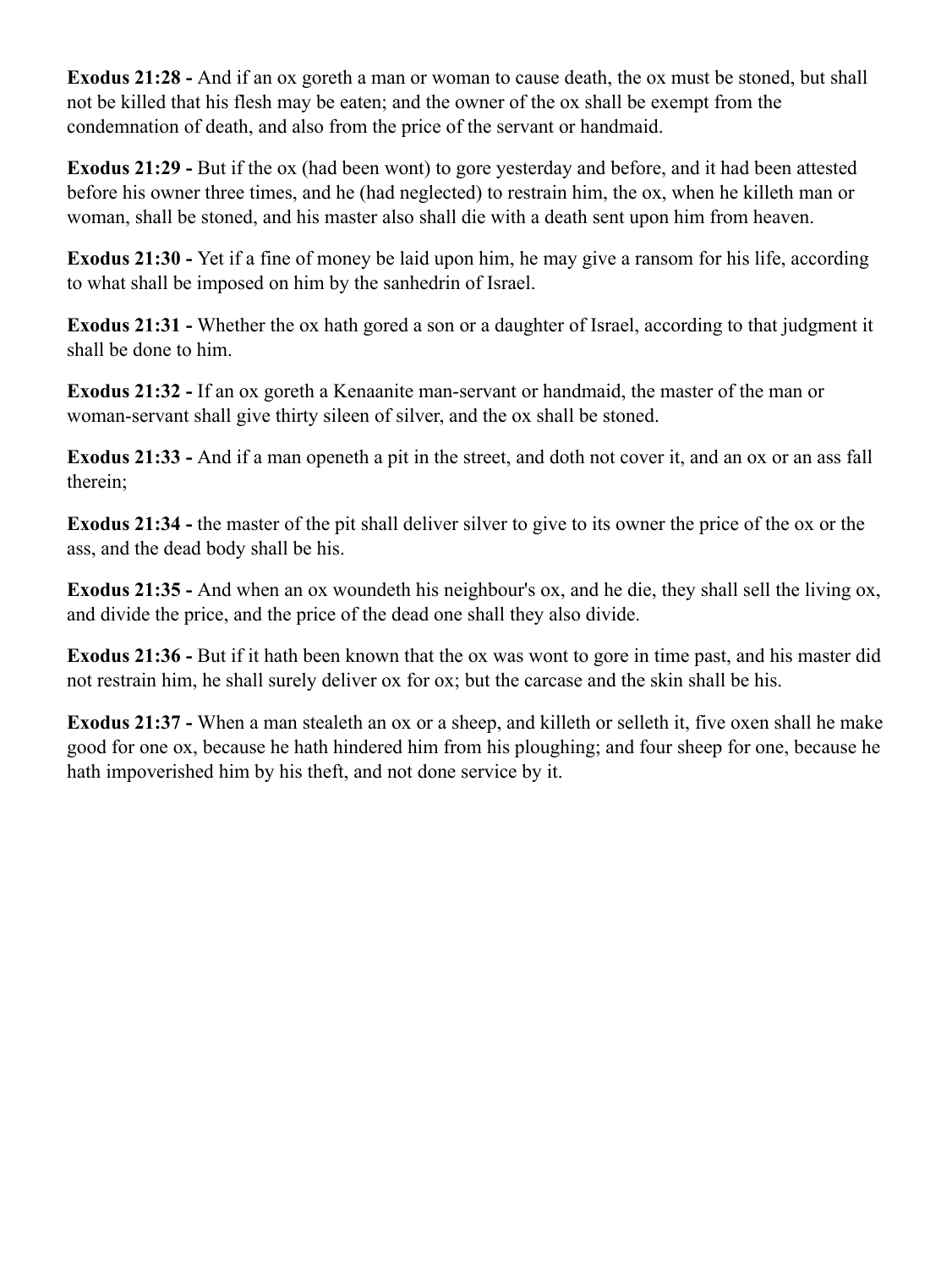**Exodus 22:1 -** If a thief be found in a window of the wall, and be smitten and die, there shall not be on his account the guilt of the shedding of innocent blood.

**Exodus 22:2 -** If the thing be as clear as the sun that he was not entering to destroy life, and one hath killed him, the guilt of the shedding of innocent blood is upon him; and if spared from his hand, restoring he shall restore. If he have not wherewith to restore, the beth din shall sell him for his theft until the year of release.

**Exodus 22:3 -** If before witnesses, the thing stolen was found in his possession, from an ox or an ass, unto a sheep alive, he shall restore two for one.

**Exodus 22:4 -** If a man break in upon a field or a vineyard, and send in his beast to feed in another man's field, the best of his field and the best of his vineyard he shall restore.

**Exodus 22:5 -** If fire break out, and catch thorns, and consume the sheaves, or whatever is standing, or the field, whoever kindled the fire shall surely restore.

**Exodus 22:6 -** When a man confideth to his neighbour silver, or vessels to keep, without recompense for the care, and they be stolen from the man's house,

**Exodus 22:7 -** if the thief be found, he shall restore two for one. If the thief be not found, the master of the house shall be brought before the judges, and shall swear that he hath not put forth his own hand upon the property of his neighbour.

**Exodus 22:8 -** And about whatever is injured covertly, whether ox, or ass, or sheep, or raiment, of whatever is (so) lost, he shall make oath when he saith that so it is; and when the thing stolen shall be afterward found in the hand of the thief, the cause of both shall be brought before the judges, the cause of the householder and the cause of the thief; and whom the judges shall condemn, the thief shall restore twofold to his neighbour.

**Exodus 22:9 -** If a man deliver to his neighbour all ox, or a sheep, or any animal to keep, (if) he is to keep it without recompense, and it die, or be torn by wild beast, or be carried off, and no witness seeing who can testify it;

**Exodus 22:10 - an oath of Yahuah**  $3\frac{4}{3}$  **shall be between them both, that he hath not put forth his** hand upon the property of his neighbour; and the owner of the thing shall accept his oath, and he shall not (be required to) make it good.

**Exodus 22:11 -** But if it be stolen from him who was to receive recompense for the care, he shall make it good to its owner.

**Exodus 22:12 -** If it hath been torn by a wild beast, let him bring witnesses, or bring him to the carcase: because for that which is (so) torn he shall not make restitution.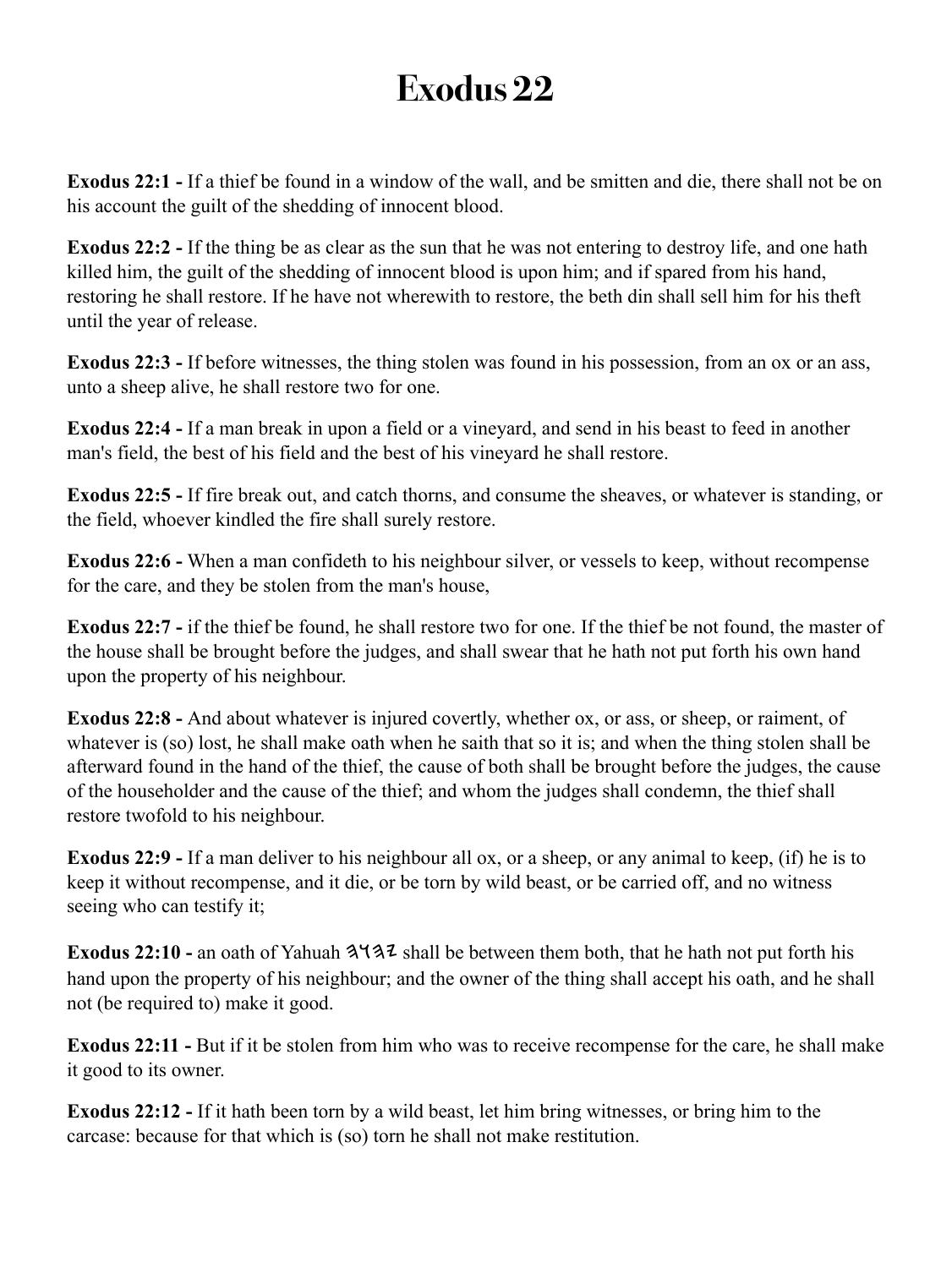**Exodus 22:13 -** And if a man borrow anything of his neighbour, and the vessel be broken, or the animal die, and the owner be not with it, lie shall certainly make it good.

**(Jerusalem) - But if a man deviseth against his neighbour to kill him by guile, though the high priest were standing to minister before Me, from thence thou shalt bring him, and put him to death.**

**Exodus 22:14 -** If the owner be with it, he shall not make it good: if it had been lent for profit, its loss came on account of its hire.

**Exodus 22:15 -** If a man seduce a virgin unbetrothed, and have criminal conduct with her, endowing, he shall endow her to be his wife.

**Exodus 22:16 -** If this doth not appear to him (to be desirable), or if her father be not willing to give her to him fifty sileen of silver shall be laid upon him, according to the endowment of a virgin.

#### **(Jerusalem) - If a man seduce a virgin, unbetrothed, and have criminal conduct with her, endowing, he shall endow her to be a wife.**

**Exodus 22:17 -** Sons of My people Israel, whosoever practiseth witchcraft you shall not suffer to live.

**Exodus 22:18 -** Whosoever lieth with a beast shall be stoned to death.

**Exodus 22:19 -** Whosoever sacrificeth to the idols of the Gentiles shall be slain with the sword, and his goods be destroyed; for ye shall worship only the Name of Yahuah  $3\overline{44.2}$ .

**Exodus 22:20 -** And the stranger you shall not vex with words, nor distress him by taking his goods: Remember, sons of Israel, My people, that you were strangers in the land of Mizraim.

**Exodus 22:21 -** You shall not impoverish the widow or the orphan.

**Exodus 22:22 -** If thou impoverish her, beware; for if they rise up and cry against you in prayer before Me, I will hear the voice of their prayer, and will avenge them,

**Exodus 22:23 -** and My anger will be kindled, and I will slay you with the sword, and your wives shall be widows, and your children be orphans.

**Exodus 22:24 -** If thou lend money to (one of) My people, to (one of) the humble of My people, thou shalt not be to him as an usurer, neither lay it upon him that there shall be witnesses against him, or that he give pledges, or equivalents, or usury.

**Exodus 22:25 -** If thou take (at all) for a pledge the garment of thy neighbour, thou shalt restore it to him before sunset;

#### **(Jerusalem) - If thou lend money to My people, to the poor of your people, you shall not be to him an oppressive creditor, or lay upon him either equivalents or usury.**

**Exodus 22:26 -** for it may be his taleth which alone covereth him; (or) it is his only garment in which he rests, which falleth upon his skin; and if thou take the coverlet of the bed whereon he lies, and he be heard before Me, I will hearken to his prayer; for I am Eloah the Merciful.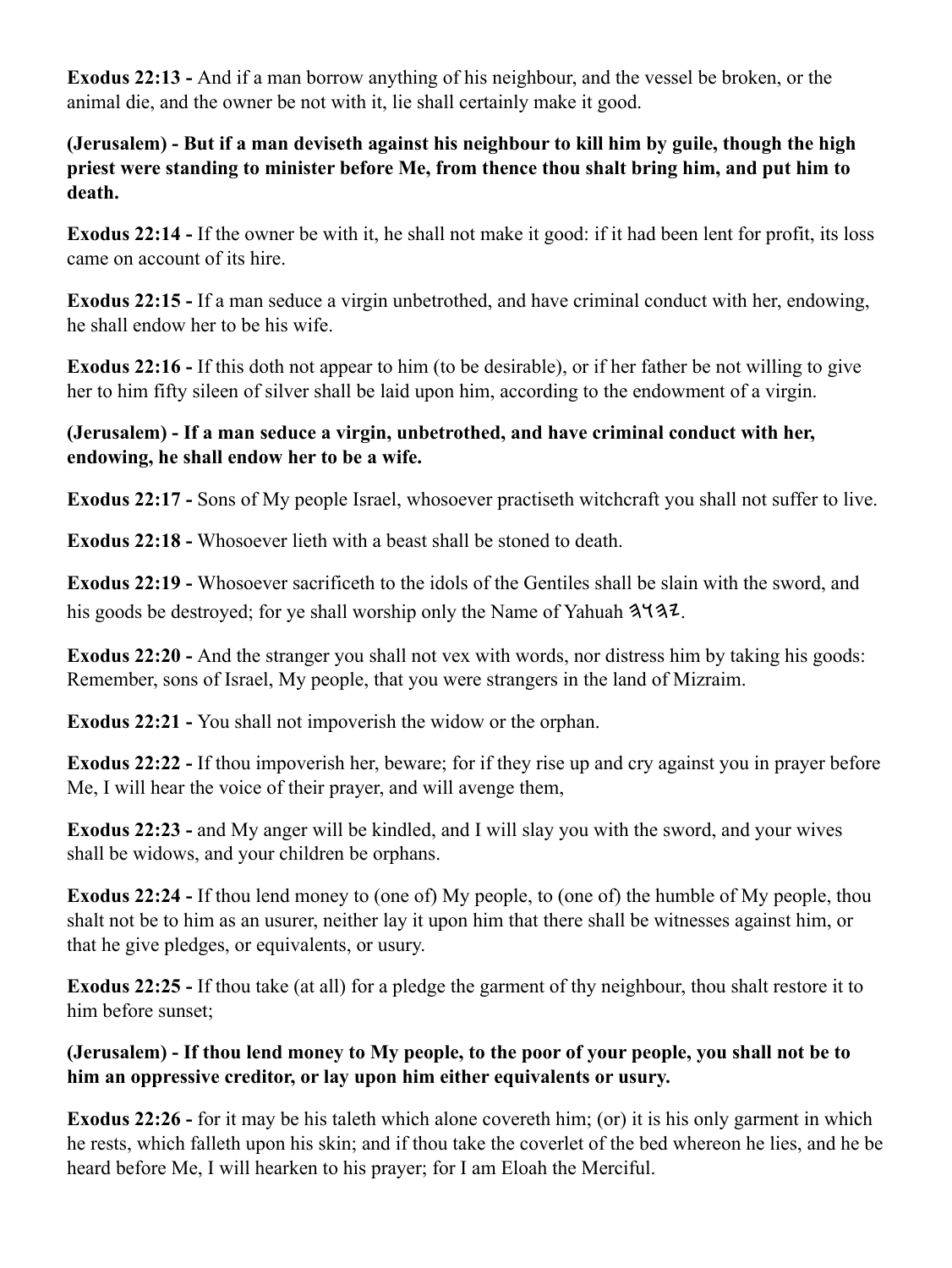**Exodus 22:27 -** Sons of Israel My people, ye shall not revile your judges, nor curse the rabbans who are appointed rulers among thy people.

**Exodus 22:28 -** The firsts of thy fruits, and the firsts of thy wine-press, thou shalt not delay to bring up in their time to the place of My habitation. The firstlings of thy males thou shalt separate before Me.

**Exodus 22:29 -** So shalt thou do with the firstlings of thy oxen and sheep; seven days it shall be suckled by its mother, and on the eighth day thou shalt separate it before Me.

**Exodus 22:30 -** And holy men, tasting unconsecrated things innocently, shall you be before Me; but flesh torn by wild beasts alive you may not eat, but throw it to the dog as his portion.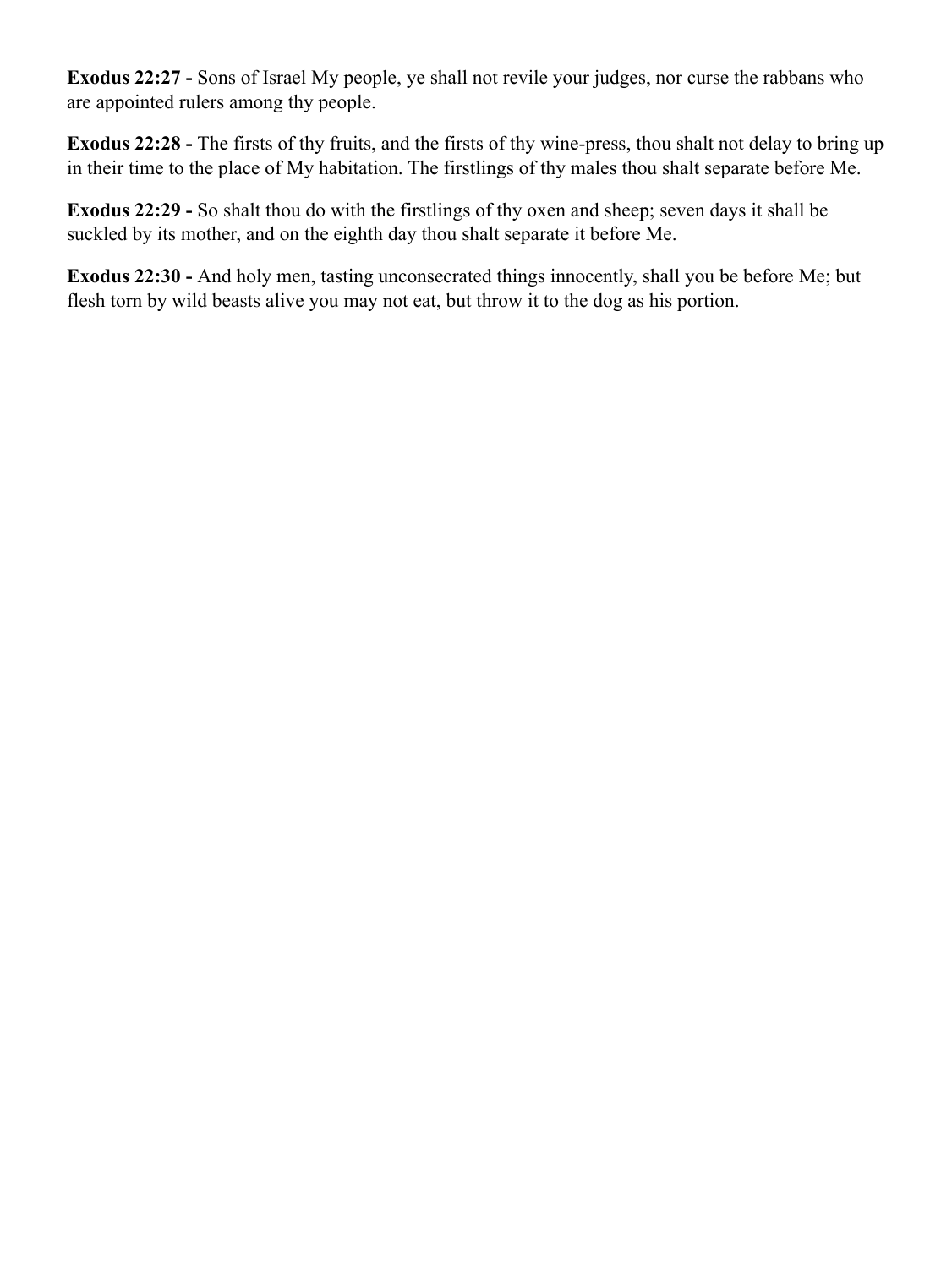**Exodus 23:1 -** Sons of Israel My people, take not up lying words from a man who accuseth his neighbour before thee, nor put thine hand with the wicked to become a false witness.

**Exodus 23:2 -** Sons of Israel My people, you shall not go after the many to do evil, but to do good; and no one among you shall restrain himself from affirming justly concerning his neighbour in the judgment, by saying, Behold, the judgment sides with the many.

**(Jerusalem) - Sons of Israel My people, you shall not go after the multitude to do evil, but to do good; and no one of you shall restrain himself from setting forth the just cause of his neighbour in the judgment, nor say in your heart, The judgment sides with the many.**

**Exodus 23:3 -** And to the poor man who is guilty in his cause, thou shalt not be partial in having compassion upon him; for there must not be respect of persons in judgment.

**Exodus 23:4 -** If thou meet the ox of thine enemy whom thou dislikest on account of the wickedness which thou only knowest is in him, or an ass that wandereth from the way, thou shalt surely bring it to him.

**Exodus 23:5 -** If thou seest the ass of thy enemy whom thou dislikest on account of the wickedness which thou only knowest to be in him, lying under his burden, and thou wouldst refrain thyself from going near him, thou shalt relinquish at once the dislike of thy heart against (thy enemy), and release and take care of the ass (or, charge thyself with him).

**Exodus 23:6 -** Sons of Israel My people, ye shall not warp the judgment of the poor in his cause.

**Exodus 23:7 -** From a false matter keep distant. And when one hath gone forth from thy house of justice acquitted, and they (afterwards) find out his guilt; or one hath been brought out condemned, and they (afterward) find out his innocence,--thou shalt not put him to death; for I will not hold (the former) innocent, nor the latter guilty.

**Exodus 23:8 -** And thou mayest not receive a bribe; for a bribe blindeth their eyes who have taken it, and casteth down the wise from their seats, and perverteth the right words which are written in the law, and confoundeth the words that are in the mouth of the innocent in the hour of judgment.

**Exodus 23:9 -** Thou shalt not oppress the stranger; for ye know the sigh of a stranger's soul; because ye were sojourners in the land of Mizraim.

**Exodus 23:10 -** Six years thou shalt sow thy land, and gather the produce;

**Exodus 23:11 -** but the seventh year thou shalt exempt it from labour, and give up the fruit of it to be eaten by the poor of My people; and what they leave shall be eaten by the beasts of the field. And in like manner shalt thou do with thy vine and olive grounds.

**Exodus 23:12 -** Six days do thy work, and on the seventh day repose, that thy ox and thy ass may rest, and that the uncircumcised son of thy handmaid, and the stranger, may rest.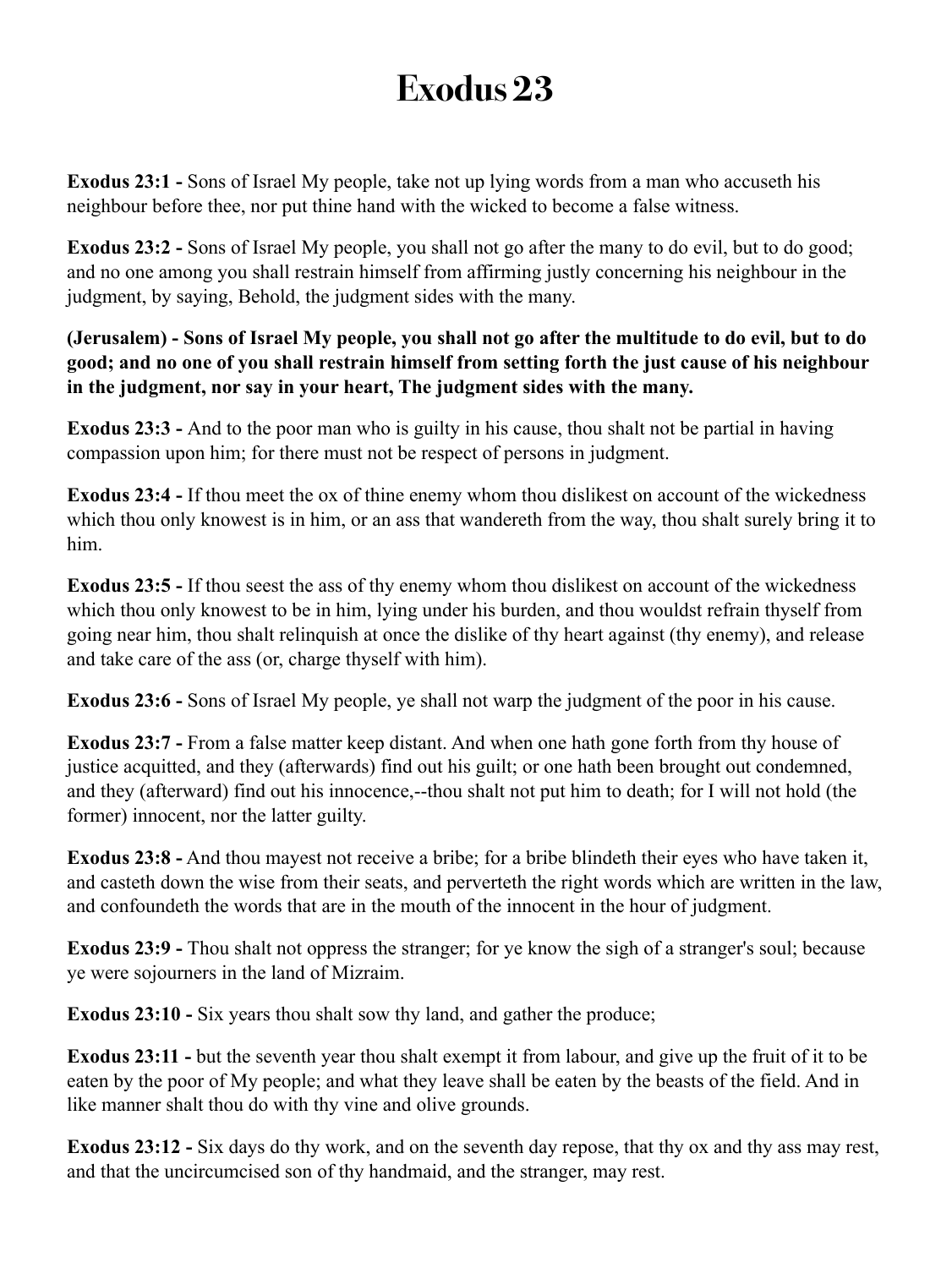**Exodus 23:13 -** And of all the precepts that I have spoken to you, be carefull; and the names of the idols of the Gentiles remember not, nor let them be heard upon your lips.

**Exodus 23:14 -** Three times in the year thou shalt keep festival before Me.

**Exodus 23:15 -** The feast of unleavened cakes thou shalt keep. Seven days thou art to eat unleavened bread, as I have instructed thee, in the time of the month of Abiba, because in it thou camest forth from Mizraim; and you shall not appear before Me empty.

**Exodus 23:16 -** And the feast of the harvest first-fruits of the work thou didst sow in the field; and the feast of gathering, at the end of the year, when thou hast gathered in thy work from the field.

**Exodus 23:17 - Three times in the year shall all thy males appear before Yahuah**  $3\frac{4}{3}\frac{7}{4}$  **the Ruler of** the world.

**Exodus 23:18 -** Sons of Israel My people, while there is leaven in your houses you may not immolate the bloody sacrifice of My Pascha; nor shall the fat of the sacrifice of My Pascha remain without the altar until morning, nor of the flesh that you eat in the evening.

**Exodus 23:19 -** The first of the choice fruits of thy ground thou shalt bring to the sanctuary of Yahuah 3. 3. At a thy Alahim. My people of the house of Israel, you are not permitted to dress or to eat of flesh and milk mingled together, lest I be greatly displeased; and I prepare you the wheat and the straw together for your food.

**Exodus 23:20 -** Behold, I will send an Angel before thee, to keep thee in the way, and to bring thee in to the place of My habitation which I have prepared.

**Exodus 23:21 -** Be circumspect before Him, and obey His word, and be not rebellious against His words; for He will not forgive your sins, because His word is in My Name.

**Exodus 23:22 -** For if thou wilt indeed hearken to His Word, and do all that I speak by Him, I will be the enemy of thy enemy, and will trouble them who trouble thee.

**Exodus 23:23 -** For My Angel shall go before thee, and bring thee to the Amoraee, and Pherizaee, and Kenaanaee, Hivaee, and Jebusaee; and I will destroy them.

**Exodus 23:24 -** Thou shalt not worship their idols, nor serve them, nor do after their evil works; but thou shalt utterly demolish the house of their worship, and break the statues of their images.

Exodus 23:25 - And you shall do service before Yahuah  $3\frac{4}{3}\frac{7}{3}\frac{1}{2}$  our Alahim and He will bless the provision of thy food and thy drinks, and remove the bitter plague from among thee.

**Exodus 23:26 -** None shall be abortive or barren in thy land; the number of the days of thy life I will fulfil from day to day.

**Exodus 23:27 -** My terror will I send before thee, and will perturb all the peoples to whom thou comest, that thou mayest wage battle against them; and I will make all thy enemies turn back before thee.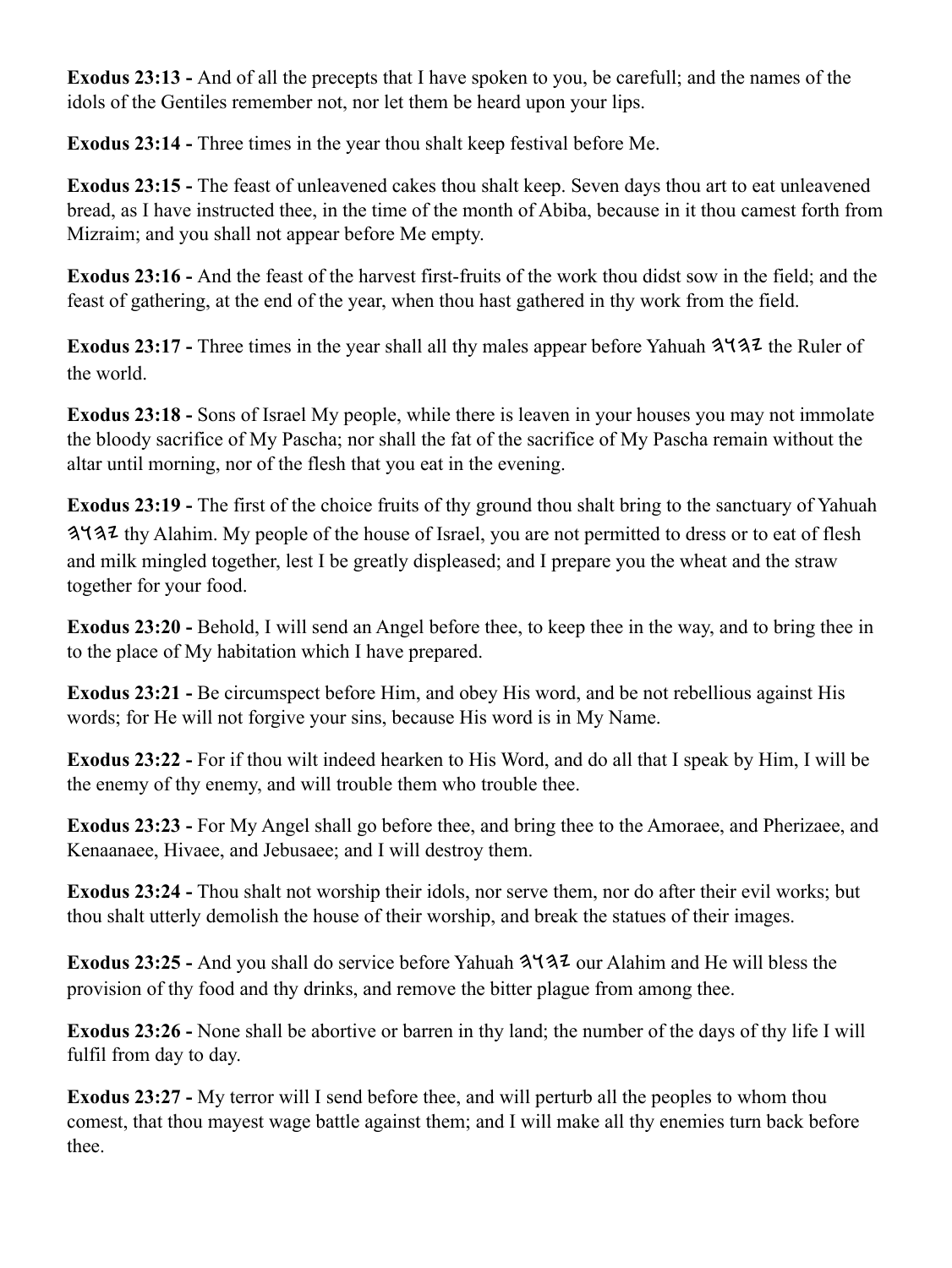**Exodus 23:28 -** And I will send the hornet before thee to drive out the Hivaee, and Kenaanaee, and Hitaee, from before thee.

**Exodus 23:29 -** I will not expel them before thee in one year, lest the land become a wilderness, and the beasts of the field multiply upon thee, when they come to eat their carcasses, and injure thee.

**Exodus 23:30 -** By little and little I will drive them out before thee, until thou art increased, and inherit the land.

**Exodus 23:31 -** And I will set thy boundary from the sea of Suph, to the sea of the Philistaee, and from the desert unto the Pherat; for I will deliver into your hand all the inhabitants of the land, and thou shalt drive them out from before thee.

**Exodus 23:32 -** Thou shalt make no covenant with them, nor with their idols.

**Exodus 23:33 -** Thou shalt not let them dwell in thy land, lest they cause thee to err, and to sin before Me, when thou dost worship their idols; for they will be a stumbling-block to thee.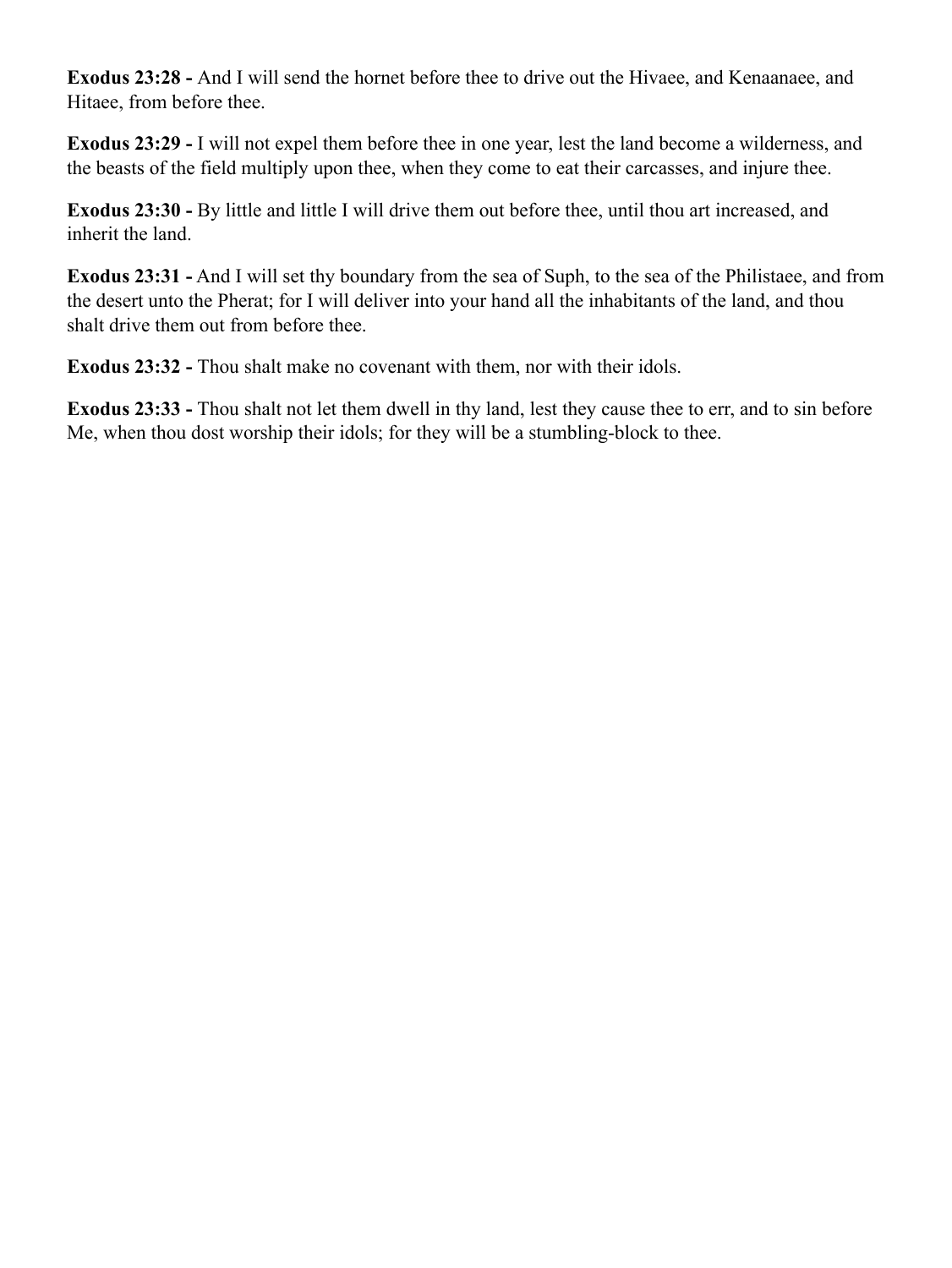**Exodus 24:1 -** And Michael, the Prince of Wisdom, said to Mosheh on the seventh day of the month, Come up before Yahuah  $3\frac{4}{3}$ , thou and Aharon, Nadab and Abihu, and seventy of the elders of Israel, and worship at a distance.

Exodus 24:2 - And Mosheh alone shall approach before Yahuah  $3\frac{4}{3}\cdot\pi$ ; but they shall not draw nigh, nor may the people come up with him.

Exodus 24:3 - And Mosheh came and set before the people all the words of Yahuah  $3\frac{4}{3}\frac{7}{2}$ , and all the judgments. And all the people answered with one voice, and said, All that Yahuah  $3\frac{4}{3}$  hath spoken we will do.

Exodus 24:4 - And Mosheh wrote the words of Yahuah  $3\frac{4}{3}$ , and arose in the morning and builded an altar at the lower part of the mountain; and twelve pillars for the twelve tribes of Israel.

**Exodus 24:5 -** And he sent the firstborn of the sons of Israel,-for until that hour had the firstborn had the (office of performing) worship, the tabernacle of ordinance not (as yet) being made, nor the priesthood given unto Aharon; and they offered burnt offerings and consecrated oblations of oxen before Yahuah 3437

**Exodus 24:6 -** And Mosheh took half of the blood of the offering, and put it in basins, and half of the blood of the offering he sprinkled upon the altar.

**Exodus 24:7 -** And he took the Book of the Covenant of the Law and read before the people; and they said, All the words which Yahuah  $3\frac{4}{3}$  hath spoken we will perform and obey.

**Exodus 24:8 -** And Mosheh took half of the blood which was in the basins, and sprinkled upon the altar, to expiate the people, and said, Behold, this is the blood of the Covenant which Yahuah hath made with you upon all these words.

**Exodus 24:9 -** And Mosheh and Aharon, Nadab and Abihu, and seventy of the elders of Israel, went up.

**Exodus 24:10 -** And Nadab and Abihu lifted up their eyes, and saw the glory of the Alahim of Israel; and under the footstool of His feet which was placed beneath His throne, was like the work of sapphire stone a memorial of the servitude with which the Mizraee had made the children of Israel to serve in clay and bricks, (what time) there were women treading clay with their husbands; the delicate young woman with child was also there, and made abortive by being beaten down with the clay. And thereof did Gabriel, descending, make brick, and, going up to the heavens on high, set it, a footstool under the cathedra of Yahuah  $3\frac{1}{3}$  of the world whose splendour was as the work of a precious stone, and as the power of the beauty of the heavens when they are clear from clouds.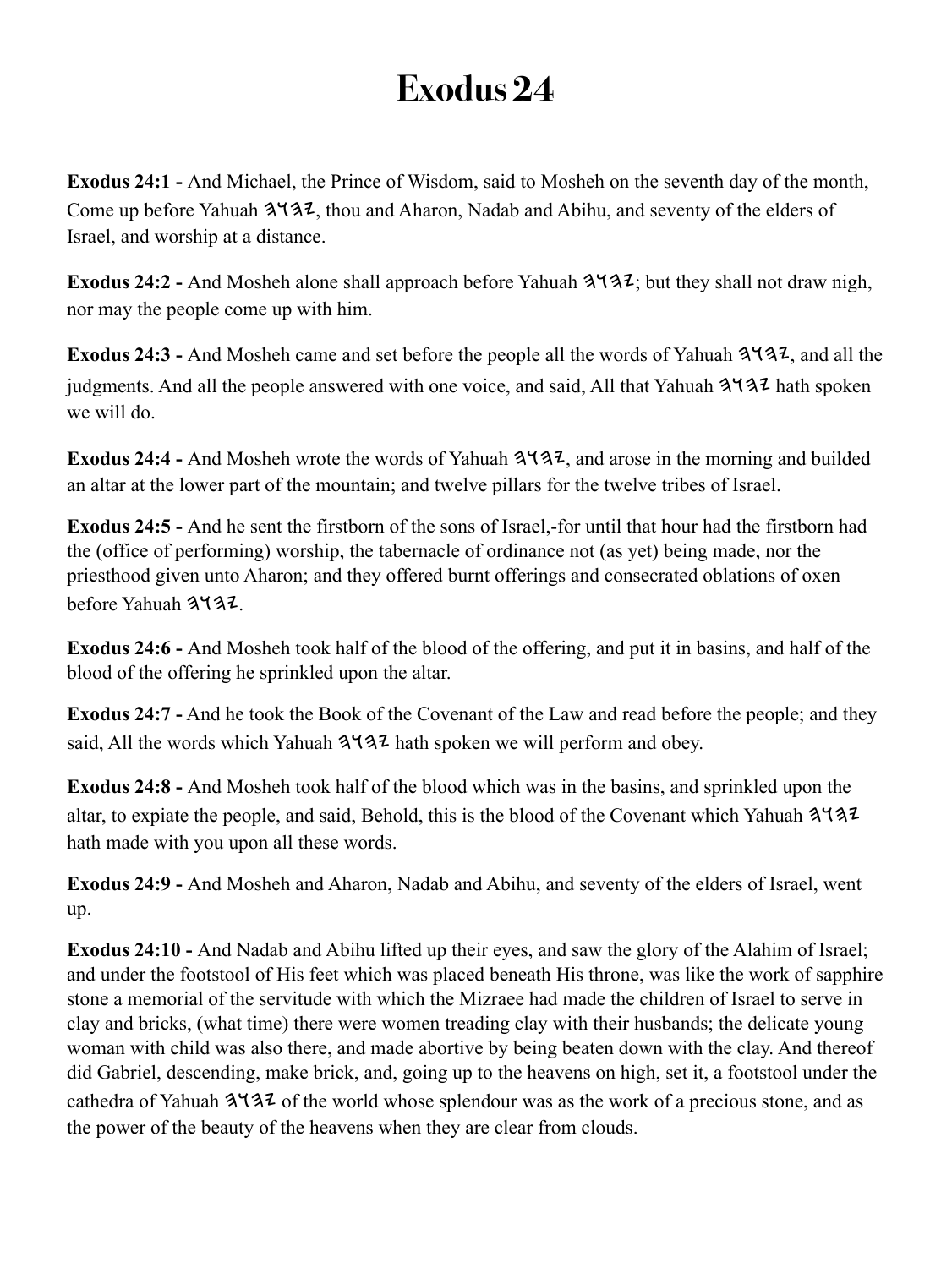#### **(Jerusalem) - The footstool of His feet as the work of pure sapphire stones, and as the aspect of the heavens when they are cleared from clouds.**

**Exodus 24:11 -** But upon Nadab and Abihu, the comely young men, was the stroke not sent in that hour, but it awaited them on the eighth day for a retribution to destroy them; but they saw the glory of the Presence of Yahuah  $3137$ , and rejoiced that their oblations were received with favour, and so did eat and drink.

Exodus 24:12 - And Yahuah  $3\sqrt{3}z$  said to Mosheh, Ascend before Me at the mount, and I will there give thee the tables of stone on which I have set forth the rest of the words of the Law, and the six hundred and thirteen precepts which I have written for their instruction.

**Exodus 24:13 -** And Mosheh arose and Jehoshua his minister; and Mosheh went up to the mountain on which was revealed the glory of the Presence of Yahuah  $3\sqrt{3}z$ .

**Exodus 24:14 -** And to the sages he had said, Expect us here, at the time of our return to you; and, behold, Aharon and Hur are with you; if there be any matter of judgment, bring it to them.

**Exodus 24:15 -** And Mosheh went up into the mount, and the Cloud of Glory covered the mount.

**Exodus 24:16 -** And the glory of Yahuah  $3\frac{4}{3}\frac{7}{3}\$  Presence abode upon the mountain of Sinai, and the Cloud of Glory covered it six days. And on the seventh day He called to Mosheh from the midst of the Cloud.

**Exodus 24:17 -** And the appearance of the splendour of the glory of Yahuah  $3\frac{4}{3\sqrt{2}}$  was as burning fire with flashes of devouring fire; and the sons of Israel beheld and were awe-struck.

**Exodus 24:18 -** And Mosheh entered into the midst of the Cloud, and ascended the mountain; and Mosheh was upon the mountain forty days and forty nights, learning the words of the Law from the mouth of the Holy One, whose Name be praised.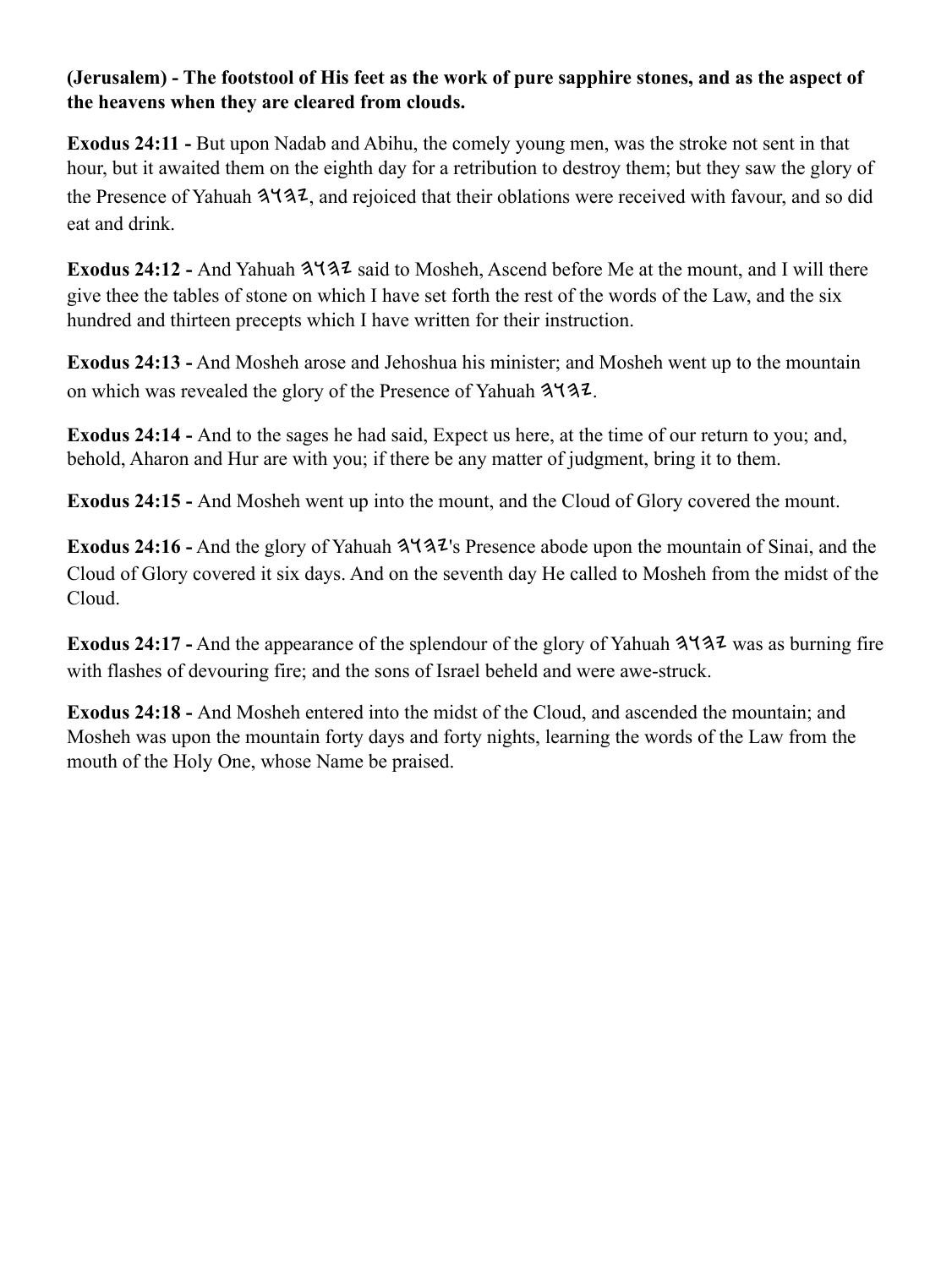**Exodus 25:1 -** And Yahuah  $3\sqrt{32}$  spake with Mosheh, saying,

**Exodus 25:2 -** Speak unto the children of Israel, that they shall set apart (take) before me a Separation: of every one whose heart is willing, but not by constraint, ye shall take my separation.

**Exodus 25:3 -** And this is the separation which you shall take of them: gold, and silver, and brass;

**Exodus 25:4 -** and hyacinth, and purple, and crimson, and fine linen; and goats' skins,

**Exodus 25:5 -** and skins of rams dyed red, and purpled skins, and woods of sittin,

**Exodus 25:6 - and olive oil for the light, and aromatics for the confection of the pure anointing oil,** and of the fragrant incense;

**Exodus 25:7 - gems of beryl that are gems of perfection, for engraving and insertion in the ephoda and** in the breastplate.

**Exodus 25:8 -** And they shall make a Sanctuary to My Name, that My Presence may dwell among them.

**Exodus 25:9 -** According to all that I show thee, the likeness of the tabernacle and the likeness of all its vessels, so shalt thou make.

**Exodus 25:10 -** And they shall make an ark of sitta wood; two cubits and a half its length, a cubit and a half its breadth, and a cubit and a half its height.

**Exodus 25:11 -** And thou shalt cover it with pure gold within and without, and shalt make upon it a crown of gold round about.

**(Jerusalem) - A coronal of gold shall surround it.**

**Exodus 25:12 -** And thou shalt cast for it four rings of gold, and set them upon its four corners; two rings for one side, and two rings for the second side.

**Exodus 25:13 -** And thou shalt make staves of sitta wood, and cover them with gold;

**Exodus 25:14 -** and thou shalt introduce the staves into the rings on the sides of the ark, that the ark may be carried upon them.

**Exodus 25:15 -** The staves shall be inlaid in the rings of the ark, and not be removed from it.

**Exodus 25:16 -** And thou shalt put within the ark the Testament that I will give thee.

**Exodus 25:17 -** And thou shalt make a (kaphortha) mercy-seat of pure gold; two cubits and a half the length, and a cubit and a half the breadth, and its depth shall be a handbreadth (pusheka).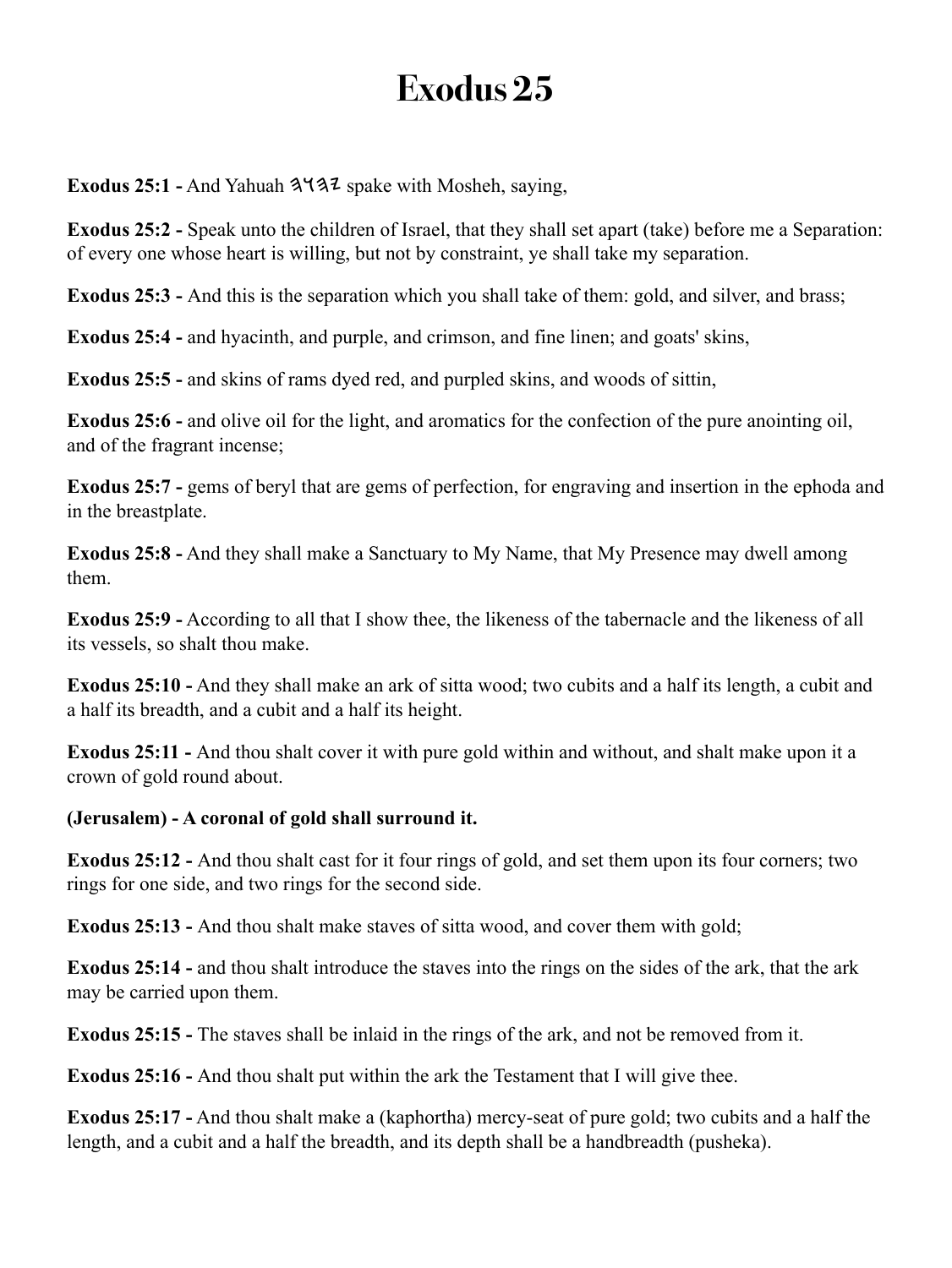**Exodus 25:18 -** And thou shalt make two kerubin, of pure beaten gold shalt thou make them on the two sides of the mercy-seat.

**Exodus 25:19 -** Thou shalt make one keruba on this side, and one keruba on that side of the mercyseat; you shall make the kerubaia on its two sides.

**Exodus 25:20 -** And the kerubaia shall stretch forth their wings above, their heads over against each other, their wings overshadowing the mercy-seat, and their faces over against each other; towards the mercy-seat shall be the faces of the kerubaia.

**Exodus 25:21 -** And thou shalt put the mercy-seat above upon the ark, and within the ark thou shalt lay the Tables of the Testament that I will give thee.

**Exodus 25:22 -** And I will appoint My Word with thee there, and will speak with thee from above the mercy-seat, between the two kerubaia that are over the ark of the testament, concerning all that I may command thee for the sons of Israel.

**Exodus 25:23 -** And thou shalt make a table of sitta wood; two cubits its length, and a cubit its breadth, and a cubit and a half its height.

**Exodus 25:24 -** And thou shalt overlay it with pure gold, and make for it a rim of gold round about.

**Exodus 25:25 -** And thou shalt make to it a border, a handbreadth high round about, and make a golden wreath for its border round about.

#### **(Jerusalem) - A border of a span surrounding.**

**Exodus 25:26 -** And thou shalt make for it four golden rings, and set the rings in its four corners which are at its four feet.

**Exodus 25:27 -** Over against the border shall the rings be, for the place of the staves, to carry the table.

**Exodus 25:28 -** And you shall make the staves of sittin woods, and cover them with gold, that they may carry the table upon them.

**Exodus 25:29 -** And thou shalt make its dishes and its spoons, its tankards and its measures, which are for the service of libation; of pure gold shalt thou make them.

**Exodus 25:30 -** And upon the table thou shalt set in order the interior bread before Me continually.

**Exodus 25:31 -** And thou shalt make a Candelabrum; of pure beaten gold shalt thou make the candelabrum; its base and shaft, its cups and apples and lilies, shall be of the same.

**Exodus 25:32 -** Six branches shall spread out from its sides; three branches of the candelabrum from one side, and three branches of the candelabrum on the second side.

**Exodus 25:33 -** Three calyxes adorned with their figurations on one branch, with apple and lily; and three calyxes adorned with their figurations on the other branch, with apple and lily: so for the six branches that spread out from the candelabrum.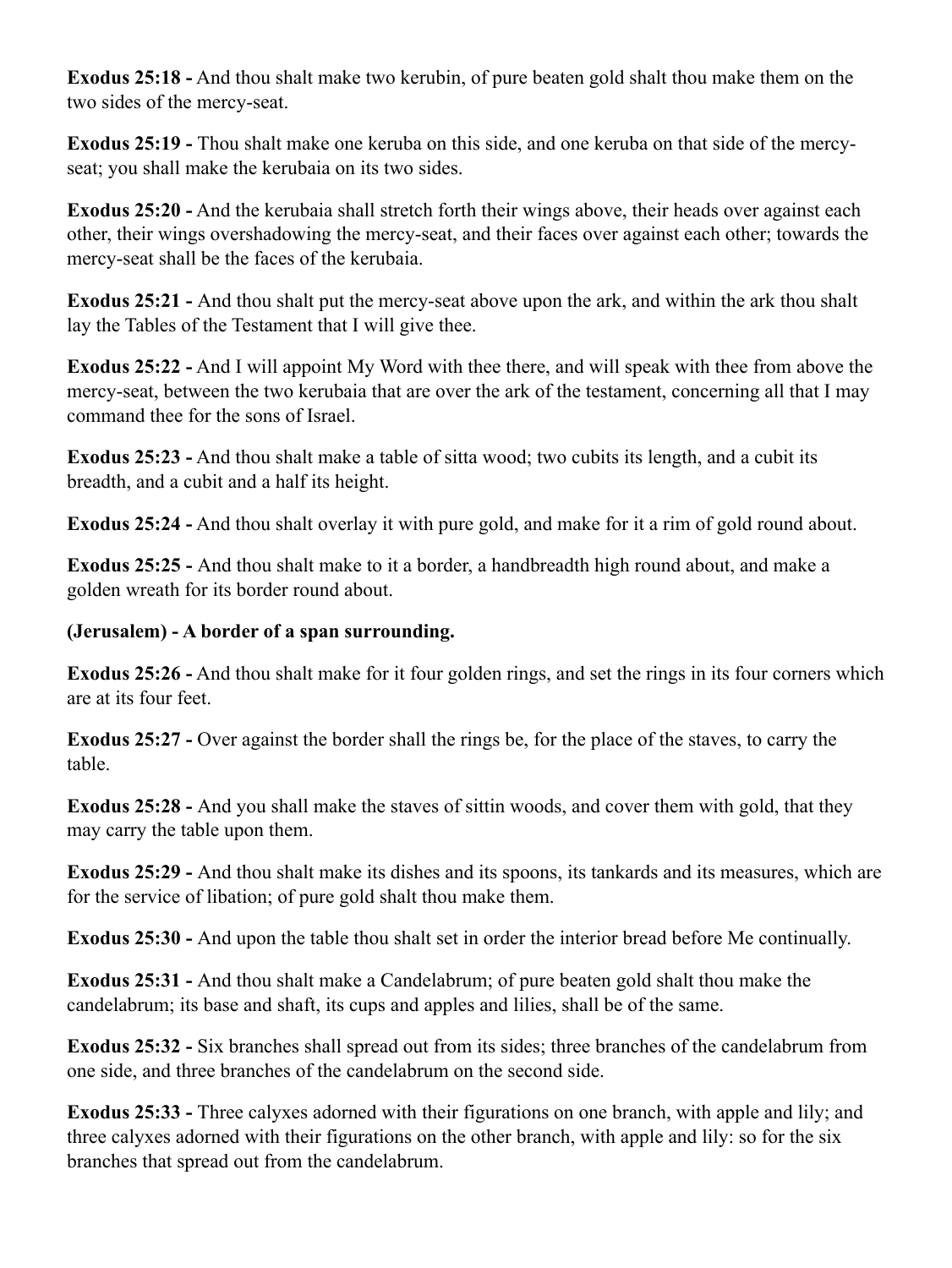**Exodus 25:34 -** And upon the candelabrum there shall be four calyxes adorned with their figurations, their apples and lilies.

**Exodus 25:35 -** And there shall be an apple under two branches of it, and an apple under two branches of it, and an apple under two branches of it, for the six branches which extend from the candelabrum.

**Exodus 25:36 -** Their apples and their branches shall be of the same; all of it one beaten work of pure gold.

**Exodus 25:37 -** And thou shalt make its seven lights, and the priest who ministers shall kindle the lights, that they may shine over upon its face.

**Exodus 25:38 -** And its snuffers and its shovels of pure gold.

**Exodus 25:39 -** Of a talent of pure gold shall he make it and all these its vessels. Exodus 25:40 And look thou, and make according to their forms which thou hast seen in the mount.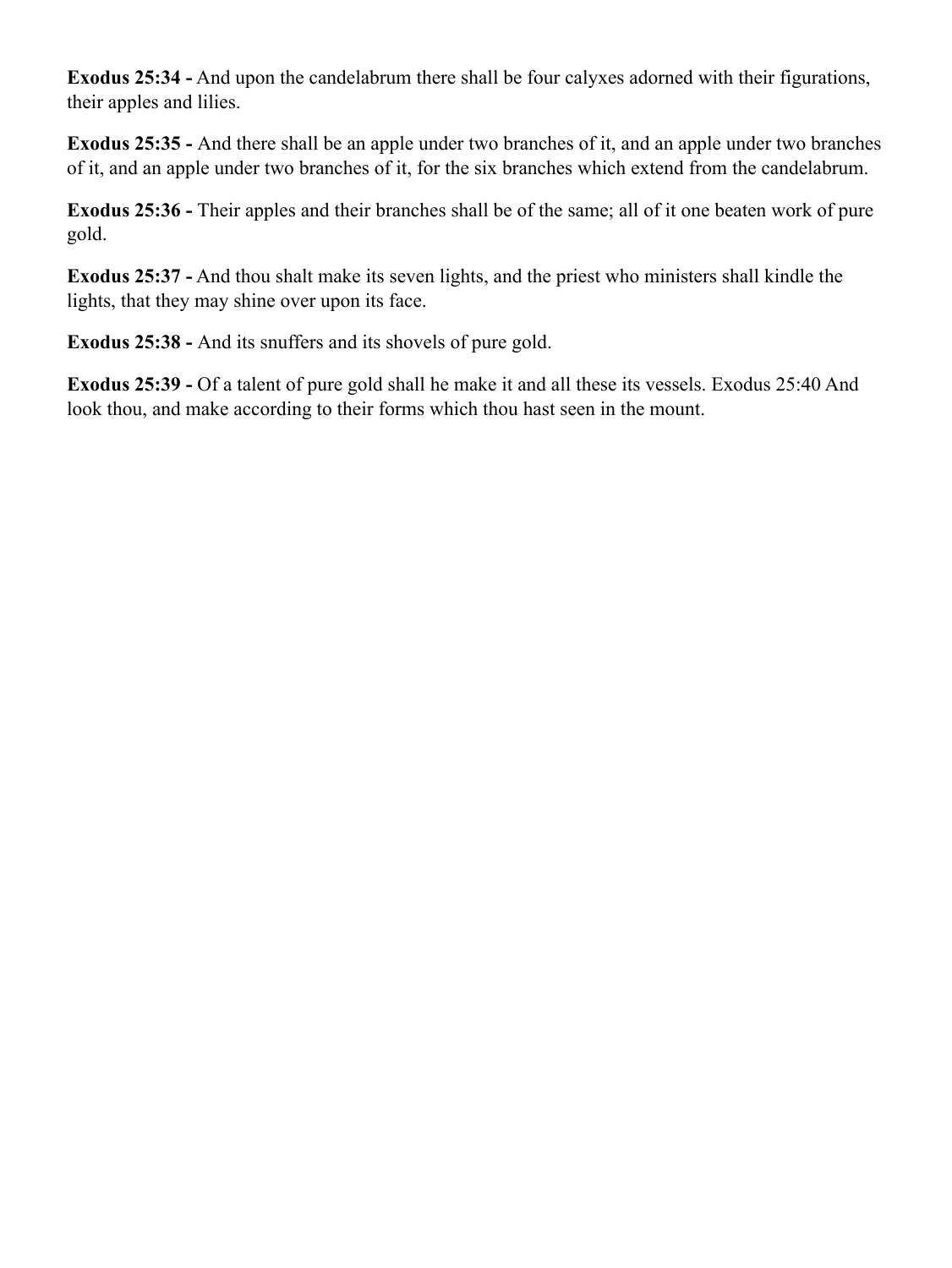**Exodus 26:1 -** And the Tabernacle thou shalt make with ten curtains of fine linen twined, and hyacinth, and purple, and crimson, with figures of kerubin; with the work of the artificer shalt thou make them.

**Exodus 26:2 -** The length of one curtain twenty and eight cubits, and the breadth of one curtain four cubits; the measure of one shall be that of all the curtains.

**Exodus 26:3 -** Five curtains shall be coupled one with another, and five other curtains coupled one with another.

**Exodus 26:4 -** And thou shalt make loops of hyacinth upon the edge of one curtain at the side in the place of coupling, and so shalt thou do in the edge of the second curtain in the place of conjoinment.

**Exodus 26:5 -** Fifty loops shalt thou make in one curtain, and fifty loops shalt thou make in the side of the second curtain in the place of conjoinment, so that the loops may answer one to the other.

**Exodus 26:6 -** And thou shalt make fifty taches of gold, and couple the curtains one with another with the taches, and the Tabernacle shall be conjoined to be one.

**Exodus 26:7 -** And thou shalt make curtains of goats' hair to extend over the tabernacle: twelve curtains thou shalt make them.

**Exodus 26:8 -** The length of one curtain thirty cubits, and the breadth of one curtain four cubits; and the measure of one (shall be that of each) of the eleven (other) curtains.

**Exodus 26:9 -** And thou shalt conjoin five curtains together, corresponding with the five books of the Law; and six curtains together, corresponding with the six orders of the Mishna; and shalt fold the sixth curtain over the front of the tabernacle.

**Exodus 26:10 -** And thou shalt make fifty loops upon the edge of one curtain at the side of the place of coupling; and fifty loops in the edge of the second curtain at the place of coupling.

**Exodus 26:11 -** And thou shalt make taches of brass, fifty, and put the taches into the loops, and conjoin the tabernacle, that it may be one.

**Exodus 26:12 -** And the surplus which remaineth of the curtains of the Tabernacle, the half curtain which remaineth, thou shalt spread over the hinder part of the Tabernacle.

#### **(Jerusalem) - And the surplus.**

**Exodus 26:13 -** And the cubit here and the cubit there, of that which remaineth in the curtains of the tabernacle, shall hang over the sides of the tabernacle here and there, to cover it.

**Exodus 26:14 -** And thou shalt make a covering for the tabernacle of rams' skins dyed red, and a covering of purple skins above.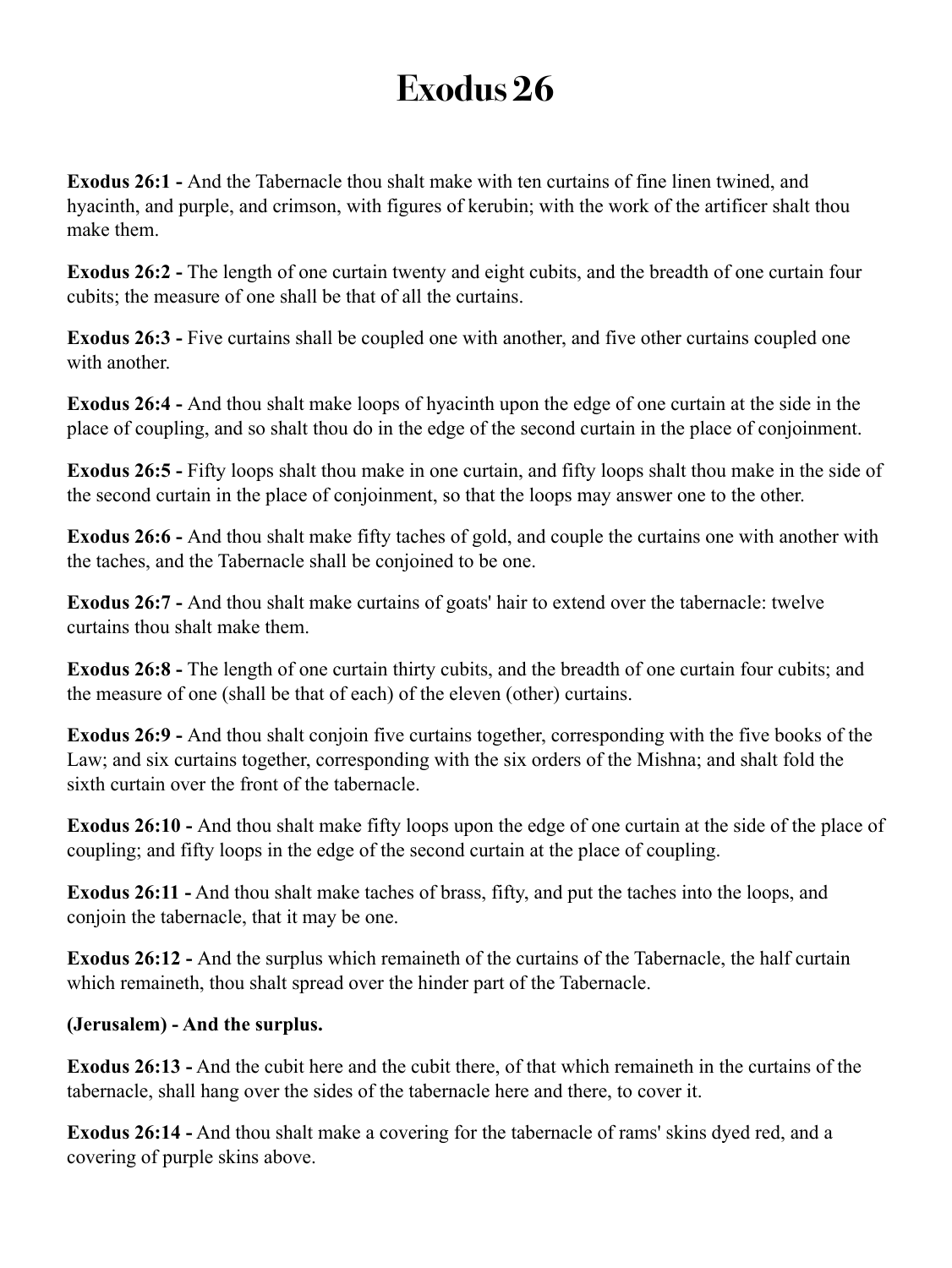**Exodus 26:15 -** And thou shalt make the boards of the tabernacle of sittin woods; they shall stand up, after the manner of their plantation.

**(Jerusalem) - Slabs.**

**Exodus 26:16 -** Ten cubits the length of the board, and a cubit and a half the breadth of one board**.**

**Exodus 26:17 -** Two tenons to one board, each in its side answering to the other: so shalt thou do for all the boards of the tabernacle.

**Exodus 26:18 -** And thou shalt make the boards of the tabernacle, twenty boards towards the wind on the south side.

**Exodus 26:19 -** And thou shalt make forty bases of silver beneath the twenty boards; two bases beneath one board with its two tenons, and two bases under the other board with its two tenons.

**Exodus 26:20 -** And for the second side of the tabernacle towards the north wind twenty boards,

**Exodus 26:21 -** and their forty bases of silver; two bases under one, and two bases under the other board.

**(Jerusalem) - Bases of silver.**

**Exodus 26:22 -** And for the side of the tabernacle westward thou shalt make six boards.

**Exodus 26:23 -** And two boards shalt thou make at the corners of the tabernacle at their ends.

**Exodus 26:24 -** And they shall be conjoined beneath, and in one manner shall be conjoined at their heads, with one ring; so shall it be with them both; for the two corners shall all they be.

**Exodus 26:25 -** And there shall be eight boards and their silver bases; sixteen bases; two bases under one board, and two bases under another board.

**Exodus 26:26 -** And thou shalt make bars of sittin woods, five for the boards of one side of the tabernacle,

**Exodus 26:27 -** and five bars for the boards of the second side of the tabernacle, and five bars for the side of the tabernacle at their extremity towards the west,

### **(Jerusalem) - And five bars for the boards of the side of the tabernacle stretching to the west.**

**Exodus 26:28 -** And the middle bar in the midst of the boards passing from end to end shall be from the tree which Abraham planted in Beara of Sheba: for when Israel had crossed the sea, the angels cut down the tree and cast it into the sea, and it floated on the face of the waters. And an angel proclaimed, and said, This is the tree which Abraham planted in Beara of Sheba, and prayed there in the name of the Word of Yahuah  $3137$ . And the sons of Israel shall take and make thereof the middle bar, seventy cubits in length, and with it shall wondrous things be done: for when they have reared up the tabernacle, it shall go round it like a serpent among the boards of the tabernacle and when they take it down, it shall become straight as a rod.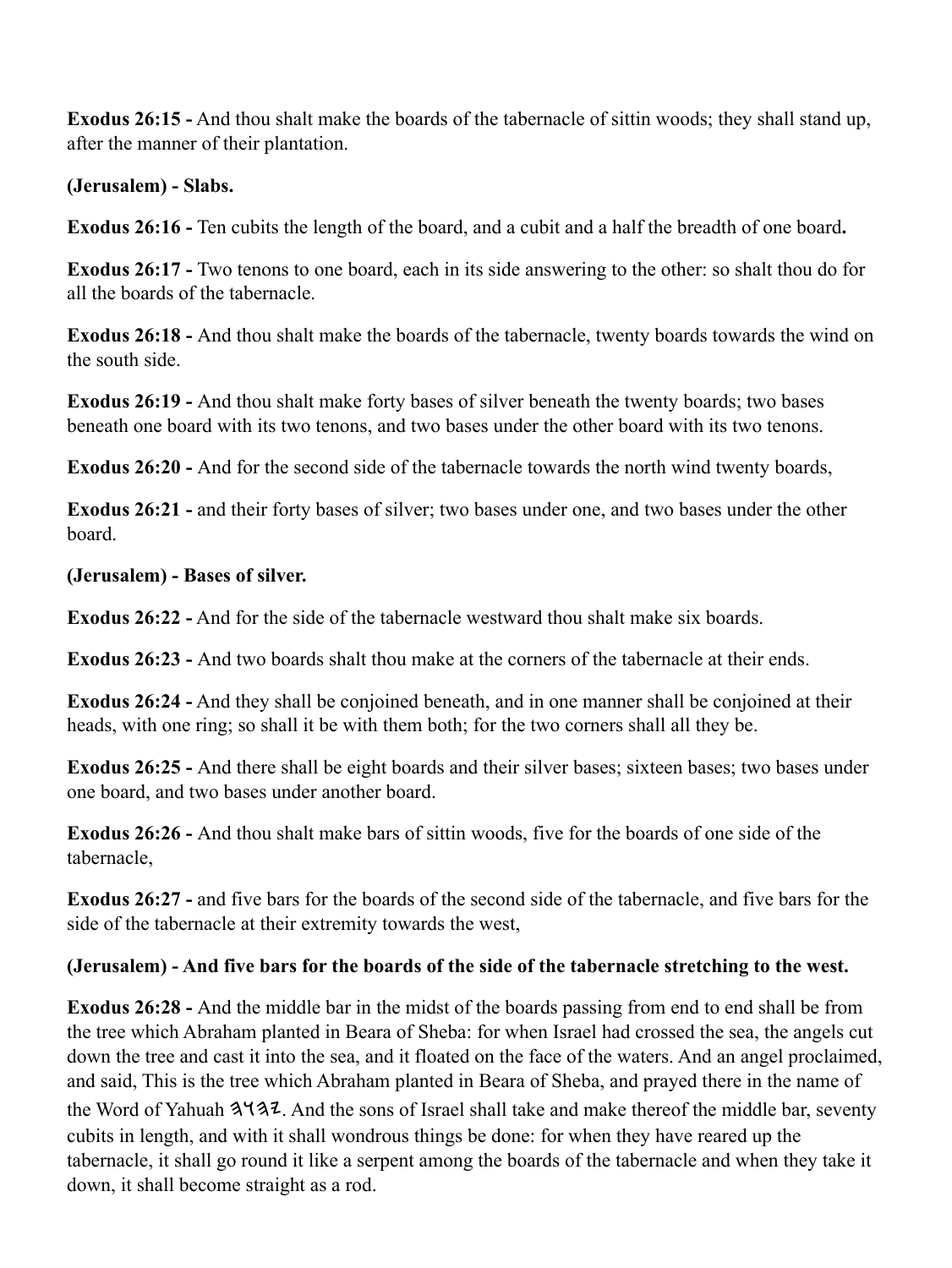**Exodus 26:29 -** And the boards thou shalt overlay with gold, and make of gold their rings for the place of the bars, and shalt overlay the bars with gold.

**Exodus 26:30 -** And thou shalt rear the tabernacle according to the manner showed thee in the mountain.

**Exodus 26:31 -** And thou shalt make a veil of hyacinth, and purple, and crimson, and fine linen entwined; the work of the artificer shalt thou make it, with figures of kerubin.

**Exodus 26:32 -** And thou shalt range it upon four pillars of sitta, covered with gold, their hooks of gold, upon four bases of silver.

### **(Jerusalem) - And their hooks of gold.**

**Exodus 26:33 -** And thou shalt place the veil under the taches, and bring in thither within the veil the ark of the testament: and thou shalt spread the veil for you between the Holy and the Holy of Holies.

**Exodus 26:34 -** And thou shalt place the mercy-seat with the kerubaia produced of beaten work for it in the Holy of Holies.

**Exodus 26:35 -** And thou shalt set the Table outside of the veil, and the Candelabrum over against the table on the southern side of the tabernacle; but the table thou shalt arrange on the northern side.

**Exodus 26:36 -** And thou shalt make a curtain for the door of the tabernacle, of hyacinth, purple, and crimson, and fine linen twined, the work of the embroiderer.

**Exodus 26:37 -** And thou shalt make for the curtain five pillars of sitta, and cover them with gold, and their nails shall be of gold; and thou shalt cast for them five bases of brass.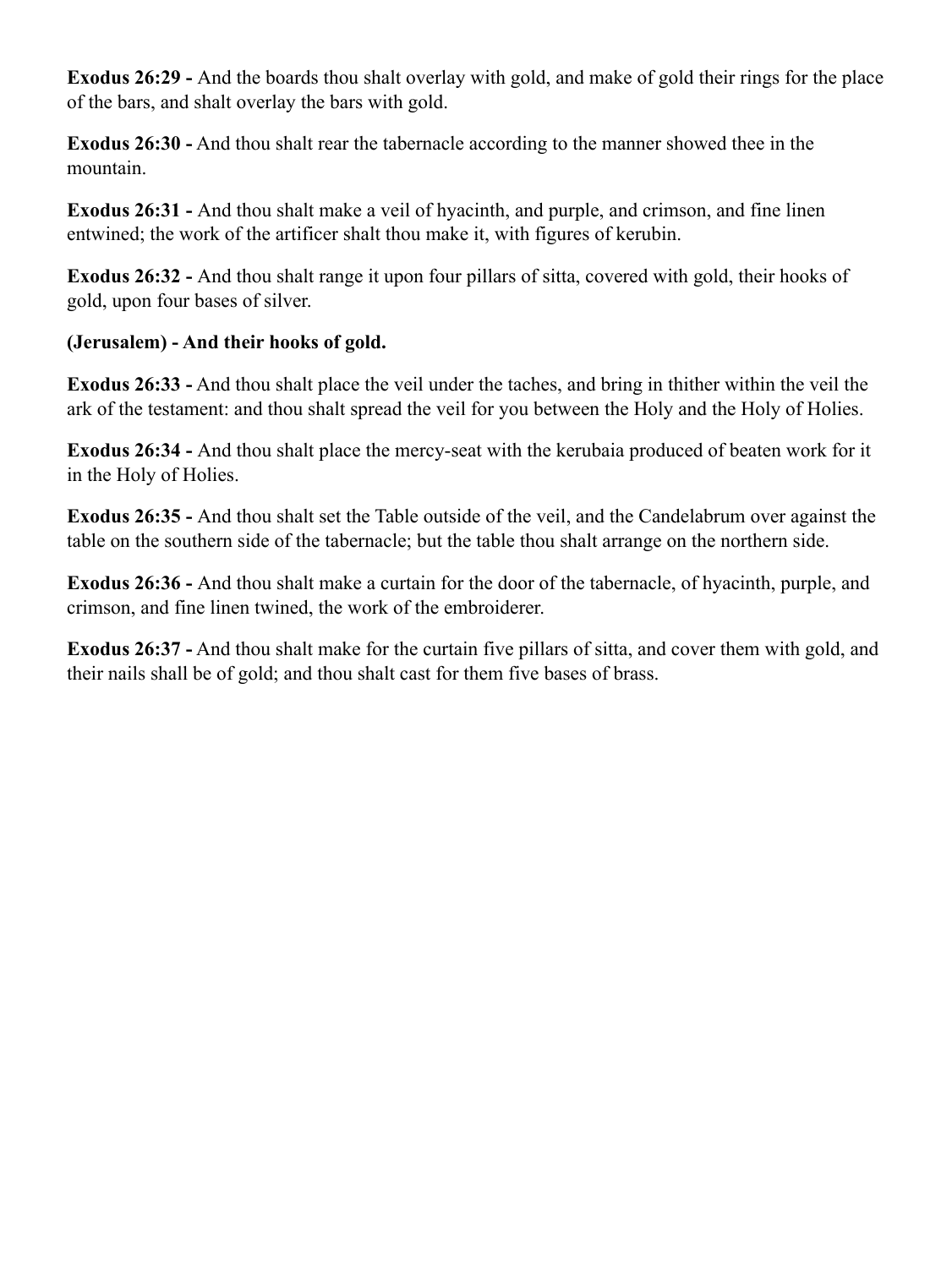**Exodus 27:1 -** And thou shalt make the Altar of woods of sitta; five cubits the length, and five cubits the breadth: square shall be the altar, and its height three cubits.

**Exodus 27:2 -** And thou shalt make its horns upon its four corners: the, horns shall be of it, they shall rise upward, and thou shalt cover it with brass.

**Exodus 27:3 -** And thou shalt make its pots to carry away its ashes and its shovels, and its basins, and its thuribles; all its vessels thou shalt make of brass.

### **(Jerusalem) - And thou shalt make its pots to carry its ashes, and its scoops and basins, and its fleshhooks, and its thuribles; all its vessels thou shalt make of brass.**

**Exodus 27:4 -** And thou shalt make for it a grate of network of brass, and upon the network four brass rings upon its four corners.

### **(Jerusalem) - A grate.**

**Exodus 27:5 -** And thou shalt place it under the surroundings of the altar, beneath, that the network may be to the middle of the altar, that, if any fragment or fiery coal fall from the altar, it may fall upon the grate, and not touch the ground, and that the priests may take it from the grate, and replace it upon the altar.

**Exodus 27:6 -** And thou shalt make staves of sittin woods, and overlay them with brass;

**Exodus 27:7 -** and thou shalt place the staves within the rings, and the staves shall be on the two sides of the altar in carrying the altar,

**Exodus 27:8 -** hollow: (with) boards filled with dust shalt thou make it; according to what showed thee in the mountain, so shall they make.

**Exodus 27:9 -** And thou shalt make the court of the tabernacle. For the southern side shall be hangings of fine linen twined; a hundred cubits the length for one side.

#### **(Jerusalem) - Hangings.**

**Exodus 27:10 -** And its pillars twenty, and their foundations twenty, of brass; the looks of the pillars, and their rods, of silver.

**Exodus 27:11 -** And so for the northern side, for length, the hangings a hundred (cubits) long, and their pillars twenty, and their foundations twenty, of brass; the hooks of the pillars, and their rods, of silver.

**Exodus 27:12 -** And for the breadth of the court on the western side, the hangings shall be fifty cubits; their columns ten and their foundations ten.

**Exodus 27:13 - And for the breadth of the eastern side eastward fifty cubits;**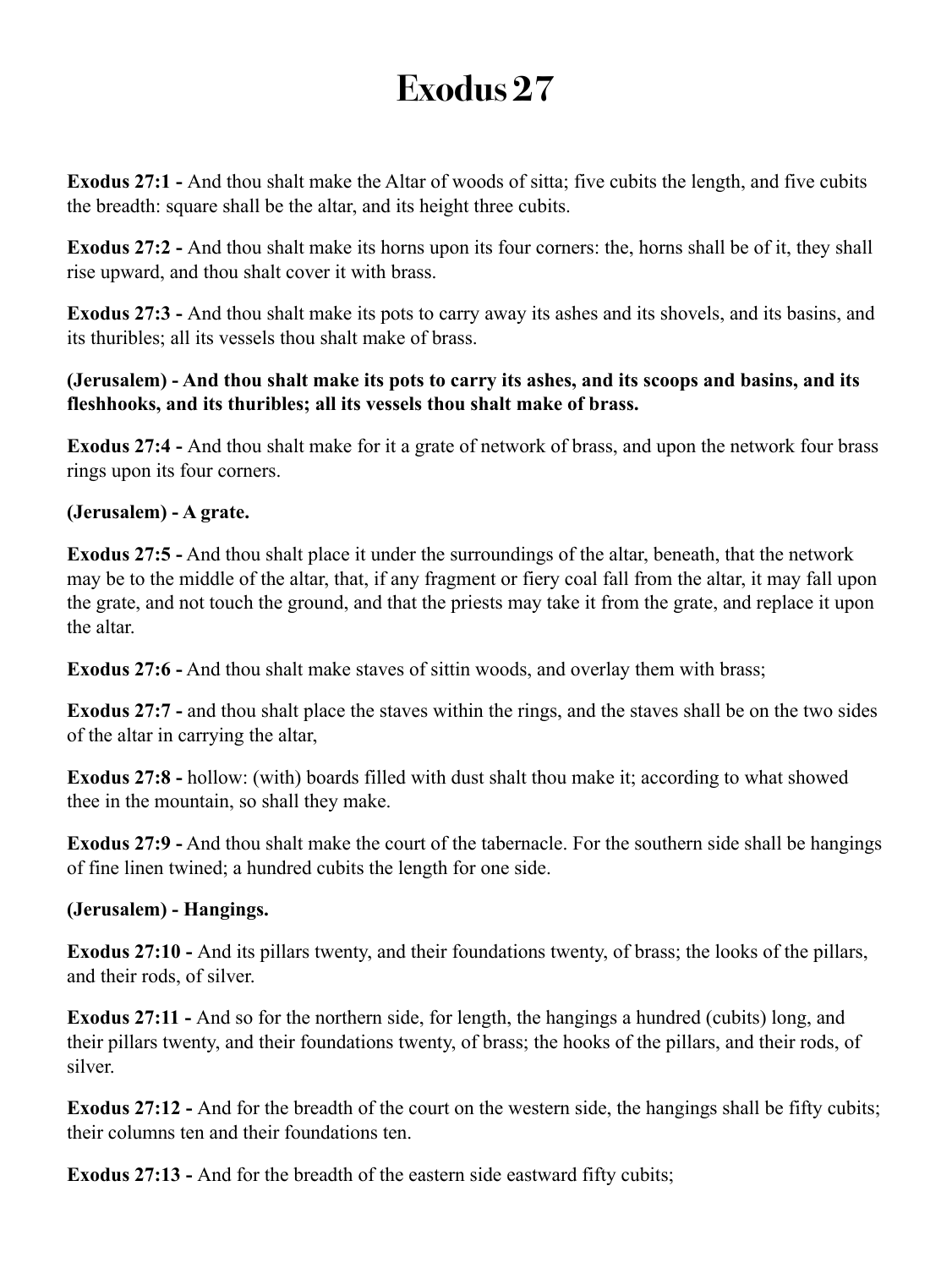**Exodus 27:14 -** and fifteen cubits the hangings of the side, their pillars three and the their foundations three.

## **Exodus 27:15 -**

**Exodus 27:16 -** And for the door of the court shall be a veil of ten cubits of hyacinth, and purple, and crimson, and fine linen twined, of embroidered work; their pillars four, and their foundations four.

**Exodus 27:17 -** All the pillars of the court round about shall be united with silver rods; their hooks of silver, and their foundations of brass.

**Exodus 27:18 -** The length of the court one hundred cubits, and the breadth fifty on the west and fifty on the east, and the height five cubits, of fine linen twined, and their foundations of brass.

**Exodus 27:19 -** All the vessels of the tabernacle in all its service, and all the pins of the court around, of brass.

**Exodus 27:20 -** And thou shalt instruct the sons of Israel to bring the pure olive oil, beaten, for illumination, that the lamps may burn continually.

**Exodus 27:21 -** In the tabernacle of the covenant, without the veil that is before the testimony, Aharon and his sons shall set it in order from evening until morning before Yahuah  $3\sqrt{3}z$ , an everlasting statute to your generations of the house of Israel.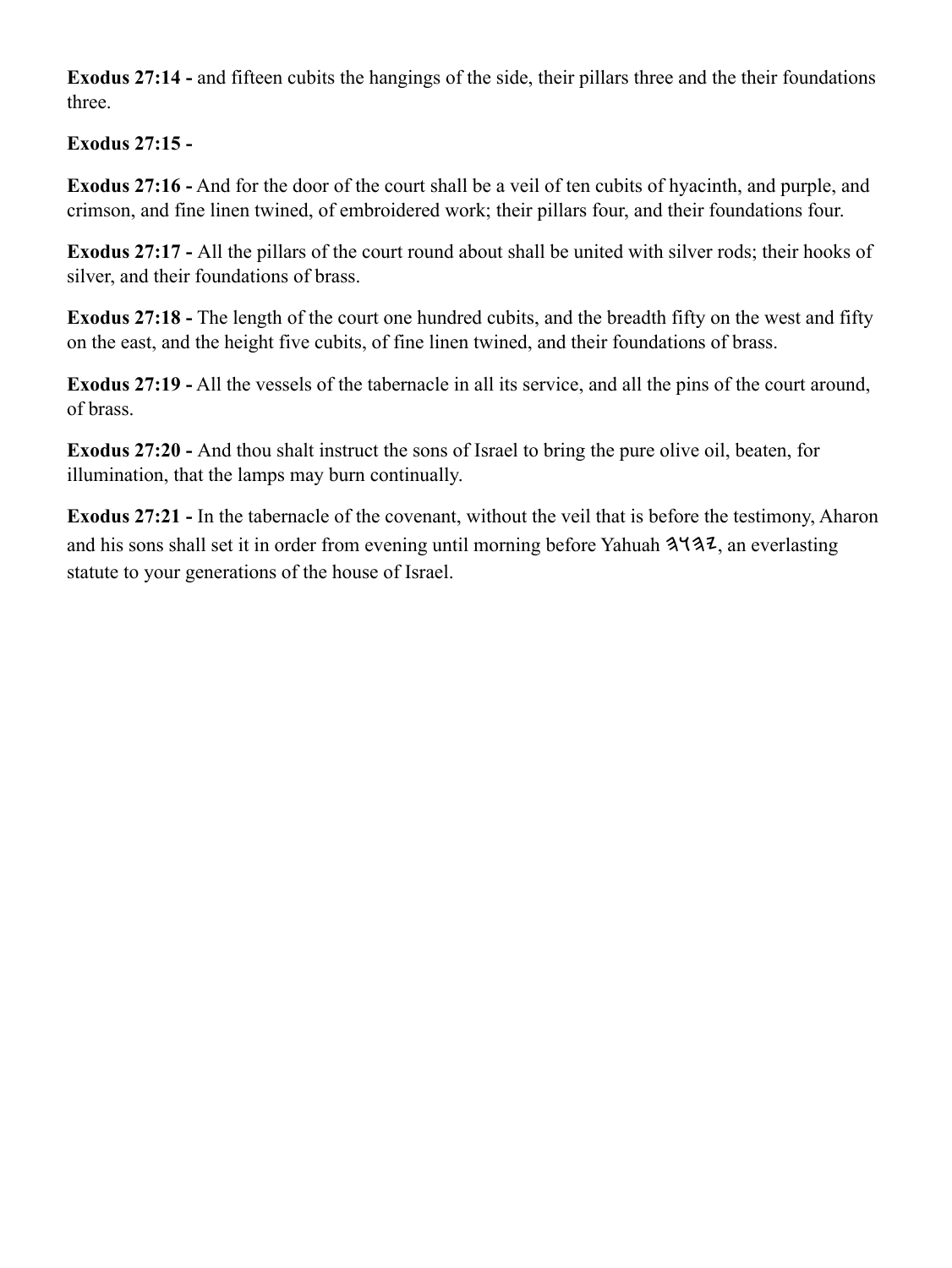**Exodus 28:1 -** And thou, bring near to thee Aharon thy brother, and his sons with him, from among the sons of Israel, to minister before Me: Aharon, Nadab, and Abihu, Elazar and Ithamar, the sons of Aharon.

**Exodus 28:2 -** And thou shalt make garments of holiness for Aharon thy brother, for glory and for praise.

**Exodus 28:3 -** And thou shalt speak with all who are wise of heart, and whom I have filled with the spirit of wisdom, that they make the vestments of Aharon to consecrate him to minister before Me.

**Exodus 28:4 -** And these are the vestments they shall make: the breastplate and ephoda, and the robe, and the embroidered tunics, the mitres and girdles; and they shall make the holy garments for Aharon thy brother, and for his sons, to minister before Me.

**Exodus 28:5 -** And they shall take from their treasures gold, and hyacinth, and purple, and crimson, and fine linen.

**Exodus 28:6 -** And they shall make the ephod of hyacinth, and purple, and crimson, and fine linen, twined, the work of the artificer.

**Exodus 28:7 -** Two shoulder (pieces) shall it have, conjoined to its two sides, and (so) it shall be united.

**Exodus 28:8 -** And the ornamented girdle which is to be upon it shall be of the same work; of gold, hyacinth, purple, and crimson, and fine twined linen, shall it be.

**Exodus 28:9 -** And thou shalt take two gems of onyx, and engrave upon them the names of the sons of Israel.

**Exodus 28:10 -** Six of their names shall be engraven upon one gem, and the six remaining names upon the second gem; they shall be set in the order of their nativity.

**Exodus 28:11 -** The engraved gems shall be the work of the artificer, engraven, and the engraving be distinct as the engraving of a ring;

**Exodus 28:12 -** thou shalt engrave the two gems according to the names of the sons of Israel in their work round about; inset in gold shalt thou make them. And thou shalt fix the two gems upon the shoulders of the ephod, to be set for a memorial of righteousness for the sons, of Israel; and Aharon shall bear the names of the sons of Israel upon his two shoulders for a memorial.

**Exodus 28:13 -** And thou shalt make the sockets of gold.

**Exodus 28:14 -** And two chains of pure gold, measured shalt thou make them, of twisted work, and insert the twisted chains in the sockets.

**(Jerusalem) - Chains.**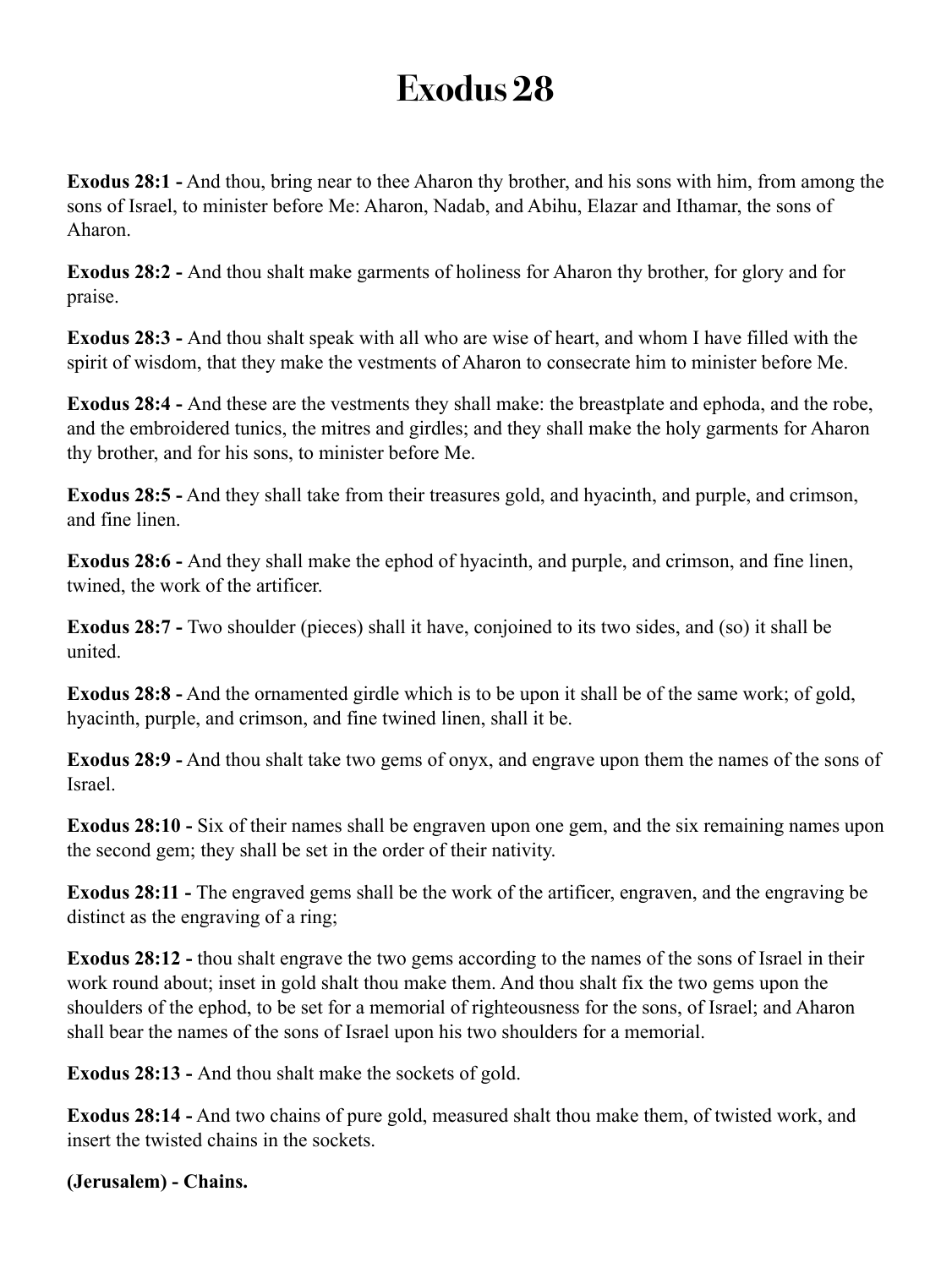**Exodus 28:15 -** And thou shalt make the BREASTPLATE OF JUDGMENT, by which are made known the judgments that are hidden from the judges; and the order of the victories of their battles, and amends that are made for the judges; the work of the artificer; as the work of the ephod, thou shalt make it; of gold, hyacinth, and purple, and crimson, and fine linen twined, thou shalt make it.

**Exodus 28:16 -** Square shall it be, doubled; a span its length, and a span its breadth.

## **(Jerusalem) - A handsbreadth**

**Exodus 28:17 -** And thou shalt fill it with a fulness of precious stones: four rows of precious gems, answering to the four regions of the world. The first row, carnelian, topaz, carbuncle; and on them shall be engraven and expressed the names of the tribes Reuben, Shemeon, and Levi.

## **(Jerusalem) - And thou shalt fill it with a filling of stones, four rows of precious stone; the first row, carnelian, and topaz, and carbuncle; written with expression upon it (shall be) the name of the three tribes, Reuben, Shemeon, Levi.**

**Exodus 28:18 -** And the name of the second row, smaragd, and sapphire and chalcedony; and upon them shall be engraven and expressed the names of the three tribes, Jehuda, Dan, and Naphtali.

## **(Jerusalem) - And the second row, carbuncle, and sapphire, and amethyst; in writing expressed upon them, the name of the three tribes, Jehudah, Issakar, and Zebulon.**

**Exodus 28:19 -** And the name of the third row, ligure, and agate, and amethyst; and upon them shall be written and expressed the names of three tribes, Gad, and Asher, and Issakar.

## **(Jerusalem) - And third row, ligure, and beryl, and smaragd; written expressly upon them (shall be) the name of the three tribes, Dan, Naphtali, and Gad.**

**Exodus 28:20 -** And the name of the fourth row, chrysolite, onyx, and jasper; and upon them shall be written and expressed the names of three tribes, Zebulon, Joseph, and Benjamin. Set in gold shall they be, in their completeness.

## **(Jerusalem) - And the fourth row, chrysolite, bdellium, and margelite.**

**Exodus 28:21 -** And the jewels shall be taken according to the names of the sons of Israel, twelve are they according to their names, engraven and set forth as the engraving of a ring; the gem of each man according to his name: (so) shall they be for the twelve tribes.

## **(Jerusalem) - Written expressly upon them shall be the name of the three tribes, Asher, Joseph, and Benjamin: socketed in gold shall they be, in their completeness.**

**Exodus 28:22 -** And thou shalt make upon the breastplate measured chains of twisted work of pure gold,

**Exodus 28:23 -** and shalt make upon the breastplate two rings of pure gold, and put the two rings upon the two sides of the breastplate.

**Exodus 28:24 -** And thou shalt put the two golden chains upon the two rings in the sides of the breastplate,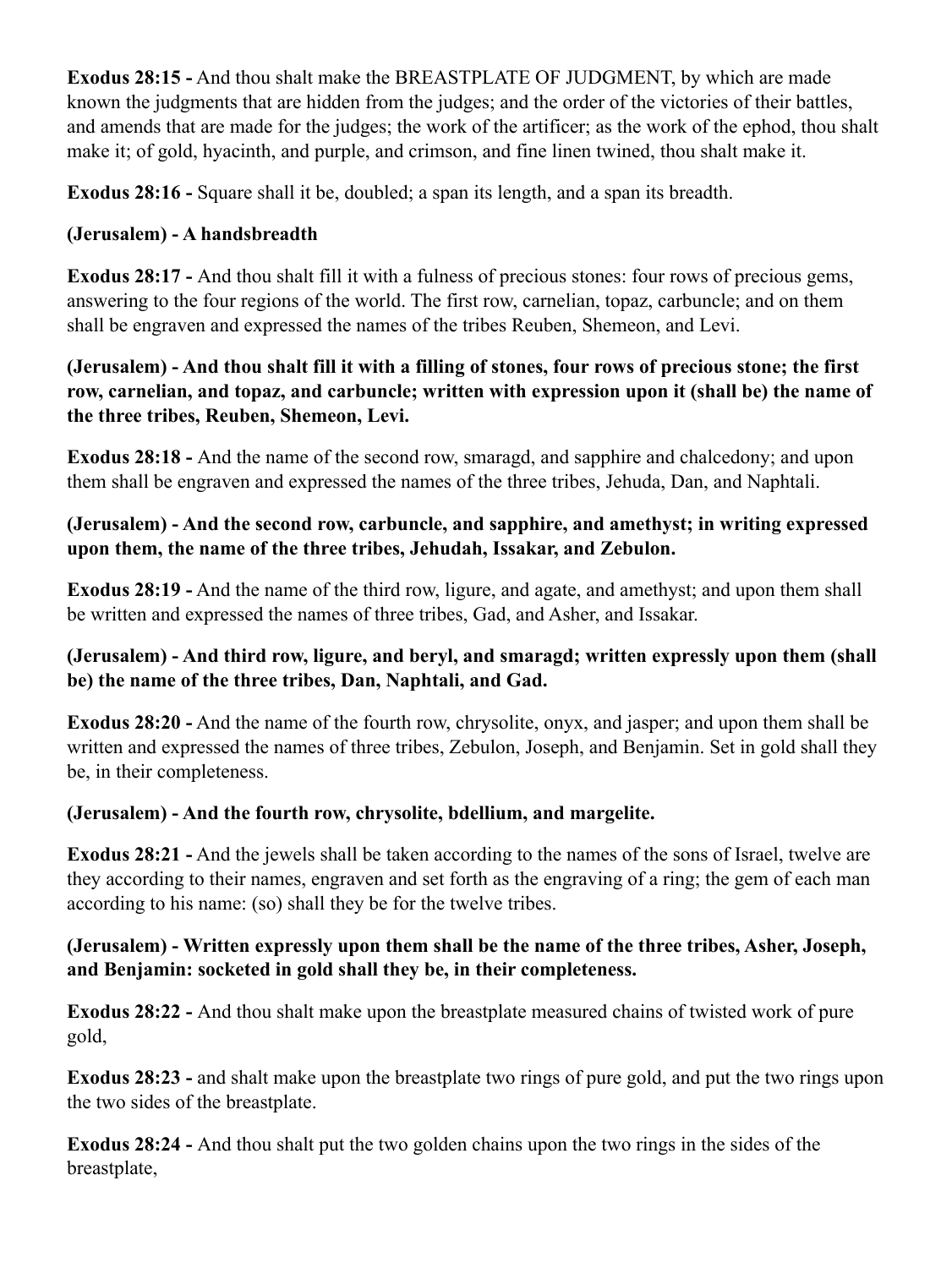**Exodus 28:25 - and the two chains which are upon the two sides thou shalt put upon the two sockets,** and set on the shoulders of the ephod against its front.

**Exodus 28:26 -** And thou shalt make two golden rings, and fix them upon the two sides of the breastplate, in the border of it which is on the edge of the ephod inwardly.

**Exodus 28:27 -** And thou shalt make (likewise) two golden chains, and fix them upon the two shoulders of the ephod beneath, towards its front, towards the place of its conjoinment above the girdle of the ephod;

**Exodus 28:28 -** and they shall unite the breastplate with its rings to the rings of the ephod, with twined ribbon, of hyacinth, to be joined upon the girdle of the ephod, that the breastplate may not be removed from the ephod.

**Exodus 28:29 -** And Aharon shall bear the names of the sons of Israel upon his heart what time he entereth into the sanctuary for a good memorial before Yahuah  $3\frac{1}{3}$  continually.

**Exodus 28:30 -** And thou shalt put upon the breastplate of judgment the Uraia, which illuminate their words, and manifest the hidden things of the house of Israel, and the Tumaia, which fulfil (or perfect) their work to the high priest, who seeketh instruction by them before Yahuah  $3\frac{1}{3}\frac{1}{3}\frac{1}{2}$ ; because in them is engraven and expressed the Great and Holy Name by which were created the three hundred and ten worlds, and which was engraven and expressed in the foundation stone wherewith Yahuah 3137 of the world sealed up the mouth of the great deep at the beginning. Whosoever remembereth that holy name in the hour of necessity shall be delivered. And they shall be upon Aharon's heart in the time that he entereth before Yahuah  $3\overline{137}$ ; and Aharon shall bear the judgment of the sons of Israel before Yahuah  $3\sqrt{3}$  continually.

**Exodus 28:31 -** And thou shalt make the mantle-robe (mintar meila) of the ephod, of twined thread of hyacinth;

**Exodus 28:32 -** and an orifice shall be in the middle of its upper part; a border shall be upon its opening round about its orifice, the work of the sewer; as the orifice of a coat of mail it shall be, that it may not be rent.

### **(Jerusalem) - And an orifice shall be in the middle of its head; a border shall surround the orifice, the work of the sewer; like the opening of a coat of mail shall it be, that it be not torn.**

**Exodus 28:33 -** And thou shalt make upon the hem of it pomegranates of hyacinth, and purple, and crimson, upon its hem, round about, and bells of gold among them round about.

**Exodus 28:34 -** A golden bell, and a pomegranate of hyacinth and crimson; a golden bell, and a pomegranate of hyacinth and crimson upon the border of the robe round about; their number, seventy and one.

**Exodus 28:35 -** And it shall be a vestment upon Aharon to minister, and its voice shall be heard at the time that he hath entered the holy place before Yahuah  $3\frac{4}{3}$ , and at the time that he cometh out, that he die not by the flaming fire.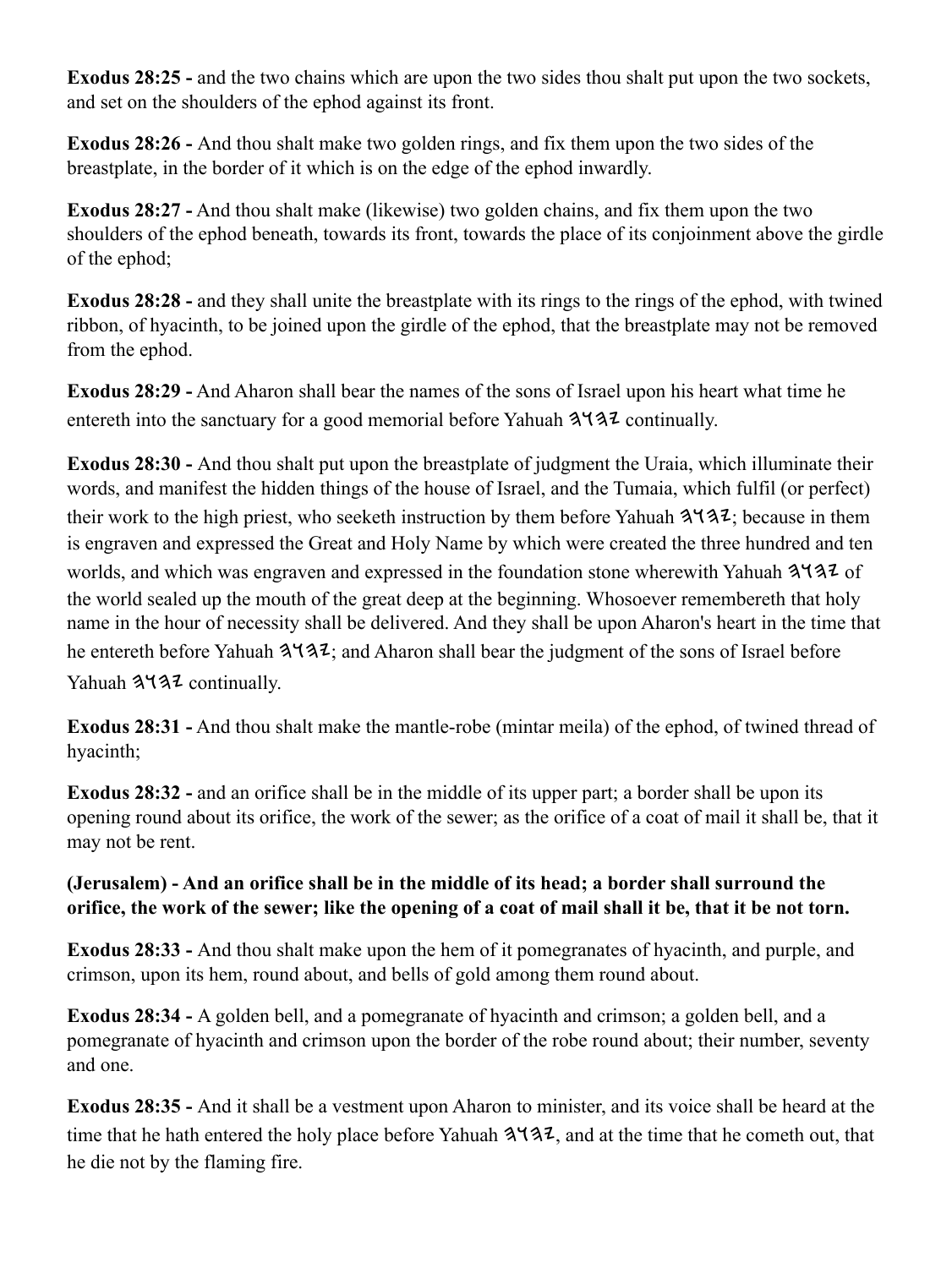**Exodus 28:36 -** And thou shalt make a plate (or crown) of pure gold, and engrave upon it with distinct engraving, HOLINESS TO Yahuah 3437.

**Exodus 28:37 -** And thou shalt put it on a twined ribbon of hyacinth, to make amends for boldness of face; and it shall be on the mitre above the tephillin of the head in front of the mitre shall it be.

**Exodus 28:38 -** And it shall be in the front of Aharon's forehead, from time to time as it comes; and Aharon shall bear the iniquity of the consecrated things which the sons of Israel may consecrate; even of all their sacred gifts in which they have been insincere. And it shall be upon the front continually, for their reconciliation before Yahuah  $3\overline{43z}$ .

**Exodus 28:39 -** And thou shalt weave the tunic of fine linen to expiate for the shedding of innocent blood; and shalt make the tiara of fine linen to expiate for the pride of their thoughts; and the girdle shalt thou make of the work of the embroiderer.

**Exodus 28:40 -** And for the sons of Aharon thou shalt make tunics, and girdles, and mitres, for glory and for praise.

**Exodus 28:41 -** And with them thou shalt invest Aharon thy brother, and his sons with him, and anoint them, that they may offer their oblations; and sanctify them to minister before Me.

**Exodus 28:42 -** And thou shalt make for them under-garments of fine linen to cover the flesh of their shame; from the girt of the girdle of their loins unto their thighs they shall be.

### **(Jerusalem) - Drawers of fine linen.**

**Exodus 28:43 -** And they shall be upon Aharon and upon his sons at the time when they enter the tabernacle of testimony, or when they approach the altar to minister in the sanctuary, that they may not receive the punishment of flaming fire. This is an everlasting statute for him and for his sons after him.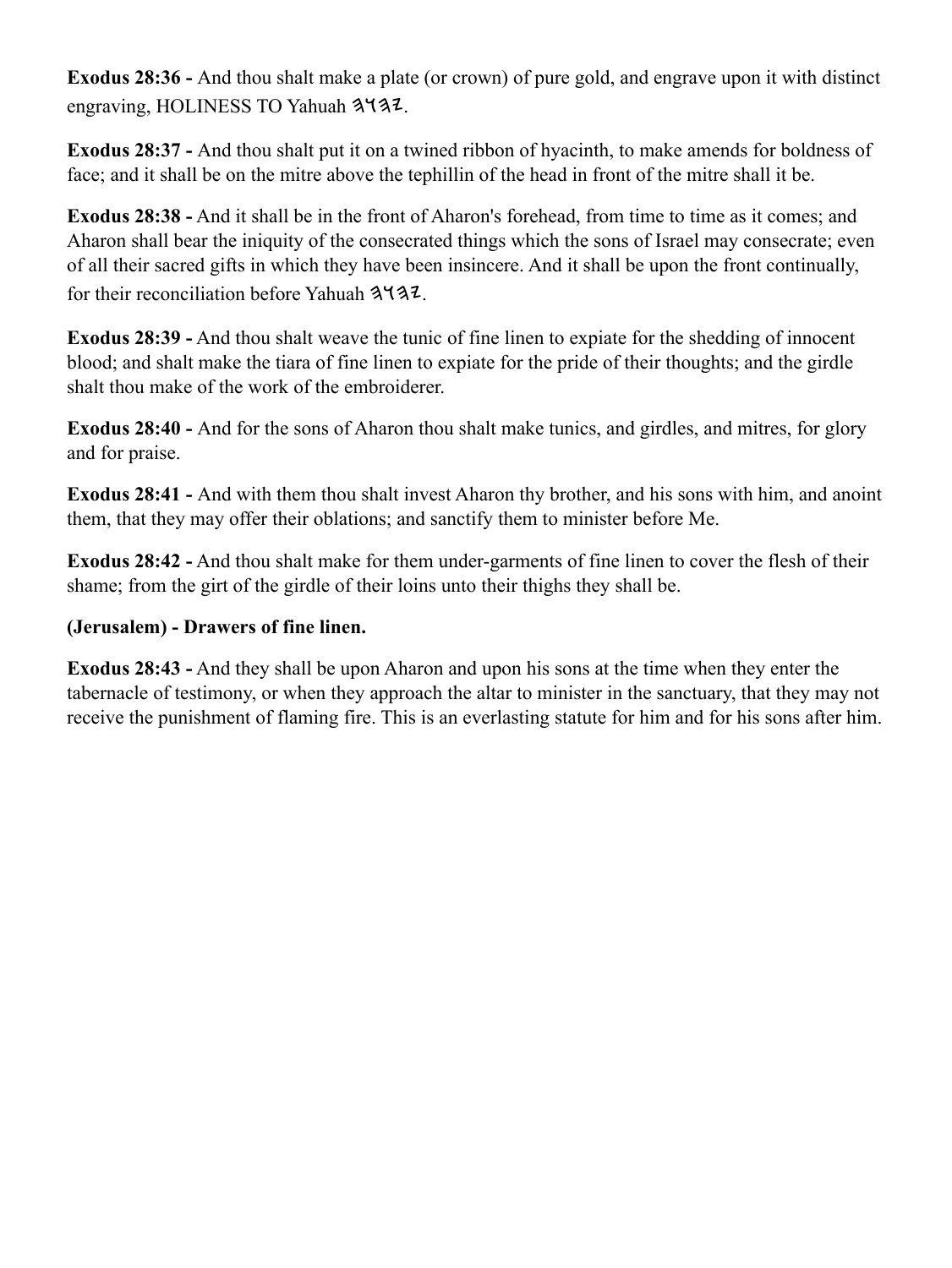**Exodus 29:1 -** And this is the thing that thou shalt do to them to sanctify them, that they may serve before Me. Take one bullock, the young of a bullock, without spot; and two rams, unblemished (perfect);

**Exodus 29:2 -** and unleavened bread, and unleavened cakes, mingled with olive oil; and wafers of unleavened bread anointed with olive oil, and with flour of wheat shalt thou make them.

**Exodus 29:3 -** And thou shalt put them upon one basket, and offer them in the basket, and the bullock and the two rams they shall bring in a vehicle.

**Exodus 29:4 -** And Aharon and his two sons thou shalt bring near to the door of the tabernacle of testimony, and wash them, in four measures of living water.

**Exodus 29:5 -** And thou shalt take the vestments, and clothe Aharon with the tunic, and the robe of the ephod, and the ephod, and the breastplate, and gird him (or ordain him) with the girdle of the ephod.

**Exodus 29:6 -** And thou shalt set the mitre on his head, and put the diadem upon which is engraven the Name of Holiness upon the mitre.

**Exodus 29:7 -** And thou shalt take the anointing oil, and pour it upon his head and anoint him.

**Exodus 29:8 -** And thou shalt bring his sons near, and dress them in the tunics,

**Exodus 29:9 -** and indue (ordain) them with the girdles, Aharon and his sons, and wrap on them the mitres; and the priesthood shall be theirs by an everlasting statute. And thou shalt offer the oblation of Aharon, and the oblation of his sons.

**Exodus 29:10 -** And thou shalt bring the bullock before the tabernacle of ordinance, and Aharon and his sons shall lay their hands upon the head of the bullock,

**Exodus 29:11 -** and thou shalt kill the bullock before the door of the tabernacle of ordinance;

**Exodus 29:12 - and take of the blood of the bullock, and put (it) on the horns of the altar with thy** finger, and all the (remaining) blood thou shalt pour out at the foot of the altar.

**Exodus 29:13 -** And thou shalt take all the fat that covereth the inwards, and what remaineth upon the caul of the liver, and the two kidneys, and the fat which is upon them, and set them in order upon the altar.

**Exodus 29:14 -** And the flesh of the bullock, and his skin, and his dung, thou shalt burn with fire without the camp; it is a sin offering.

**Exodus 29:15 -** And the one ram thou shalt take, and Aharon and his sons shall lay their hands on the head of the ram.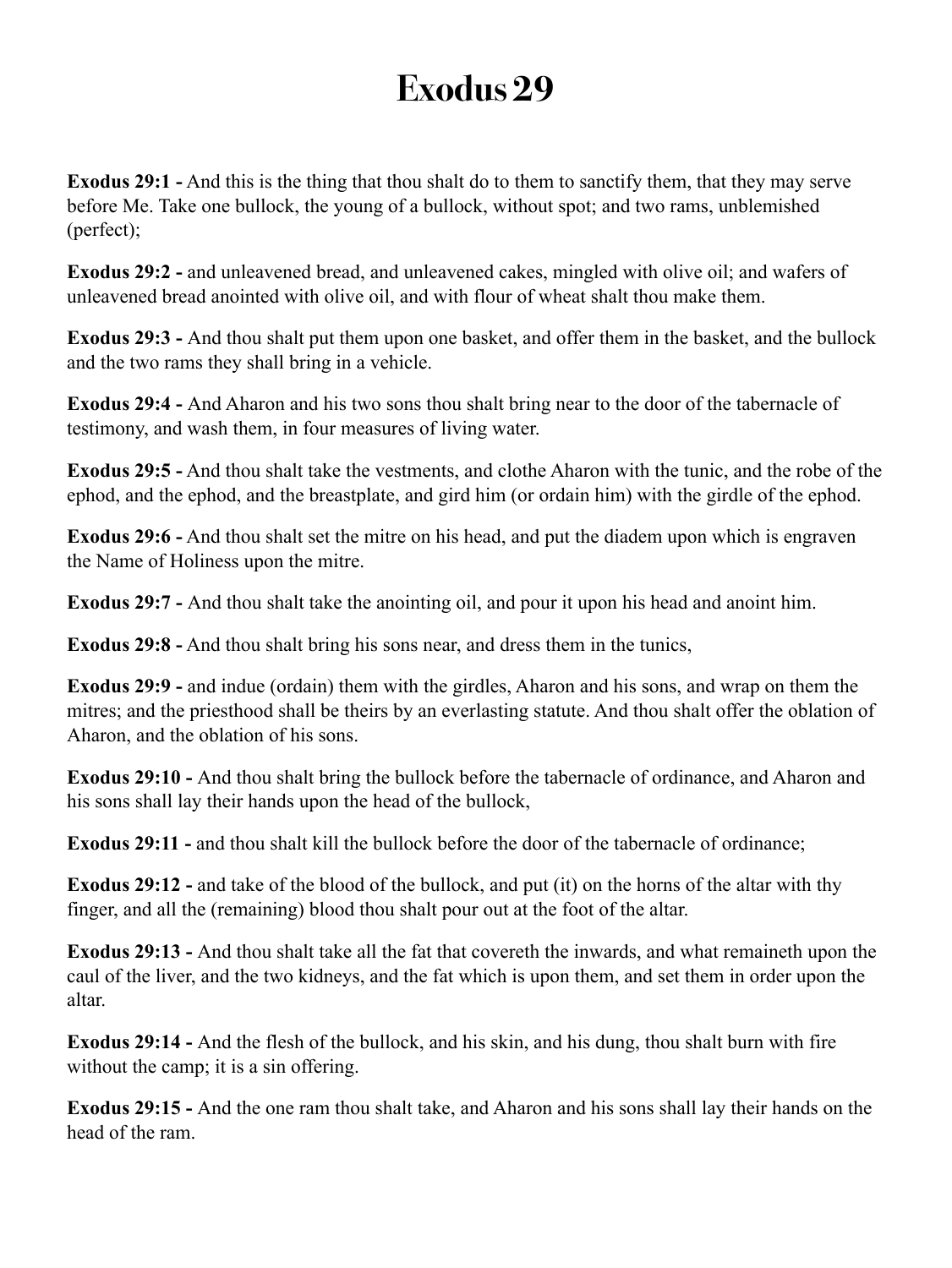### **(Jerusalem) - And the ram thou shalt divide according to his divisions, and shalt cleanse his inwards and his legs, and lay them upon his divided parts, upon his head.**

**Exodus 29:16 -** And thou shalt kill the ram, and take his blood and sprinkle on the altar round about.

**Exodus 29:17 -** And the ram shalt thou divide according to his members (dividings), and wash his inwards and his legs, and set them in order upon his members, and upon his head.

**Exodus 29:18 -** And thou shalt offer the whole ram upon the altar, it is a holocaust before Yahuah  $3\overline{1}3\overline{2}$  to be accepted with favour, an oblation it is before Yahuah  $3\overline{1}3\overline{2}$ .

**Exodus 29:19 -** And thou shalt take the second ram, and Aharon and his sons shall lay their hands upon the head of the ram.

**Exodus 29:20 -** And thou shalt kill the ram, and take of his blood, and put upon the tip of Aharon's right ear, and upon the tip of the right ear of his sons, and upon the thumb of their right hands, and upon the toe of their right feet, and pour the rest of the blood upon the altar round about.

**Exodus 29:21 -** And thou shalt take of the blood which is upon the altar, and of the anointing oil, and drop it upon Aharon, and upon his vestments, and on his sons, and on his sons' vestments with him.

**Exodus 29:22 -** And thou shalt take of the ram, the fat and the tail, and the fat that covereth the inwards, and which remaineth upon the caul of the liver, and the two kidneys, and the fat that is upon them, and the right shoulder, for it is the ram of the oblation;

**Exodus 29:23 -** and one round of bread, and one cake of bread mingled with oil, and one wafer from the basket of unleavened bread which is before Yahuah  $3\sqrt{3}z$ ;

**Exodus 29:24 -** and thou shalt put all upon the hands of Aharon and upon the hands of his sons, and shalt uplift them for an elevation before Yahuah  $3\sqrt{32}$ .

**Exodus 29:25 -** And thou shalt take them from their hands, and set them in order upon the altar upon the burnt offering, to be received with acceptance before Yahuah  $3\frac{1}{3}\cdot\ldots$  it is an oblation before Yahuah 3437

**Exodus 29:26 -** And thou shalt take the breast of the ram of Aharon's oblation, and uplift it, an elevation before Yahuah  $3\frac{4}{3}$ , and it shall be thy portion.

### **(Jerusalem) - The breast.**

**Exodus 29:27 -** And thou shalt consecrate the breast of the elevation and the shoulder of the separation, which have been uplifted and separated from the ram of the oblation from the hand of Aharon and from the hand of his sons.

**Exodus 29:28 -** And it shall be for Aharon and for his sons by a perpetual statute for the sons of Israel; because it is a separation, and a separation it shall be from the sons of Israel from the offerings of their consecration, their separation before Yahuah  $3\overline{43z}$ .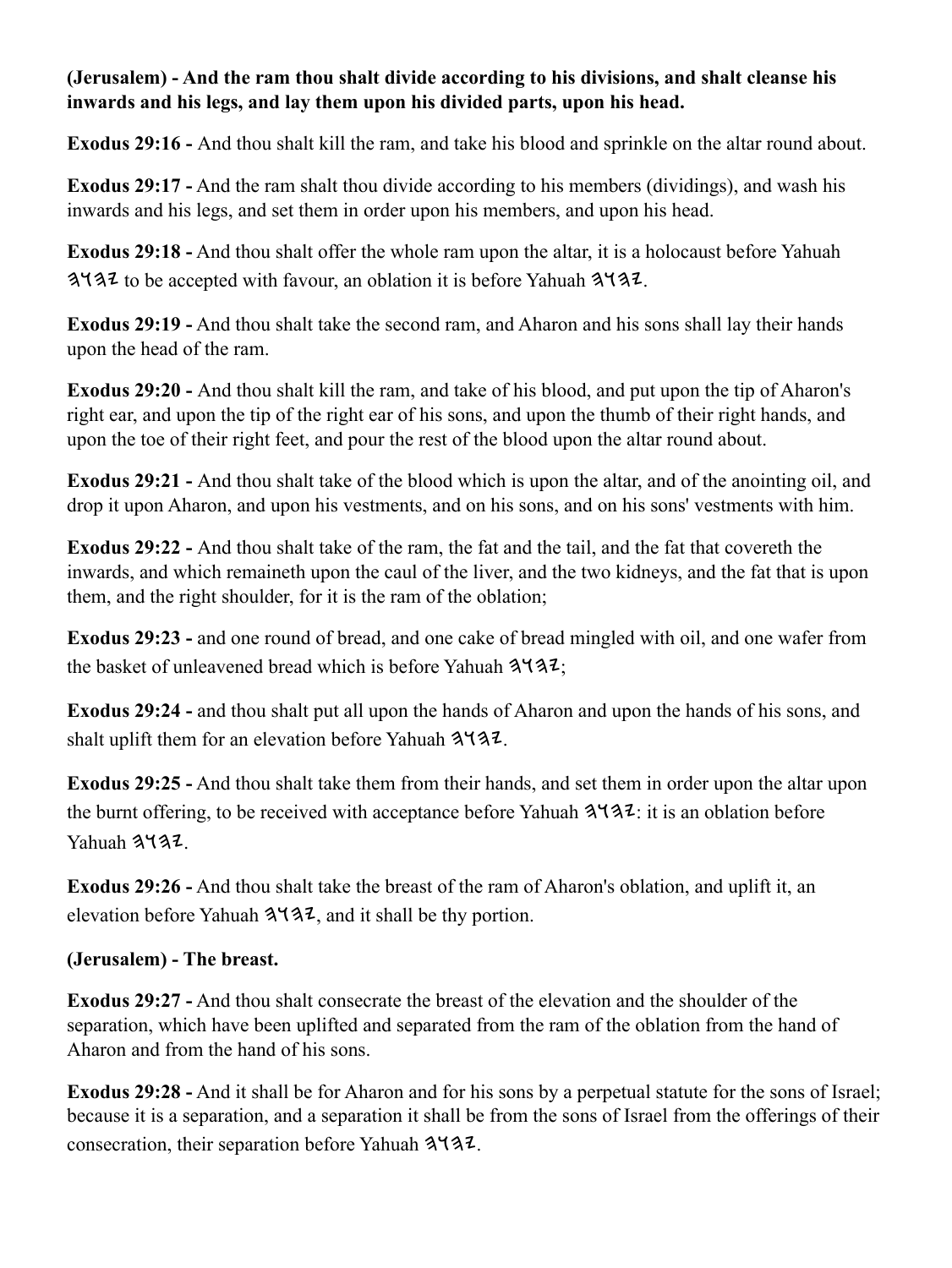**Exodus 29:29 -** And the holy vestments of Aharon shall be to his sons after him, to be anointed in them, and in them to offer their oblations.

**Exodus 29:30 -** Seven days shall the priest wear them, who ariseth after him from his sons, but not from the Levites, at the time when he entereth into the tabernacle of ordinance to minister in the sanctuary.

**Exodus 29:31 -** And thou shalt take the ram of the oblation, and boil its flesh in the holy place;

**Exodus 29:32 -** and Aharon and his sons shall eat the flesh of the ram, and the bread that is in the basket at the door of the tabernacle of ordinance.

**Exodus 29:33 -** And they shall eat those things by which atonemen, was made for them in offering their oblations to sanctify them to minister before Me: but the profane shall not eat; for they are holy.

**Exodus 29:34 -** And if any of the flesh of the oblation and of the bread remain until the morning, thou shalt burn that which remaineth with fire; it shall not be eaten; for it is sacred.

**Exodus 29:35 -** And thus thou shalt do to Aharon and to his sons according to all that I have prescribed to thee; seven days thou shalt offer their oblation.

**Exodus 29:36 -** And a bullock for a sin offering thou shalt offer daily for atonement, and shalt anoint the altar in offering the atonement upon it; thou shalt anoint it, to consecrate it.

**Exodus 29:37 -** Seven days make thou atonement upon the altar to consecrate it; and it shall be the altar of the Holy of Holies. Every one of the sons of Aharon who approacheth to the altar must be holy; to the rest of the people it is not lawful to approach, lest they be burned with the fiery flame which cometh from the holy place.

**Exodus 29:38 -** And this is the oblation which thou shalt perform upon the altar; two lambs of one year, daily, evermore.

**Exodus 29:39 -** The one lamb thou shalt perform in the morning; and the second lamb thou shalt perform between the evenings.

**Exodus 29:40 -** And the tenth of flour mingled with oil of olives beaten; (with) the fourth of a hina, and the libation of a fourth of a hina for the one lamb.

**Exodus 29:41 -** And the second lamb thou shalt perform between the evenings: it shall be as the mincha of the morning, and as the libation thou shalt do it, to be received with acceptance, an oblation before Yahuah  $3\sqrt{3}z$ ;

**Exodus 29:42 -** a perpetual holocaust for your generations at the door of the tabernacle of ordinance before Yahuah  $3\sqrt{3}z$ ; where I will appoint My Word to (meet) thee there, to speak with thee there.

**Exodus 29:43 -** And there I will appoint My Word (to meet) with the sons of Israel, and I will be sanctified in their rulers for My glory.

**Exodus 29:44 -** And I will sanctify the tabernacle of ordinance and the altar; and Aharon and his sons will I sanctify to minister before Me: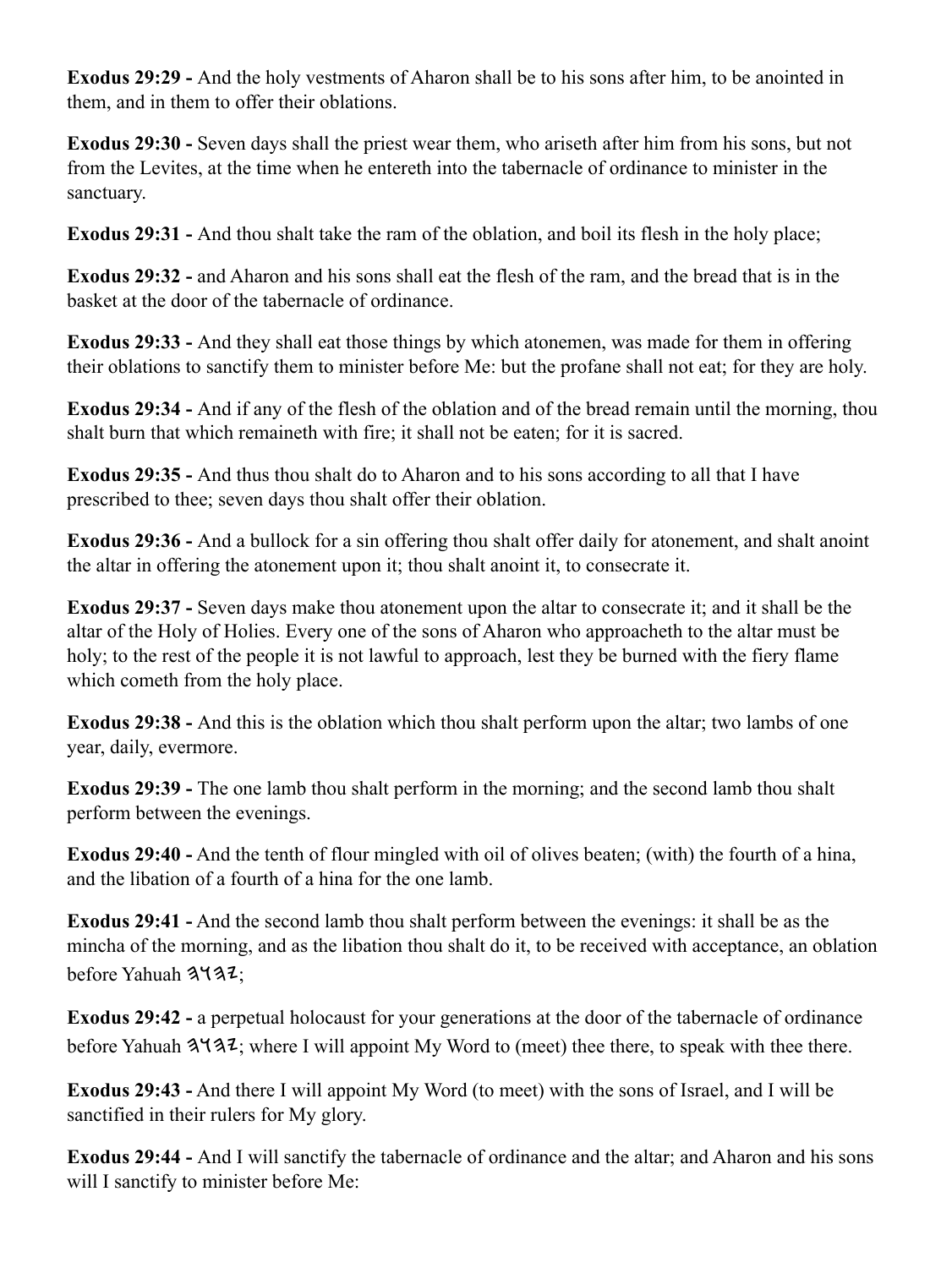**Exodus 29:45 -** and My Presence shall dwell in the midst of the sons of Israel, and I will be their Alahim.

**Exodus 29:46 -** And the sons of Israel shall know that I am their Alahim, who led them out free from the land of Mizraim to make My Presence dwell among them. I am Yahuah 3137 their Alahim.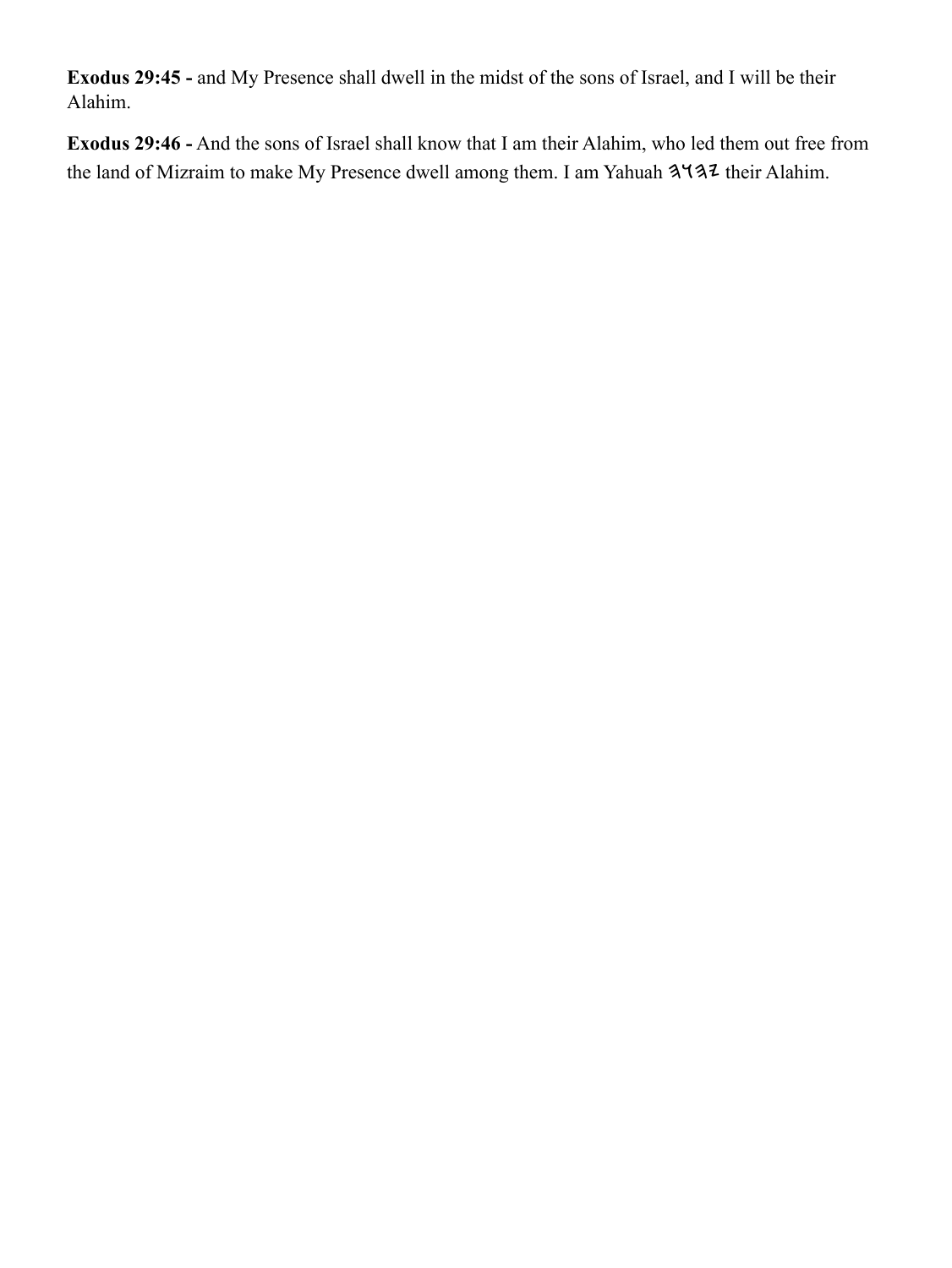**Exodus 30:1 -** And thou shalt make an altar on which to burn incense of perfumes: of sitta wood shalt thou make it.

**Exodus 30:2 -** A cubit its length, and a cubit its breadth; foursquare shall it be: and two cubits its height: and its upright horns shall be of it.

**Exodus 30:3 -** And thou shalt overlay it with pure gold, its top, and its wall round about, and its horns; and make for it a border of gold round about.

**Exodus 30:4 -** And two golden rings make thou for it beneath its border at the two corners, thou shalt make upon its two sides, to be the place for the staves by which it may be carried.

**Exodus 30:5 -** And thou shalt make the staves of sitta wood, and cover them with gold.

**Exodus 30:6 -** And thou shalt place it before the veil which is over the ark of the testimony, before the mercy seat that is upon the testimony, where I will appoint My Word to be with thee.

**Exodus 30:7 -** And Aharon shall burn sweet incense upon it from morning to morning: when he ordereth the lamps, be shall burn it.

**Exodus 30:8 -** And when Aharon kindleth the lamps between the evenings, he shall burn sweet incense perpetually before Yahuah  $3\overline{4}3\overline{2}$  in your generations.

**Exodus 30:9 -** Thou shalt not offer thereon the sweet incense of strange peoples, nor offer upon it burnt offerings, or minchas, nor pour libations.

**Exodus 30:10 -** And Aharon shall expiate upon its horns once in the year with the blood of the sin offering for an expiation: once in the year shall he make atonement upon it on the day of atonement in your generations: it shall be most holy before Yahuah  $3\frac{4}{3}$ .

**Exodus 30:11 -** And Yahuah  $3\sqrt{32}$  spake unto Mosheh, saying,

**Exodus 30:12 -** When thou takest the sum of the sons of Israel according to their number, they shall give every man the ransom of their souls before Yahuah  $3\frac{4}{3}\frac{7}{4}$  when thou numberest them; that there may not be among them the calamity of death when thou dost number them.

### **(Jerusalem) - When thou takest the head of the number of the sums of the sons of Israel.**

**Exodus 30:13 -** This valuation was shown to Mosheh in the mountain as with a denarius of fire, and thus spake He to him: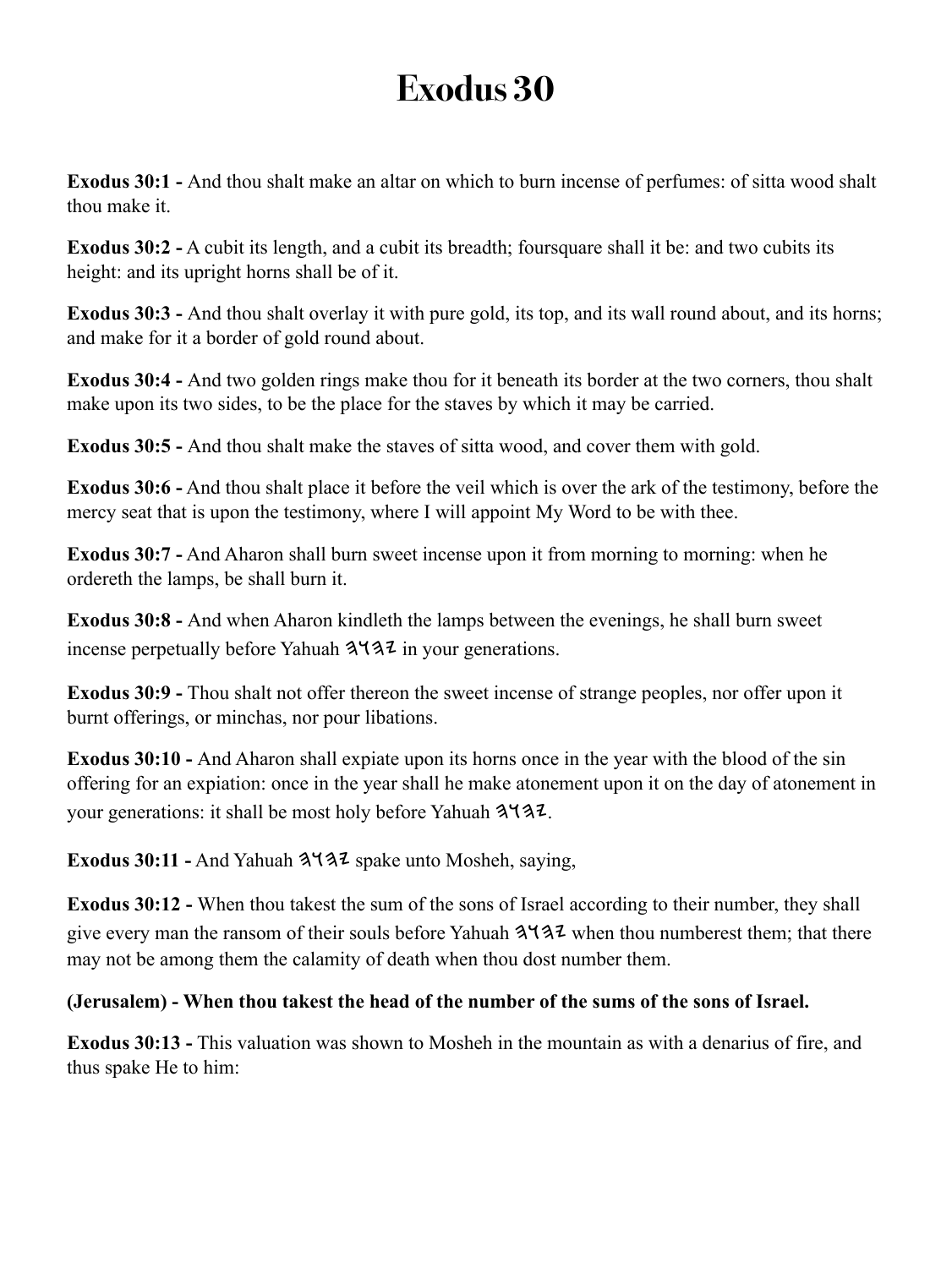**Exodus 30:14 -** So shall every one who passeth to the numberment give a half shekel of the coin of the sanctuary: (a half shekel is twenty manin:) the half shekel is to be the separation before Yahuah . Every one who passeth to the numbering, from a son of twenty years and upwards, shall give the seperation before Yahuah  $3\overline{43z}$ .

**Exodus 30:15 -** He who is rich shall not add to, and he who is poor shall diminish from, the half shekel in giving the seperation before Yahuah  $3\overline{4}3$ , to atone for your souls.

**Exodus 30:16 -** And thou shalt take the silver of the ransom from the sons of Israel, and apply it to the work of the tabernacle of ordinance; that it may be for the sons of Israel for a good memorial before Yahuah  $3\sqrt{3}$ , as a ransom for your souls.

Exodus 30:17 - And Yahuah  $3\sqrt{3}z$  spake to Mosheh, saying,

**Exodus 30:18 -** And thou shalt make a laver of brass, and its foundation of brass, for purification; and shalt set it between the tabernacle of ordinance and the altar, and put water therein.

**Exodus 30:19 -** And they shall take from it for a cleansing ablution. And Aharon and his sons shall sanctify their hands and their feet with its water;

**Exodus 30:20 -** at the time of their entering into the tabernacle of ordinance they shall sanctify with water, that they die not by the fiery flame

**Exodus 30:21 -** and it shall be to them an everlasting statute, to him and to his sons in their generations.

Exodus 30:22 - And Yahuah  $3\sqrt{3}z$  spake to Mosheh, saying,

**Exodus 30:23 -** And thou also take to thee the first aromatics, choice myrrh, in weight five hundred minas, and sweet cinnamon of half the weight, two hundred and fifty minas,

**Exodus 30:24 -** and sweet calamus in weight two hundred and fifty minas and cassia in weight five hundred minas of shekels, in the shekel of the sanctuary, and olive oil a vase full, in weight twelve logas, a loga for each tribe of the twelve tribes.

### **(Jerusalem) - And thou take to thee the chief goodly spices, choice myrrh, in weight five hundred minas of shekels.**

**Exodus 30:25 -** And thou shalt make of it a holy anointing oil, perfumed with perfume, the work of the perfumer, of compounded perfumes : a holy anointing oil shall it be.

### **(Jerusalem) - Balsam, spikenard-myrrh, and galbanum. Commixed.**

**Exodus 30:26 -** And with it anoint thou the tabernacle of ordinance, and the ark of the testimony,

**Exodus 30:27 -** and the table and all its vessels, and the candelabrum and its vessels, and the altar of sweet incense,

**Exodus 30:28 -** and the altar of burnt offering and all its vessels, and the laver and its foundation,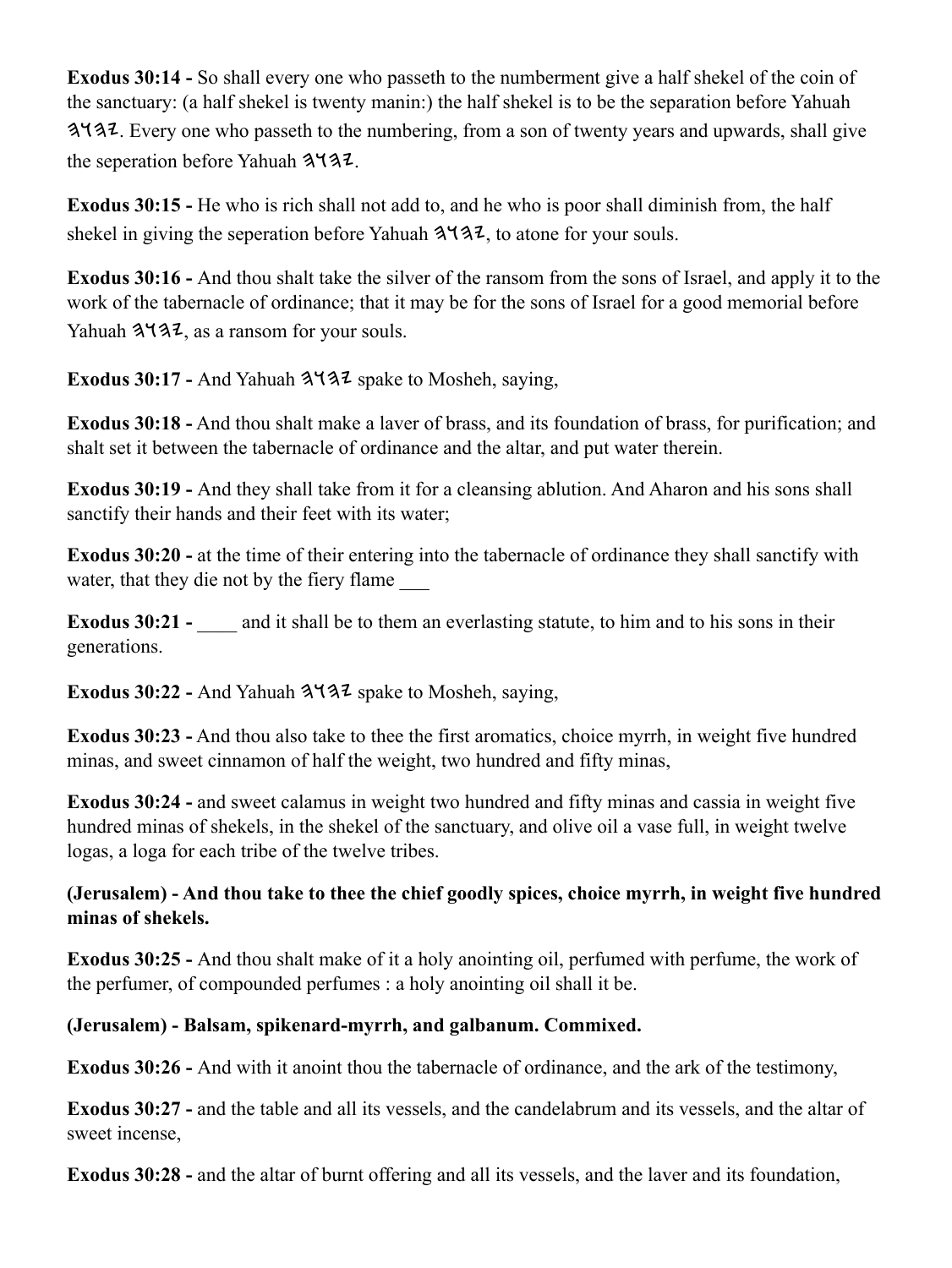**Exodus 30:29 -** and consecrate them, and they shall be most holy. Every one of the priests who approacheth to them shall be sanctified; but of the rest of the tribes, (whoever toucheth them) shall be consumed by the fiery flame from before Yahuah  $3437$ .

**Exodus 30:30 -** But Aharon and his sons anoint thou, and consecrate them to minister before Me.

**Exodus 30:31 -** And speak thou to the sons of Israel, saying, This shall be a holy anointing oil before Me unto your generations.

**Exodus 30:32 -** Upon the flesh of man it may not be poured, and the like of it you shall not make to resemble it; unto you it shall be most sacred.

**Exodus 30:33 -** The man who compoundeth the like of it, or putteth it upon the unconsecrated who are not of the sons of Aharon, shall be destroyed from his people.

Exodus 30:34 - And Yahuah  $3\frac{4}{3}\frac{3}{4}$  said to Mosheh, Take to thee spices, balsam, and onycha, and galbanum, choice spices, and pure frankincense, weight for weight shall it be.

**Exodus 30:35 -** And confect therewith a fragrant incense, the work of the compounder, a pure and sacred mixture.

**Exodus 30:36 -** And beat, and make it small, and of it some shalt thou put before the testimony in the tabernacle of ordinance, where I will appoint My Word to be with thee. Most sacred shall it be to you.

**Exodus 30:37 -** And of the sweet incense thou shalt make, the like shall not be made among you; it shall be sacred to you before Yahuah  $3\sqrt{3}z$ :

**Exodus 30:38 -** the man who maketh the like of it to smell thereto shall be destroyed from his people.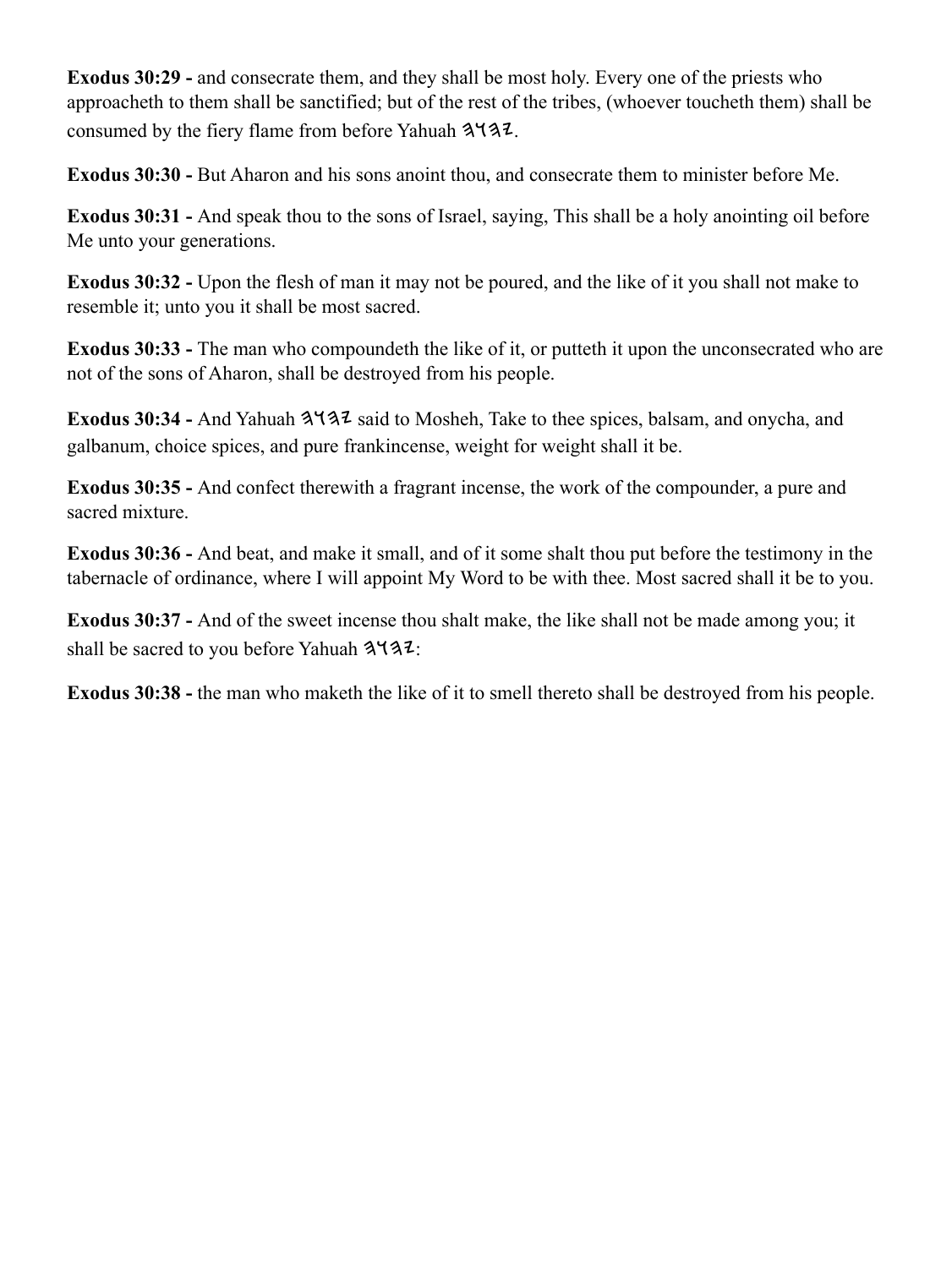**Exodus 31:1 - And Yahuah 3937 Spake with Mosheh, saying,** 

**Exodus 31:2 -** Look, Mosheh, I have called by name the good Bezalel: bar Uri bar Hur, of the tribe of Jehudah,

## **(Jerusalem) - See, Mosheh, behold, I have anointed and called by a good name Bezalel.**

**Exodus 31:3 - and have fulfilled him with the Spirit of holiness from before Yahuah 3137, in** wisdom and in intelligence, in knowledge, and in all workmanship;

**Exodus 31:4 -** to think in their thoughts so as to work (perfectly) in gold, and in silver, and in brass;

**Exodus 31:5 -** and in the cutting of jewels for their insetting, and in the carving of woods, to make all manner of work.

**Exodus 31:6 -** And, behold, I have appointed with him Ahaliab bar Achisamah, of the tribe of Dan; and in the heart of every one wise hearted I have added the Spirit of wisdom, that they may perform all whatever I have commanded thee.

**Exodus 31:7 -** The tabernacle of ordinance, and the ark of the testimony and the mercy seat which is over it; and all the vessels of the tabernacle;

**Exodus 31:8 -** and the table, and all its vessels; and the altar of sweet incense,

**Exodus 31:9 - and the altar of burnt offering, and all its vessels; and the laver, and its foot;** 

**Exodus 31:10 -** and the vestments for ministration, the holy vestments of Aharon the priest, and the vestments of his sons for ministry;

**Exodus 31:11 -** and the oil of anointing; and the sweet incense for the sanctuary; even all whatever I have commanded thee, they shall make.

**Exodus 31:12 -** And Yahuah  $3\sqrt{3}z$  spake with Mosheh, saying,

**Exodus 31:13 -** Also, speak thou with the sons of Israel, saying, Ye shall keep the day of My Sabbaths indeed; for it is a sign between My Word and you, that you may know that I am Yahuah  $3\frac{4}{3}\ell$  who sanctify you.

**Exodus 31:14 -** Ye shall keep the Sabbath, because it is holy to you; whosoever profaneth it, dying he shall die; whoso doeth work therein, that man shall be destroyed from his people.

**Exodus 31:15 -** Six days ye shall do work; but the seventh day is Sabbath, the holy Sabbath before Yahuah  $3\sqrt{3}$ . Whoso doeth work upon the Sabbath, dying he shall die, by the casting of stones.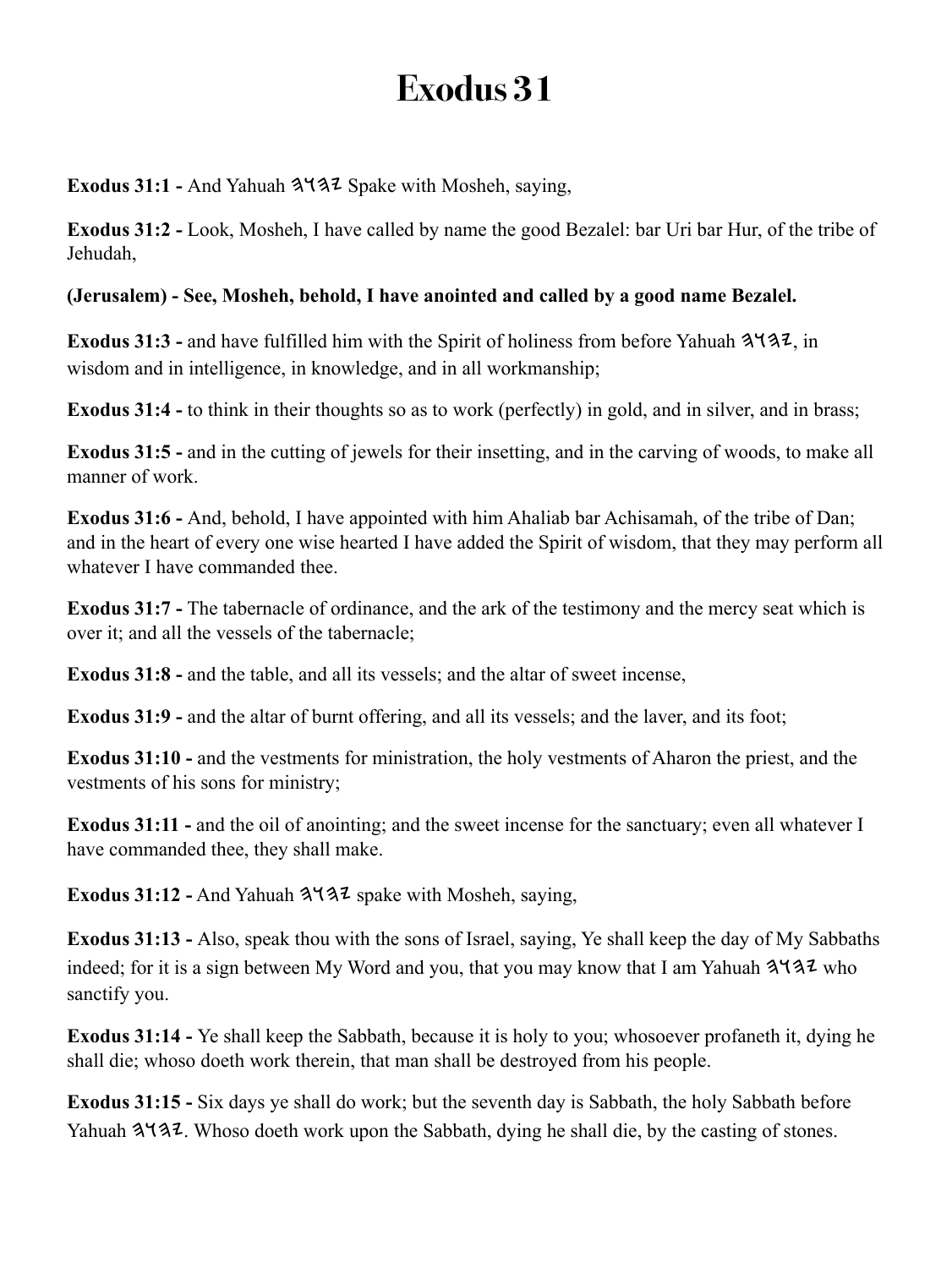**Exodus 31:16 -** The sons of Israel shall therefore keep the Sabbath, to perform the delightful exercises of the Sabbath; (it is) for your generations an everlasting statute;

**Exodus 31:17 -** between My Word and the sons of Israel it is a sign for ever. For in six days Yahuah 3437 created and perfected the heavens and the earth; and in the seventh day He rested and refreshed.

**Exodus 31:18 -** And He gave to Mosheh, when He had finished to speak with him in Mount Sinai, the two tablets of the testimony, tablets of sapphire-stone from the throne of glory, weighing forty sein, inscribed by the finger of Yahuah  $3\sqrt{3}z$ .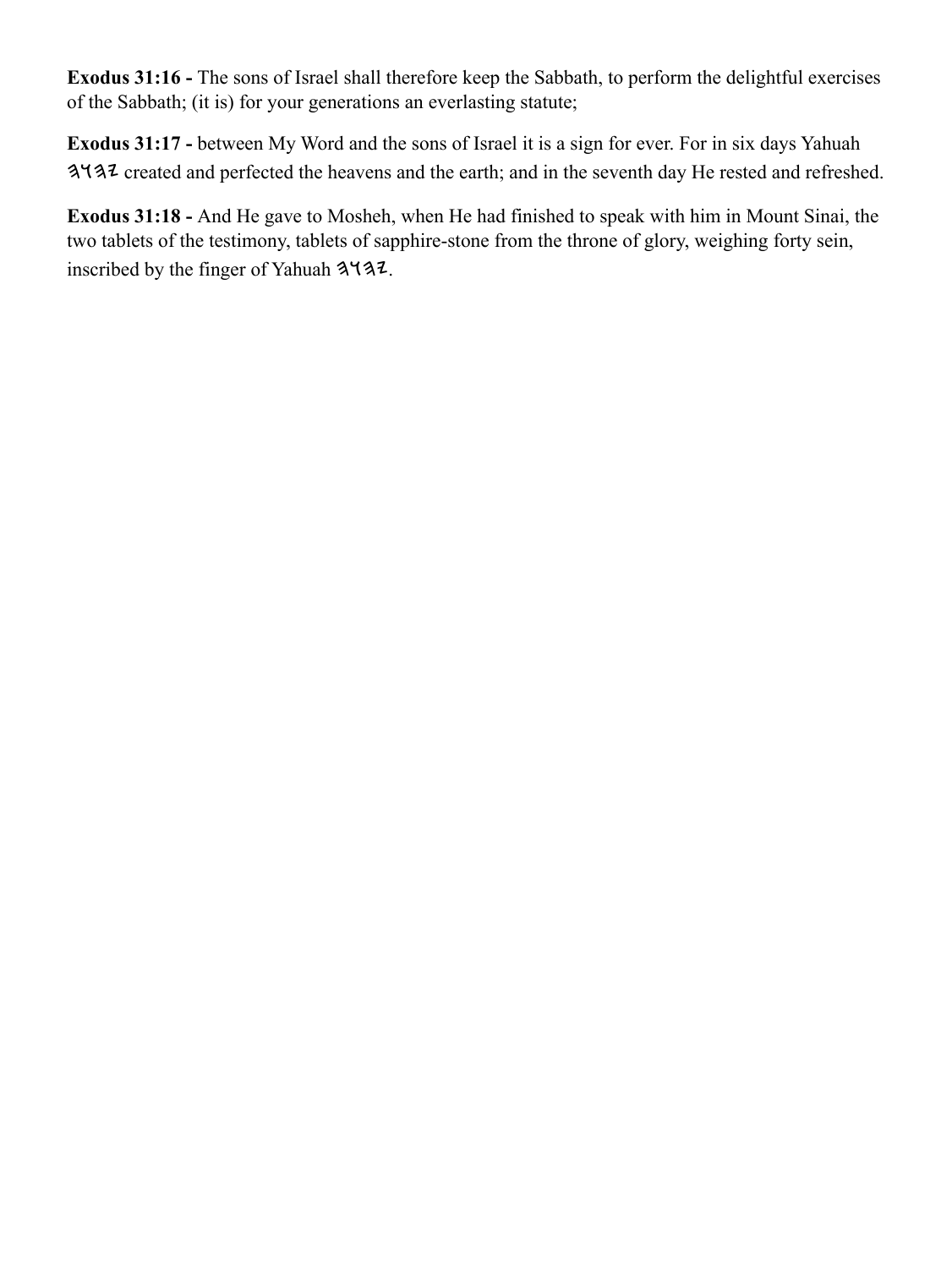**Exodus 32:1 -** But the people saw that Mosheh delayed to come down from the mount, and the people gathered together unto Aharon, when they saw that the time he had appointed to them had passed; and Satana had come, and caused them to err, and perverted their hearts with pride. And they said to him, Arise, make us gods that shall go before us; for as for this Mosheh the man who brought us up from the land of Mizraim, he may have been consumed in the mountain by the fire which flameth from before Yahuah  $3\frac{1}{3}$ , (and) we know not what hath befallen him in his end.

**Exodus 32:2 -** And Aharon said to them, Deliver the golden rings that are in the ears of your wives, your sons, and your daughters, and bring them to me.

**Exodus 32:3 -** And their wives denied themselves to give their ornaments to their husbands; and all the people at once delivered up the golden rings which were in their ears, and brought them to Aharon.

**Exodus 32:4 -** And he took them from their hands, and bound them in a wrapper, and wrought it with a tool, having made a molten calf; and he said, These, Israel, are thy gods, which brought thee forth from the land of Mizraim.

**Exodus 32:5 -** For Aharon had seen Hur slain before him, and was afraid; and he builded an altar before him, and Aharon cried with doleful voice, and said, Let there be a feast before Yahuah 3137 tomorrow, of the sacrifice of the slain of these adversaries who have denied their Yahuah  $3\sqrt{3}z$ , and have changed the glory of the Presence of Yahuah  $3\sqrt{3}$  for this calf.

#### **(Jerusalem) - And Aharon saw Hur slain before him, and was afraid; and he builded an altar before him, and Aharon cried and said, A feast.**

**Exodus 32:6 -** And on the day following, they arose, and sacrificed burnt- offerings; and the people sat around to eat and to drink, and rose up to disport themselves with strange service.

#### **(Jerusalem) - And they rose up to disport themselves with strange service.**

**Exodus 32:7 - And Yahuah 3137** said to Mosheh, Descend from the greatness of thine honour; for I have not given thee greatness except on account of Israel. But now thy people, whom thou didst bring up from the land of Mizraim, have corrupted their works;

**Exodus 32:8 -** quickly have they declined from the way which I taught them in Sinai, (that) ye shall not make yourselves image, or figure, or any similitude; for now have they made to them a molten calf, and have worshipped it, and sacrificed to it, and proclaimed before it, These are thy gods, Israel, which brought thee up from the land of Mizraim. And Yahuah  $3\sqrt{3}z$  said to Mosheh,

**Exodus 32:9 -** The pride of this people is manifest before Me, and, behold, it is a people of hard neck.

**Exodus 32:10 -** And now, cease from thy prayer, and cry not for them before Me; for I will let My anger burn like strong fire against them, and consume them, and I will make thee a great people.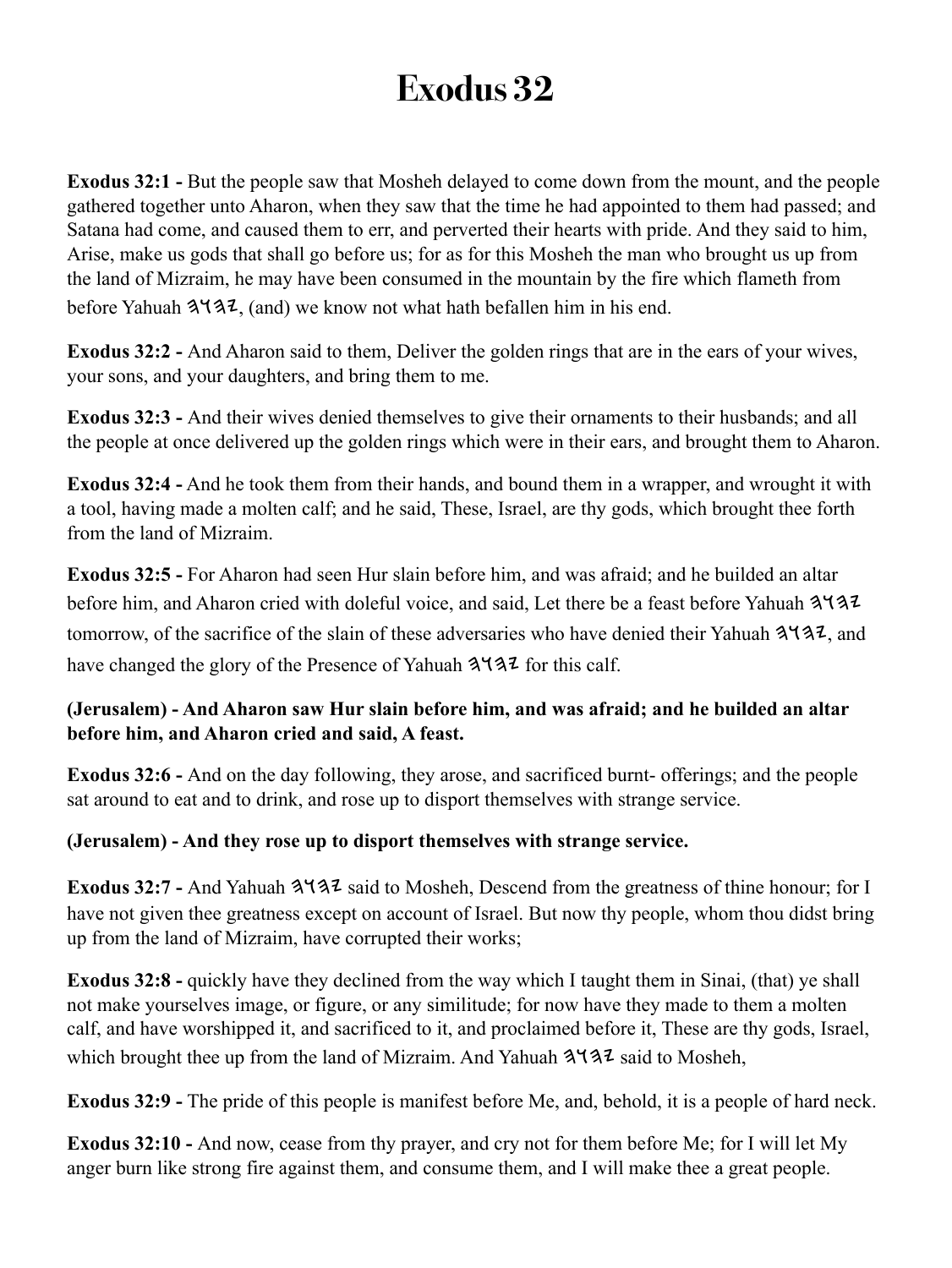**Exodus 32:11 -** And Mosheh was shaken with fear, and began to pray before Yahuah  $3\frac{1}{4}$  his Alahim; and he said, Wherefore should Thy wrath, O Yahuah  $3\frac{4}{3}$ , prevail against Thy people whom Thou didst bring up from the land of Mizraim, with great power and with a mighty hand.

**Exodus 32:12 -** Why should the Mizraee who are remaining say, It was for evil that He led them out, to kill them among the mountains of Tabor and Hermon, and Sirion and Sinai, and to destroy them from the face of the earth? Turn from Thy strong anger, and let there be relenting before Thee over the evil that Thou hast threatened to do unto Thy people.

**Exodus 32:13 -** Remember Abraham, and Izhak, and Israel, Thy servants, to whom Thou didst swear in Thy Word and didst say to them, I will multiply your children as the stars of the heavens, and all this land of which I have told you will I give to your sons, and they shall inherit for ever.

**Exodus 32:14 - And there was relenting before Yahuah**  $3\frac{4}{3}\frac{7}{3}\frac{7}{3}\frac{1}{3}$  **over the evil which He had thought to** do unto His people.

**Exodus 32:15 -** And Mosheh turned, and went down from the mount, and the two tables of the testimony were in his hands, inscribed on their two sides, here and there were they inscribed.

**Exodus 32:16 - And the tables were the work of Yahuah**  $3\frac{4}{3}\ell$ **, and the writing was Yahuah**  $3\frac{4}{3}\ell$ **'s** writing, inscribed and manifested upon the tables.

**Exodus 32:17 -** And Jehoshua heard the voice of the people exulting with joy before the calf. And he said to Mosheh, There is the voice of battle in the camp.

### **(Jerusalem) - Doing evil.**

**Exodus 32:18 -** But he said, It is not the voice of the strong, who are victorious in battle, nor the voice of the weak, who are overcome by their adversaries in the fight; but the voice of them who serve with strange service, and who make merriment before it, that I hear.

#### **(Jerusalem) - The voice of them who praise in strange service.**

**Exodus 32:19 -** And it was when Mosheh came near the camp, and saw the calf, and the instruments of music in the hands of the wicked, who were dancing and bowing before it, and Satana among them dancing and leaping before the people, the wrath of Mosheh was suddenly kindled, and he cast the tables from his hands, and brake them at the foot of the mountain;- the holy writing that was on them, however, flew, and was carried away into the air of the heavens;- and he cried, and said, Woe upon the people who heard at Sinai from the mouth of the Holy One, Thou shalt not make to thyself an image, or figure, or any likeness,- and yet, at the end of forty days, make a useless molten calf!

**Exodus 32:20 -** And he took the calf which they had made, and burned it in fire, and bruised it into powder, and cast (it) upon the face of the water of the stream, and made the sons of Israel drink; and whoever had given thereto any trinket of gold, the sign of it came forth upon his nostrils.

**Exodus 32:21 -** And Mosheh said unto Aharon, What did this people to thee, that thou hast brought upon them a great sin?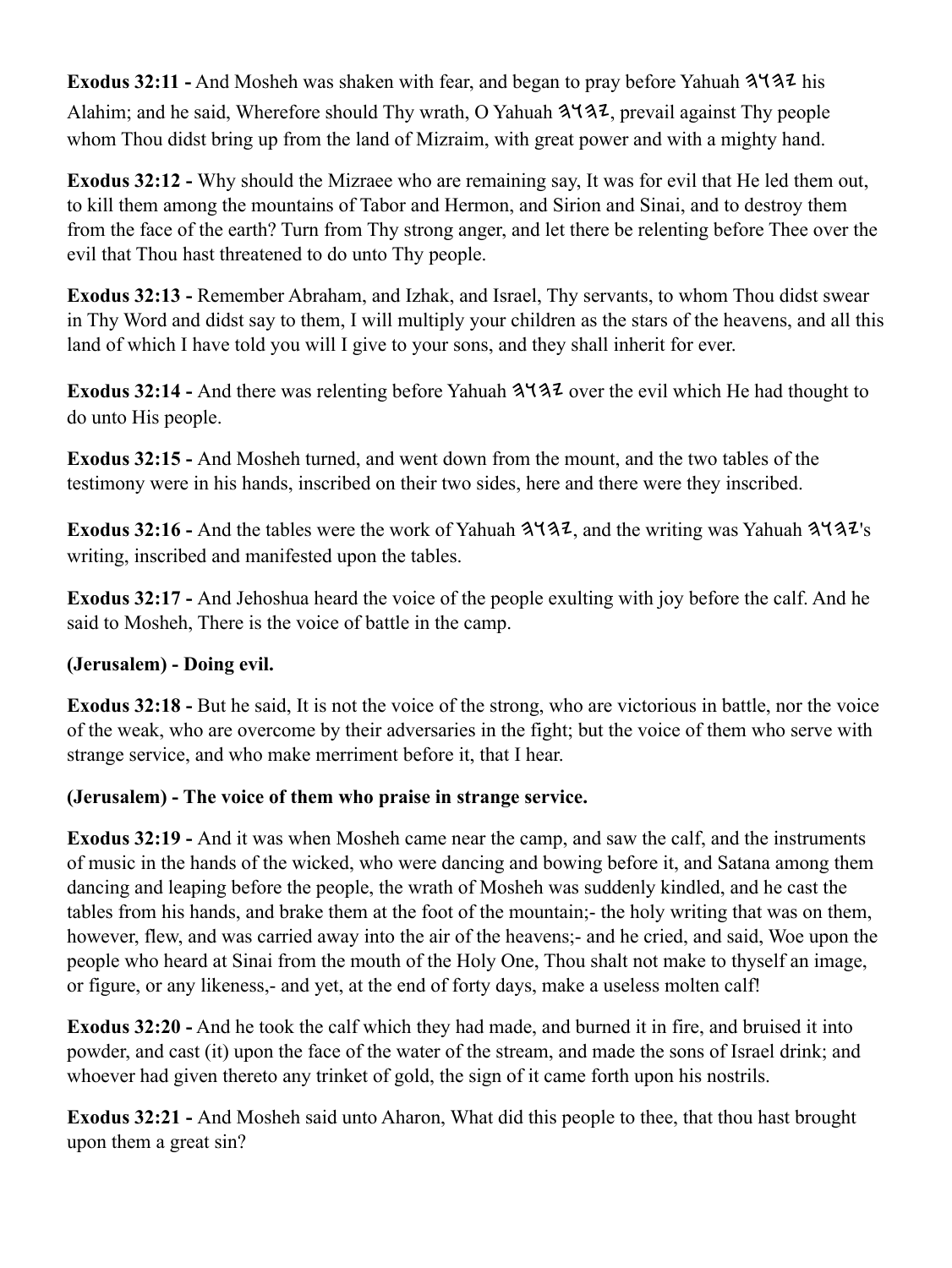**Exodus 32:22 -** And Aharon said, Let not my lord's anger be strong: thou knowest the people, that they are the children of the Just; but evil concupiscence hath made them to err:

**Exodus 32:23 -** and they said to me, Make us gods that may go before us; for this Mosheh, the man who brought us up from the land of Mizraim, is consumed in the mountain, by the flaming fire from before Yahuah  $3137$ , and we know not what hath been done to him in his end.

**Exodus 32:24 -** And I said to them, Whoever hath gold, let him deliver and give it to me; and I cast it into the fire, and Satana entered into it, and there came out of it the similitude of this calf!

**Exodus 32:25 -** And Mosheh saw that the people were naked; for they had been stripped by the hand of Aharon of the holy crown which was upon their head, inscribed and beautified with the great and glorious Name; and that their evil report would go forth among the nations of the earth, and they would get to them an evil name unto their generations.

### **(Jerusalem) - And Mosheh saw the people that they were uncovered; for they had been stripped of the golden crown which was upon their head, whereon the Name had been engraven and set forth, at Mount Horeb.**

**Exodus 32:26 -** And Mosheh stood in the sanhedrin gate of the camp, and said, Who feareth Yahuah 3. Set him come to me. And there gathered to him all the sons of Levi.

**Exodus 32:27 - And he said to them, Thus hath said Yahuah**  $3\frac{4}{3}\frac{7}{3}\lambda$ **, the Alahim of Israel, Whosoever** hath sacrificed to the idols of the Gentiles, let him be slain with the sword. And now, go, pass through from the gate of the sanhedrin to the gate of the house of judgment, in the camp, and with prayer before Yahuah  $3\sqrt{32}$  that He will forgive you this sin, take vengeance upon the wicked workers of strange worship and slay, even a man his brother, and a man his companion, and a man his neighbour.

**Exodus 32:28 -** And the sons of Levi did according to the word of Mosheh; and of the people who had the mark in their nostrils there fell that day by the slaughter of the sword about the number of three thousand men.

**Exodus 32:29 -** And Mosheh said, Offer your oblation for the shedding of the blood that is upon your hands, and make atonement for yourselves before Yahuah  $3\frac{1}{3}$ , because you have smitten a man his son or his brother, and that you may bring a blessing upon you this day.

**Exodus 32:30 -** And it came to pass on the day following, that Mosheh said to the people, You have sinned a great sin; but now I will go up and will pray before Yahuah  $3\frac{4}{3}\frac{7}{3}\frac{7}{1}$  if haply I may obtain forgiveness of your sin.

**Exodus 32:31 -** And Mosheh returned, and prayed before Yahuah  $3\frac{1}{3}$ , and said, I supplicate of Thee, Thou Yahuah  $3137$  of all the world, before whom the darkness is as the light! Now have this people sinned a great sin, and have made to them gods of gold;

**Exodus 32:32 -** but now, if Thou wilt forgive their sin, forgive; but if not, blot me, I pray, from the book of the just, in the midst of which Thou hast written my name.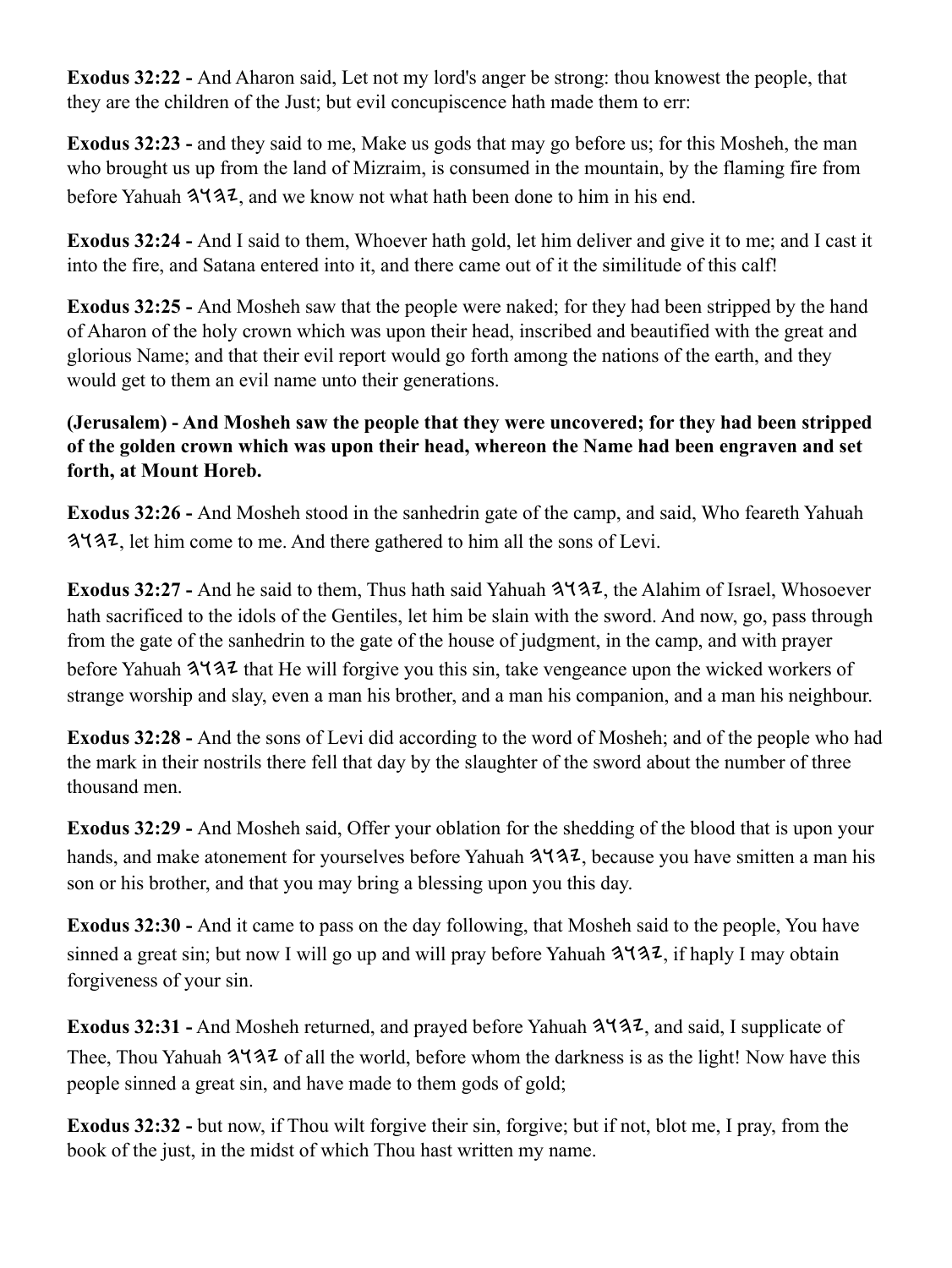Exodus 32:33 - And Yahuah 3137 said to Mosheh, It is not right that I should blot out thy name; but whosoever sinneth before Me, him will I blot from My book.

**Exodus 32:34 -** But now, go lead the people to the place of which I have told thee; behold, My angel shall proceed before thee; but in the day of My visitation I will visit upon them their sin.

Exodus 32:35 - And the Word of Yahuah  $3\frac{4}{3}$  plagued the people, because they had bowed themselves to the calf that Aharon had made.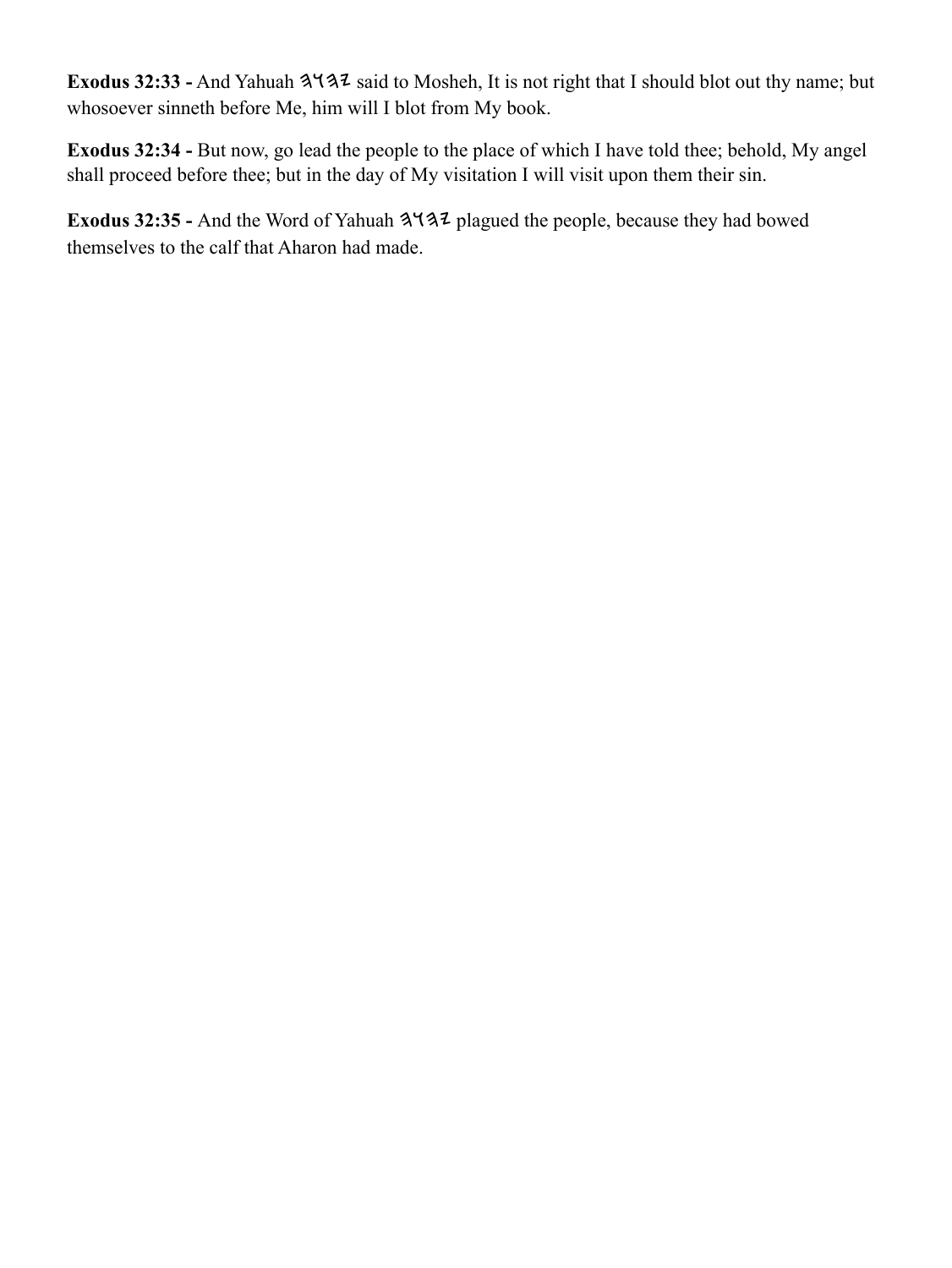**Exodus 33:1 - And Yahuah**  $3\frac{4}{3}\sqrt{2}$  **spake with Mosheh, Go, remove thee hence, lest My anger grow** hot against the people, and I consume them. Therefore proceed thou, and the people whom thou didst bring up out of the land of Mizraim, (to that land) which I have covenanted unto Abraham, to Izhak, and to Jakob, saying, Unto thy sons will I give it.

**Exodus 33:2 -** And I will appoint before thee an angel, and by his hand will cast out the Kenaanaee, Amoraee, Hittaee, and Pherizaee, Hivaee, and Jebusaee;

**Exodus 33:3 -** to the land producing milk and honey. For the Presence of My Glory cannot go up among you, nor My Majesty dwell in the habitation of their camp, because thou art a hard-necked people, lest I destroy you in the way.

**Exodus 33:4 -** And the people heard this evil word, and mourned; and no man put on his accustomed ornaments, which had been given them at Mount Sinai, and on which was inscribed and set forth the great and holy Name.

Exodus 33:5 - And Yahuah  $3\frac{4}{3}\frac{3}{4}$  said to Mosheh, Speak to the sons of Israel, Ye are a hard-necked people: were the glory of My Presence to go up with you, in one little hour I should destroy you. And now put thy accustomed ornaments from thee, that it may be manifest before Me what I may do to thee.

**Exodus 33:6 -** And the sons of Israel were deprived of their usual adornments, on which was written and set forth the great Name; and which had been given them, a gift from Mount Horeb. And Mosheh took and hid them in his tabernacle of instruction.

**Exodus 33:7 -** But the tabernacle he took away from thence, and spread it without the camp, and removed it from the camp of the people to the distance of two thousand cubits; and it was called the Tabernacle of the House of Instruction: and it was that when any one turned by repentance with a true heart before Yahuah  $3137$ , he went forth to the Tabernacle of the House of Instruction that was without the camp, to confess and pray for the pardon of his sins; and praying he was forgiven.

**Exodus 33:8 -** And it was when Mosheh passed forth from the camp to go to the tabernacle that all the wicked people arose, and stood, every man at the door of his tent, and looked with the evil eye after Mosheh, when he entered the tabernacle.

**Exodus 33:9 -** And it came to pass when Mosheh had gone into the tabernacle, the column of the glorious Cloud descended and stood at the door of the tabernacle; and the Word of Yahuah spake with Mosheh.

**Exodus 33:10 -** And all the people beheld the column of the Cloud standing at the door of the tabernacle, and the whole people at once rose up and worshipped towards the tabernacle, standing every man at the door of his tent.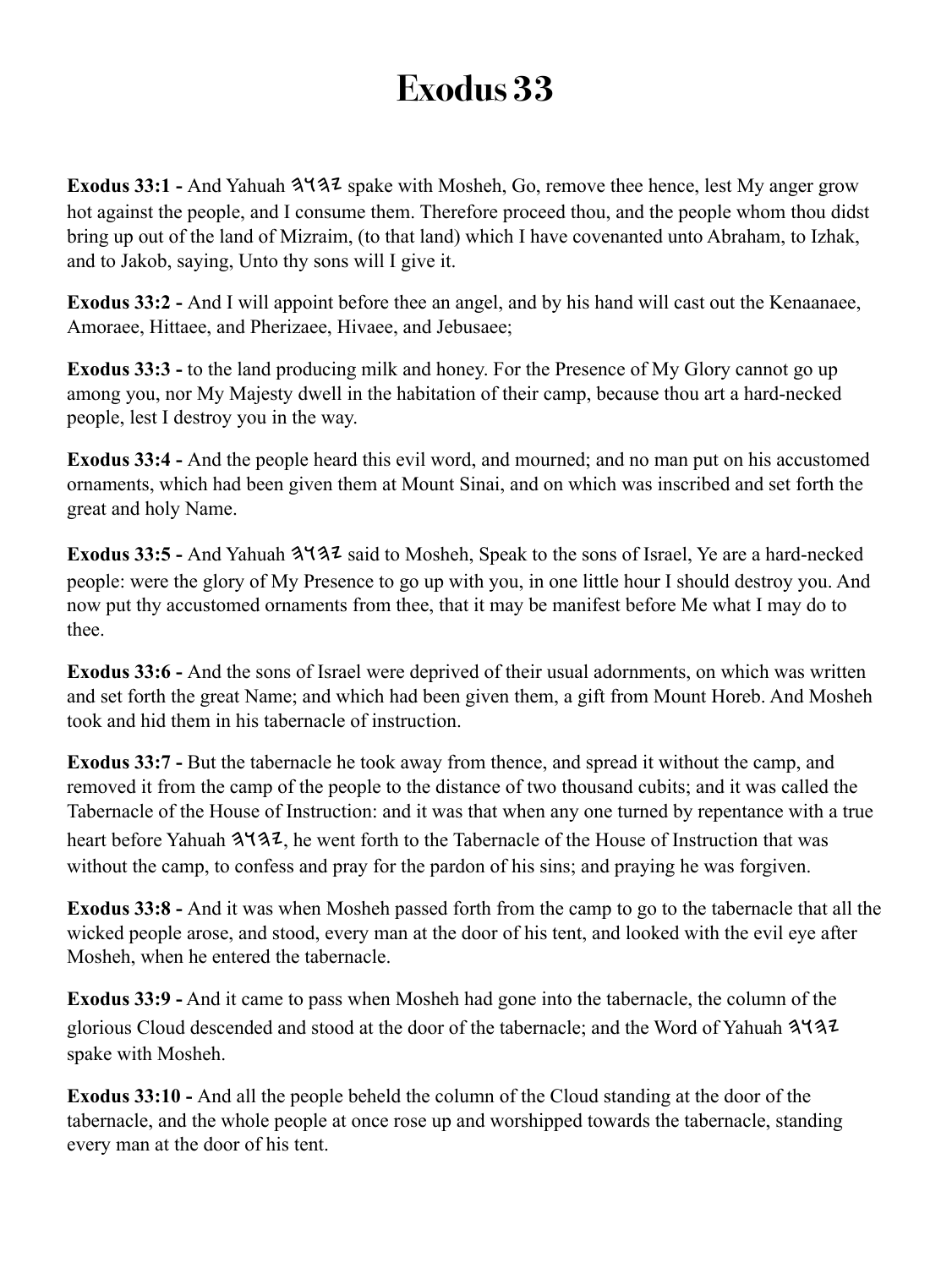**Exodus 33:11 -** And Yahuah  $3\sqrt{3}z$  spake with Mosheh word for word, - the voice of the Word (dibbura) was heard, but the Majesty of the Presence was not seen,- in the way that a man converseth with his companion: and after the speaking voice had ascended, he returned to the camp, and delivered the word to the congregation of Israel. But his minister, Jehoshua bar Nun, a young man, removed not from the tabernacle.

## **(Jerusalem) - But his minister, Jehoshua bar Nun, a young man, passed not from within the tabernacle.**

**Exodus 33:12 -** And Mosheh said before Yahuah  $3\frac{4}{3}\sqrt{3}$ , Lo, what hast Thou said to me, Take this people up? but Thou hast not made me to know whom Thou wilt send with me. By Thy Word Thou hast said, I have ordained thee with a goodly name, and thou hast found favour before Me.

**Exodus 33:13 -** But now I pray, if I have found mercy before Thee, make me to know the way of Thy goodness, to understand Thy mercy when in Thy dealing with just men it falleth to them as it (falleth) to the guilty, and to the guilty as to the just; but, on the contrary how it (indeed) befalleth the just according to their righteousness and the guilty according to their guilt: that I may find mercy before Thee, and it be made manifest by Thee that this people is Thy people.

**Exodus 33:14 -** And He said, Await, until the face of My displeasure shall have gone away, and afterward I will give thee rest.

**Exodus 33:15 -** And he said to Him, If Thy wrath go not from us, suffer us not to go up from hence under the frown of Thy displeasure.

**Exodus 33:16 -** In what will it be known that I have found mercy before Thee but in the converse of Thy Presence with us, that distinguishing signs may be wrought for us, in the withholdment of the Spirit of prophecy from the nations, and by Thy speaking by the Holy Spirit to me and to Thy people, that we may be distinguished from all the peoples upon the face of the earth?

**Exodus 33:17 -** And Yahuah  $3\sqrt{32}$  said to Mosheh, This thing also which thou hast spoken of, will I do; for thou hast found mercy before Me, and I have ordained thee with a goodly name.

**Exodus 33:18 -** And he said, Show now unto me Thy glory:

**Exodus 33:19 -** but He said, Behold, I will make all the measure of My goodness pass before thee, and I will give utterance in the good name of the Word of Yahuah  $3\sqrt{3}$  before thee; and I will have compassion upon whom I see it right to have compassion, and will be merciful to whom I see it right to have mercy.

**Exodus 33:20 -** And He said, Thou canst not see the visage of My face; for no man can see Me and abide alive. And Yahuah  $3\sqrt{3}$  said,

**(Jerusalem) - And He said, Behold, I will make all the measure of My goodness to pass before thee, and I will give utterance in the Name of Yahuah before thee, and I will have**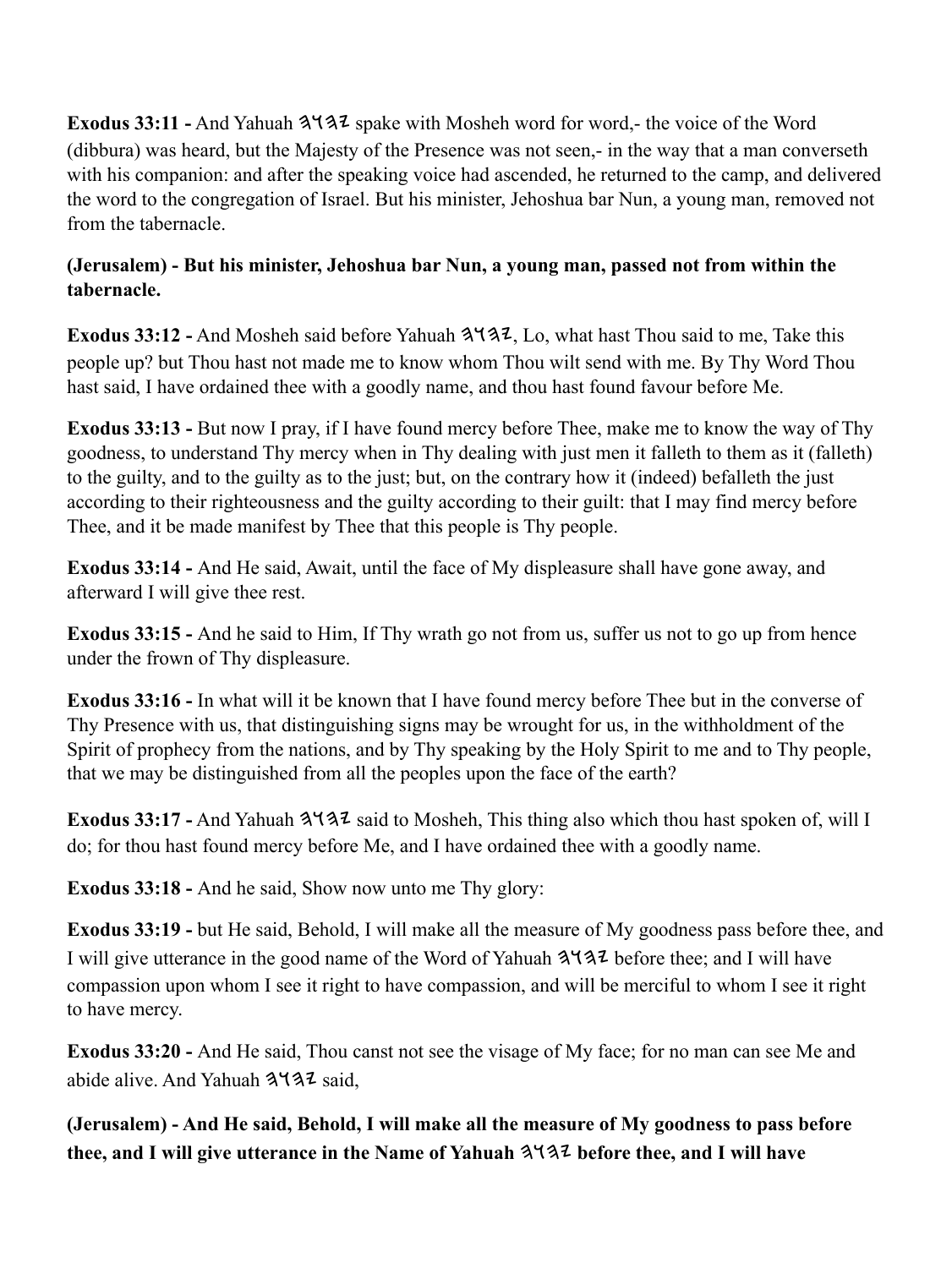### **compassion upon whom I see it right to have compassion, and will be merciful upon whom I see it right to have mercy.**

**Exodus 33:21 -** Behold, a place is prepared before Me, and thou shalt stand upon the rock.

**Exodus 33:22 -** And it shall be that when the glory of My Presence passeth before thee, I will put thee in a cavern of the rock, and will overshadow thee with My Word until the time that I have passed by.

#### **(Jerusalem) - And I will overshadow with My hand.**

**Exodus 33:23 -** And I will make the host of angels who stand and minister before Me to pass by, and thou shalt see the handborder of the tephilla of My glorious Presence; but the face of the glory of My Presence thou canst not be able to see.

**(Jerusalem) - And I will cause the hosts of angels who stand and minister before Me to pass by, and will make known the oracle; for the glory of My Presence thou art not able to behold.**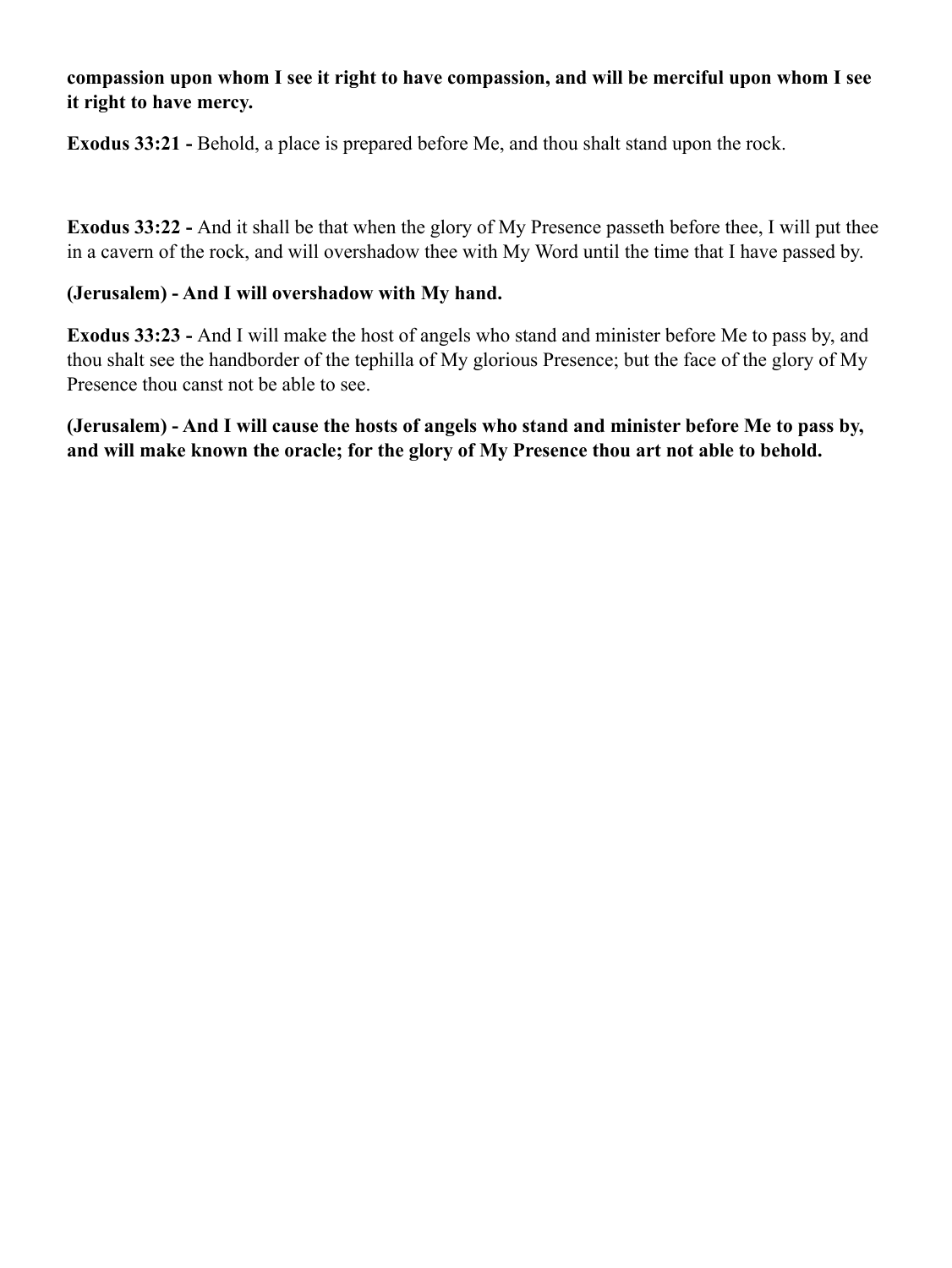Exodus 34:1 - And Yahuah  $3\frac{1}{3}$  said to Mosheh, Hew thee two tables of stone, as the former, and write upon the tables the words that were upon the former tables which thou didst break;

**Exodus 34:2 - and be ready in the morn; and at morning ascend thou Mount Sinai and stand there** before Me on the summit of the mountain.

**Exodus 34:3 -** No man shall ascend with thee, nor any man be seen on all the mountain, nor sheep, nor oxen grazing on the side of the mount.

**Exodus 34:4 -** And he hewed two tables of stone like the former: and Mosheh arose in the morning and ascended Mount Sinai, as Yahuah  $3137$  had instructed him, and took in his hand the two tables of stone.

Exodus 34:5 - And Yahuah  $3\frac{4}{3}\frac{7}{2}$  revealed Himself in the cloud of the glory of His Presence, and Mosheh stood with Him there; and Mosheh called on the Name of the Word of Yahuah  $3\frac{4}{3}$ .

**Exodus 34:6 - And Yahuah**  $3\sqrt{3}$  **made His Presence to pass by before his face, and proclaimed,** Yahuah  $3\sqrt{32}$ , Yahuah  $3\sqrt{32}$  Alahim, merciful and gracious, long-suffering, and nigh in mercies, abounding to exercise compassion and truth;

**(Jerusalem) - And the glory of the Presence of Yahuah passed by before him; and Mosheh prayed, and said, Yahuah**  $3137$ **, Yahuah**  $3137$  **Alahim, merciful and gracious, slow to be angry but nigh to be merciful, and abounding to exercise kindness and truth;**

**Exodus 34:7 -** keeping mercy and bounty for thousands of generations, absolving and remitting guilt, passing by rebellions, and covering sins; pardoning them who convert unto the law, but holding not guiltless in the great day of judgment those who will not convert; visiting the sins of fathers upon rebellious children upon the third and upon the fourth generation.

**(Jerusalem) - keeping goodness for thousands of generations; absolving and remitting sin and transgressions, but not to acquit the guilty in the great day of judgment; and remembering the sins of wicked fathers upon rebellious children upon the third and upon the fourth generation.**

**Exodus 34:8 -** And Mosheh made haste and bowed himself upon the earth and worshipped.

**(Jerusalem) - And Mosheh hastened and prostrated himself upon the earth, and gave thanks and glorified.**

**Exodus 34:9 - And he said, If now I have found mercy before Yahuah**  $3\frac{1}{3}\frac{1}{4}$  **let the Presence of the** Glory of Yahuah  $3\frac{1}{3}$  go among us; for it is a people of hard neck; but pardon Thou our guilt and our sin, and give us the inheritance of the land which Thou didst covenant unto our fathers, and change us not to become an alien people.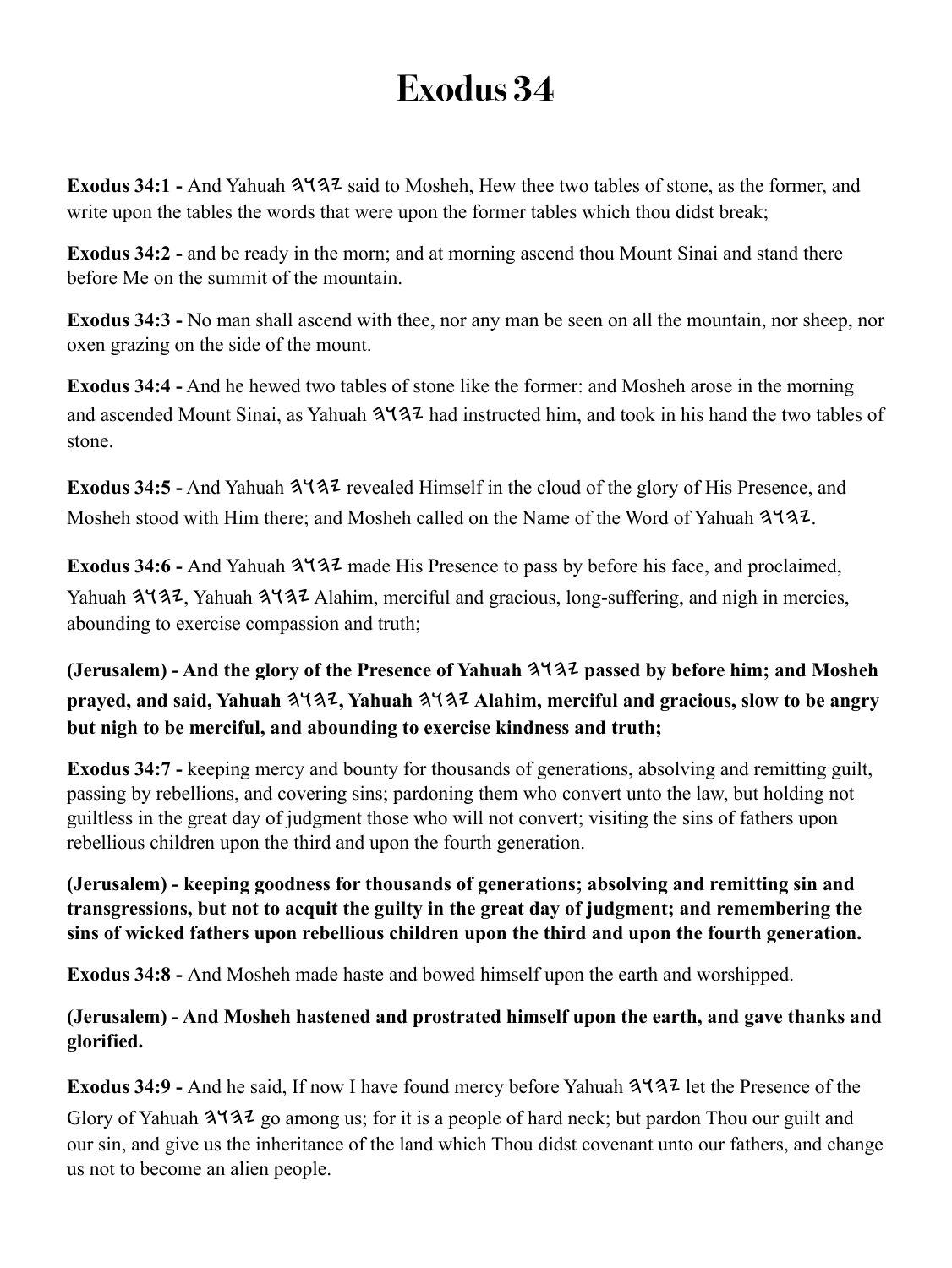**Exodus 34:10 -** And He said, Behold, I make covenant that I will not change this people to become an alien people; nevertheless from thee shall proceed a multitude of the righteous; and with all thy people will I do wondrous things in the time when they go into captivity by the rivers of Bavel: for I will bring them up from thence, and make them dwell from within the river Sambation; and like wonders shall not be created among all the inhabitants of the earth, nor among any nation. And all the people among whom thou wilt dwell shall see in that day the work of Yahuah  $3\frac{4}{3}\cdot\ldots$ ; for terrible is the thing that I will do with thee.

**Exodus 34:11 -** Observe thou that which I command thee this day: behold, I drive out from before thee the Amoraee, and Kenaanaee, and Hittaee, and Pherizaee, and Hivaee, and Jebusaee.

**Exodus 34:12 -** Take heed to thee, lest thou strike covenants with the inhabitants of that land into which thou art to enter; that it may not be a stumbling-block unto thee.

**Exodus 34:13 -** But thou shalt rather destroy their high places, and break their statues, and cut down their groves;

**Exodus 34:14 -** for it is not lawful for thee to worship other gods; for Yahuah  $3\frac{4}{3}\frac{7}{3}\frac{1}{1}$  is zealous and avengeful; His Name is Alahim, the Zealous and the Avenger.

**Exodus 34:15 -** Lest thou strike covenant with the dwellers in the land, and they draw thee astray after their idols, and they sacrifice to their idols, and invite thee, and thou eat of the sacrifices of their idols

**Exodus 34:16 - and thou take of their daughters for thy sons, and when their daughters wander after** their idols they make thy sons also go astray after their idols.

#### **(Jerusalem) - And they cause to err.**

**Exodus 34:17 -** Molten gods you shall not make to you.

**Exodus 34:18 -** You shall observe the feast of the unleavened. Seven days thou shalt eat unleavened (cakes), as I have commanded thee, in the time of the month Abiba; for in the month of Abiba you came out free from Mizraim.

**Exodus 34:19 -** Whatever openeth the womb is Mine; and of all cattle thou art to consecrate the males, of oxen, and of sheep.

### **(Jerusalem) - All firstlings opening the womb thou shalt sanctify unto My Name; all the firstborn of your males, the first that breaketh. through the womb, of oxen and of sheep.**

**Exodus 34:20 -** But the firstling of an ass thou mayest redeem with a lamb; but if thou redeem him not, thou shalt cut him off with the blade. And each firstborn of thy sons thou must redeem; and they shall not appear before Me empty.

**(Jerusalem) - My people of the house of Israel, it shall not be allowed you to see Yahuah your Alahim empty of any precept.**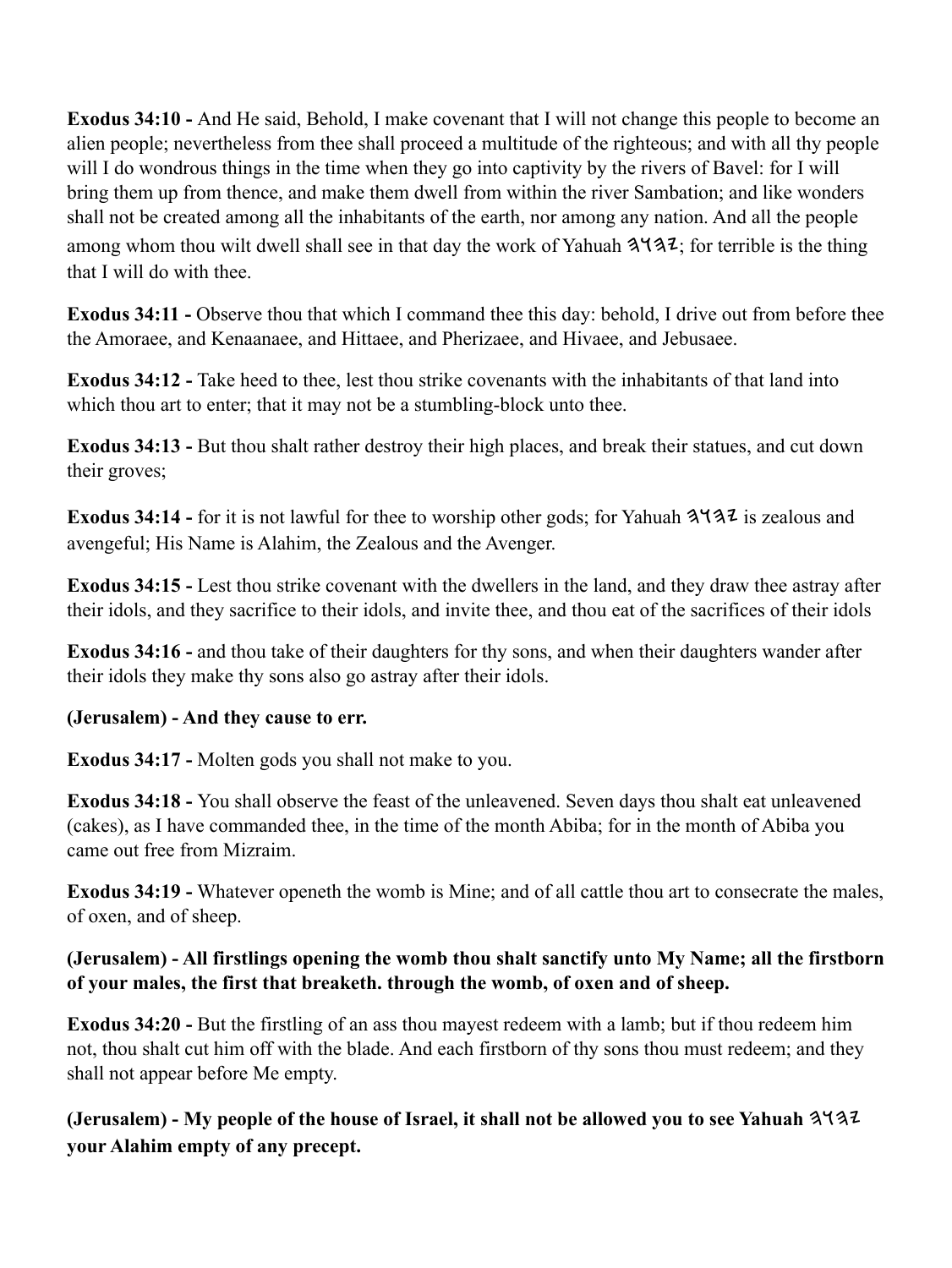**Exodus 34:21 -** Six days shalt thou work, and in the seventh day have rest; in ploughing time and in harvest thou shalt rest.

**Exodus 34:22 -** The feast of weeks also shalt thou make to thee in the time of the firsts of the wheat harvest; and the feast of ingathering at the conclusion of the ear.

**Exodus 34:23 -** Three times in the year shall all thy males appear before the Master of the world, Yahuah 3137 Alahim of Israel.

**Exodus 34:24 -** For I will drive out the nations from before thee, and enlarge thy borders; and no man shall covet thy land at the time of thy going up to appear before Yahuah  $3\frac{1}{3}\frac{1}{3}$  thy Alahim thrice in the year.

**Exodus 34:25 -** You shall not sacrifice the victim of My passover before you have done away with leaven; nor suffer the fat of the paschal sacrifice to remain about the altar till the morning.

## **(Jerusalem) - You shall not sacrifice with leaven the blood of the paschal victim, nor suffer the flesh which you sacrifice on the night of the feast of the first of Pascha to remain from the evening till the morning.**

**Exodus 34:26 -** The best of the firstfruits of your land ye shall bring to the sanctuary of Yahuah your Alahim. You are not allowed to boil or to eat flesh and milk mixed together, lest My displeasure be kindled against you, and the fruit of your trees, with the grapes in their branches and their leaves, be laid waste together.

## **(Jerusalem) - The first (best) of the firstfruits of your produce ye shall bring to the sanctuary of Yahuah your Alahim. My people of the house of Israel, ye shall not be allowed to boil or to eat flesh and milk mixed together.**

**Exodus 34:27 -** And Yahuah  $3\sqrt{3}z$  said to Mosheh, Write thou these words; for upon the expression of these words have I stricken My covenant with thee and with the people of Israel.

Exodus 34:28 - And he was there before Yahuah  $3\frac{4}{3}$  forty days and forty nights; he ate no bread nor did he drink water; and he wrote upon the other tables the words of the covenant, the Ten Words which had been written upon the former tables.

**Exodus 34:29 -** And it was at the time when Mosheh came down from the mountain of Sinai, with the two tables of the testimony in the hand of Mosheh, in his descending from the mount, that Mosheh knew not that the visage (form) of his face shone with the splendour which had come upon him from the brightness of the glory of Yahuah  $3\frac{1}{3}$ 's Presence in the time of His speaking with him.

## **(Jerusalem) - That the beams of his face did shine.**

**Exodus 34:30 -** And Aharon and all the sons of Israel saw Mosheh, and, behold, the glory of the form of his face shined, and they were afraid to come near to him.

**Exodus 34:31 -** And Mosheh called to them and Aharon, and all the princes who had been appointed chiefs in the congregation returned, and Mosheh conversed with them.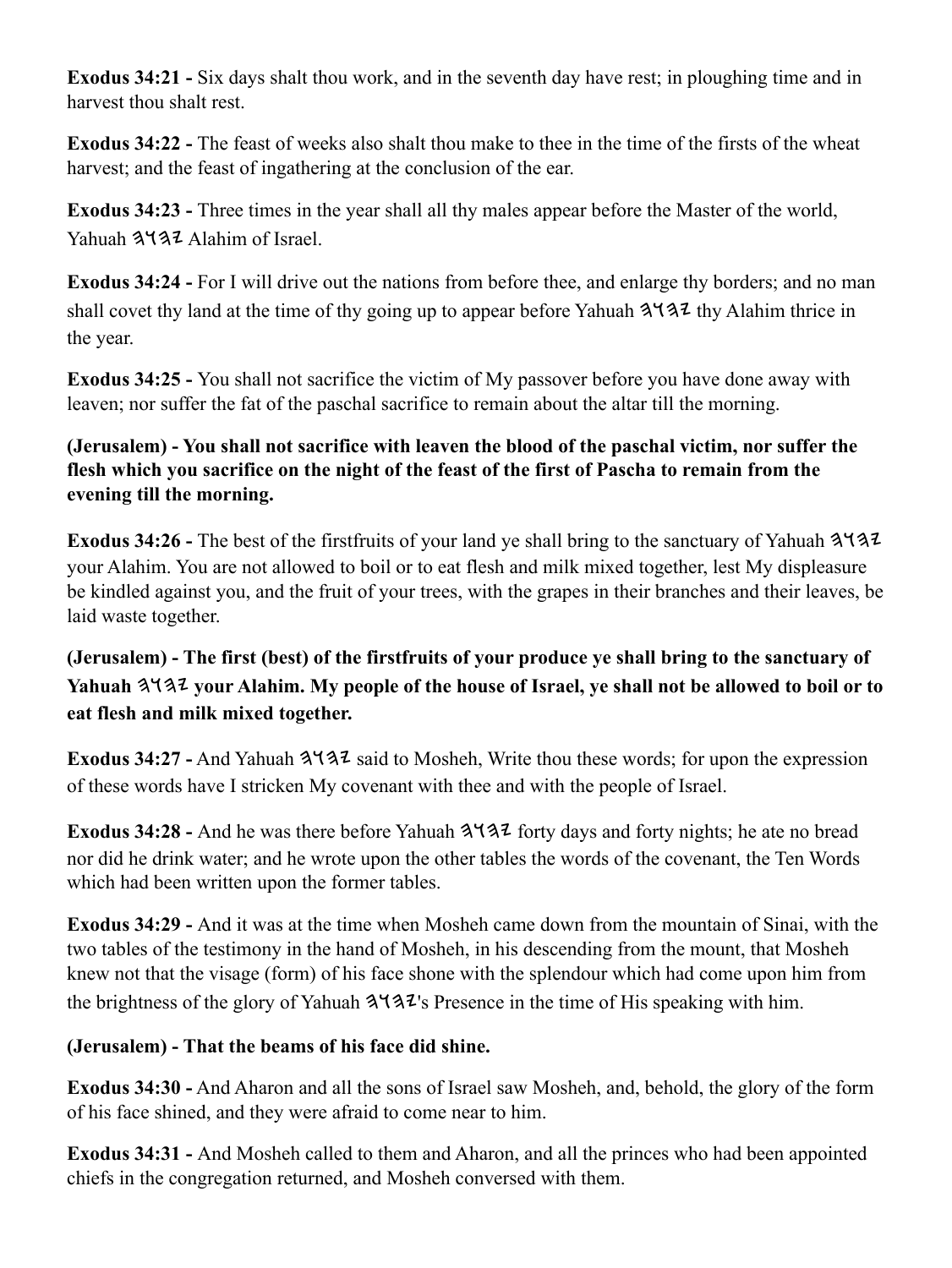**Exodus 34:32 -** And afterward drew nigh all the sons of Israel, and he taught them all that Yahuah had spoken to him on Mount Sinai.

**Exodus 34:33 -** And when Mosheh had finished to speak with them, he put over the form of his face a veil.

Exodus 34:34 - And when Mosheh went in before Yahuah  $3\frac{1}{3}$  to speak with Him, he removed the veil from his countenance until he came forth; and he came forth and spake to the sons of Israel what had been commanded.

**Exodus 34:35 -** And the sons of Israel saw the countenance of Mosheh, that the glory of the form of Mosheh's face was shining. And Mosheh replaced the veil upon his face until the time of his going in to speak with Him.

**(Jerusalem) - That the beams of his face did shine.**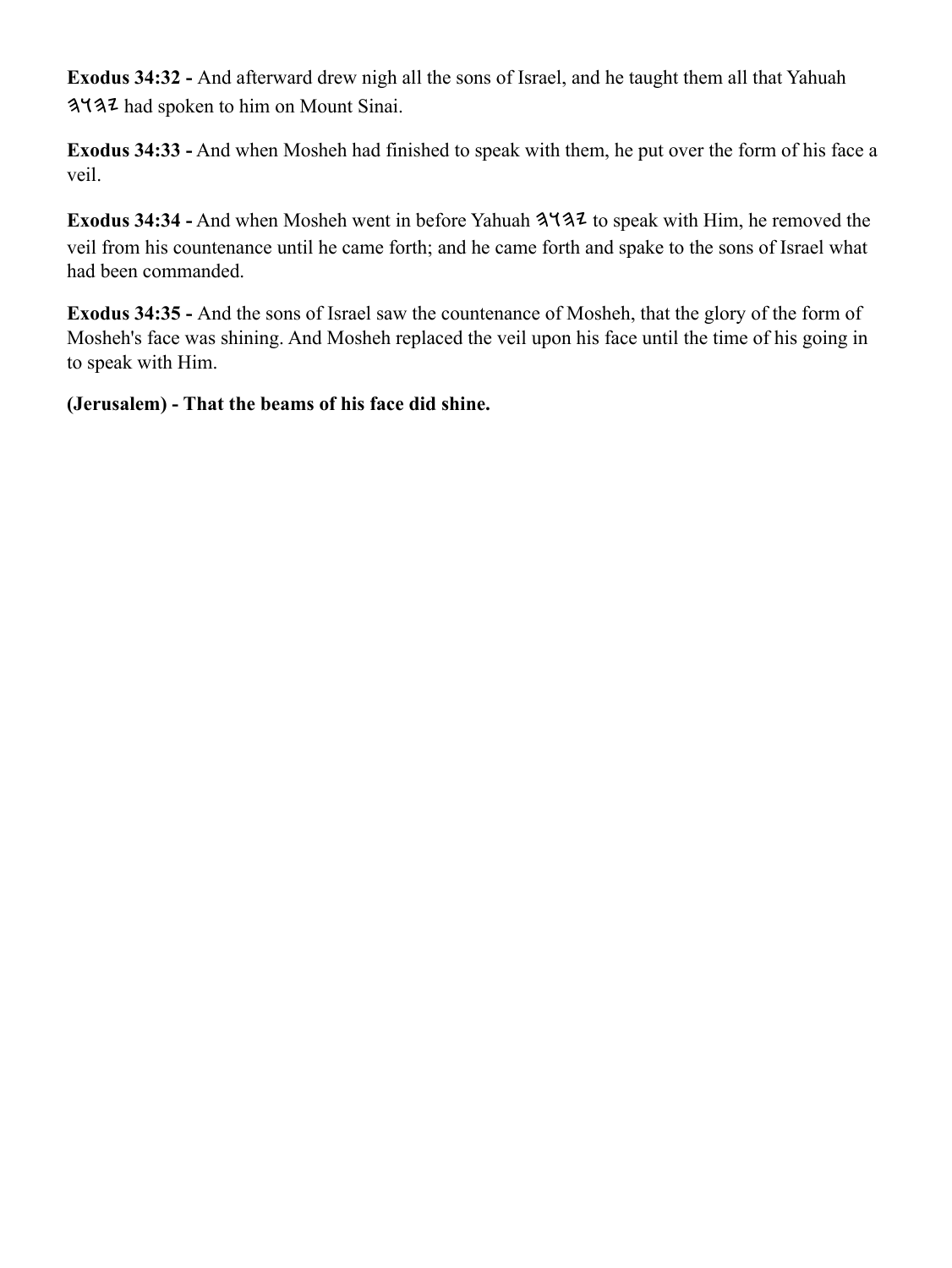**Exodus 35:1 -** And Mosheh gathered together all the congregation of the sons of Israel, and said to them: These are the things which Yahuah  $3\sqrt{3}$  hath commanded to be done.

**Exodus 35:2 -** Six days thou shalt do work, and on the seventh day there shall be to you the holy Sabbath of repose before Yahuah  $3\frac{1}{2}$ . Whoever doeth work on the Sabbath day, dying he shall die by the casting of stones.

**Exodus 35:3 -** My people of the sons of Israel, ye shall not kindle a fire in any place of your habitations on the day of the Sabbath.

**(Jerusalem) - Ye shall not kindle a fire in any place of the house of your dwelling on the Sabbath day.**

**Exodus 35:4 -** And Mosheh spake to all the assembly of the children of Israel, saying, This is the word which Yahuah  $3137$  hath commanded, saying,

**Exodus 35:5 -** Take of you a separation before Yahuah  $3\frac{4}{3}\cdot\ldots$  whosoever is moved in his heart, let him present the separation for Yahuah  $3\overline{4}3\overline{2}$ ; gold, or silver, or brass,

**Exodus 35:6 -** or hyacinth, or purple, or scarlet, or fine linen, or goats' hair,

**Exodus 35:7 -** or rams' skins dyed red, or skins of seals, (purple skins), and woods of sitta;

**Exodus 35:8 -** or oil for the lights, aromatics for the anointing oil, and sweet incense;

**Exodus 35:9 -** the onyx stones, and stones for completing the enchasement of the ephoda and the breastplate.

**Exodus 35:10 -** And let all the wise-hearted among you give and make all that Yahuah  $3\frac{1}{4}$  hath commanded:

**Exodus 35:11 -** The tabernacle, its tent, and its covering, its hasps, and its boards, its bars, and its pillars, and its bases.

**(Jerusalem) - The tabernacle, and its tent, and its covering, its hasps, and boards, and its bars, its pillars, and its bases.**

**Exodus 35:12 -** The ark, with its staves, and the mercy seat, and the veil for the covering;

**Exodus 35:13 -** and the table, and its staves, and all its vessels, and the bread for the Presence;

**Exodus 35:14 -** and the candelabrum for illumination, with the lamps, and the oil for the light;

**Exodus 35:15 -** and the altar of sweet incense, and its staves, and the anointing oil, and the sweet incense, and the curtain for the door of the tabernacle of ordinance;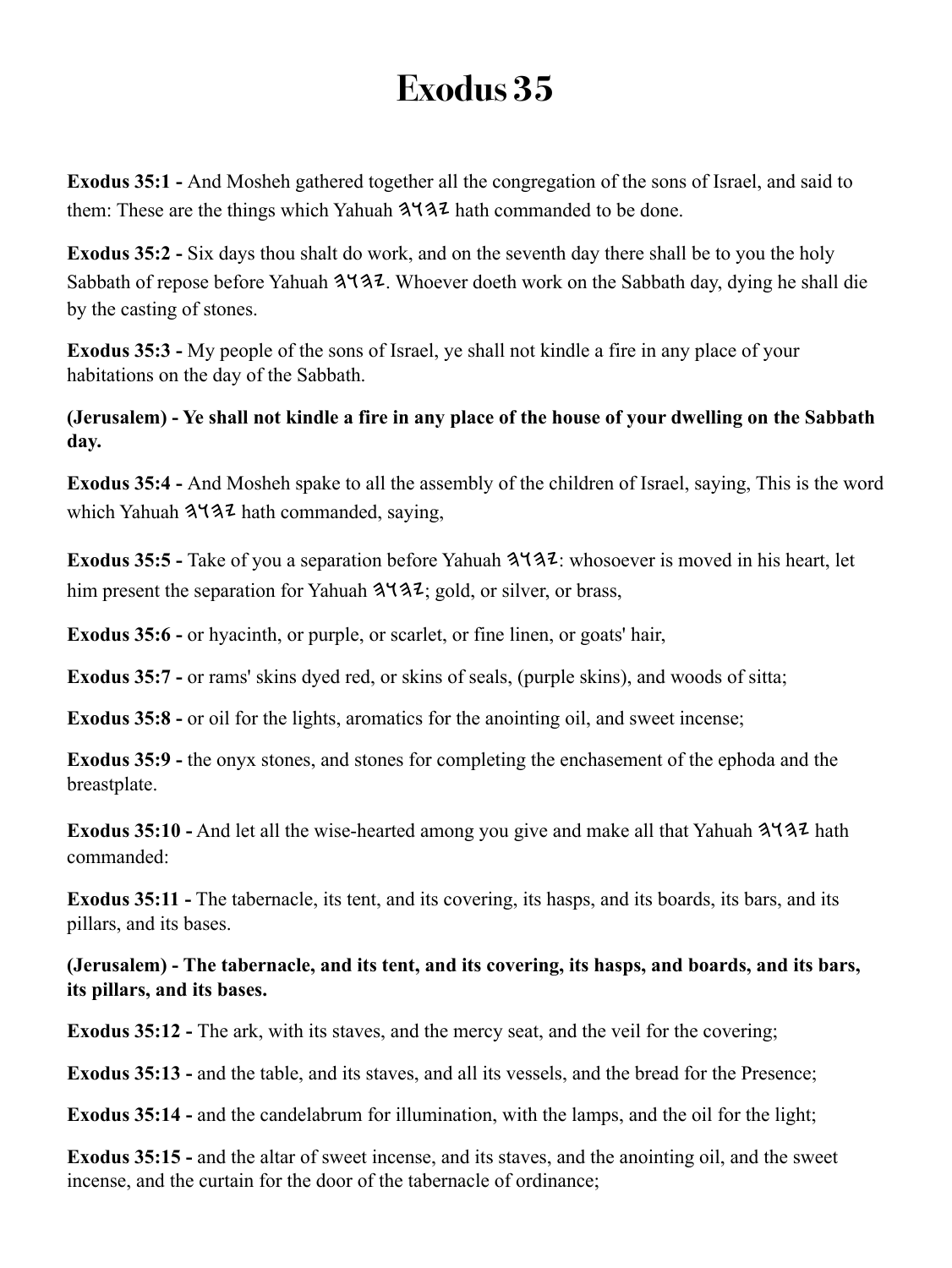**Exodus 35:16 -** the altar of burnt offering, and its brasen grate, with its staves, and its vessels, and the laver, with its base;

**Exodus 35:17 -** and the curtains of the court, with its pillars, and bases, and the hanging for the gate of the court,

**Exodus 35:18 - and the pins of the tabernacle, and the pins of the court, and their cords;** 

**Exodus 35:19 -** the vestments of ministration, for ministering in the sanctuary, and the holy vestments for Aharon the priest, and the vestments of his sons for ministering.

**Exodus 35:20 -** And all the congregation of the sons of Israel went out from before Mosheh.

**Exodus 35:21 -** And every man whose heart moved him, and every one who was filled with the Spirit of prophecy, came, and brought what he had for a separation before Yahuah  $3\frac{1}{3}$  for the work of the tabernacle of ordinance, and for all its service, and for the holy vestments.

**Exodus 35:22 -** And with the men came the women, every one whose heart was moved, and brought chains, and necklaces, rings, bracelets, and every ornament of gold; every one offering up the offering of gold before Yahuah 3437.

**Exodus 35:23 -** And every one with whom was found hyacinth, or purple, or crimson, or fine linen, goats' hair, or purple skins, brought the separation before Yahuah  $3\frac{1}{3}\frac{1}{2}$ ;

**Exodus 35:24 -** \_\_\_ and all with whom were found woods of sitta for all the work of the service brought.

**Exodus 35:25 -** And every woman whose heart was wise spun with her hands, and brought the spun work of hyacinth, and purple, and crimson, and fine linen.

**Exodus 35:26 -** And all the women whose hearts were moved in wisdom spun goats' hair (while) upon their bodies, and sheared them, being alive.

**Exodus 35:27 -** And the clouds of heaven went to the Phison, and drew up from thence onyx stones, and stones for infilling, to enchase the ephod and the breastplate, and spread them upon the face of the wilderness; and the princes of Israel went, and brought them for the need of the work.

**Exodus 35:28 -** And the clouds of heaven returned, and went to the garden of Eden, and took from thence choice aromatics, and oil of olives for the light, and pure balsam for the anointing oil, and for the sweet incense.

**Exodus 35:29 -** Every man, a son of Israel, and (every) woman, a daughter of Israel, who was moved in heart, brought for all the work which Yahuah  $3\overline{4}3\overline{2}$  by Mosheh had commanded to be made; so brought the children of Israel the votive gift before Yahuah  $3137$ .

Exodus 35:30 - And Mosheh said to the sons of Israel, See, Yahuah  $3\frac{4}{3}\frac{7}{4}$  hath ordained with a good name Bezalel bar Uri bar Hur, of the tribe of Jehudah,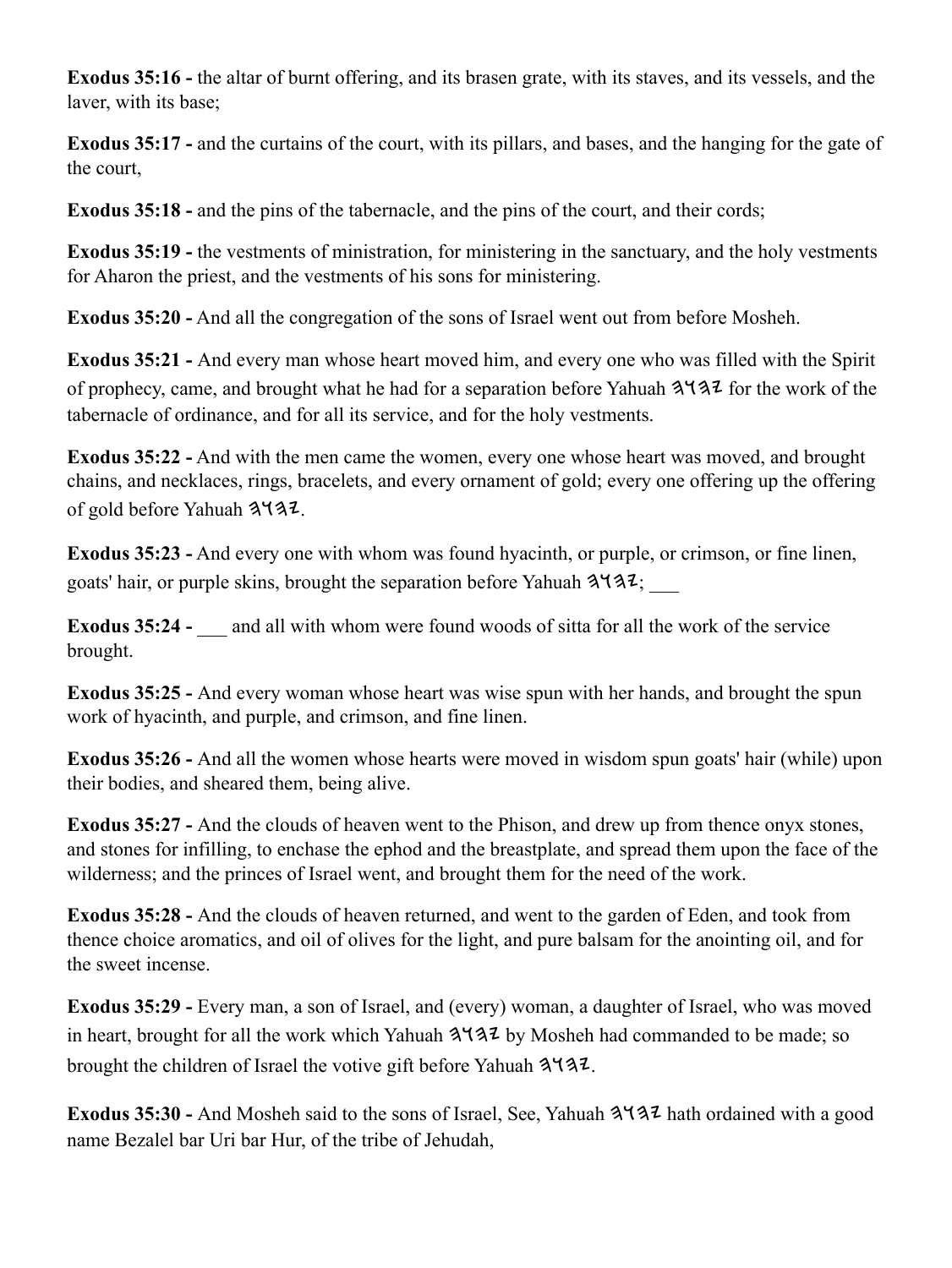**Exodus 35:31 -** and hath filled him with the Spirit of prophecy from before Yahuah  $3\frac{4}{3}\frac{7}{3}\frac{7}{9}$ , in wisdom, in understanding, in knowledge, and in all handicraft;

**Exodus 35:32 -** and to instruct artificers to work in gold, and in silver, and in brass,

**Exodus 35:33 -** and in the cutting of precious stones, to perfect by them the work, and in the fabrication of wood, to work in all the work of artificers.

### **(Jerusalem) - And in the cutting of precious stones for completion, and the workmanship of wood, to work in all the work of the artificer.**

**Exodus 35:34 -** And to teach art-work to the rest of the artificers he imparted skill to his heart, and to (that of) Ahaliab bar Achisamak, of the tribe of Dan.

**Exodus 35:35 -** He filled them with wisdom of heart to make all the work of the carpenter and the embroiderer, in hyacinth, and in purple, and in crimson, and in fine linen; and of the sewer, to fashion all the work, and to teach the workmen.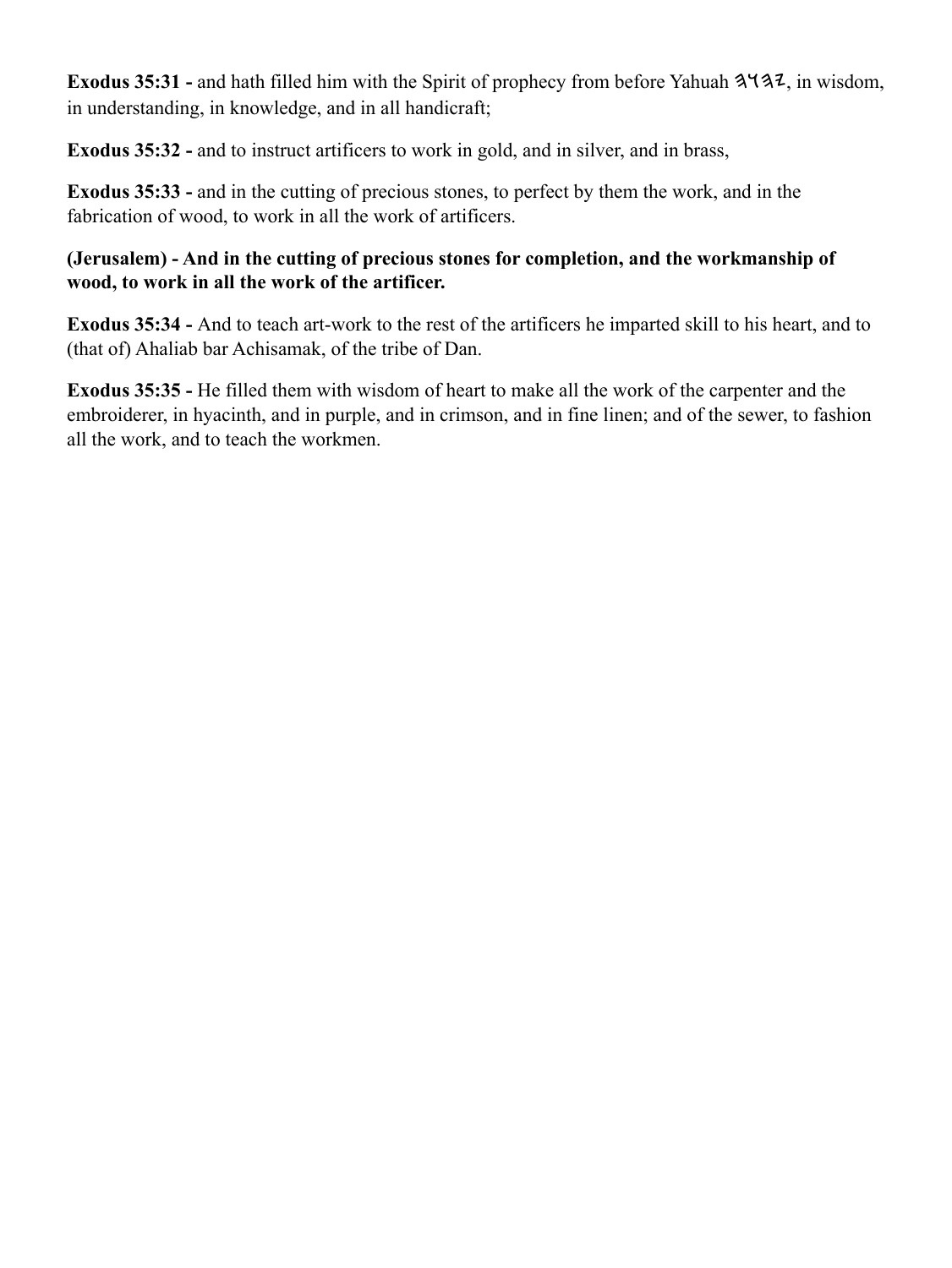**Exodus 36:1 -** And Bezalel and Ahaliab wrought, and every man wise in heart, to whom Yahuah had given wisdom and intelligence to understand and to make all the work for the service of the sanctuary, according to all that Yahuah  $3\frac{4}{3}\ell$  had commanded.

**Exodus 36:2 -** And Mosheh called Bezalel and Ahaliab, and every man wise in heart, to whose heart Yahuah  $3\sqrt{32}$  had given wisdom, every one whose heart was moved, to draw near, and do the work itself.

**Exodus 36:3 -** And they took from before Mosheh all the separation that the children of Israel had brought for the work of the service of the sanctuary, to make it. And they still brought to him the voluntary gift, morning after morning from their possessions.

### **(Jerusalem) - The gift.**

**Exodus 36:4 -** And all the wise men who did all the work of the sanctuary came, each man from the work which he had done;

**Exodus 36:5 -** and they said to Mosheh, The people abound in bringing (more) than is enough for the service of the work, which Yahuah  $3\sqrt{3}$  hath ordained.

**Exodus 36:6 -** And Mosheh commanded, and they made proclamation through the camp, saying, Neither man nor woman may make any more work for the holy separation: and the people ceased from bringing.

**Exodus 36:7 -** For what had been done was according to the sufficiency of all the work; and they did it, and had more than enough.

**Exodus 36:8 -** And all the wise in heart made the TABERNACLE; ten curtains of fine linen, and hyacinth, and purple, and scarlet, figured with kerubin, the work of the embroiderer, he made them.

**Exodus 36:9 -** The length of one curtain twenty and eight cubits, the sum of one curtain ; the measure was one for all the curtains.

**Exodus 36:10 -** And he conjoined five curtains one with another, and (the other) five curtains conjoined he one with another.

### **(Jerusalem) - In the jointure.**

**Exodus 36:11 -** And he made loops of hyacinth upon the edge of one curtain, at the place of conjunction in the side; so made he in the side at the place of conjunction in the other curtain.

**Exodus 36:12 -** Fifty loops he made in one curtain, and fifty loops made he at the place of juncture of the edge of the second curtain; the loops were arranged one over against the other.

### **(Jerusalem) - Answering to each other.**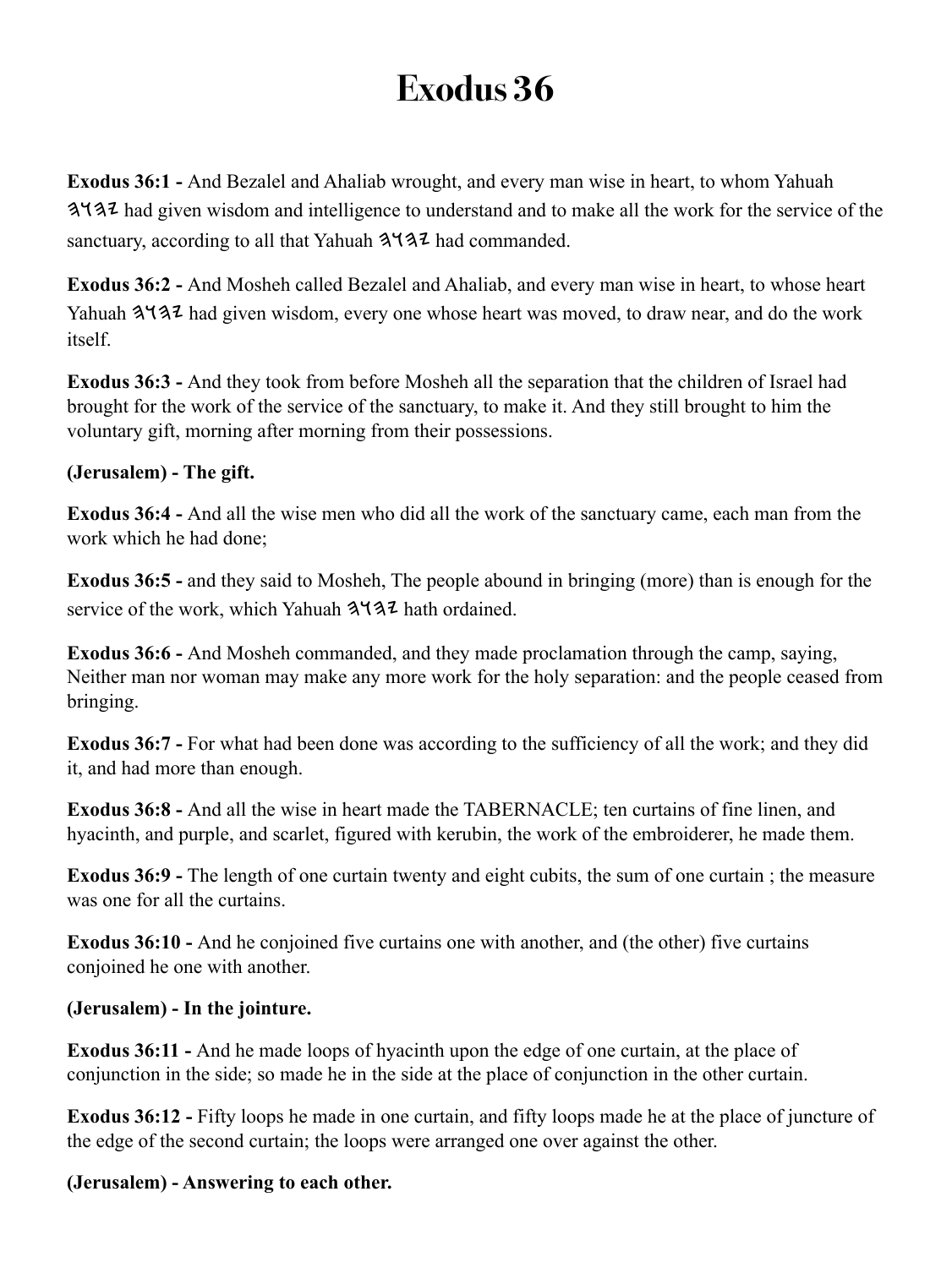**Exodus 36:13 -** And he made fifty taches of gold, and conjoined one curtain with another with the taches, and there was one tabernacle.

**Exodus 36:14 -** And he made curtains of goats' hair to spread upon the tabernacle: eleven curtains he made them.

**Exodus 36:15 -** The length of one curtain thirty cubits, and four cubits the breadth of one curtain; one measure for the eleven curtains.

**Exodus 36:16 -** And he joined five curtains together, corresponding with the five books of the law; and six curtains together, corresponding with the six orders of the Mishna.

**Exodus 36:17 -** And he made fifty loops in the border of the curtain at the place of conjuncture, and fifty loops made he upon the border of the curtain at the second place of conjuncture.

**Exodus 36:18 -** And he made taches of brass to compact the tabernacle, that it might become one.

**Exodus 36:19 -** And he made a covering for the tabernacle of rams' skins reddened, and of purple skins to protect it above.

**Exodus 36:20 -** And he made the boards of the tabernacle of sitta wood, standing up, after the way of their plantation;

**Exodus 36:21 -** ten cubits the length of the board, and a cubit and a half of a cubit the breadth of one board.

Exodus 36:22 - **Each board had two tenons arranged, one side for the midst of the other side; and so did he for all the boards of the tabernacle.**

**Exodus 36:23 -** And he made the boards of the the tabernacle twenty boards, on the side of the south wind;

**Exodus 36:24 -** and forty sockets of silver he made under the twenty boards; two sockets beneath one board for its two tenons, and two sockets under another board for its two tenons.

**Exodus 36:25 -** And for the second side of the tabernacle on the north he made twenty boards,

**Exodus 36:26 -** and their forty sockets of silver; two sockets beneath one board, and two sockets beneath another board.

**Exodus 36:27 -** And to the border of the tabernacle westward he made six boards, Exodus 36:28 and two boards made he at the corners of the tabernacle at their extremes.

#### **(Jerusalem) - At the declivities.**

**Exodus 36:29 -** And they were conjoined below, and joined together were they at their tops with one ring; so made he both of them at the two corners.

**(Jerusalem) - And they were twins.**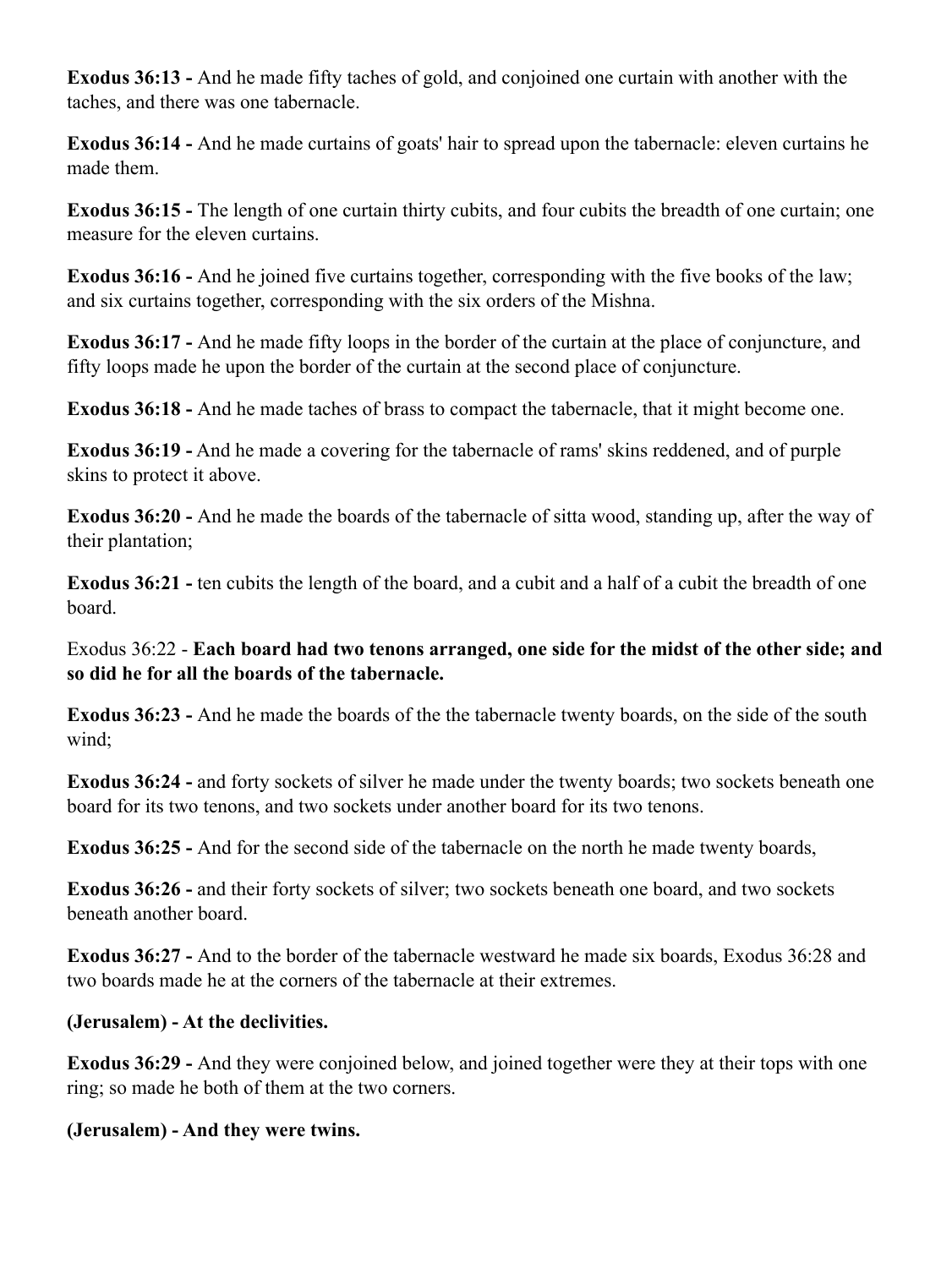**Exodus 36:30 -** And eight boards there were, and their sockets of silver, sixteen sockets; two sockets, and two sockets under one board.

**Exodus 36:31 - made bars of sitta wood; five for the boards of one side of the tabernacle,** 

**Exodus 36:32 -** and five bars for the boards of the second side of the tabernacle, and five bars for the boards of the tabernacle at the ends westward.

**Exodus 36:33 - made the middle bar to mortise in the midst of the boards from end to end,-of the tree** which our father Abraham planted in Beira of Sheba, praying there in the Name of the Word of Yahuah 3437, the everlasting, Alahim.

### **(Jerusalem) - And he, made the middle board to go along among the boards.**

**Exodus 36:34 -** And the boards he overlaid with gold, and the rings be made of gold, as the place for the bars; and he covered the bars with gold.

**Exodus 36:35 -** And he made the VEIL of hyacinth, and purple, and crimson, and fine linen twined, the work of the artificer; figured with kerubin he made it.

**Exodus 36:36 -** And he made for it four pillars of sitta wood, and covered them with gold, and their hooks of gold, and cast for them four sockets of silver.

**Exodus - 36:37 -** And he made a curtain for the door of the tabernacle, of hyacinth, and purple, and crimson., and fine linen twined, the work of the embroiderer, and its five pillars, and their five hooks; covered their capitals and their joinings with gold, and their five bases with brass.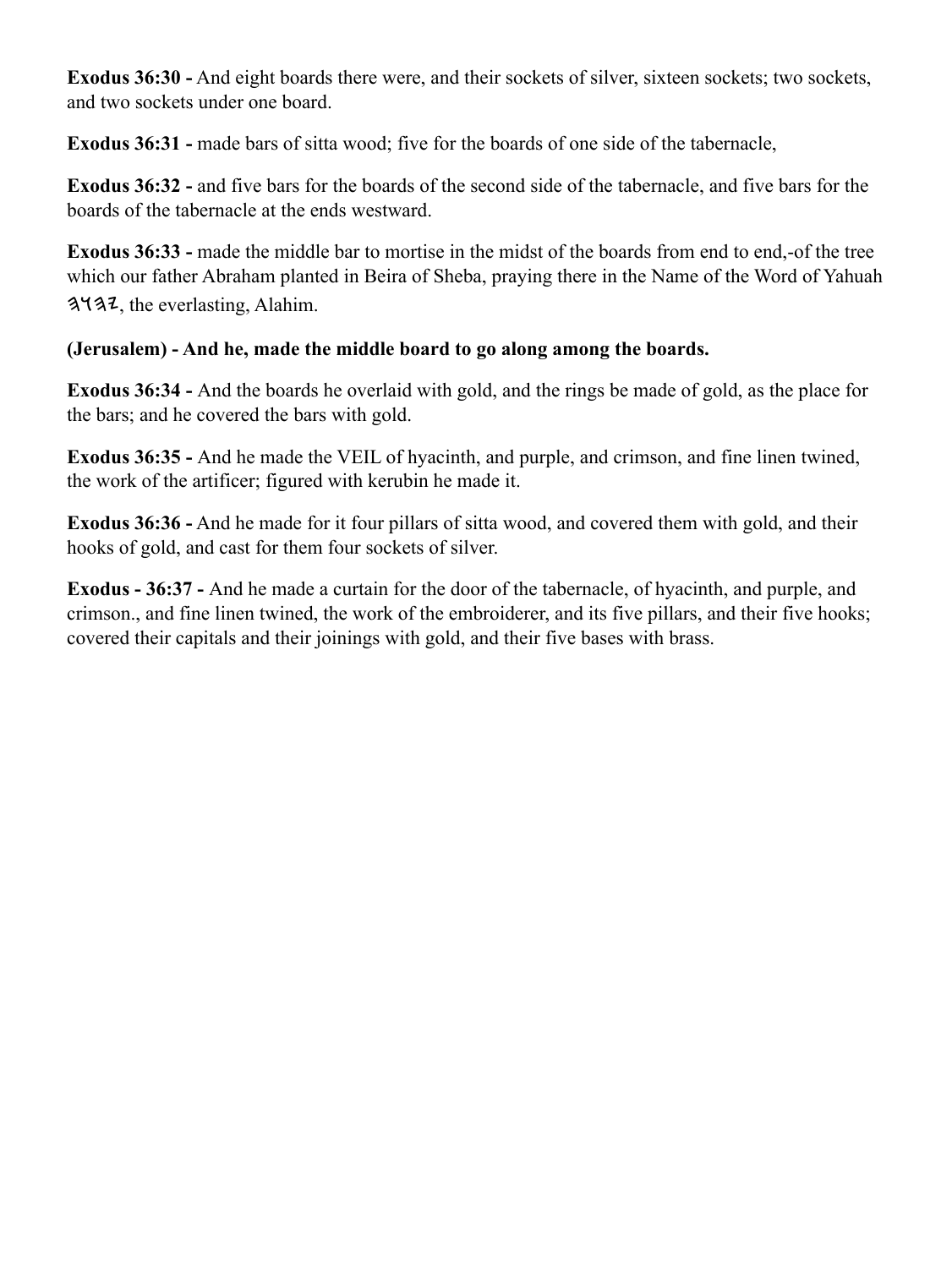**Exodus 37:1 -** And Bezalel made the ARK of sitta wood; two cubits and a half its length, and a cubit and half its breadth, and a cubit and half its height.

**Exodus 37:2 -** And he covered it with pure gold within and without, and made for it a crown of gold round about.

**Exodus 37:3 -** And he cast for it four golden rings upon its four corners; two rings upon one side of it, and two rings upon its second side.

**Exodus 37:4 -** And he made the staves of it of sitta wood, and covered them with gold,

**Exodus 37:5 -** and put the staves into the rings upon the sides of the ark, to carry the ark.

**Exodus 37:6 -** And he made the MERCY SEAT of pure gold; two cubits and a half the length, and a cubit and half its breadth; but its thickness was a span.

**Exodus 37:7 -** And he made two kerubin of pure gold, beaten made be them, on the two sides of the mercy seat.

**Exodus 37:8 -** One keruba on this side, and one keruba on that side, of beaten work; and the kerubin were face to face. They were not separated from the mercy seat; but by the wisdom of the Spirit of prophecy, he made the kerubin on its two sides.

**Exodus 37:9 -** And the kerubaia spread forth their wings, with their heads upward, overshadowing the mercy seat with their wings, and their faces were toward each other, over against the mercy seat were the faces of the kerubaia.

**Exodus 37:10 -** And he made the TABLE of sitta wood, two cubits its length, and a cubit its breadth, and a cubit and half its height.

**Exodus 37:11 -** And he covered it with pure gold, and made for it a golden crown round about.

**(Jerusalem) - A border, a span around, and he made a coronal of gold for the surrounding border.**

**Exodus 37:12 -** And he made a border for it, its height a span round about. And he made a crown of gold for the border round about.

**Exodus 37:13 -** And he cast for it four golden rings, and set the rings upon the four corners of its four feet.

**Exodus 37:14 -** Over against the border were the rings, the place for the staves in carrying the table.

**Exodus 37:15 -** And he made the staves of sitta wood, and covered them with gold, for carrying the table.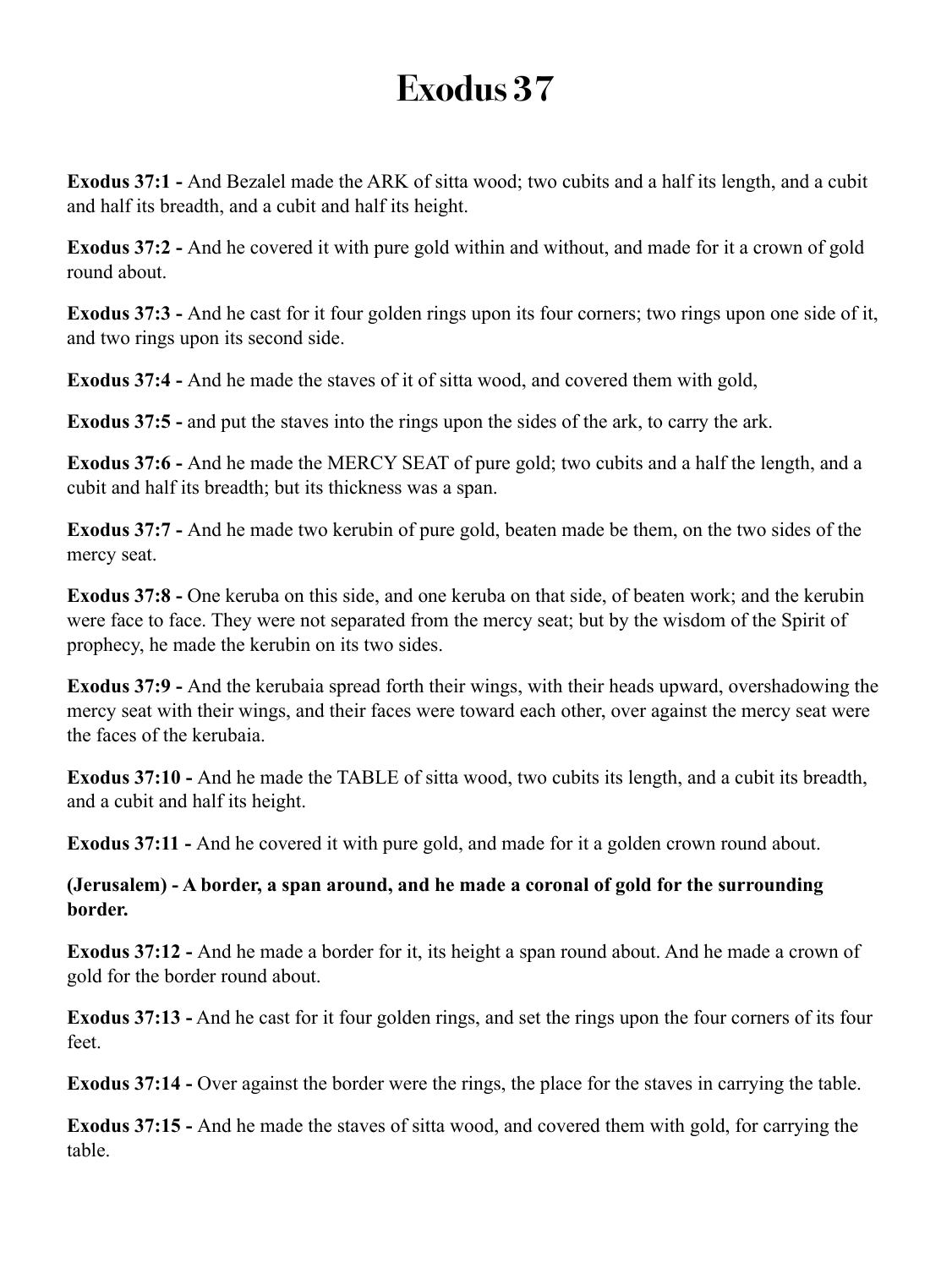**Exodus 37:16 -** And he made the vessels to be upon the table, its dishes, and its bowls, and its measures, and its cups for the lavings of pure gold.

**Exodus 37:17 -** And he made the CANDELABRUM of pure gold, beaten made he the candelabrum; its base and its shaft, its cups, its apples, and its lilies were of the same.

**Exodus 37:18 -** And six branches came forth from its sides; three branches of the candelabrum on one side, and three branches of the candelabrum on the second side.

**Exodus 37:19 -** Three embossed cups with their figurations on one branch, with the apple and lily, and three embossed cups with their figurations on the other branch, with the apple and lily; so the six branches which proceeded from the candelabrum.

**Exodus 37:20 -** And upon the candelabrum, four embossed cups with their figurations of apples and lilies.

**Exodus 37:21 -** And an apple (was) under two branches of the same, and an apple under two branches of the same, and an apple under two branches of the same, for the six branches that proceeded from it.

**Exodus 37:22 -** Their apples and their branches were of the same, all of it one beaten work of pure gold:

**Exodus 37:23 -** And he made it's seven lamps, and it's sniffers, and its receivers of pure gold;

**Exodus 37:24 -** of a talent of pure gold made he it, and all its vessels.

**Exodus 37:25 -** And he made the ALTAR OF SWEET INCENSE of sitta wood, a cubit its length, and a cubit its breadth, foursquare, and two cubits was its height; its two upright horns were of the same.

**Exodus 37:26 -** And he overlaid it with pure gold, its top and its sides round about, and its horns; and he made for it a golden crown round about.

**Exodus 37:27 -** And two golden rings he made for it under its crown, at its two corners, upon its two sides, to be the place of the staves by which to carry it. Exodus 37:28 And the staves be made of sitta wood, and overlaid them with gold.

**Exodus 37:29 -** And he made the sacred oil of anointing, and the pure sweet incense, the work of the perfumer.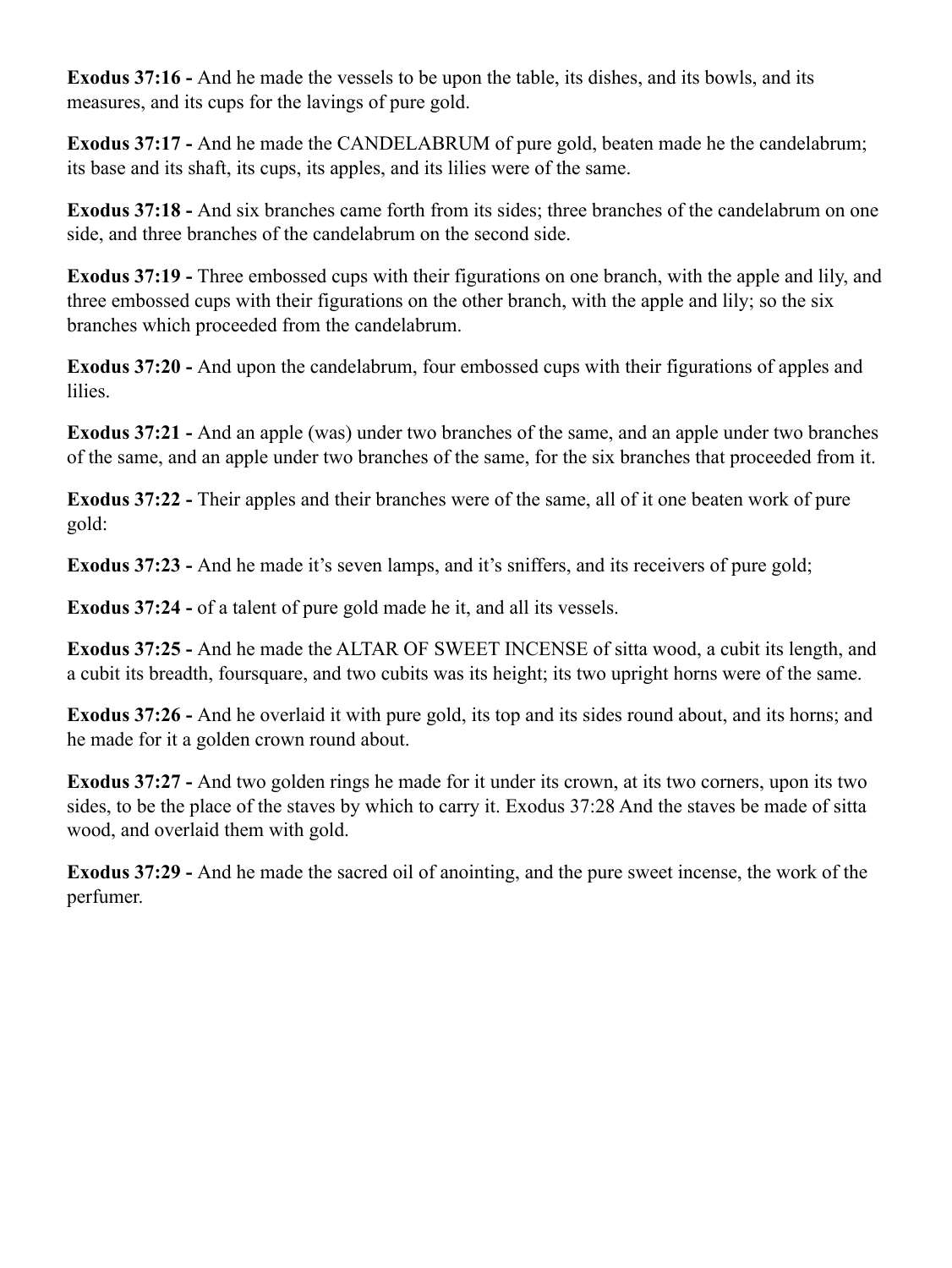**Exodus 38:1 -** And he made the ALTAR OF BURNT OFFERING of Sitta wood; five cubits its length, and five cubits its breadth, four-square, and three cubits its height.

**Exodus 38:2 -** And he made horns upon its four corners; of the same were its horns stretching upward; and he covered it with brass.

**Exodus 38:3 -** And he made all the vessels of the altar; the pots, and the cleaners, and the basins, and the fleshhooks, and the pans, all its vessels made he of brass.

**Exodus 38:4 -** And he made the grate of the altar, of brasen network under the border beneath, reaching to the middle of it, to receive the cinders and bones that fell from the altar.

**Exodus 38:5 -** And he cast four rings, for the four corners of the grate, of brass, (to be) places for the staves.

**Exodus 38:6 -** And he made the staves of sitta wood, and coated them with brass.

**Exodus 38:7 -** And he put the staves into the rings, upon the sides of the altar, to carry it by them: hollow with boards, and filled with earth made he it.

**Exodus 38:8 -** And he made the brasen Laver, and its foundation of brass, from the brasen mirrors of the pious women, who, at the season, came to pray at the door of the tabernacle of appointment, standing with their oblations, giving thanks and confession, and returning to their husbands, the mothers of righteous children, who had been purified from the uncleanness of their blood.

**(Jerusalem) - And he made the laver of brass, and the base thereof of brass, with, the mirrors of the pious women who were devout at the gate of the tabernacle of appointment.**

**Exodus 38:9 -** And he made the court; on the southern side, the curtains of the court (made he) with fine linen, a hundred cubits,

**Exodus 38:10 - their pillars twenty, and their bases twenty, of brass; the hooks of the pillars and their** rods were of silver.

**Exodus 38:11 -** And on the north side, a hundred cubits, their pillars twenty, and their bases twenty, of brass; the hooks of the pillars and their rods were of silver.

**Exodus 38:12 -** And the curtains of the western side, fifty cubits, their pillars ten, and their bases ten; the hooks of the pillars, and their rods, were of silver. Exodus 38:13 And on the east side, eastward, fifty cubits.

**Exodus 38:14 -** And the curtains were fifteen cubits on a side; their pillars three, and their bases three.

**Exodus 38:15 -** And for the second side of the door of the court, here and there, at the gate of the court, curtains fifteen cubits, their pillars three and their bases three.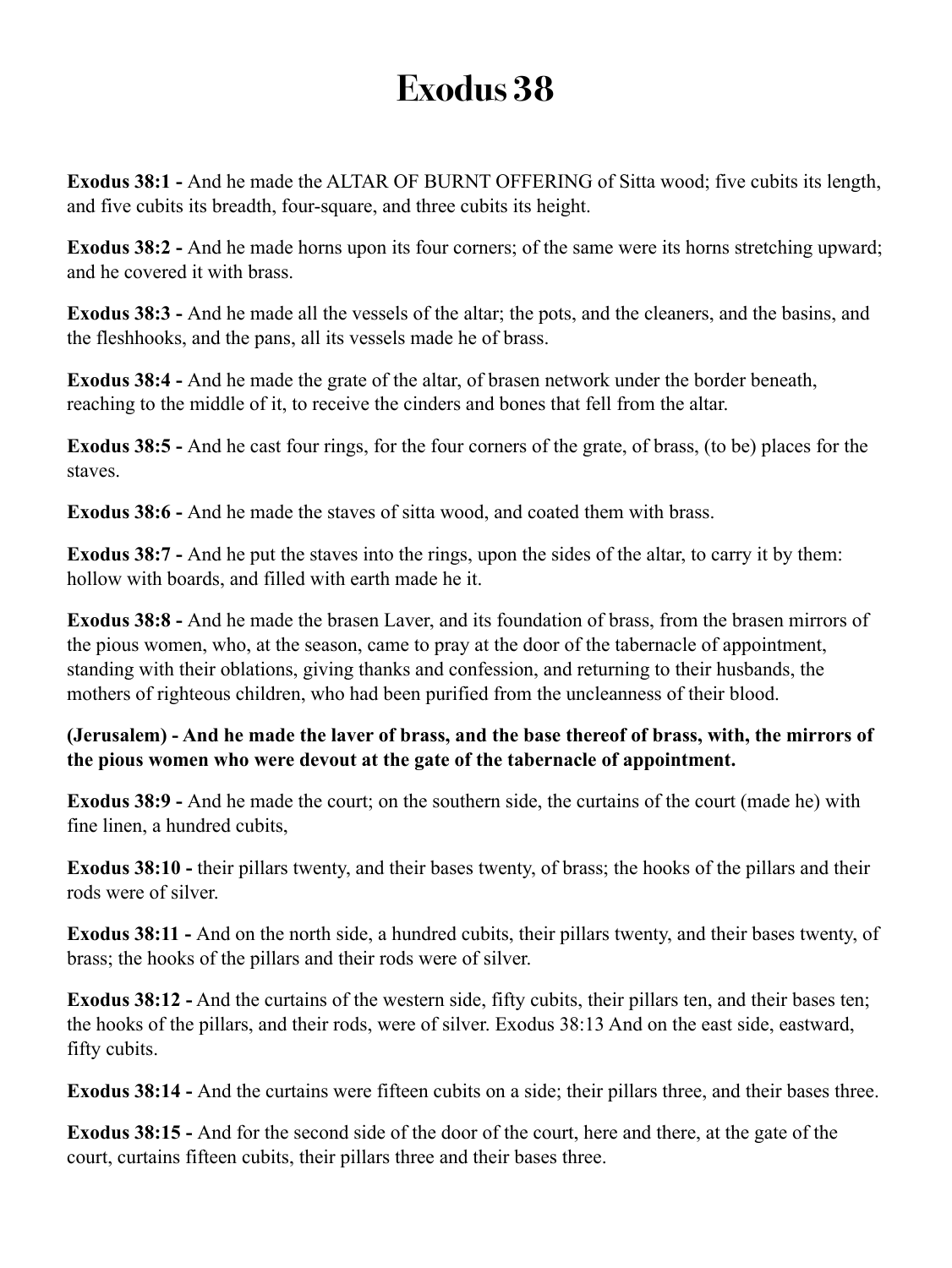**Exodus 38:16 -** All the curtains of the court round about were of fine linen twined.

**Exodus 38:17 -** And the bases of the pillars were of brass, the hooks of the pillars and their rods of silver, and the overlaying of their capitals silver, and the rods silver; so were made all the pillars of the court.

**Exodus 38:18 -** And the hanging for the gate of the court was made of embroidered work in hyacinth, and purple, and crimson, and fine linen twined; and twenty cubits (was) the length, and the height on its breadth five cubits, corresponding with the curtains of the court.

**Exodus 38:19 -** And their pillars four, and their bases four, of brass; their hoks silver, and the overlaying of their capitals, and their rods, silver.

**Exodus 38:20 -** But all the pins of the tabernacle, and of the court round about, were of brass.

**Exodus 38:21 -** These are the sums, weights, and numbers of the Tabernacle of the Testimony, which were counted by the word of the mouth of Mosheh. But the service of the Levites was by the hand of Ithamar bar Aharon the priest.

**Exodus 38:22 - And Bezalel bar Uri bar Hur, of the tribe of Jehudah, made all that Yahuah 3437 had** commanded Mosheh;

**Exodus 38:23 -** and with him, Ahaliab bar Achisamak, of the tribe of Dan, a worker in wood, and an artificer, and an embroiderer in hyacinth, and in purple, and in crimson, and in fine linen.

**Exodus 38:24 -** All the gold that was used in making the whole work of the sanctuary, and it was the amount of the gold of the oblation, (was) twenty and nine talents, and seven hundred and thirty shekels, in the shekel of the sanc-tuary. This was the gold of the oblation, which every man of the sons of Israel, whose heart was willing, had offered as a separation.

**Exodus 38:25 -** And the silver of them who were numbered of the sons of Israel, who gave at the time when Mosheh numbered them, every one for the redemption of his soul, a hundred talents, and a thousand and seven hundred and seventy and five shekels, of the shekel of the sanctuary.

**Exodus 38:26 -** A drachma for (each) head, a half shekel of the shekel of the sanctuary, for every one who passed to the numberments, from twenty years and upwards, for six hundred and thirty thousand and five hundred and fifty (men).

**Exodus 38:27 -** And there were a hundred talents of silver for casting the bases of the sanctuary, and the bases of the veil, a hundred bases, answering to the talents, a talent for a base.

**Exodus 38:28 -** And with the thousand and seven hundred and seventy and five shekels, he made hooks for the pillars, and the overlaying of their capitals and their rods.

**Exodus 38:29 -** And the brass of the oblation was seventy talents, and two thousand and four hundred shekels.

**Exodus 38:30 -** And he made with it the bases of the gate of the tabernacle of ordinance, and the brasen altar, and the brasen grate for it, and all the vessels of the altar.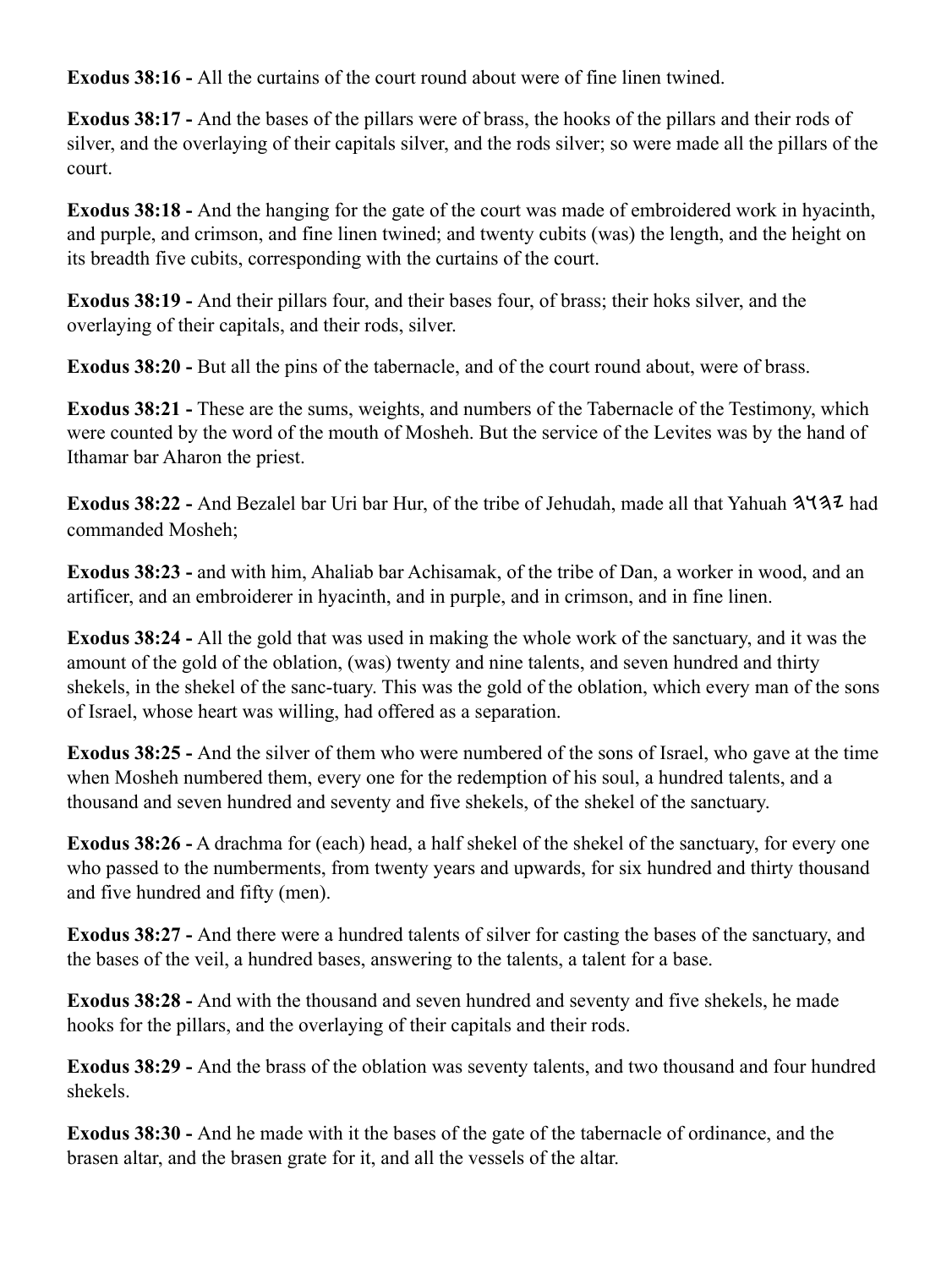**Exodus 38:31 -** And the bases of the court round about, and the bases of the gate of the court, and all the pins of the tabernacle, and all the pins of the court round about.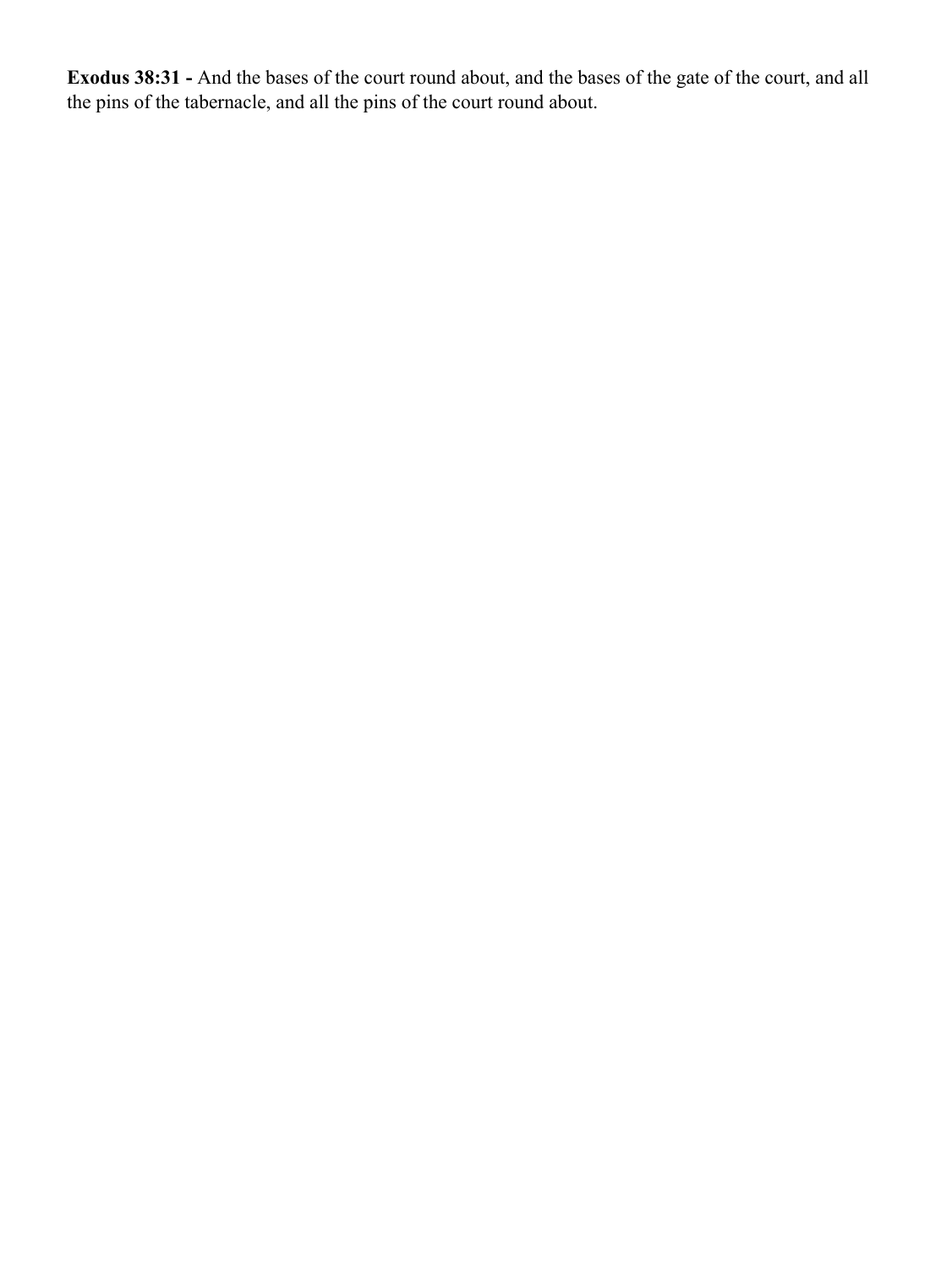**Exodus 39:1 -** And of the hyacinth, and purple, and crimson, they made the vestments of ministration, to minister in the sanctuary. And they made the holy vestments of Aharon the priest, as Yahuah 3.437 had commanded Mosheh.

**Exodus 39:2 -** And he made the ephoda of gold, hyacinth, and purple, and fine linen twined.

**Exodus 39:3 -** And they beat out the plates of gold, and cut them into threads to inwork with the hyacinth, and the purple, and the crimson, and the fine linen, the work of the artificer.

**Exodus 39:4 -** Shoulder pieces made they for it conjoined; upon its two sides were they conjoined.

**Exodus 39:5 -** And its ordered band that was upon it was of the same; it was according to its work, of gold, hyacinth, and purple, and crimson, and fine linen twined, even as Yahuah  $3\frac{1}{3}$  had commanded Mosheh.

**Exodus 39:6 -** And they wrought the jewels of onyx, enchased, set, inwrought, graved with graven writing, setting forth the names of the sons of Israel.

**Exodus 39:7 -** And he set them on the shoulders of the ephoda, as stones of memorial for the sons of Israel, as Yahuah 3137 commanded Mosheh.

**Exodus 39:8 -** And he made the Breastplate, the work of the artificer, according to the work of the ephoda, of gold, hyacinth, and purple, and crimson, and fine linen twined.

**Exodus 39:9 -** Foursquare was it; doubled they made the breastplate, a span its length, and a span its breadth.

### **(Jerusalem) - A palm its length, and a palm its breadth, doubled.**

**Exodus 39:10 -** And they filled it with four rows of precious gems, (margalyan,) corresponding with the four corners of the world. The first row, carnelian, topaz, and carbuncle, row one: and upon them were engraven and expressed the names of three tribes, Reuben, Shimeon, and Levi.

**Exodus 39:11 -** And the name of the second row, smarag, and sapphire, and chalcedony: and upon them was inscribed and set forth the name of three tribes, Jehudah, Dan, and Naphtali.

**Exodus 39:12 -** And the name of the third row, ligure, agate, and amethyst: and upon them inscribed and set forth the name of three tribes, Gad, Asher, and Issakar.

**Exodus 39:13 -** And the name of the fourth row, chrysolite, and onyx, and jasper: and upon them inscribed and set forth the name of three tribes, Zebulon, Joseph, and Benjamin: enchased and set in gold in their infillings.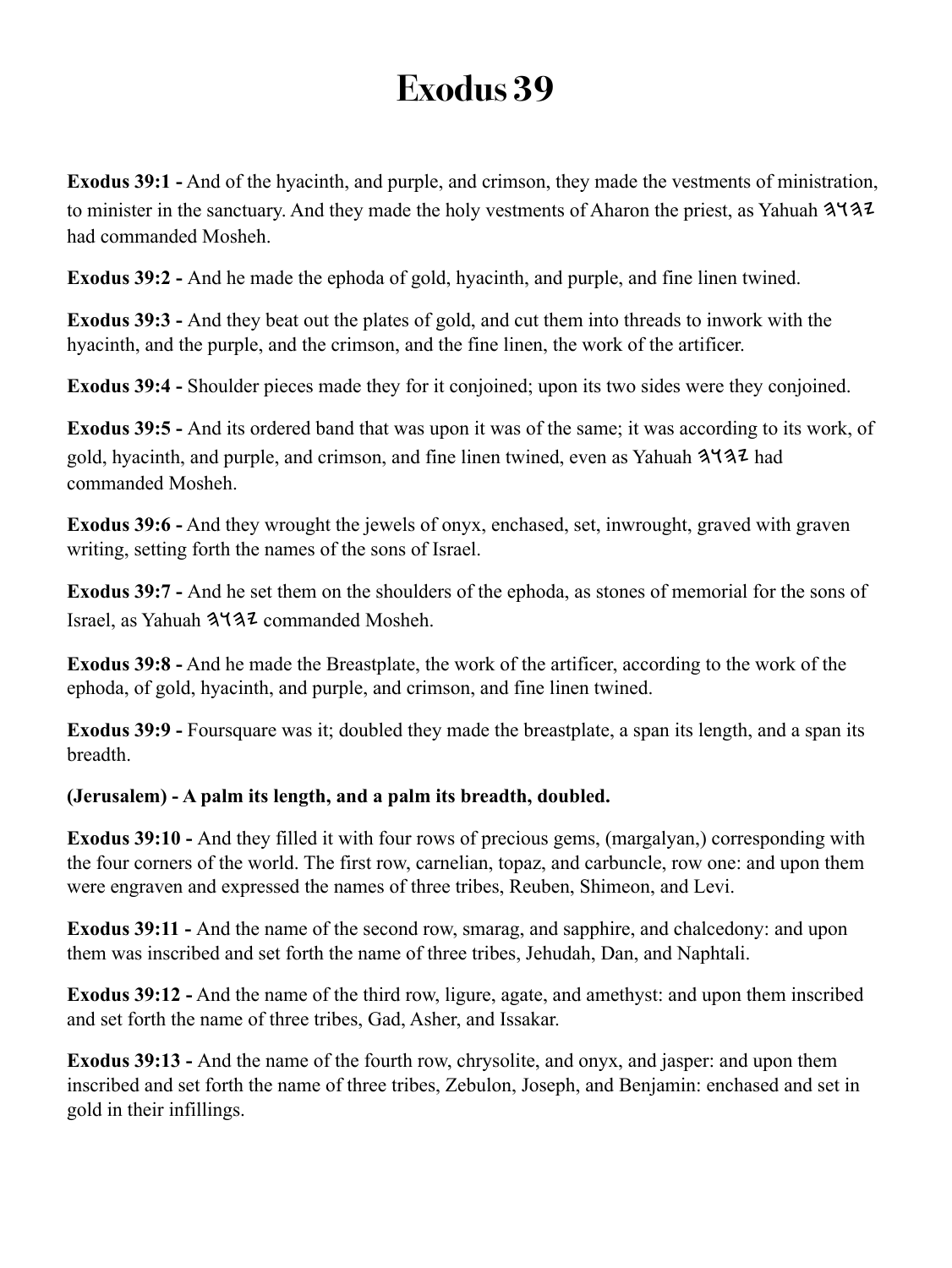**Exodus 39:14 -** And the gems were according to the names of the sons of Israel, twelve, according to their names; the writing engraven, inscribed, and set forth as the engraving of a ring; each man's gem according to his name in the twelve tribes.

**Exodus 39:15 -** And they made upon the breastplate wreathen chains, entwined work, of pure gold.

**Exodus 39:16 -** And they made two sockets of gold, and two golden rings, and set the two rings on the two sides of the breastplate.

**Exodus 39:17 -** And they put the two entwinements of gold within the two rings upon the two sides of the breastplate,

**Exodus 39:18 -** and the two chains that were arranged on the two sides they fastened upon the two sockets, and set them on the shoulders of the ephoda, toward its front.

**Exodus 39:19 -** And they made two golden rings and set them upon the two sides of the breastplate, upon its edge, that was on the border of the ephod inward.

**Exodus 39:20 -** And they made two golden rings, and arranged them upon the two shoulders of the ephod below, toward its front, over against the place of conjoinment above the band of the ephod,

**Exodus 39:21 - and fitted the breastplate by its rings to the rings of the ephod by a ribbon of hyacinth,** that it might adhere to the band of the ephod, and that the breastplate be not loosened from being upon the ephod, as Yahuah  $3\frac{4}{3}$  commanded Mosheh.

**Exodus 39:22 -** And he made the mantle-robe, a work of the weaver, of twined thread of hyacinth.

**Exodus 39:23 -** And the aperture of the upper robe (was) double in the midst, like the opening of a piece of armour, with a border round about its edge, that it might not be torn.

**Exodus 39:24 -** And they made upon the bottom of the upper robe pomegranates of hyacinth, and purple, and crimson, and (fine linen) entwined.

**Exodus 39:25 -** And they made golden bells, and set the bells among the pomegranates upon the border of the mantle-robe, round about among the pomegranates;

**Exodus 39:26 -** a bell and a pomegranate, a bell and a pomegranate, all of them seventy upon the bottom of the upper robe round about to minister in; as Yahuah  $3\frac{1}{3}$  commanded Mosheh.

**Exodus 39:27 -** And they made the tunics of fine linen, the work of the weaver, for Aharon and for his sons.

**Exodus 39:28 -** And the tiara of fine linen, and the mistress of beauty of fine linen and the drawers of linen, of fine linen twined.

**Exodus 39:29 -** And the girdle of fine linen twined, and hyacinth and purple and crimson, the work of the embroiderer, as Yahuah  $3\sqrt{3}$  commanded Mosheh.

**Exodus 39:30 -** And they made the plate of the crown of holiness of pure gold, and wrote upon it, inscribed, engraven, and set forth, HOLINESS TO Yahuah 3437.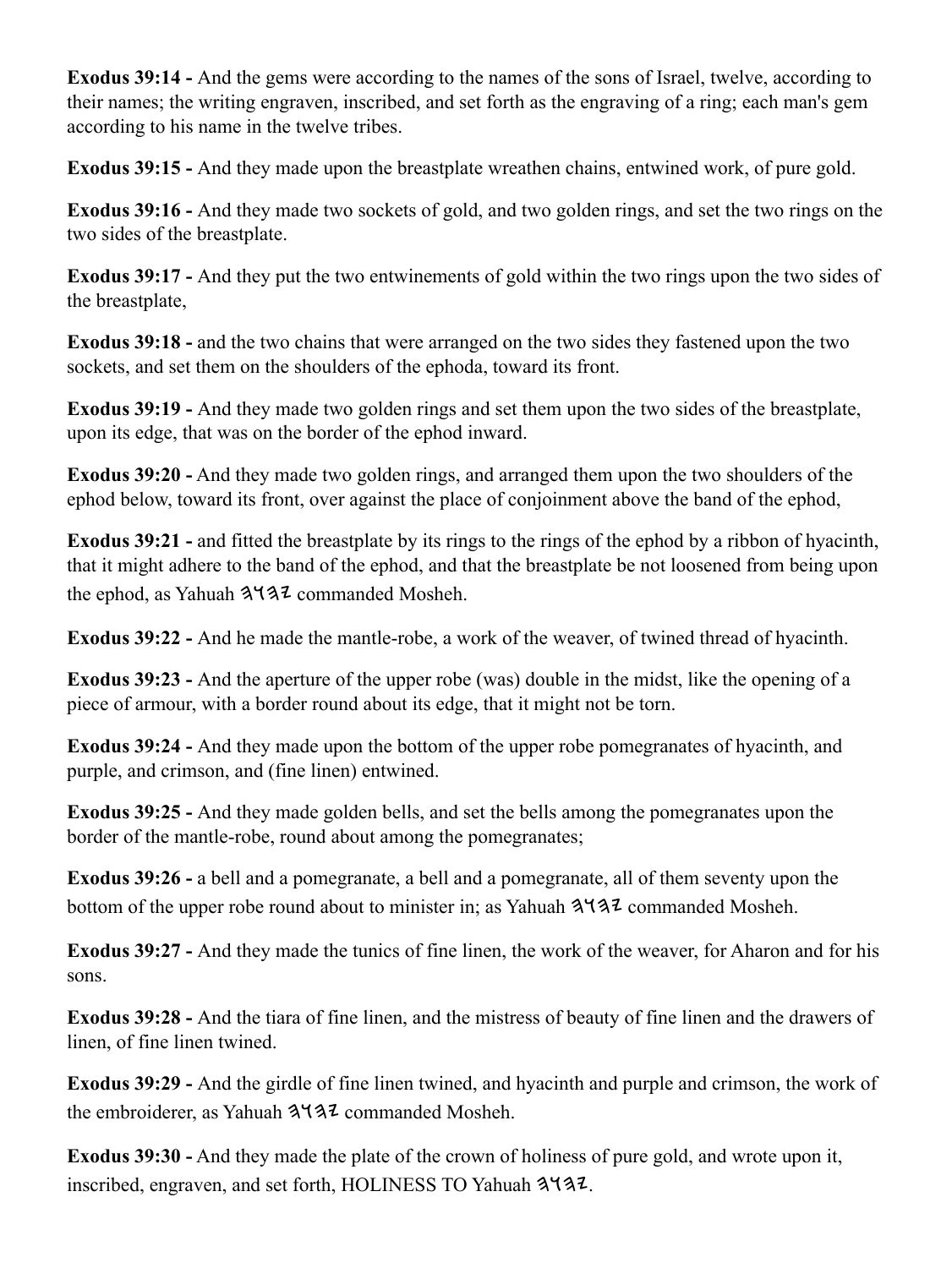**Exodus 39:31 -** And they set upon it a twined ribbon of hyacinth, to put it upon the tiara above the forehead: as Yahuah  $3137$  commanded Mosheh.

**Exodus 39:32 -** And all the work of the tabernacle, the tabernacle of ordinance, was completed: and the sons of Israel did as Yahuah  $3\frac{4}{3}\frac{7}{2}$  commanded Mosheh, so did they.

**Exodus 39:33 -** And they brought the tabernacle to Mosheh at his house of instruction, (beth Midrash,) where sat Mosheh and his sons, where he gave direction to them concerning the order of the priesthood; and there, and Aharon, (also) sat the elders of Israel. And they brought to him the tabernacle and all its vessels: its taches, its boards, its bars, its pillars, and its bases;

**Exodus 39:34 -** and the covering of reddened rams' skins, and the covering of purple skins, and the veil that was to be spread;

**Exodus 39:35 -** and the ark of the testimony, and its staves, and the mercy-seat, and the kerubaia produced of beaten work of the same, the one here, and the other there;

**Exodus 39:36 - and the table, and all its vessels, and the bread of faces;** 

**Exodus 39:37 -** and the candelabrum, and its lamps, the lamps of order, which were ordained to correspond to the seven stars, that rule in their prescribed places in the firmament by day and by night; and the oil for the lights,

**Exodus 39:38 -** and the golden altar, and the consecration oil, and the sweet incense, and the hanging for the door of the tabernacle;

**Exodus 39:39 -** and the brasen altar, and its brasen grate, and its staves, and all its utensils; and the laver, and its base;

**Exodus 39:40 -** the curtain-work of the court, and its pillars, and the bases and the veil of the gate of the court, its cords, and pins, and all the vessels for the service of the tabernacle, even the tabernacle of ordinance;

**Exodus 39:41 -** and the vestments of ministration for ministering in the sanctuary, the holy vestments of Aharon the priest, and the vestments of his sons, to minister.

**Exodus 39:42 -** According to all that Yahuah  $3\frac{4}{3}\frac{4}{3}\frac{1}{3}$  had commanded Mosheh, so had the sons of Israel made all the service,

**Exodus 39:43 -** And Moshe surveyed all the service, and, behold, they had made it as Yahuah had commanded, so had they made it. And Mosheh blessed them, and said, May the Presence of Yahuah 3137 dwell within the work of your hands!

**Exodus 40:1 -** And Yahuah  $3\sqrt{32}$  spake with Mosheh, saying,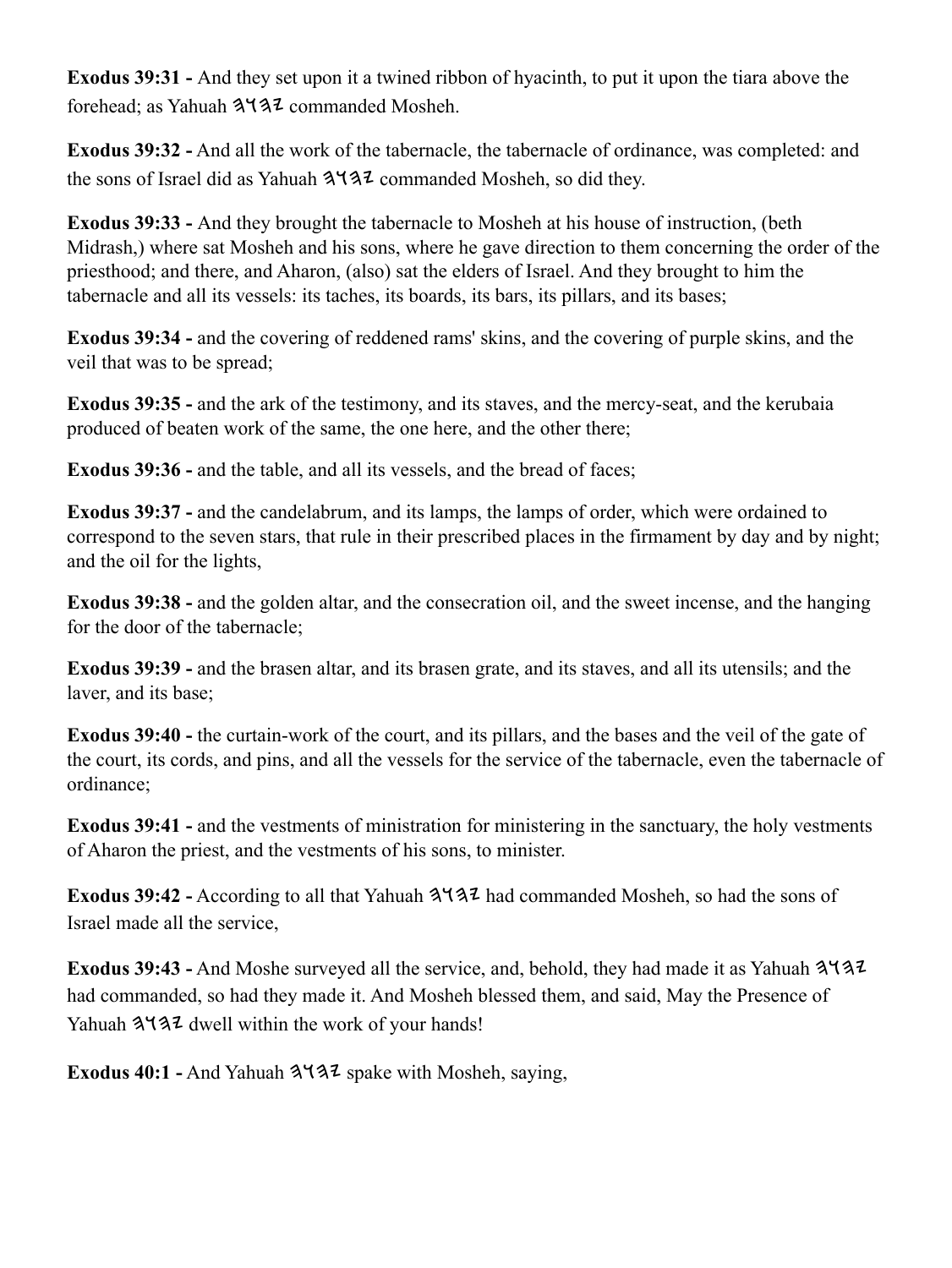**Exodus 40:2 -** On the day of the first month, that is the month of Nisan, on the first of the month, thou shalt rear up the tabernacle, the tabernacle of ordinance.

**Exodus 40:3 -** And thou shalt set there the ark of the testimony, and overlay the ark with the mercy seat.

**Exodus 40:4 -** And thou shalt bring in the table on the north side, because, from thence are given riches; for from thence distil the drops of the latter rain upon the herbs, for the food of the inhabiters of the world; and thou shalt arrange its orders, two rows of bread, comprising six cakes in a row, answering to the tribes of Jakob. And thou shalt bring in the candelabrum, on the south side, because there are the paths of the sun and of the moon, and the pathways of the luminaries; and thence are the treasures of the wisdom which resembleth the light. And thou shalt kindle the seven lamps, corresponding to the seven stars which resemble the just, who shine unto eternity in their righteousness.

**Exodus 40:5 -** And thou shalt place the golden altar for sweet incense before the ark of the testimony; because the wise who are diligent in the law have a perfume fragrant as the sweet incense. And thou shalt set the veil at the gate of the tabernacle; because the righteous so covereth with their righteousness the people of the house of Israel.

**Exodus 40:6 -** And thou shalt place the altar of burnt offering before the door of the tabernacle of ordinance; because the rich, who spread the table before their doors and feed the poor, shall have their sins forgiven what time they make the offering upon the altar.

**Exodus 40:7 -** And thou shalt place the laver between the tabernacle of ordinance and the altar, and put water therein for the sins of such as convert by repentance, and pour off their perversity like water.

**Exodus 40:8 -** And thou shalt place the court round about, because of the merit of the fathers of the world, which encompasseth the people of the house of Israel round about. And thou shalt set the hanging of the gate of the court on account of the merit of the mothers of the world, which spreadeth at the gate of Gehennam, that none may enter there of the souls of the children of the people of Israel.

**Exodus 40:9 -** And thou shalt take the consecration-oil, and anoint the tabernacle, and all that is therein, and shalt sanctify it, on account of the crown of the kingdom of the house of Jehudah, and of the King Meshiha, who is to redeem Israel at the end of the days.

**Exodus 40:10 -** And thou shalt anoint the altar of burnt offering, and all its vessels, and consecrate the altar, that it may be an altar most holy, on account of the crown of the priesthood of Aharon, and his sons, and of Elijah, the great Priest who is to be sent at the end of the captivity.

**Exodus 40:11 -** And thou shalt anoint the laver, and its base, and consecrate it, on account of Jehoshua thy minister, chief of the sanhedrin of his people; by whose hand the land of Israel is to be partitioned: and of Meshiha bar Ephraim, who shall spring from him, by whose hand the house of Israel is to vanquish Gog and his confederates at the end of the days.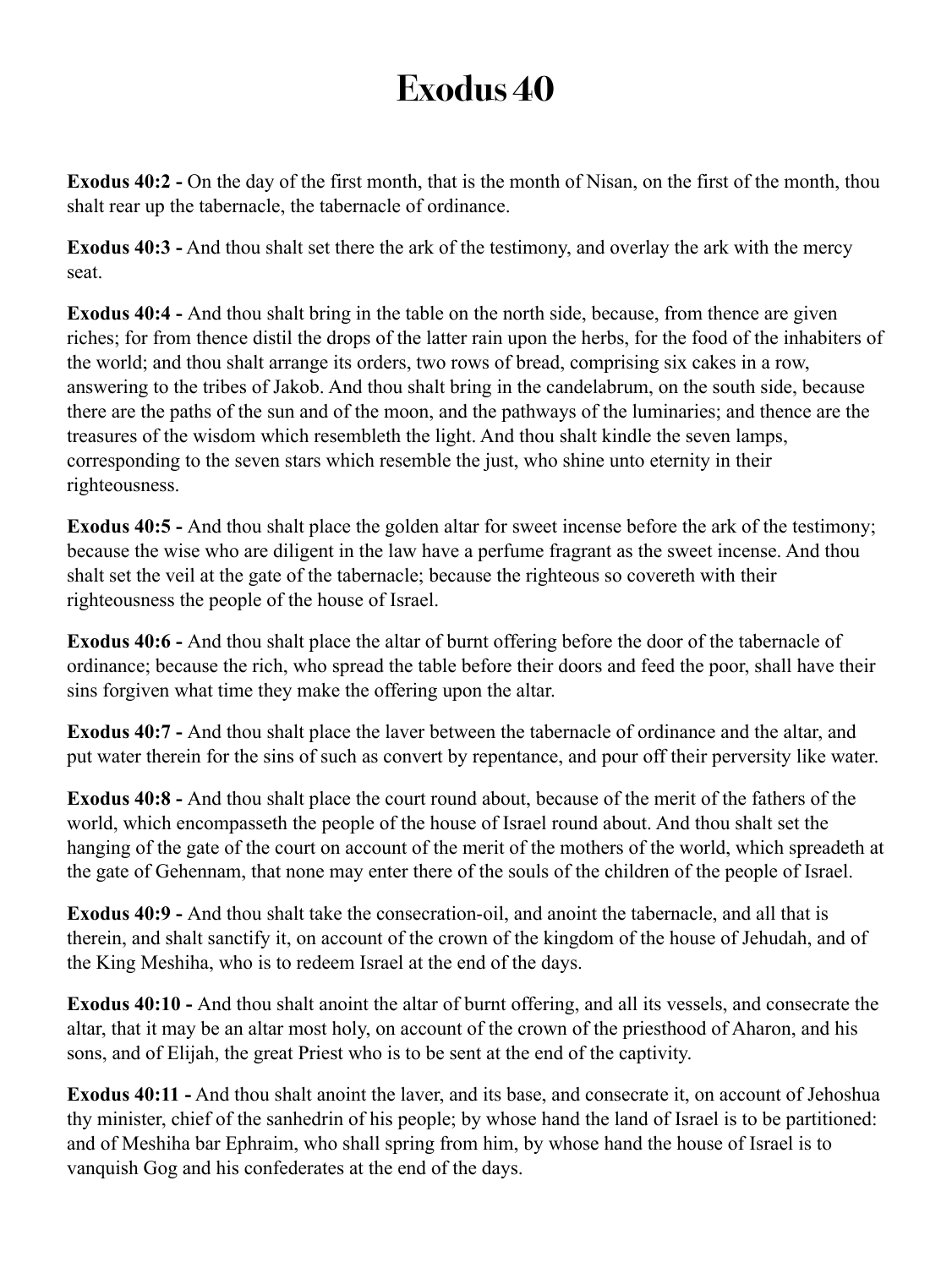**Exodus 40:12 -** And thou shalt bring Aharon and his sons to the door of the tabernacle of ordinance, and wash them with water,

**Exodus 40:13 -** and clothe Aharon with the holy vestments, and anoint him, and consecrate him; that he may minister before Me.

**Exodus 40:14 -** And his sons thou shalt bring near, and dress them with tunics,

**Exodus 40:15 -** and anoint them, as thou didst anoint their father, that they may minister before Me; and their consecration shall be for a perpetual priesthood in their generations.

**Exodus 40:16 -** And Mosheh did all that Yahuah  $3\sqrt{3}$  commanded, so did he.

**Exodus 40:17 -** And it was in the first month, that is, the month Nisan, in the second year, in the first of the month, that he reared up the tabernacle.

**Exodus 40:18 -** And Mosheh reared the tabernacle, and placed its bases, and set its boards, and placed its bars, and reared its pillars.

**Exodus 40:19 -** And he spread the tent over the tabernacle, and placed the covering of the tabernacle upon it above, as Yahuah 3137 commanded Mosheh.

**Exodus 40:20 -** And he took the two tables of stone, the tables of the covenant which were given to him in Horeb, and set them up for a sign in the House of Instruction: they are the tables of the testimony. And the broken tables (he deposited) in the ark. And he set the staves in the ark, and placed the mercy seat, with the kerubaia that were produced for it of beaten work, upon the ark above.

**Exodus 40:21 -** And he brought the ark into the tabernacle and set the veil of the covering and shadowed there with the ark of the testimony, as Yahuah  $3\frac{1}{3}$  commanded Mosheh.

**Exodus 40:22 -** And he placed the table in the tabernacle of ordinance, at the side of the tabernacle northward without the veil,

**Exodus 40:23 -** and set in order upon it the rows of bread before Yahuah  $3\sqrt{32}$ , as Yahuah  $3\sqrt{32}$ commanded Mosheh.

**(Jerusalem) - And he set in order upon it the order of the bread of faces before Yahuah .**

**Exodus 40:24 -** And he placed the candelabrum in the tabernacle of ordinance, over against the table upon the side of the tabernacle southward,

Exodus 40:25 - and kindled the lamps before Yahuah  $3\frac{4}{3}$ , as Yahuah  $3\frac{4}{3}$  commanded Mosheh.

**Exodus 40:26 -** And he set the golden altar in the tabernacle of ordinance before the veil,

**Exodus 40:27 -** and burned sweet incense upon it, as Yahuah  $3\frac{4}{3}\frac{2}{\sqrt{2}}$  commanded Mosheh.

**Exodus 40:28 -** And he set the hanging at the gate of the tabernacle.